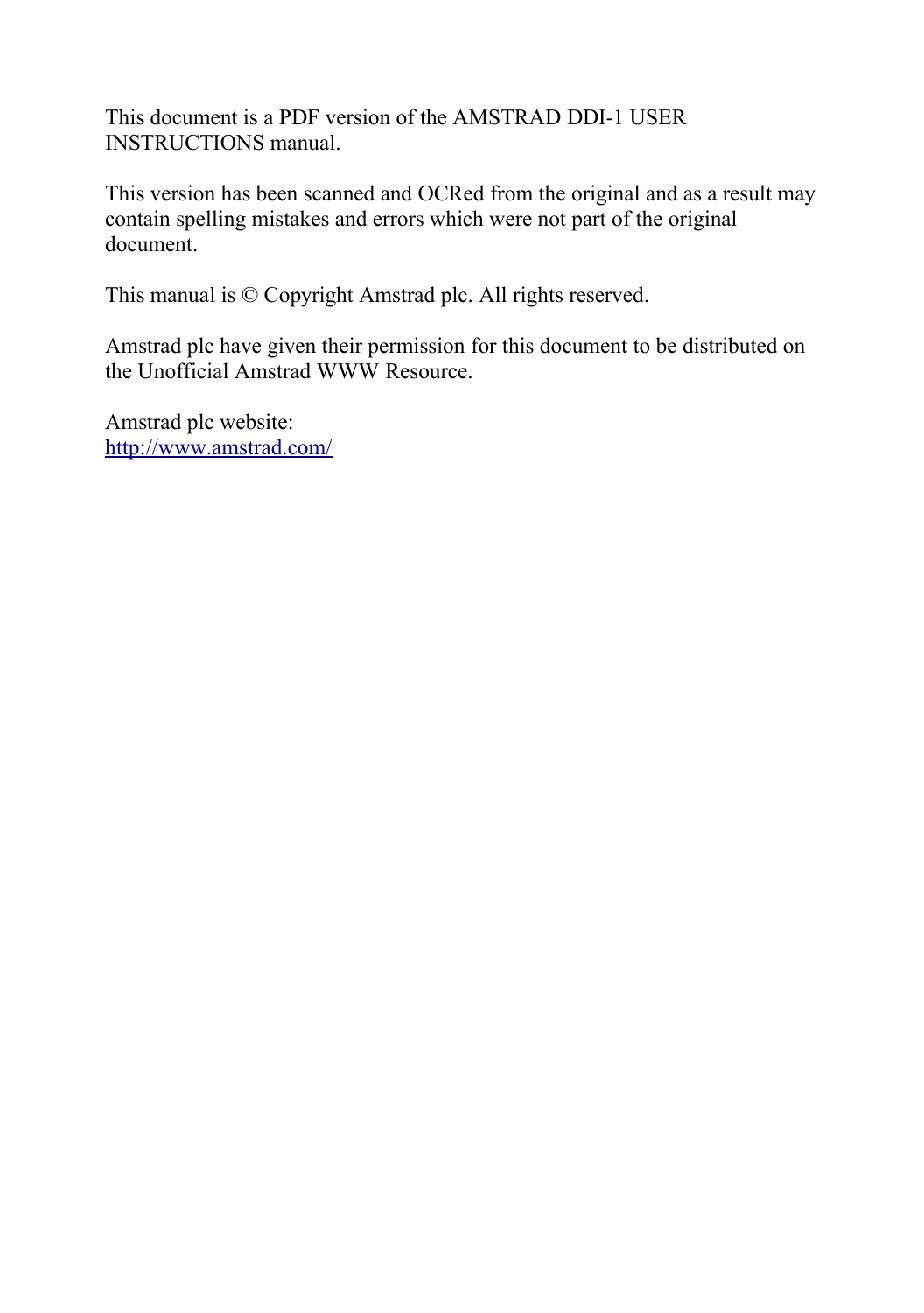# **AMSTRAD DISC DRIVE & INTERFACE DDI-1**

*Congratulations on becoming the proud owner of the Amstrad DDI-1. You will soon discover the wisdom of your choice, and what a worthwhile investment your unit is.*

Its speed will allow you to load and save files in seconds which would take several minutes using cassette. Furthermore, each disc allows you to store up to 180k Bytes of program on a single disc surface (360k on both sides). In other words, all your utilities on a disc, 10 or so games on a disc, all your standard letter files on a disc, the database from your indexing system on a disc - and so on.

Moreover, you can access files at random - which means that you don't have to pass laboriously through unwanted program files to get to the one that you want to use.

Disc operation comes into its own when you want to write any sort of program. When developing any software, it's very reassuring to take a copy every now and again in case you happen to attempt to run it, and then discover that you've left an 'ON BREAK GOSUB' lurking to prevent you from ever escaping back to direct mode; and if you can do this in 5 seconds rather than 5 minutes, you will obviously get a lot more done!

When developing assembler programs, the convenience of being able to assemble from disc and then test within seconds rather than minutes will be a boon to both the seasoned programmer, and the novice feeling his way through machine code for the first time.

The inclusion of CP/M opens a vast wealth of programming experience to the user. The 80 column mode ensures that programs will require minimal modification to run on the CPC464 - and the number of books written on the subject of CP/M and its use runs well into three figures.

In short, you have made exactly the right decision to upgrade to disc based operation. It will help and speed up your understanding and appreciation of computing in a way that is simply not comparable with cassette-only systems.

Furthermore, the 3 inch compact floppy disc format, in its tough plastic casing (with a protective shutter covering the head area) prevents accidental damage and provides a positive and rigid location in the drive mechanism.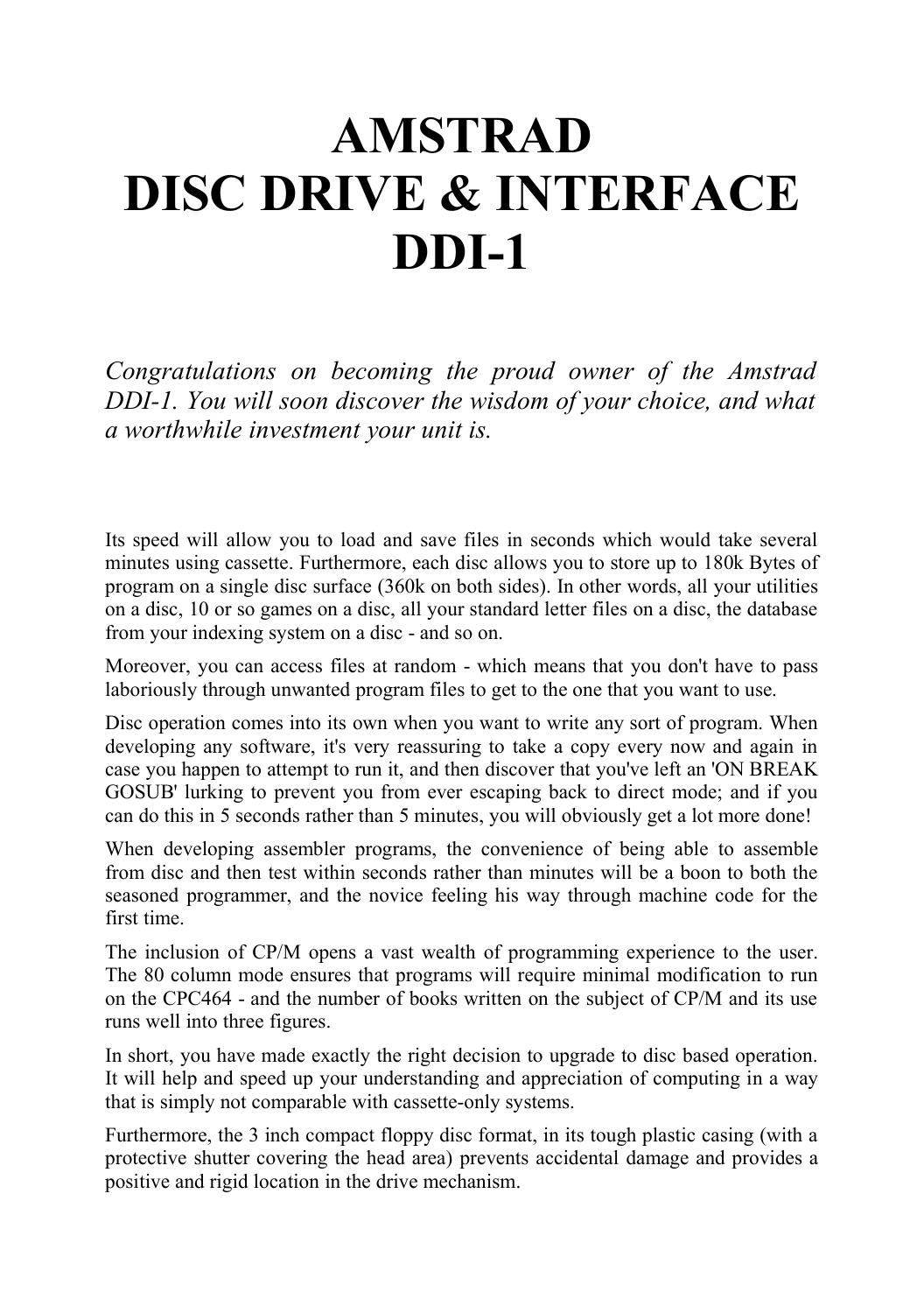Two operating systems are supplied:

AMSDOS is an extension of the cassette filing system in CPC464 BASIC, and allows access to the BASIC interpreter.

CP/M 2.2 is the standard 'random access' Z80 disc operating system for over 5000 commercial programs - ranging from business and accounts software to second languages and scientific and engineering analysis. Thanks to the thoughtful implementation of CP/M on the CPC464, CP/M files may be freely mixed on the disc with AMSDOS files, which are automatically labelled with the appropriate filetype.

Digital Research's famous Dr LOGO has emerged as the most universal educational and teaching medium - combining the unique user-friendliness of 'turtle graphics' with sophisticated processing power. Dr LOGO is acclaimed as the most comprehensive implementation of LOGO available and is supplied free as part of your Amstrad DDI-1 package.

#### **AMSOFT**

A division of

### **AMSTRAD**

#### **CONSUMER ELECTRONICS PLC**

© Copyright 1984 AMSOFT, AMSTRAD Consumer Electronics plc

Neither the whole or any part of the information contained herein, or the product described in this manual may be adapted or reproduced in any material form except with the prior written approval of AMSTRAD Consumer Electronics plc ('AMSTRAD').

The product described in this manual and products for use with it are subject to continuous development and improvement. All information of a technical nature and particulars of the product and its use (including the information and particulars in this manual are given by AMSTRAD in good faith. However, it is acknowledged that there may be errors or omissions in this manual. A list of details of any amendments or revisions to this manual can be obtained by sending a stamped, self addressed envelope to AMSOFT Technical Enquiries. We ask that all users take care to submit their reply paid user registration and guarantee cards.

> AMSOFT welcome comments and suggestions relating to the product or this manual. All correspondance should be addressed to:

#### **AMSOFT 169 Kings Road Brentwood Essex CM14 4EF**

All maintenance and service on the product must be carried out by AMSOFT authorised dealers. Neither AMSOFT nor AMSTRAD can accept any liability whatsoever for any loss or damage caused by service or maintenance by unauthorised personnel. This guide is intended only to assist the reader in the use of the product, and therefore AMSOFT and AMSTRAD shall not be liable for any loss or damage whatsoever arising from the use of any information or particulars in, or any error or omission in, this guide or any incorrect use of the product.

> Dr LOGO and CP/M are trade marks of Digital Research Inc. Z80 is the trademark of Zilog Inc. AMSDOS and CPC464 are trademarks of AMSTRAD.

First Published 1984 Compiled by Roland Perry and Ivor Spital with acknowledgements to Locomotive Software Ltd.

> Published by AMSTRAD Typeset by AMSOFT Computer Graphics

AMSTRAD is a registered trademark of AMSTRAD Consumer Electronics plc. Unauthorised use of the trademark or word AMSTRAD is strictly forbidden.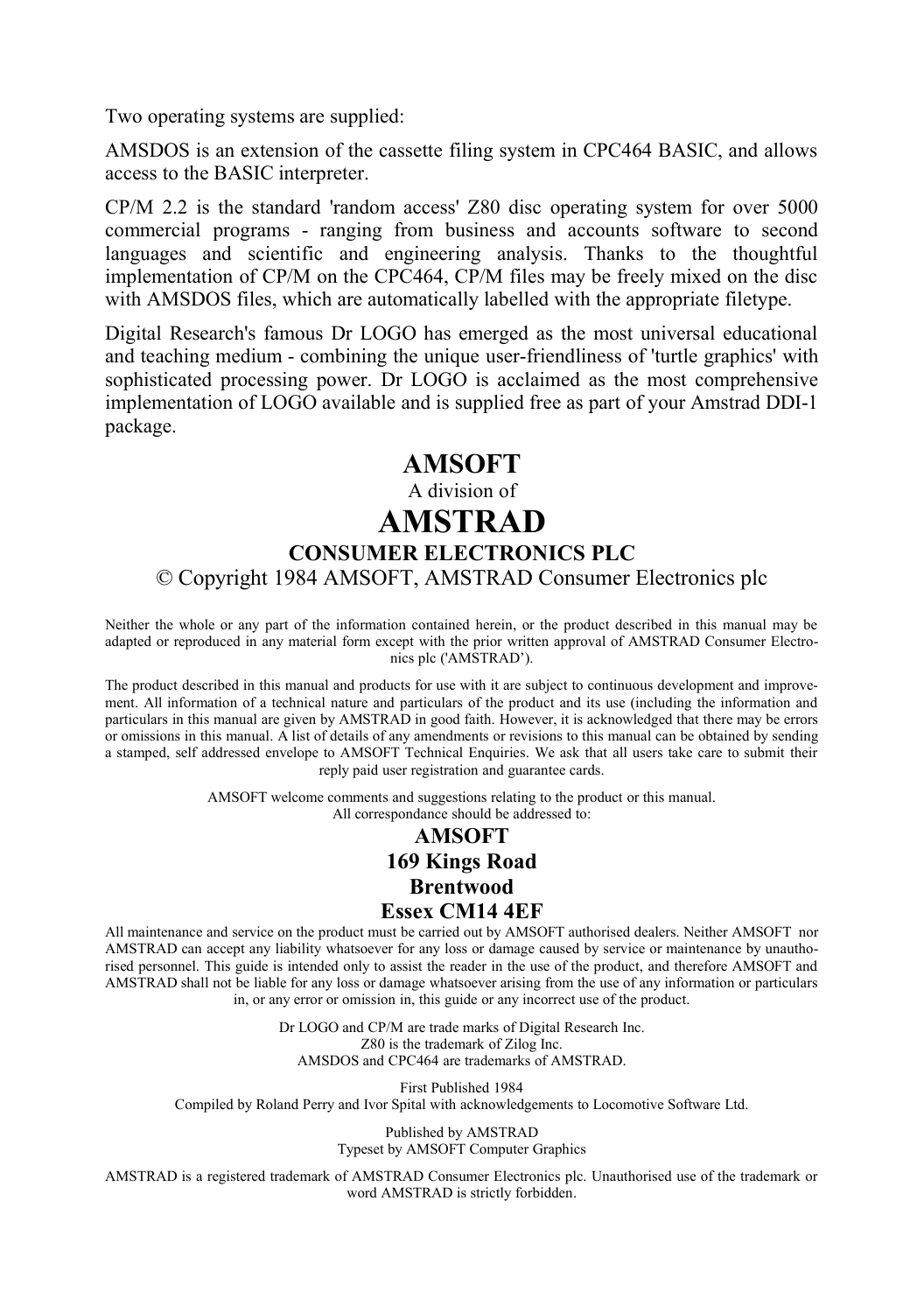# **Contents**

#### **Foundation Course**

F1 Setting Up F2 About Discs F3 Loading Software/Games F4 Introducing AMSDOS and CP/M

#### **Chapter 1 Making Working Discs**

Backup master disc A working SYSTEM/UTILITY disc A BASIC only disc Turnkey AMSTRAD BASIC discs Turnkey CP1M discs and packages Configuring discs Starting and autostarting a Turnkey CP/M package

#### **Chapter 2 AMSDOS Primer**

Disc directory AMSDOS filenames and filetypes Filename construction, headers and wild cards. Examples of using AMSDOS commands in a program Saving variables and performing a screen dump Reference guide to AMSDOS commands Copying files Reference guide to AMSDOS error messages

#### **Chapter 3 CP/M Primer**

Operating with CP/M CP/M system tracks Configuration sector Console control codes Logging in a disc Direct console commands Transient commands File and disc copying System management Disc generation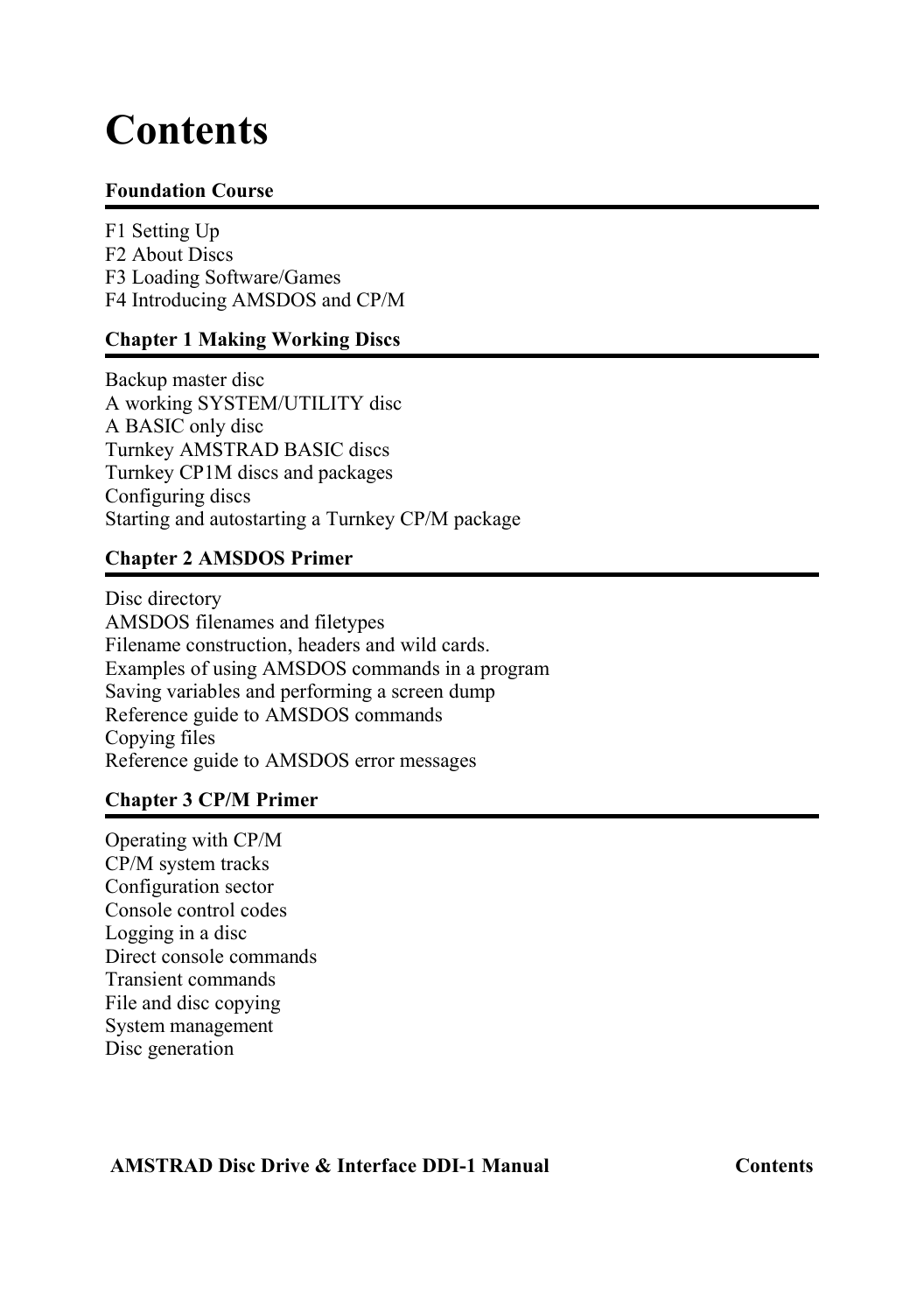#### **Chapter 4 Introduction to LOGO**

What is LOGO Dr LOGO procedures Editing programs and procedures Operating hints Summary of Dr. LOGO primitives Word and list processing Arithmetic operations Logical operations Variables Procedures Editing Text screen Graphic screen Turtle graphics Keyboard, joystick Sound System primitives System variables System properties

#### **Chapter 4 Technical information for the user – Firmware**

Headers Store requirements Error messages AMSDOS messages BIOS messages Disc organisation Jump block interception – by AMSDOS Jump block re-interception – by the user Return parameters Intercepted firmware calls

#### **Appendices**

Appendix 1 Glossary of terms Appendix 2 End User Program Licence Agreement Appendix 3 Index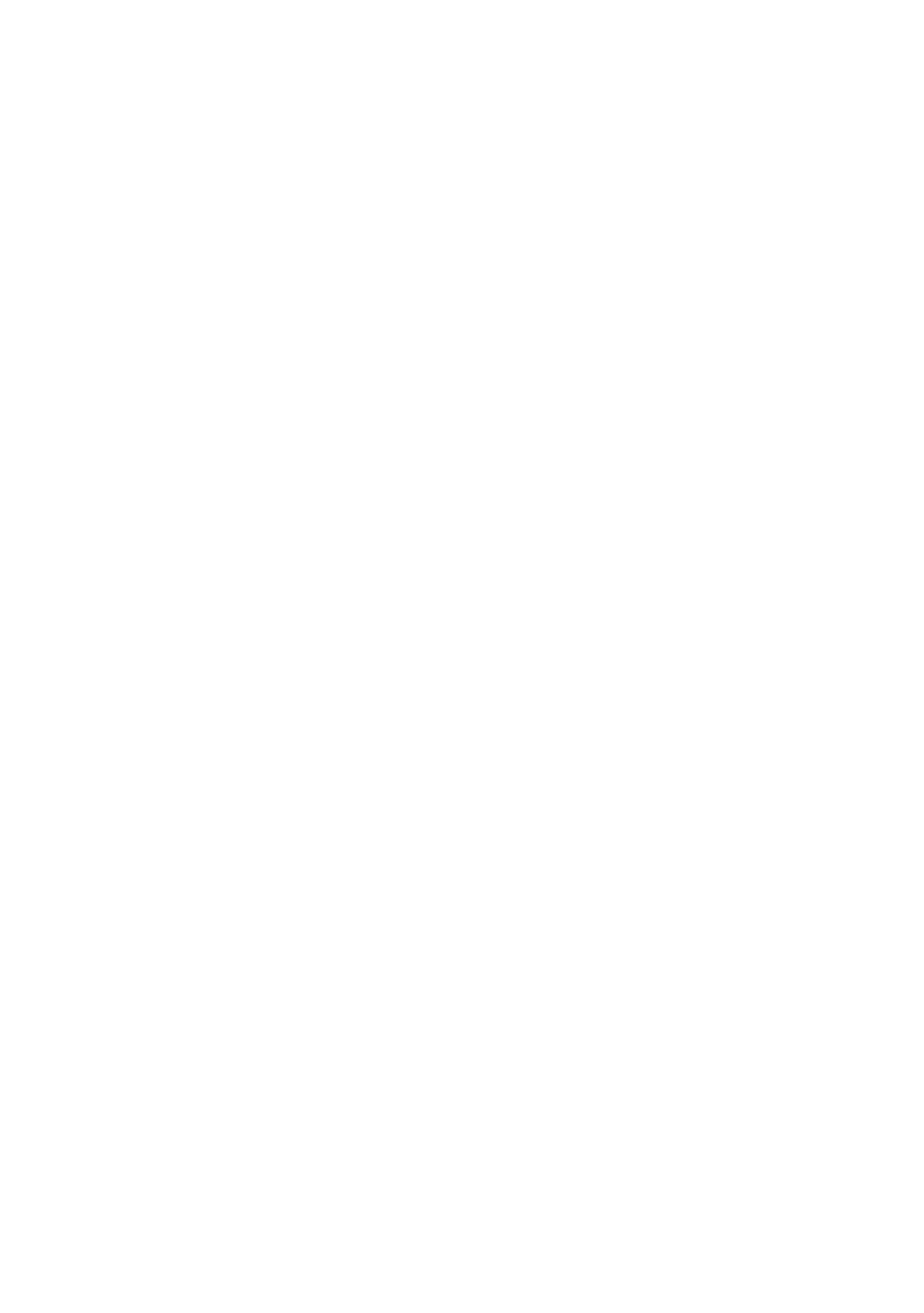# **AMSTRAD DDI-1 FOUNDATION COURSE**

# **Foundations 1: Setting Up**

# **Connecting the Mains Lead**

The Amstrad disc drive operates from a 220-240V ~50Hz Mains Supply.

The Mains Lead is fitted at the rear of the unit. Fit a proper Mains Plug to the Mains Lead. If a 13 Amp (BS1363) Plug is used, a 3 Amp fuse must be fitted. The 13 Amp Fuse supplied in a new Plug must NOT be used. If any other type of Plug is used, a 5 Amp Fuse must be fitted either in the Plug or Adaptor or at the Distribution Board.

### **IMPORTANT**

The wires in this Mains Lead are coloured in accordance with the following code:

**Blue : Neutral Brown: Live**

As the colours of the wires in the Mains Lead of this apparatus may not correspond with the coloured markings identifying the terminals in your Plug, proceed as follows:

The wire which is coloured Blue must be connected to the terminal which is marked with the letter 'N' or coloured Black.

The wire which is coloured Brown must be connected to the terminal which is marked with the letter 'L' or coloured Red.

Disconnect the Mains Plug from the Supply Socket when not in use.

Never attempt to remove any screws, or open the case of the disc drive. Always obey the warning on the Rating Label which is located underneath the case of the disc drive:

#### **WARNING LIVE PARTS INSIDE. DO NOT REMOVE ANY SCREWS**

The POWER ON/OFF switch for the disc drive(s) is located on the rear panel of the unit.

Always ensure that any discs are removed from the drive(s) before switching the POWER switch ON or OFF.

Always switch the disc drives' POWER switch ON before switching the computer's POWER switch ON.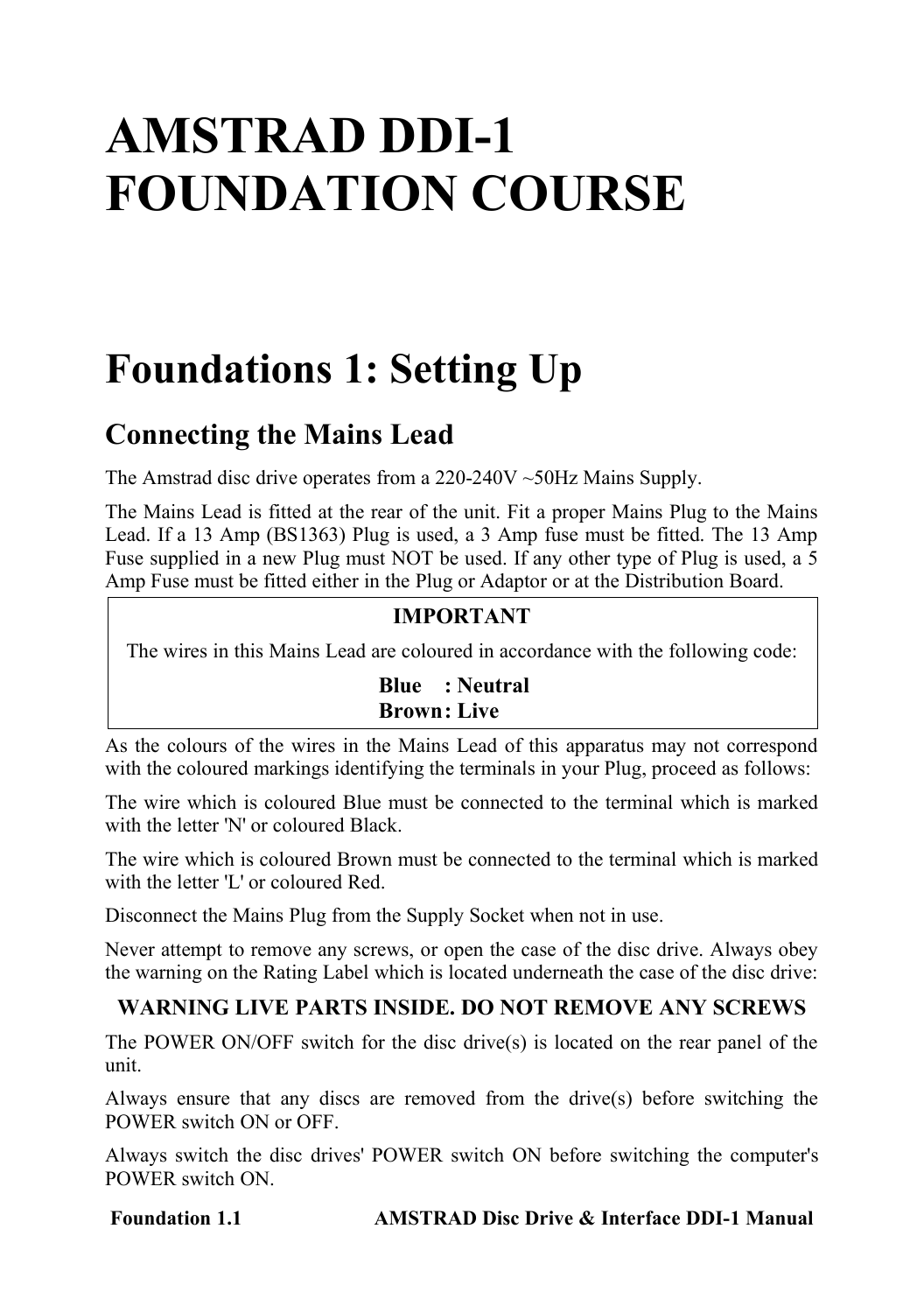### **Connecting the DDI-1 to the Computer**

- 1. Check that the computer and disc drive(s) are switched off.
- 2. Plug the Interface Unit firmly into the edge-connector marked FLOPPY DISC at the rear of the computer (See Figure 1)



### **Figure 1**

3. At the end of the ribbon cable from the Interface Unit, you will find a plug which is to be used for connecting to the main disc drive (Drive A), see Figure 2.

The plug which you will find slightly further back in the cable (see Figure 2) is to be used only for connecting to a second disc drive (Drive B); i.e. if you have purchased an additional Amstrad FD-1.

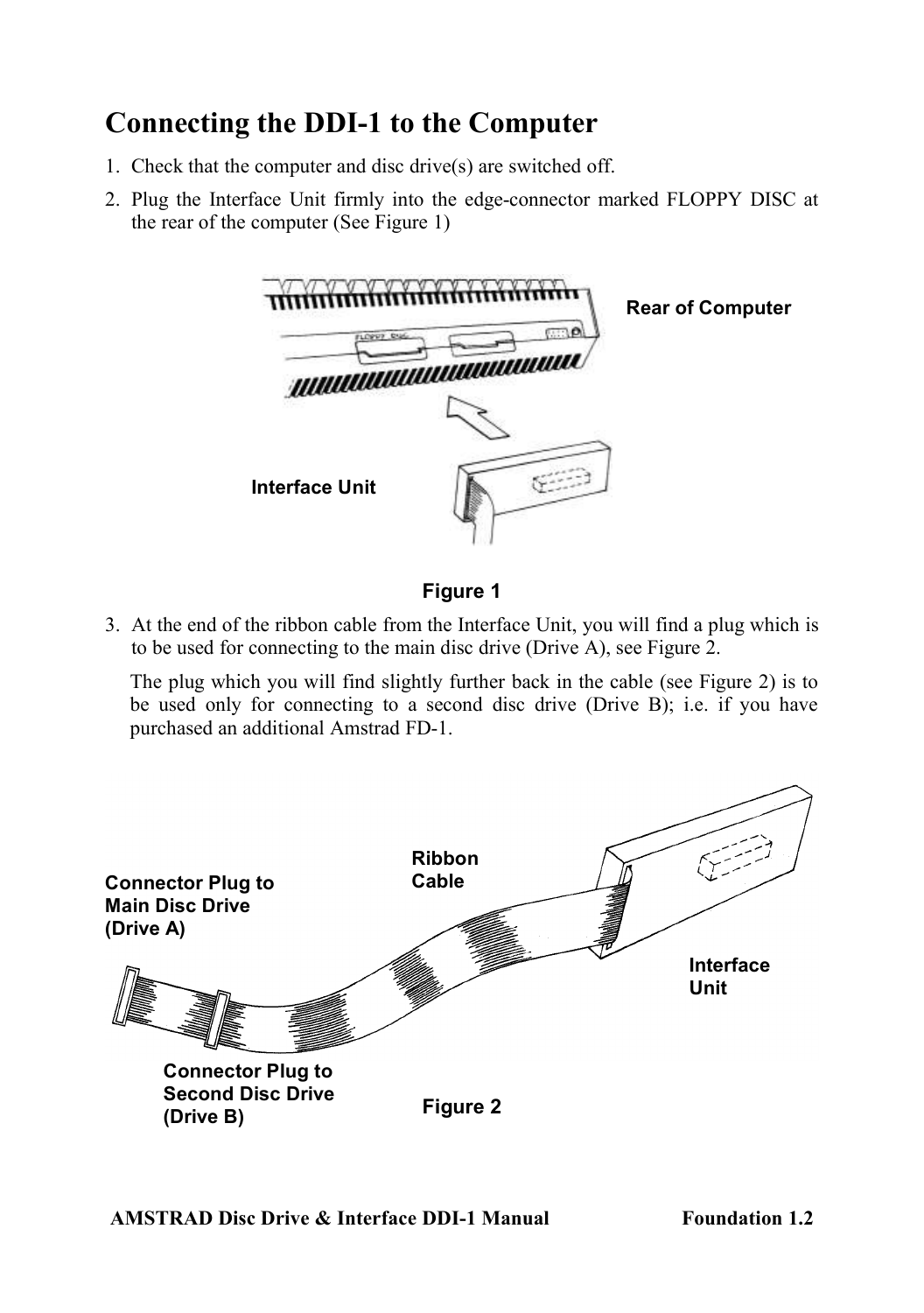4. If you are operating with one disc drive only, connect the computer and disc drive as shown in Figure 3.



**Figure 3**

5. If you are operating with 2 disc drives, connect the computer and disc drives as shown in Figure 4.



Switch on the disc drive(s) then the computer. Your system is now ready for disc operation.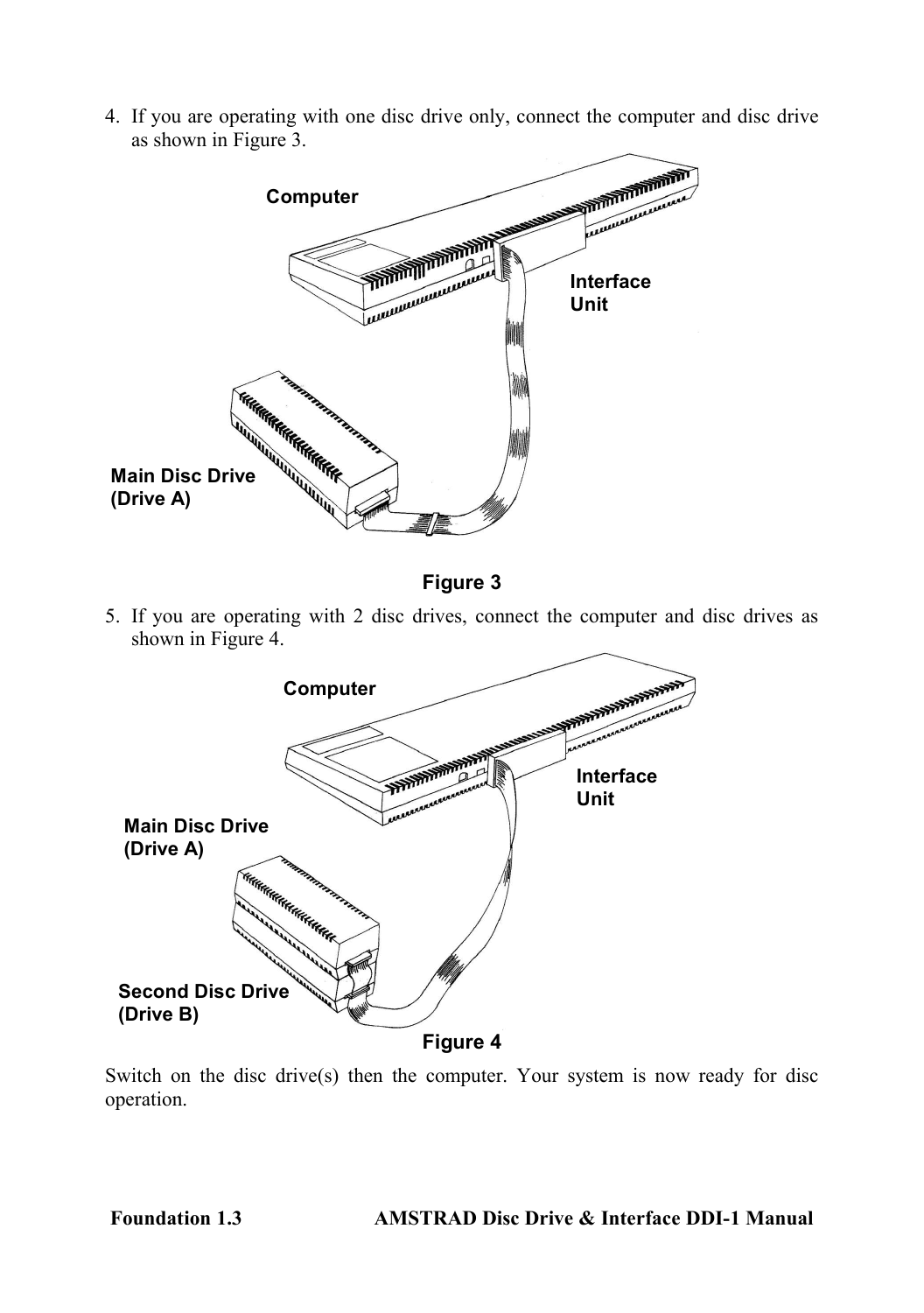### **IMPORTANT**

1) For maximum data reliability, do not position your disc drive(s) closer than 20cm (8 inches) to the monitor, see Figure 5. It is recommended that you locate your disc drive(s) to the right of the computer (or MP-1 modulator/power supply if used).



### **DO NOT POSITION YOUR DISC DRIVE(S) WITHIN THIS AREA**



Always ensure that your disc drive(s) is not located close to any sources of electrical interference/noise which could give rise to data corruption.

- 2) Always ensure that your disc drive(s) and discs are not placed near strong magnetic fields such as those produced by televisions, hi-fi loudspeakers etc.
- 3) The ribbon cable from the interface unit to your disc drive(s) should not be placed parallel to the Mains Leads of the disc drive or monitor, nor close to the monitor.
- 4) Never block or cover the ventilation slots on the top, bottom, or sides of the disc drive(s).
- 5) Do not use or store the disc drive(s) in direct sunlight, or in excessively hot, cold, damp or dusty areas, or places subject to any heavy vibration.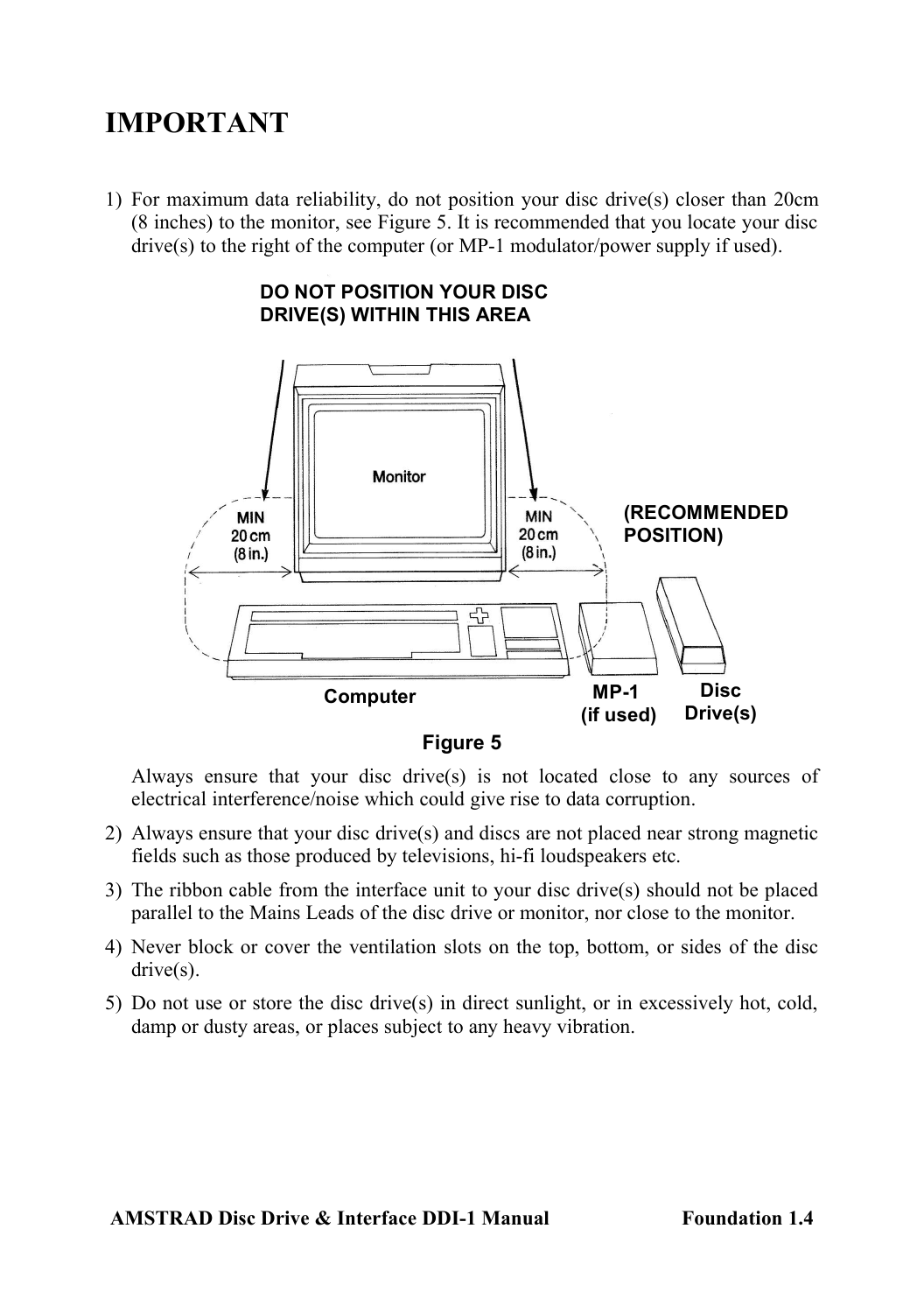# **Foundations 2: About Discs**

The Amstrad disc drive uses 3 inch compact floppy discs. We strongly recommend that for reliable data-to-disc transfer, you use only Amsoft CF-2 compact floppy discs. Discs made by leading manufacturers however, may also be used.

Each side of a disc may be used separately. A disc should be inserted with its label facing outward from the drive, and with the side that you wish to use face up (See Figure 6).



**Figure 6**

### **Write Protection**

In the left hand corner of each side of a blank disc, you will see an arrow pointing to a small shuttered hole. This is called the Write Protect hole, and facilitates protection against erasure or 'overwriting'. See Figure 7.



**Foundation 2.1 AMSTRAD Disc Drive & Interface DDI-1 Manual**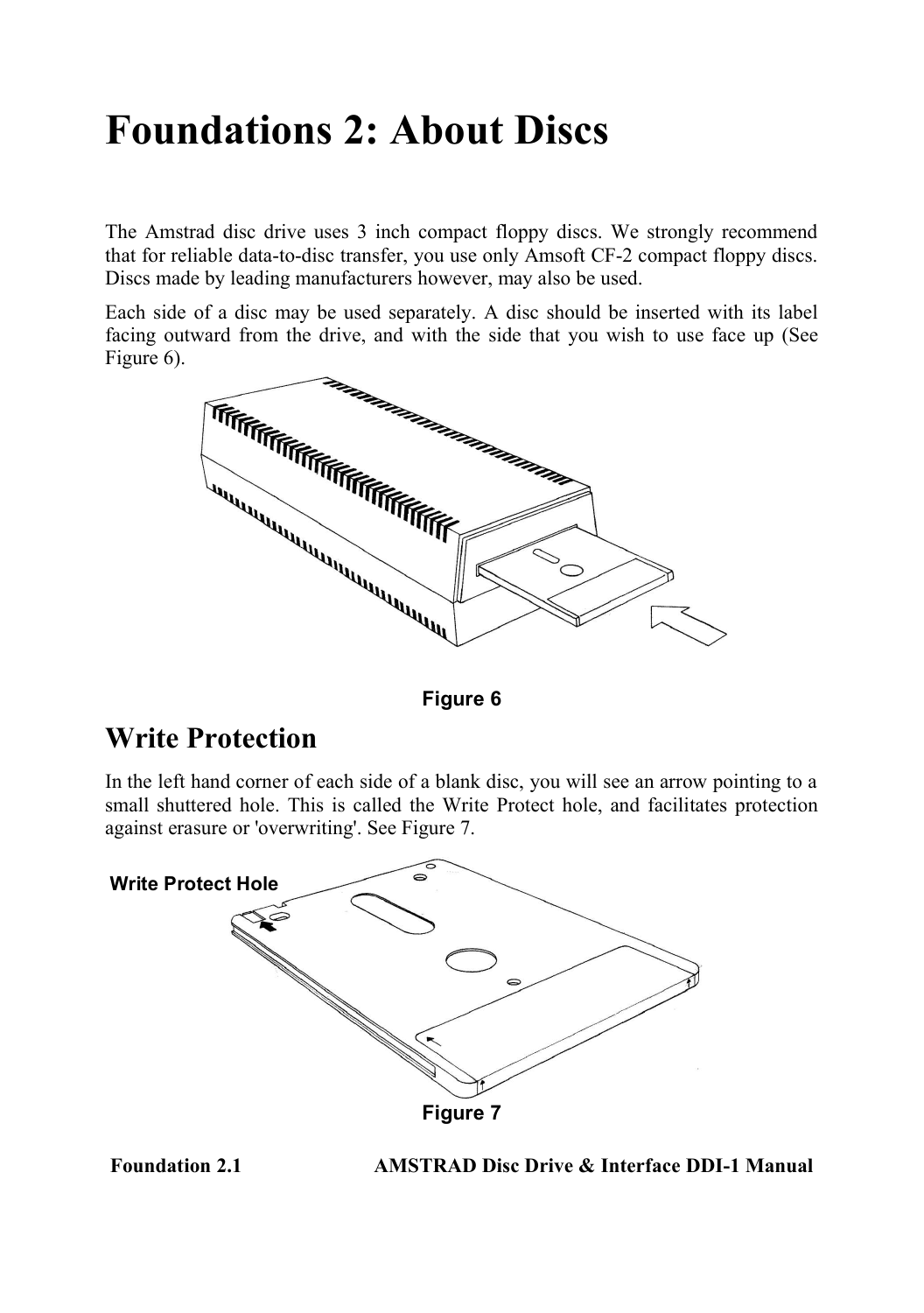When the hole is closed, data can be 'written' onto the disc by the computer. When the hole is open however, the disc will not allow data to be written onto it, thus enabling you to avoid accidental erasure of valuable programs.

Various compact floppy disc manufacturers employ different mechanisms for opening and closing the Write Protect hole. The operation may be carried out on the Amsoft CF-2 compact floppy disc as follows:

To open the Write Protect hole, slide the small shutter located at the left hand corner of the disc, and the hole will be opened, See Figure 8(a).



To close the Write protect hole, simply slide the shutter to it's closed position, see Figure 8(b).

Some other compact floppy discs employ a small plastic lever located in a slot at the left hand corner, see Figure 9.



**AMSTRAD Disc Drive & Interface DDI-1 Manual Foundation 2.2**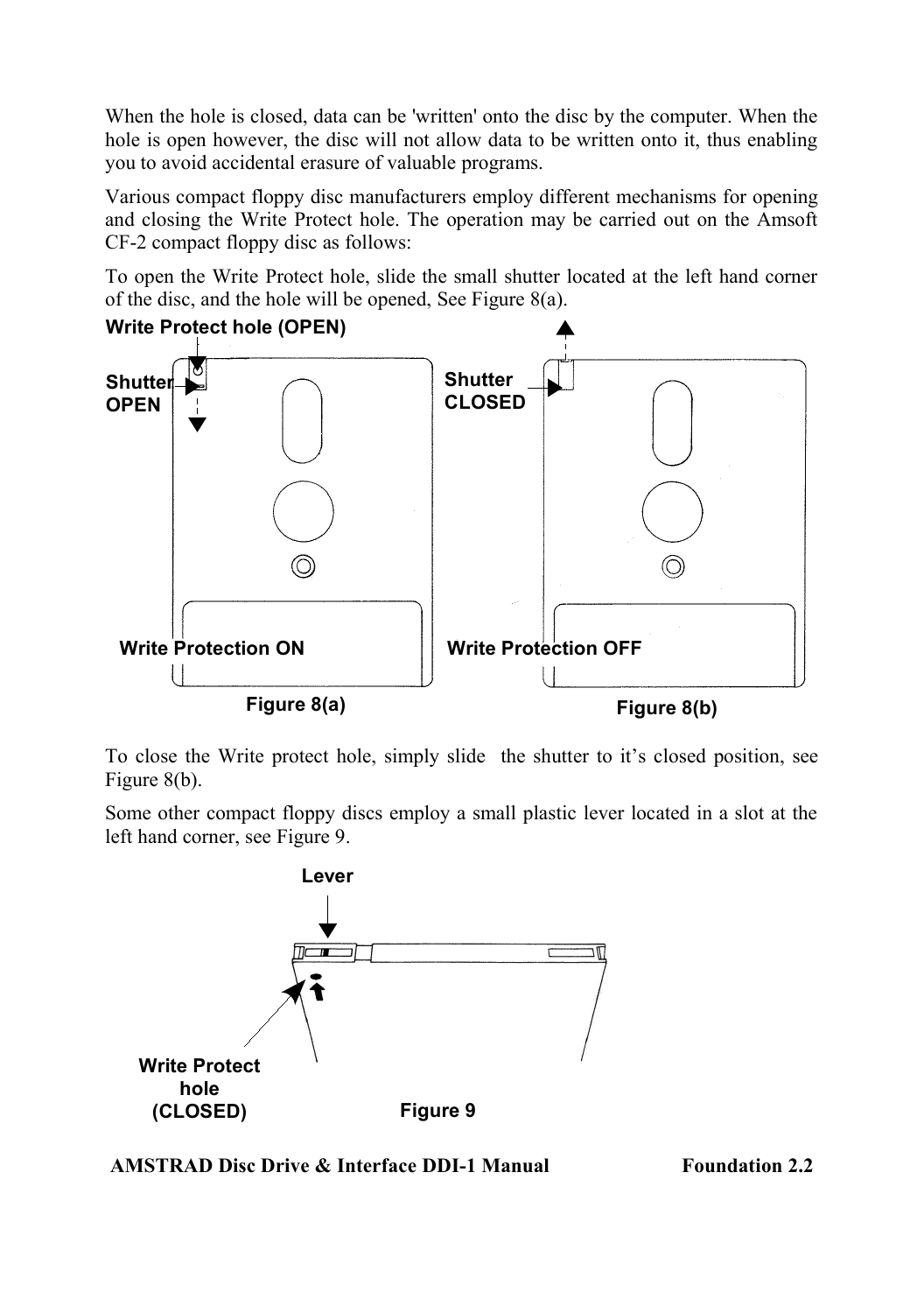To open the Write Protect hole on this type of disc, slide the lever towards the middle of the disc, using the tip of a ball-point pen or similar object, see Figure 10.





Note that regardless of the method employed to open and close the Write Protect hole, opening the hole in all cases facilitates protection against overwriting.

#### **IMPORTANT**

Always ensure that the Write Protect holes on your master CP/M disc are open

### **When Your Disc Is In**

On the front of the unit, you will see a red indicator lamp, and a push button for Eject, see Figure 11.



**POWER ON indicator**

**Figure 11**

**Foundation 2.3 AMSTRAD Disc Drive & Interface DDI-1 Manual**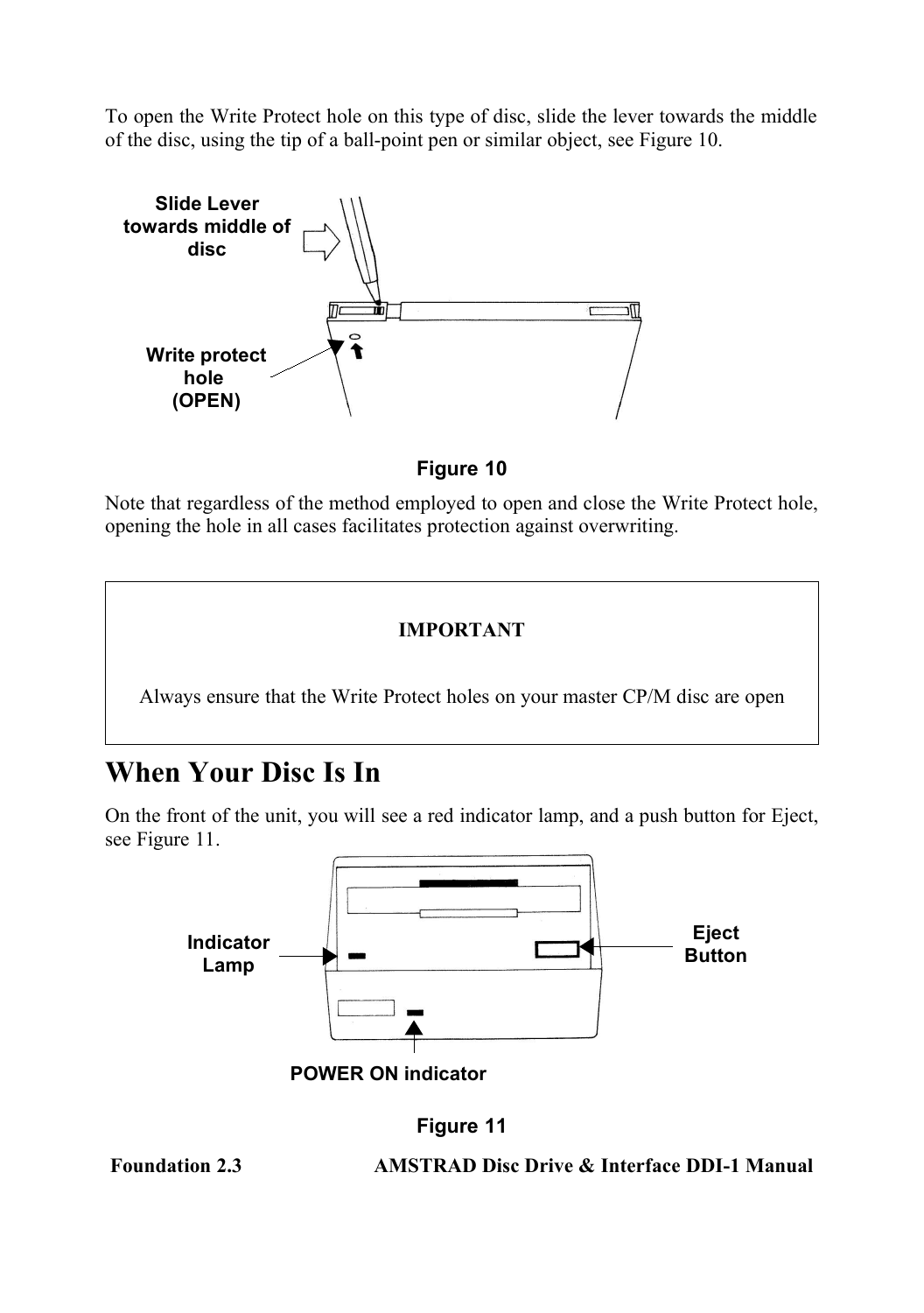# **Indicator Lamp**

The red indicator lamp has two functions:

If only one disc drive is connected (Drive A), the lamp indicates that data is being read from, or written to the disc.

If two disc drives are connected, the red indicator on Drive B will illuminate constantly, giving you a quick indication of which unit is Drive B.

When reading or writing to disc takes place however, the indicator reverts to its primary function of indicating that reading/writing is being performed.

# **Eject Button**

Pressing in the Eject button allows you to remove your disc from the drive.

#### **IMPORTANT**

- **1. ALWAYS REMOVE YOUR DISC FROM THE DRIVE BEFORE SWITCHING THE SYSTEM ON OR OFF.**
- **2. DO NOT PRESS THE EJECT BUTTON WHILE THE DISC IS BEING READ FROM OR WRITTEN TO. EJECTING THE DISC AT THIS TIME WILL RESULT IN READ/WRITE ERRORS.**
- **3. THE MAGNETIC FLOPPY DISC IS PROTECTED BY ITS PLASTIC OUTER CASING. NEVER ATTEMPT TO GAIN ACCESS TO OR TOUCH, THE DISC ITSELF.**

It is assumed from here onwards in this manual, that you are familiar with the CPC-464 computer, and with its BASIC, and that you have carefully read and understood the CPC-464's User Instruction book.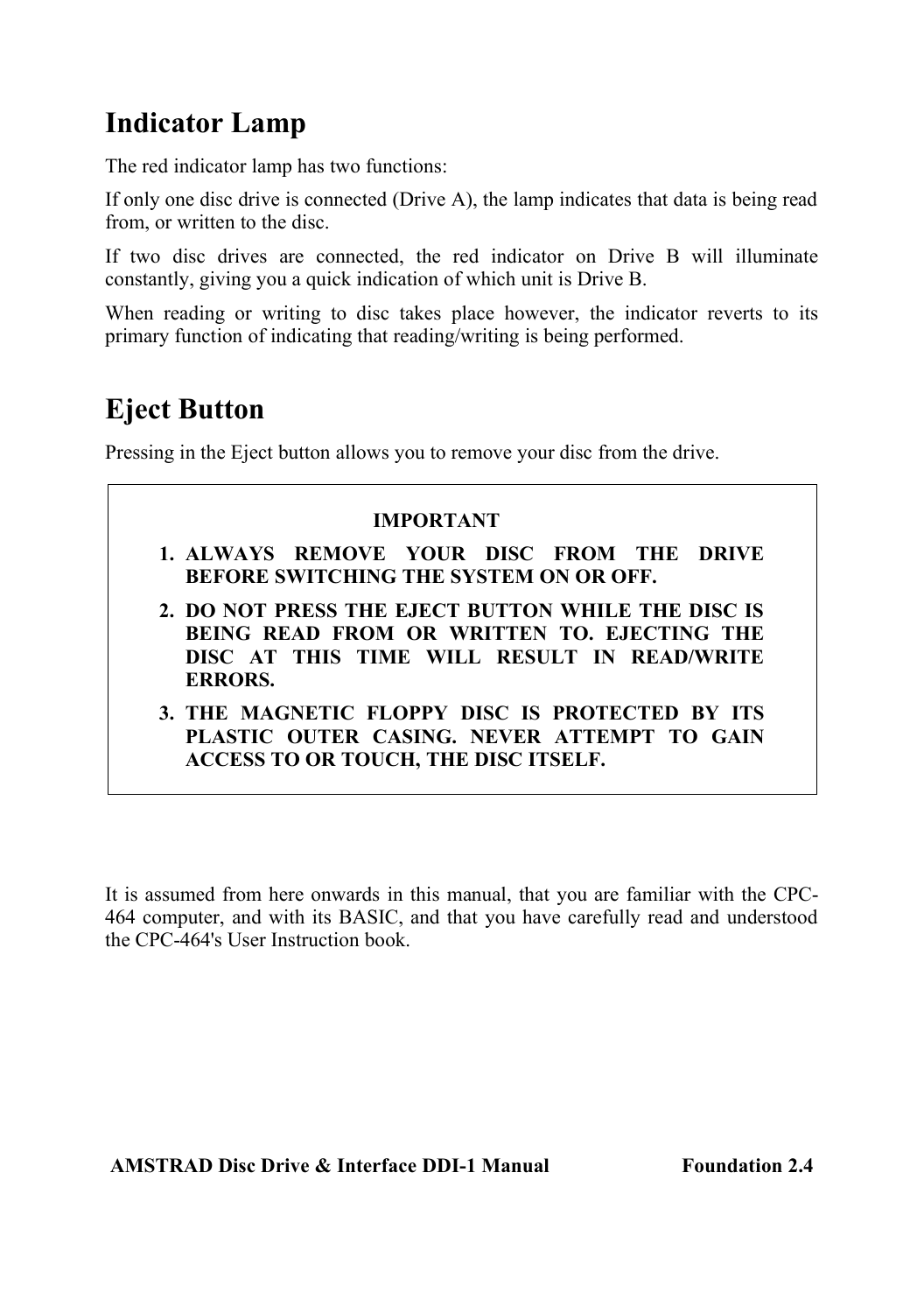# **Foundations 3: Loading Software/Games**

Software/Games available on disc for the Amstrad system are loaded many times more quickly than their cassette counterparts.

It is necessary however, to remember a few important rules concerning the names of programs to be loaded or run.

A command such as **RUN"** normally used when loading cassette software, is invalid during disc operation as the naming of the program to be run is obligatory on disc.

Program names (or filenames) on disc are comprised of 2 parts (or fields) separated by a dot .

The first field may contain up to 8 characters, and is usually the title of the game or program. The second field is optionally specifiable and usually relates to the type of program, e.g. BAS or BIN (BASIC or binary).

Note that filenames should not contain spaces or punctuation marks in the first or second field.

Note that the use of either UPPER or lower case letters is permitted when typing in AMSDOS or CP/M commands and filenames.

Further information on the naming of disc files will be found later in this manual under the sections concerning AMSDOS and CP/M.

For now, to run a program on disc such as 'Roland in the Caves' type in:

#### **run "rolcave"**

If you have inserted the software disc correctly the program will load in a few seconds, and will be ready for you to use.

If not, study any error message on the screen to see where you went wrong:

#### **Drive A: disc missing Retry, Ignore or Cancel?**

means that you have either not inserted your disc correctly, or that you have inserted it into Drive B.

#### **ROLCAVE. not found**

means that you have either inserted the wrong disc, or have not carefully typed in the exact name of the program.

(Always follow the loading instructions accompanying each software package).

**Foundation 3.1 AMSTRAD Disc Drive & Interface DDI-1 Manual**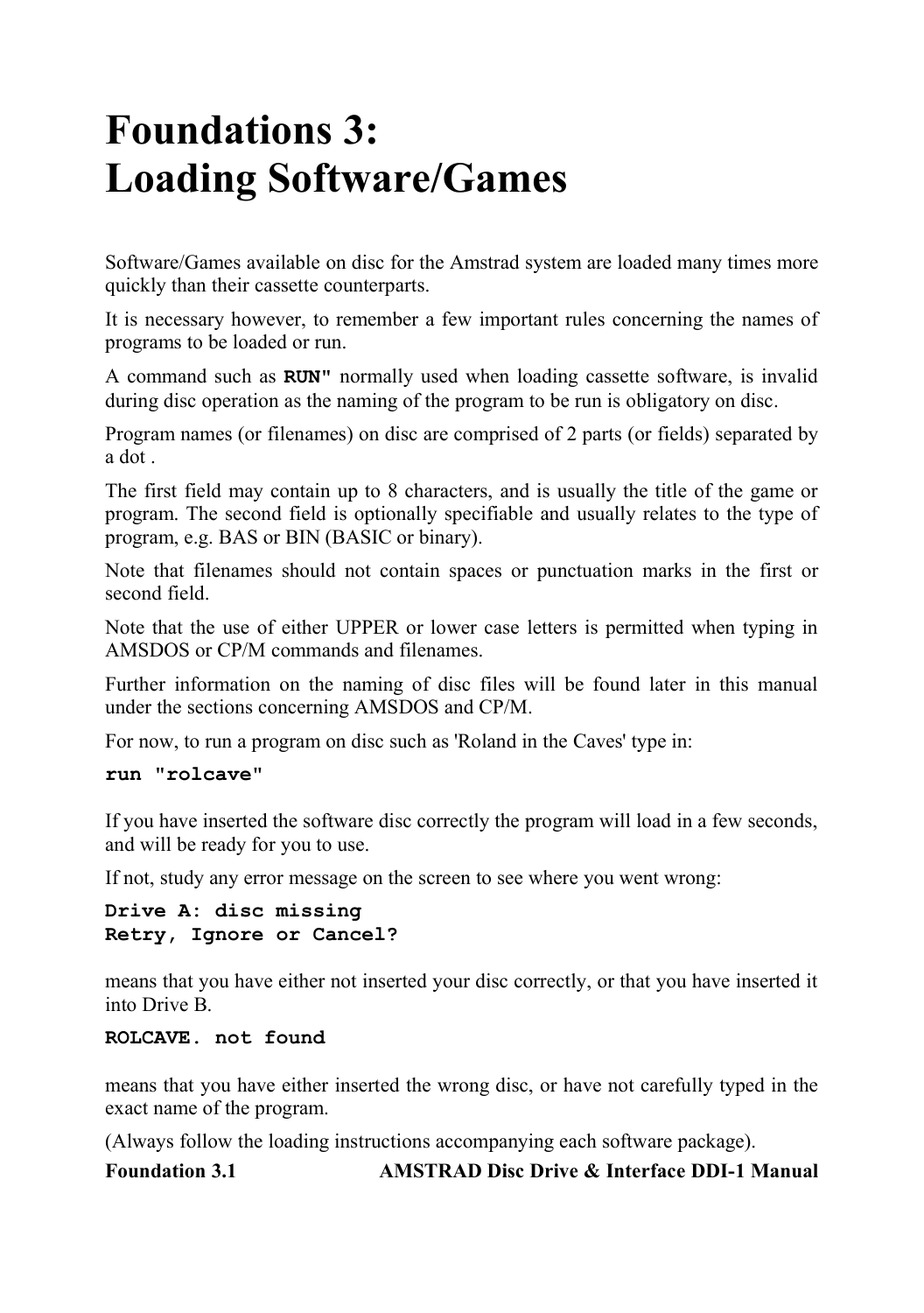#### **Bad command**

means that you have incorrectly named the program, either by exceeding the number of permitted characters in a field, or by introducing an unwanted space or punctuation mark.

#### **Type mismatch**

means that you have omitted the quotation marks

#### **Syntax error**

means that you mistyped the word **run**

#### **Drive A: read fail Retry, Ignore or Cancel?**

means that the computer has failed to read data from your disc. Check that you have inserted the correct disc and press R to Retry. If the above message continues to appear when you attempt to run that particular disc, it is likely that the disc has been corrupted, or has not been correctly formatted using Amstrad CP/M.

Finally, if the message:

#### **Press PLAY then any key:**

appears on the screen, the disc drive(s) or the interface unit has not been correctly connected to the computer, or the disc drive is not plugged into the Mains Supply and switched on.

Note that if you wish to run a disc program after previously operating the Cassette Datacorder, it will be necessary to issue the **|disc** command, described in the next section.

#### **MEMORY USAGE WARNING**

The DDI-1 disc interface reduces the amount of memory available in the CPC464 by 1280 bytes. This may result in some cassette-based software failing to operate correctly if run whilst the disc system is connected to the computer.

The 'Home Runner' demonstration on the CPC464 Welcome cassette is an example of this aspect of operation.

If you encounter any such problems with cassette-based software, first eject any disc present in the drive(s), then switch off the computer and disc drive(s).

Unplug the interface unit from the rear of the computer, and then switch on the computer again. You will now be able to run the cassette in the normal manner.

#### **AMSTRAD Disc Drive & Interface DDI-1 Manual Foundation 3.2**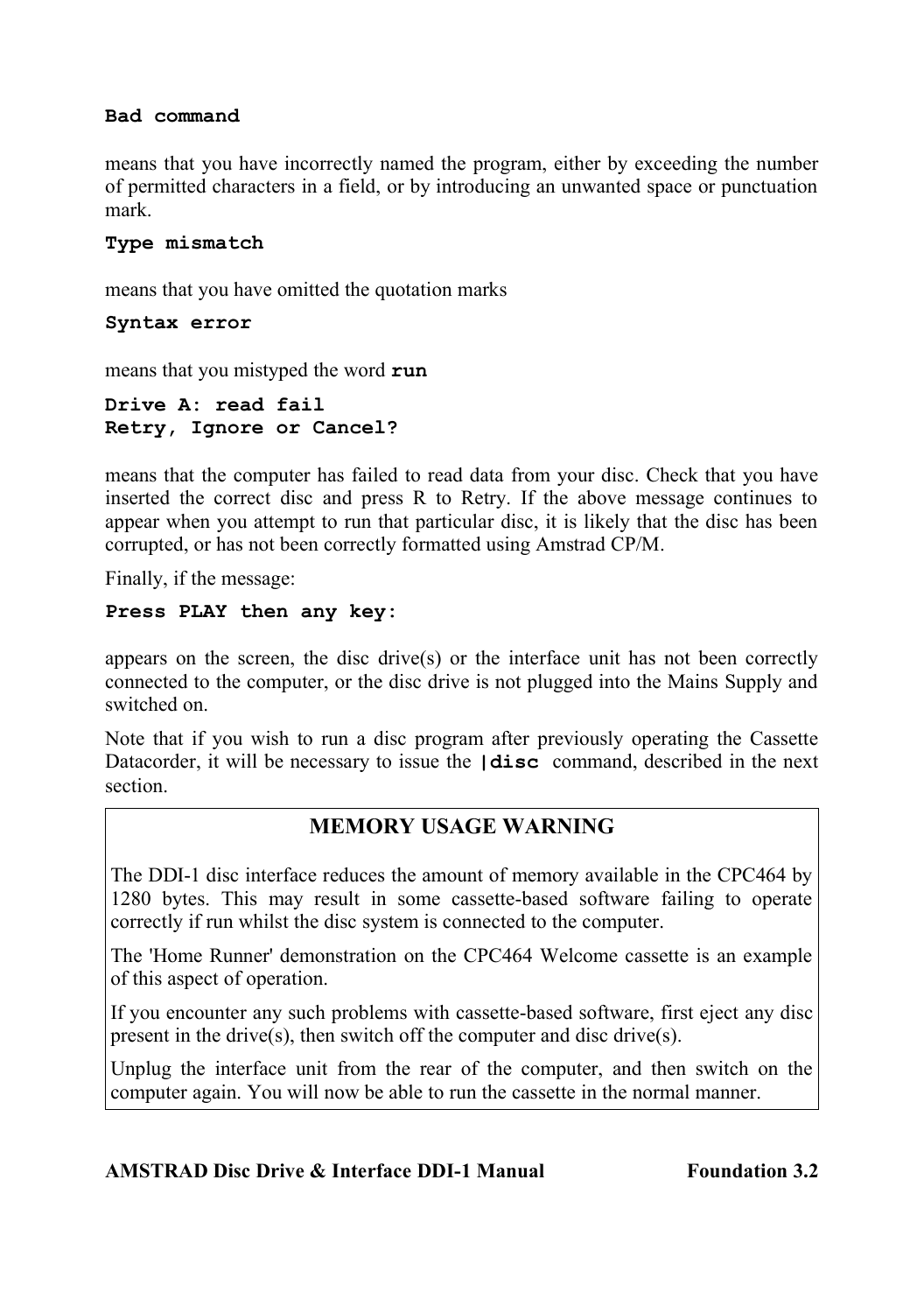# **Foundations 4: Introducing AMSDOS and CP/M**

When you switch your system on, the computer automatically runs internal checks to see which peripherals are connected to the rear sockets. If the computer senses that a  $disc$  disc drive(s) is connected, it will take any commands that would have been sent to the cassette datacorder, and direct them to the disc drive. Hence, typing in any of the commands:

```
load filename"
run "filename"
save "fitename"
chain "filename"
merge "filename"
chain merge "filename"
openin "filename"
openout "filename"
closein
closeout
cat
eof
input #9
line input #9
write #9 
list #9
```
will act upon the disc instead of the cassette.

The **speed write** command however, always pertains to cassette operation, as there is no such facility as 'disc speed write'.

Having sensed therefore, that a disc drive is connected, the computer reverts to operation under the AMSDOS system. AMSDOS is an abbreviation of AMStrad Disc Operating System, and enables you to program in normal Amstrad BASIC, with the addition of extra commands for disc management.

These commands are called external commands, and are not available in the standard computer without the disc drive connected. The software governing these commands is contained in ROM (Read Only Memory) within the Disc Drive and Interface Unit.

External commands are preceeded with a bar symbol  $\lfloor$ . (You will find the  $\lfloor$  symbol by holding down **[SHIFT]** and pressing the  $@$  key.)

Some of the more common external commands that you will use are:

```
|a
|b 
|tape (which can be sub-divided into |tape.in and |tape.out)
|disc (which can be sub-divided into |disc.in and |disc.out)
```
**Foundation 4.1 AMSTRAD Disc Drive & Interface DDI-1 Manual**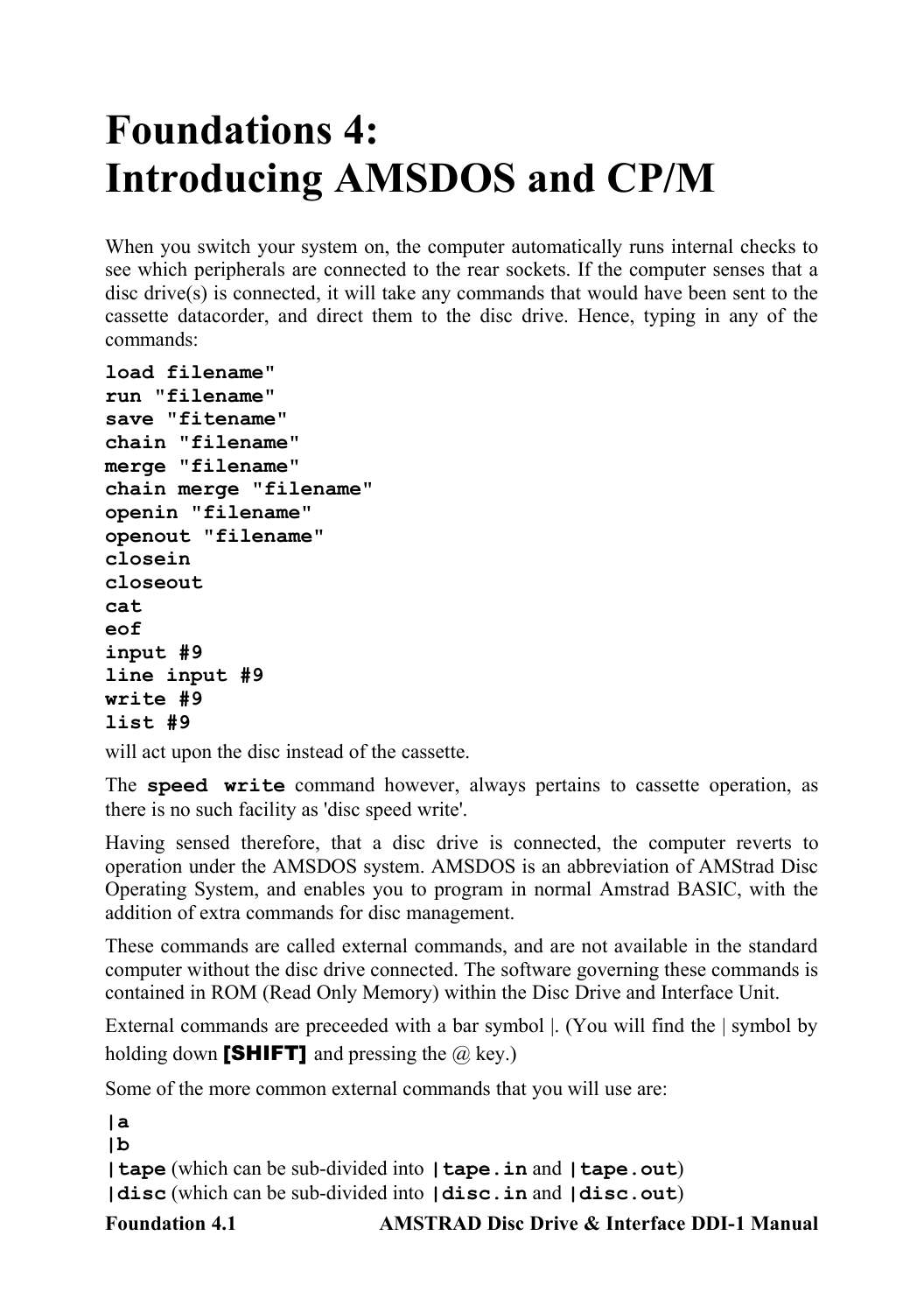The commands **|a** and **|b** tell the computer which drive to direct any subsequent disc command.

Typing in for example:

#### **|a load "filename"**

will tell the computer to load the specified program from a disc placed in drive A.

If neither **|a** nor **|b** is initially entered or the computer is reset, the system will default to drive A.

If you are using only one disc drive, this can be regarded as drive A, and **|a** or **|b** commands need not be issued. Entering |b when only one disc drive is connected, will result in the message on the screen:

#### **Drive B: disc missing Retry, Ignore or Cancel**

to which you should respond **C** (to cancel).

The command happer tells the computer to perform all loading and saving etc. commands onto tape instead of disc. Unless **|tape** is entered, the computer will always default to disc operation when switched on or reset.

To return to disc operation after **|tape** has been specified, type in:

### **|disc**

Alternatively, you may for example wish to load in from cassette and save out to disc. You may then use the command:

### **|tape.in**

this command tells the computer to read data in from cassette, but continue to write data out onto disc (default).

Similarly, to read data in from disc and save out onto cassette, you will first need to type in: **|disc.in** to countermand the previously issued |**tape.in** (above), then: | tape.out to tell the computer to write data out onto cassette.

It can be seen therefore that **|tape.in** and **|tape.out** countermand **|disc.in** and **|disc.out** respectively, and vice versa.

Further information on directing data to and from discs and cassette will be found later in this manual under the sections concerning AMSDOS and CP/M.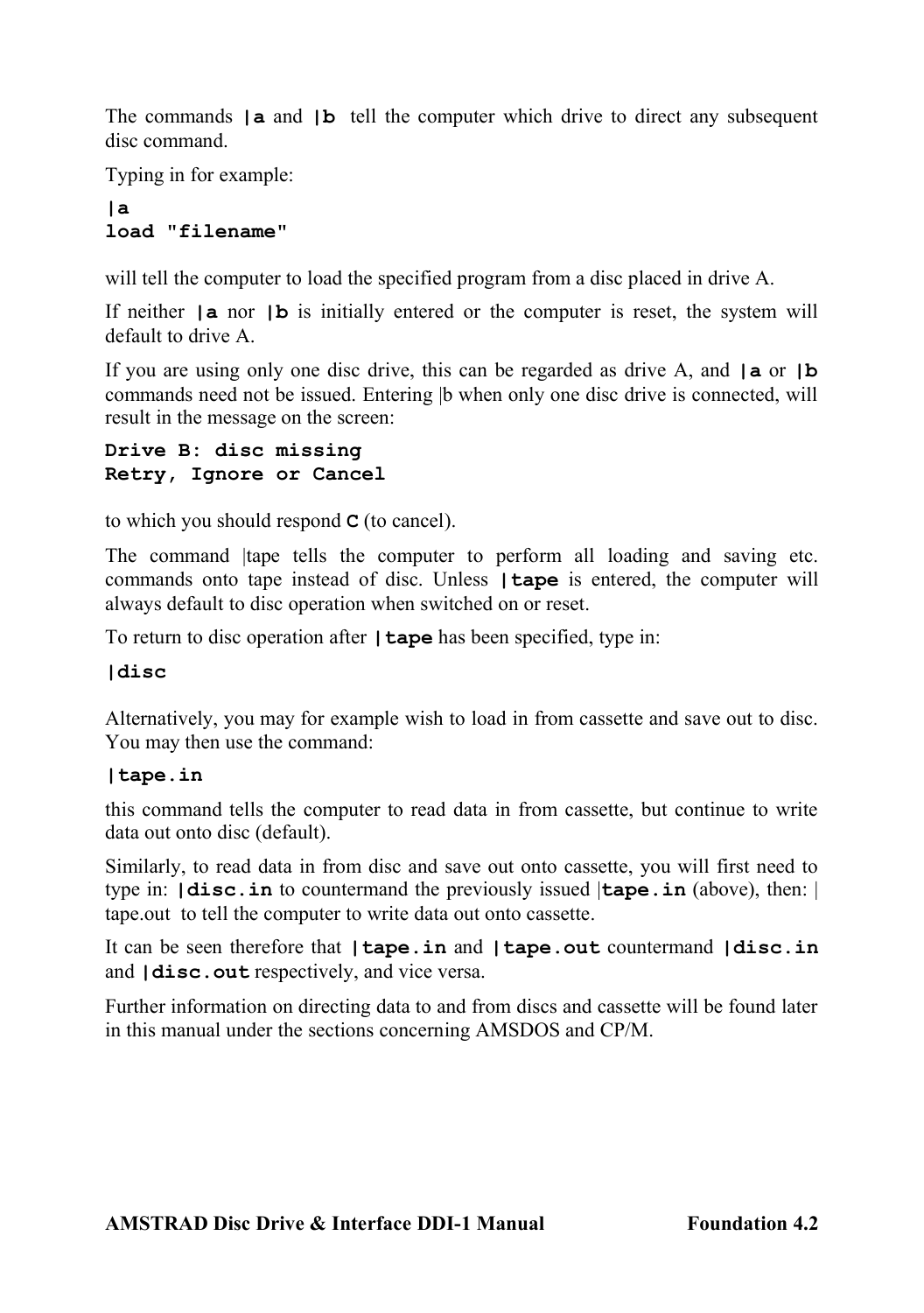### **Storing Data Onto Disc**

Before writing any data onto a new blank disc, the disc itself must first be formatted. Formatting can be likened to building a series of shelves and dividers onto a disc prior to the storage of information on those shelves; in other words, laying down an organised framework around which data can be put in or taken out.

Formatting divides one side of the disc into 360 distinctly separate areas, see figure 12.



#### **Figure 12**

There are 40 tracks from the outside of the disc (Track 0), to the inside (Track 39), and the circumference of the disc is divided into 9 sectors.

Each track in a sector can store up to 512 bytes of data; hence the total available space on each side of a disc is 180kbytes.

### **First Steps Using The CP/M Disc**

To prepare a new blank disc for reading and writing your own programs onto, you will need to format using the CP/M disc.

Switch the system on, and insert the CP/M disc supplied, into the drive.

(If you are operating 2 disc drives always insert the CP/M disc into Drive A.)

Type in:

**|cpm**

This command hands over control of the operating system from AMSDOS to CP/M, (CP/M stands for Control Program for Microcomputers).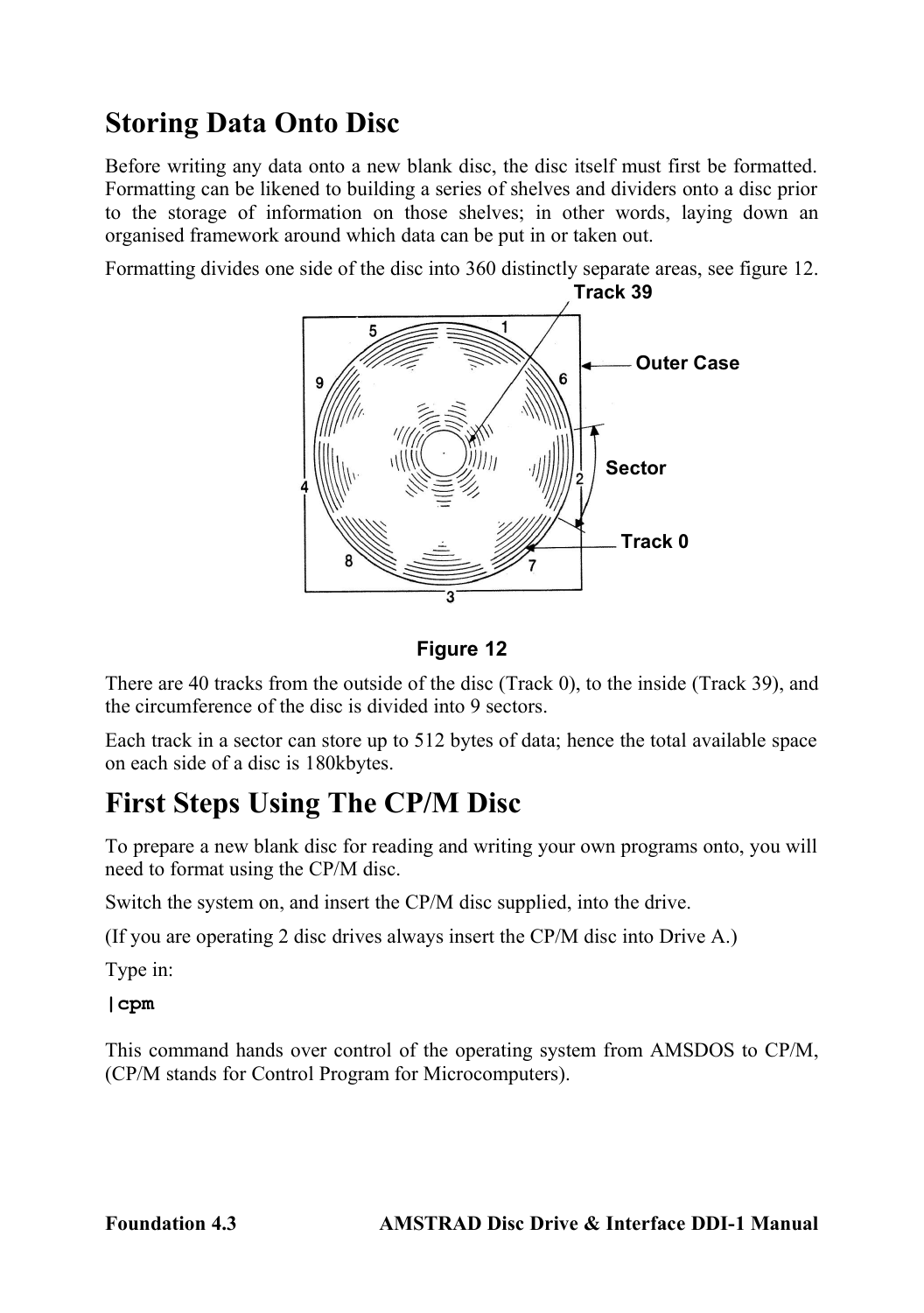After a few seconds you will see the following message on the screen:

#### **CP/M 2.2 - Amstrad Consumer Electronics plc. A>**

This is a 'Sign on' message indicating that the operating system is under the control of CP/M.

The displayed **A>** on the screen is a prompt, (similar to **Ready** during normal BASIC operation) indicating that the computer is awaiting your instructions.

CP/M uses several prompts, all of which will be explained later in this manual under the section concerning CP/M.

Once you are operating CP/M, you cannot enter BASIC commands into the computer, as these will not be understood.

If for example, you type in the BASIC command:

#### **cls**

The Computer will return your entry, together with a question mark:

#### CLS?

indicating that it does not understand your command.

To briefly look at some of the CP/M commands, type in:

#### **dir**

On the screen you will see a directory of CP/M and utility COMmands one of which is format. Type in:

#### **format**

On the screen you will see:

#### **Please insert disc to be formatted into drive A then press any key**

Remove the CP/M disc and insert your new blank disc, then press any black or blue key. Formatting will start, commencing at Track 0 and ending at track 39, after which you will be asked on the screen:

#### **Do you want to format another disc (Y/N):**

If you wish to format the other side of your blank disc, or format another disc, type Y (for Yes) and you will receive the initial message once again.

The formatting process can be repeated any number of times until you answer the repeat question N (for No), whereupon the system will ask you to: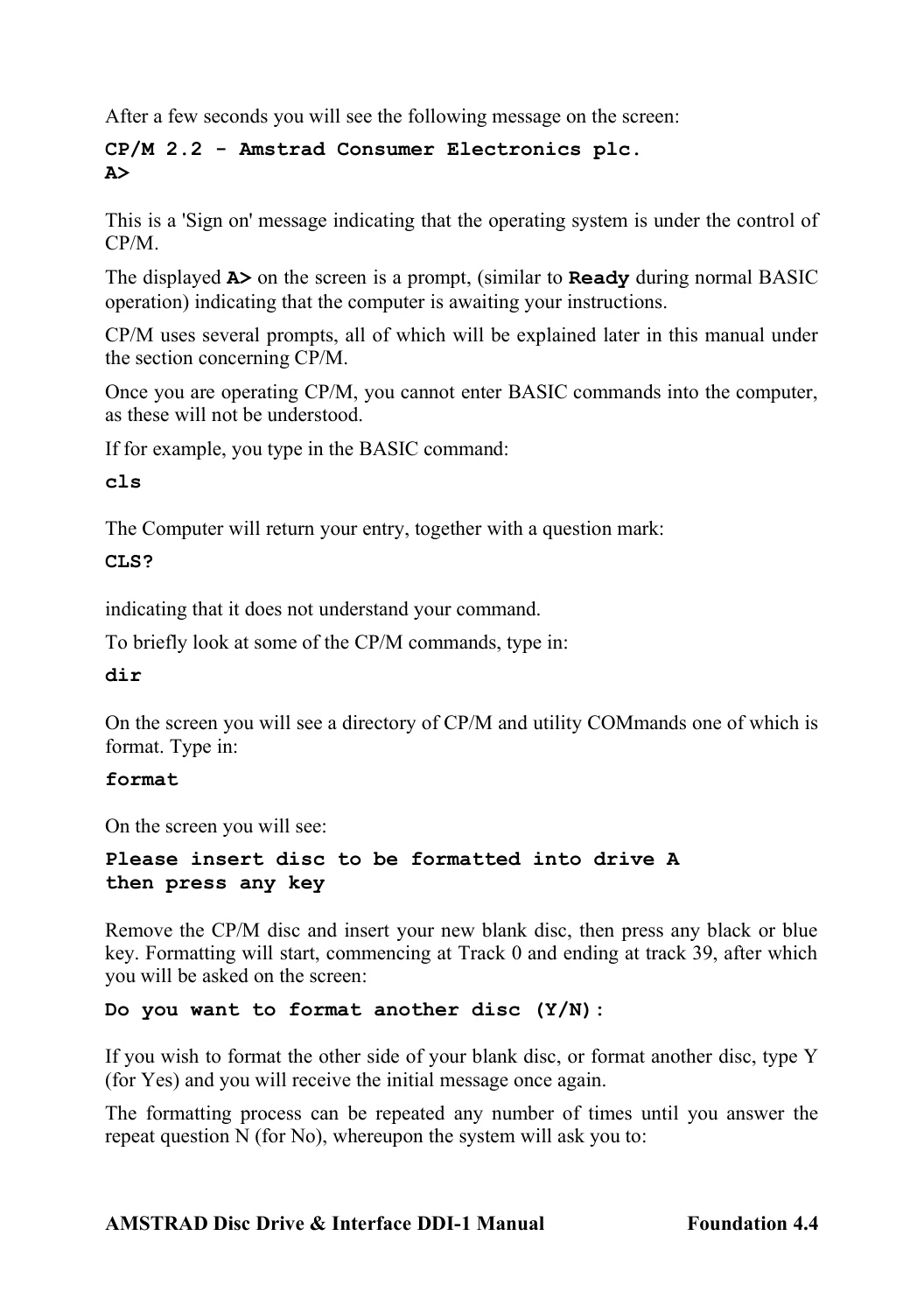#### **Please insert a CP/M system disc into drive A then press any key:**

After doing so, the computer will return you to direct mode CP/M (console mode), and will await your next command. Other CP/M commands will be dealt with later in this manual but for now, having learnt to format with CP/M, we will return to AMSDOS by typing in:

#### **amsdos**

Always keep a master copy of your CP/M disc in a safe place, as it is literally the key to your system. Later on in this manual, you will be shown how to make a 'working copy' of your CP/M disc, so that you can keep your master copy safely locked away!

#### **BEWARE**

#### **FORMATTING A PREVIOUSLY RECORDED DISC WILL ERASE ITS CONTENTS.**

You will not be able to format a disc which has its Write Protect hole open. Attempting to do so will result in the message on the screen:

#### **Drive A: disc is write protected Retry, Ignore or Cancel?**

Press C to cancel, then follow the instructions on the screen.

The format mode will then be abandoned.

### **... Back to AMSDOS**

Now that we have a formatted blank disc (or two), we can start to manipulate BASIC programs to and from disc (and cassette) using AMSDOS.

### **Saving a Program in Memory onto Disc**

Having typed a program into the computer's memory, save it onto disc by typing in:

#### **save "filename"**

Once again note that the naming of the program is obligatory, and that it should contain no more than 8 characters in the first field, and up to 3 characters in the second field. If you do not specify a second field, AMSDOS will place a token such as BAS (short for BASIC) there.

Note also that filenames should not contain spaces or punctuation marks in the first or second field. A dot . is used to separate fields.

Further information on the naming of disc files will be found later in this manual **Foundation 4.5 AMSTRAD Disc Drive & Interface DDI-1 Manual**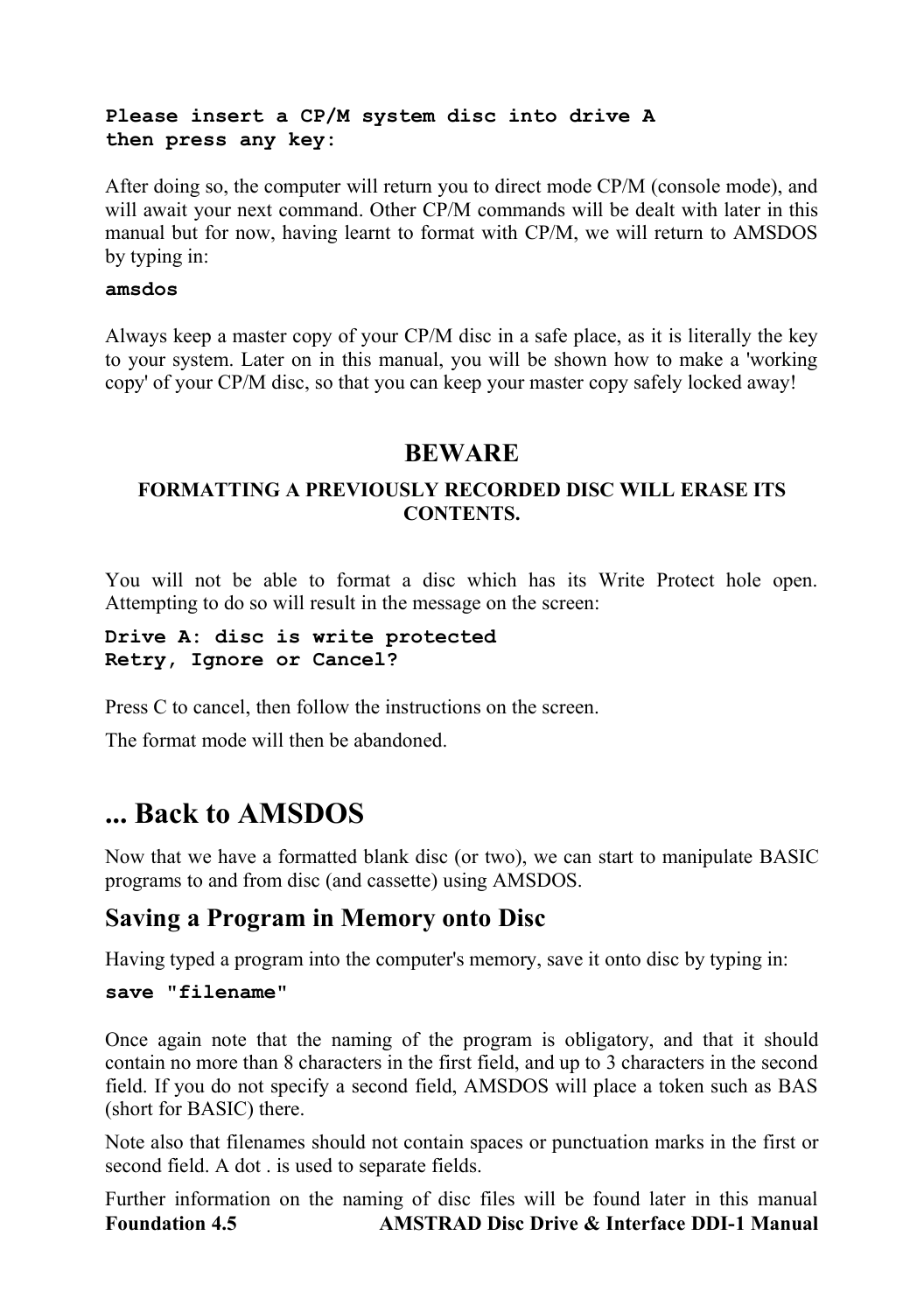under the sections concerning AMSDOS and CP/M.

As an example of saving to disc, write a short program into the memory, insert a formatted disc, then type in:

#### **save "example"**

After a few seconds, the prompt **Ready** will appear on the screen, and the program will have been saved onto disc. (If not, check any error message on the screen to establish whether you either forgot to insert your disc into the correct drive, forgot to close the write protect hole, mistyped the command or even forgot to plug in the disc drive(s) and switch on!).

Binary, protected and ASCII text files may be saved onto disc using the normal ,b ,p and ,a suffixes as with cassette saving.

Disc filenames do not require the use of a preceeding exclamation mark ! to suppress reading/writing prompts and software messages on the screen. Any preceeding ! will be removed from the filename and ignored by AMSDOS.

## **Catalog**

Like cassettes, discs can be catalogued, but at much greater speed. After saving the above program, type in:

**cat**

On the screen you will see:

```
Drive A: user 0 
EXAMPLE.BAS 
1K
```
The filename will be displayed, including any specified or token second field. together with the file length (to the nearest higher kbyte).

## **Loading From Disc**

Programs may be loaded from disc then run, using the commands:

```
load "filename"
run
```
or they may be run directly using the command:

#### **run "filename"**

Note that protected programs may be run directly only.

If you are operating 2 disc drives, you may specify which Drive (A or B), that you require a function to be performed on, by issuing the command **|a** or **|b** before the save, cat, load or run instructions.

#### **AMSTRAD Disc Drive & Interface DDI-1 Manual Foundation 4.6**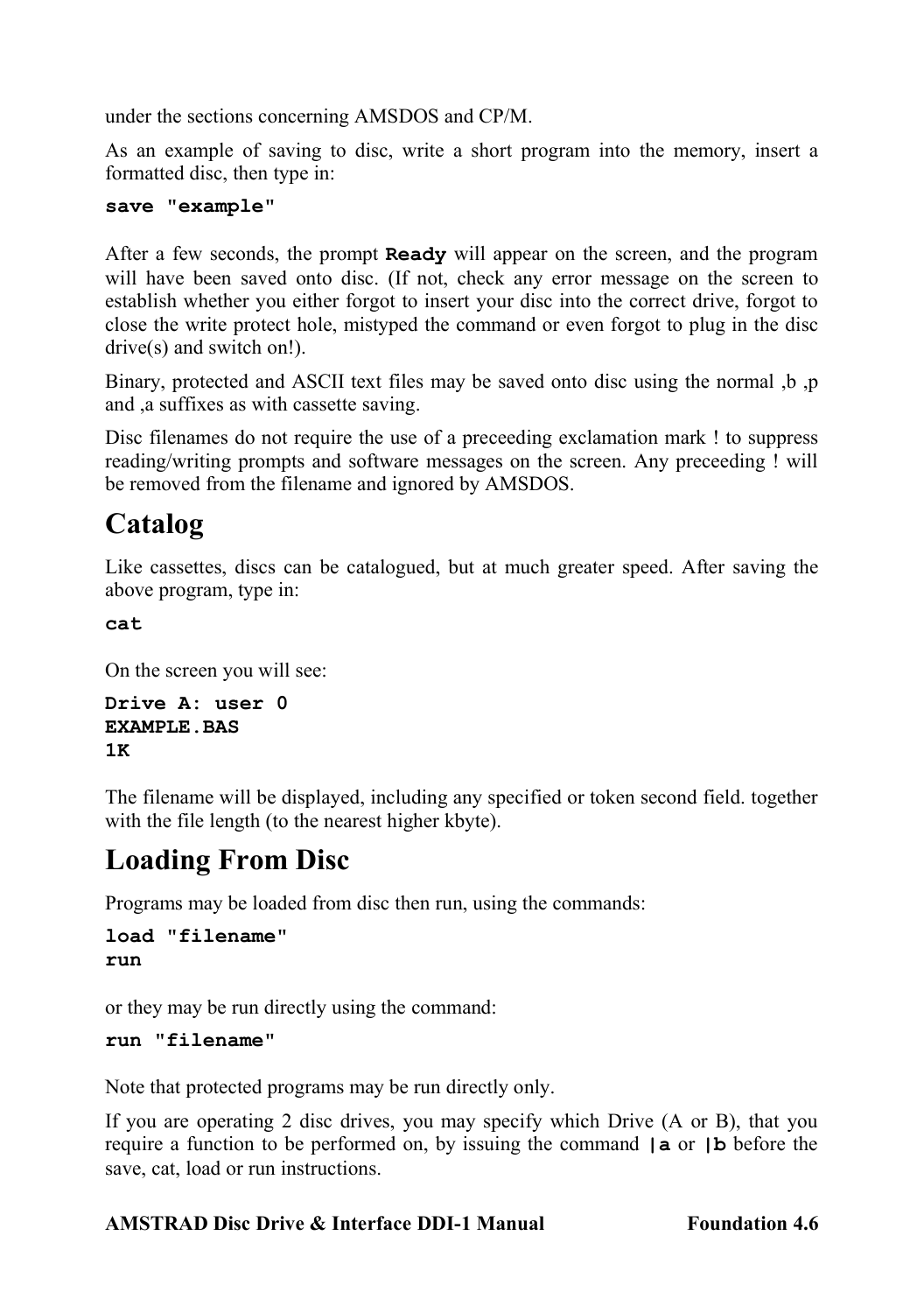## **Copying Programs From Disc to Disc**

Using the commands already learnt in this section, it can be seen that disc to disc program copying is performed simply by loading the program into the memory from the source disc, removing the source disc, and saving the program onto the destination disc.

To save a program from disc to disc using 2 disc drives, you may prefer to insert your source disc into, for example, Drive B, and your destination disc into Drive A. To copy a program in this way, type in:

```
|b
load "filename"
|a
save "filename"
```
To copy the entire contents of one disc to another, it will be found much easier and faster to use the **DISCCOPY** and **COPYDISC** facilities on the CP/M disc, than to repeatedly load and save each program individually.

A brief description of how to use **DISCCOPY** and **COPYDISC** will be found later in this section, and a more detailed account will be given under the section concerning CP/M.

The **DISCCOPY** and **COPYDISC** facilities can be used to produce a 'working copy' of the CP/M system disc itself.

# **Copying Programs From Cassette to Disc**

Insert the program cassette into the datacorder, then type in:

**|tape.in**

#### **load "program name"** or **load""**

The computer will respond with:

**Press PLAY then any key:**

After the program has loaded and the cassette has stopped, type in:

**save "filename"**

Note that protected programs and software/games will not be able to be copied onto disc or cassette.

### **Copying Programs From Disc to Cassette**

Insert the program disc into the drive. If you have been previously loading in programs from cassette, type in:

**|disc.in**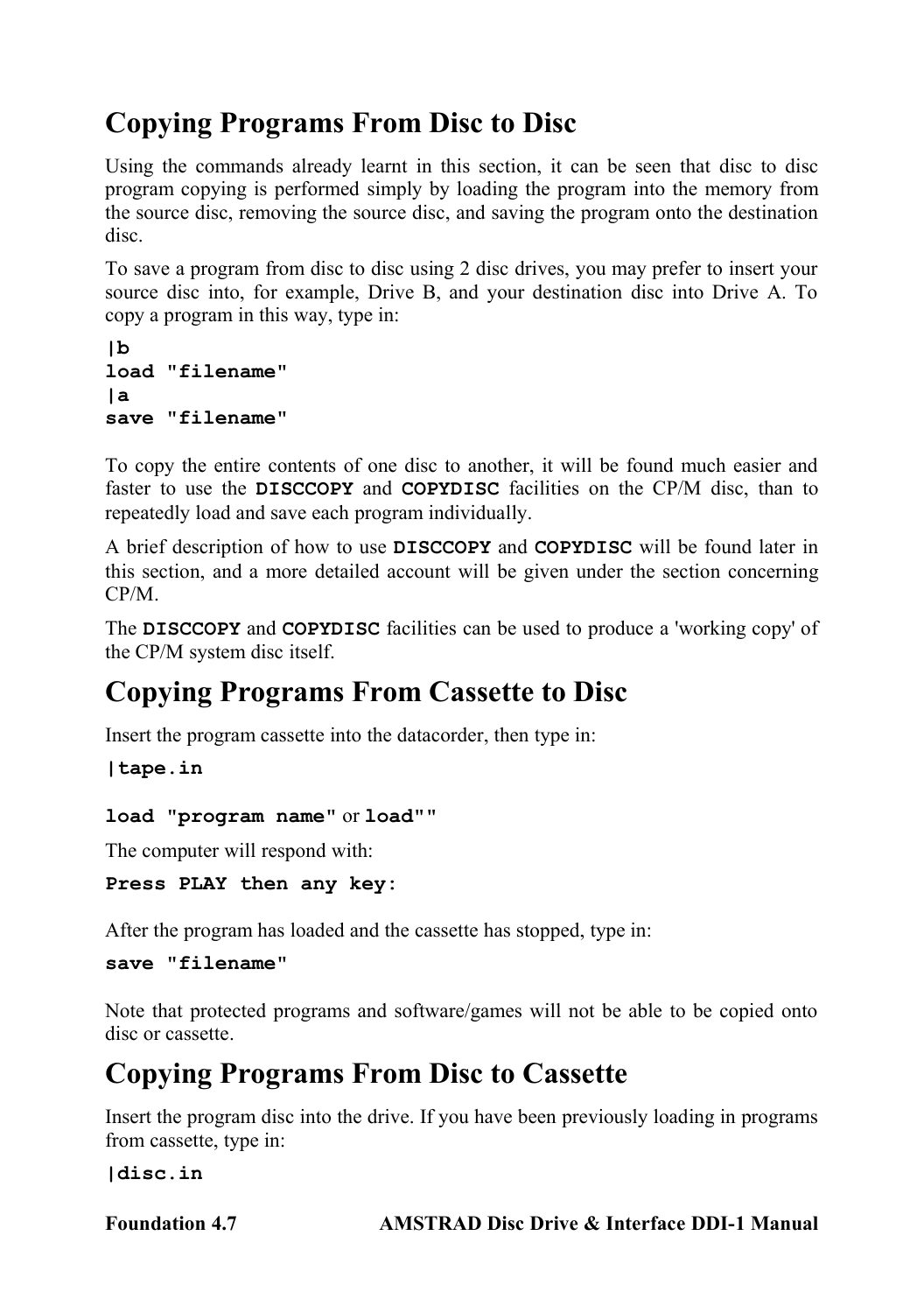then type in:

### **load "filename"**

After the program has loaded and the **Ready** prompt appears, save the program onto cassette by typing in:

#### **|tape.out save "program name"** or **save""**

The computer will respond with:

### **Press REC and PLAY then any key:**

After the cassette has stopped, the program from disc will have been saved onto cassette.

Note that the command |tape directs both input and output data to tape (equivalent to issuing **|tape.in** and **|tape.out** commands). Similarly **|disc** directs both input and output data to disc.

# **Copying Using the CP/M System Disc**

The entire contents of a disc can be copied from one to another using the CP/M system disc. If you have connected only one disc drive to the computer, use the **DISCCOPY** facility.

If you are operating 2 disc drives you will find it easier and faster to use the **COPYDISC** facility.

# **Copying Using DISCCOPY**

Insert the CP/M system disc and type in:

**|cpm**

After the prompt **A>** appears on the screen, type in:

### **disccopy**

The computer will ask you to:

#### **Please insert source disc into drive A then press any key**

Remove the CP/M system disc from the drive, and insert the disc that you wish to copy. If you wish to copy the CP/M disc itself, simply leave the CP/M disc inserted in the drive.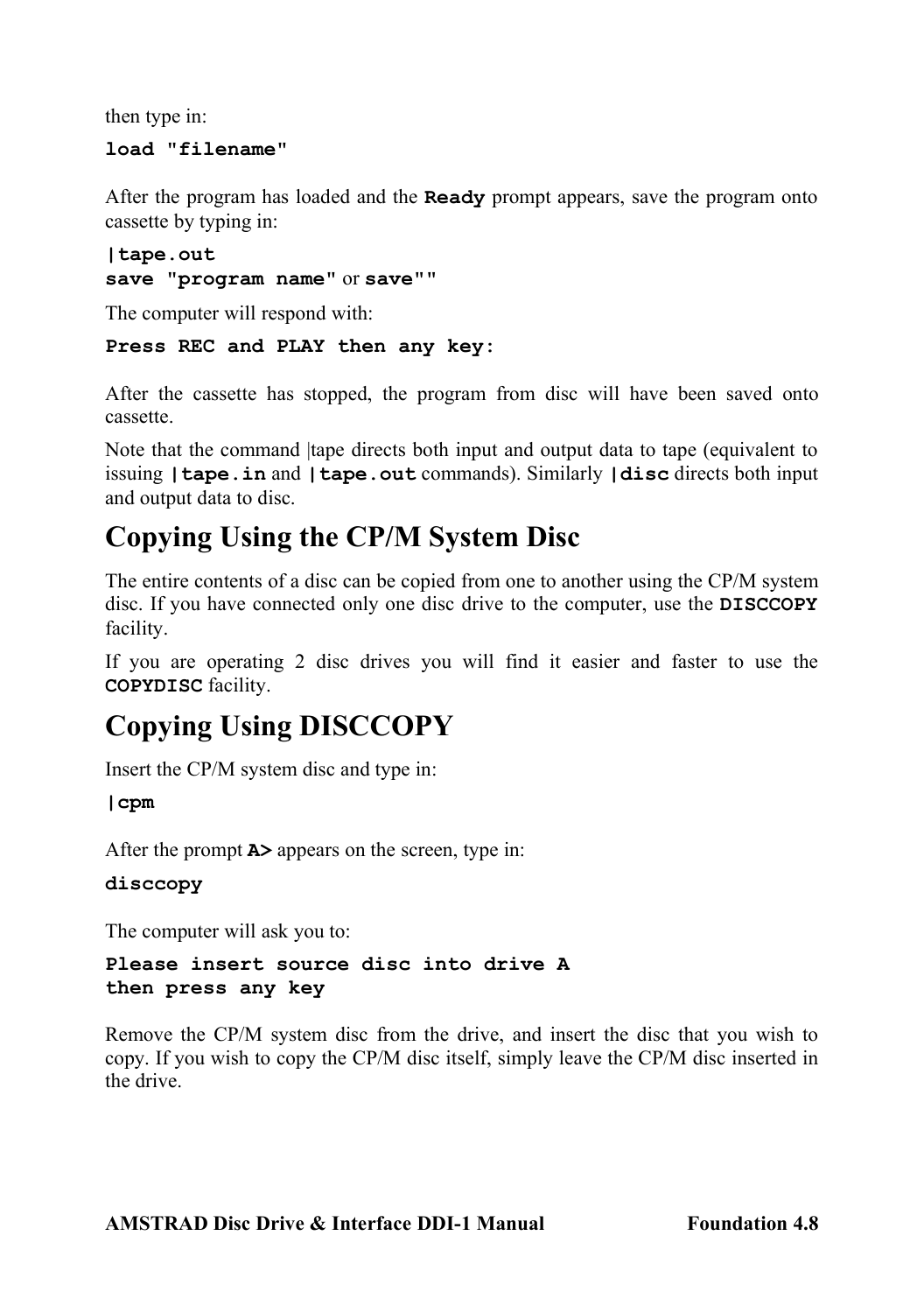When the source disc is inserted and you have pressed a key, the computer will display the message:

**Copying started Reading track 0 to 7**

After which, you will be asked to:

#### **Please insert destination disc into drive A then press any key**

Whereupon you should remove your source disc and insert a disc for copying onto.

Bear in mind that any previous data on your destination disc will be overwritten during copying.

If you insert a wrongly formatted or new unformatted disc into the drive, it will be correctly formatted automatically during copying.

After you have inserted your destination disc and pressed a key, the computer will display the message:

#### **Writing track 0 to 7**

and will then invite you to insert the source disc once again for reading tracks 8 to 15. The reading/writing process will continue, 8 tracks at a time, until the last track (39) is completed.

You will then be asked:

#### **Do you want to copy another disc (Y/N):**

If you have finished copying, answer N, then follow the instructions on the screen to exit from the **DISCCOPY** mode.

# **Copying Using COPYDISC**

**COPYDISC** can only be used if you are operating 2 disc drives. The facility enables you to copy the entire contents of one disc to another, in a similar manner to **DISCCOPY** previously described. The advantage of **COPYDISC** however, is that you do not have to repeatedly insert and remove the source and destination discs.

Having read and understood the principles of **DISCCOPY**, **COPYDISC** may then be performed as follows:

Insert the CP/M system disc and type in:

**|cpm**

After the prompt **A>** type in:

**copydisc**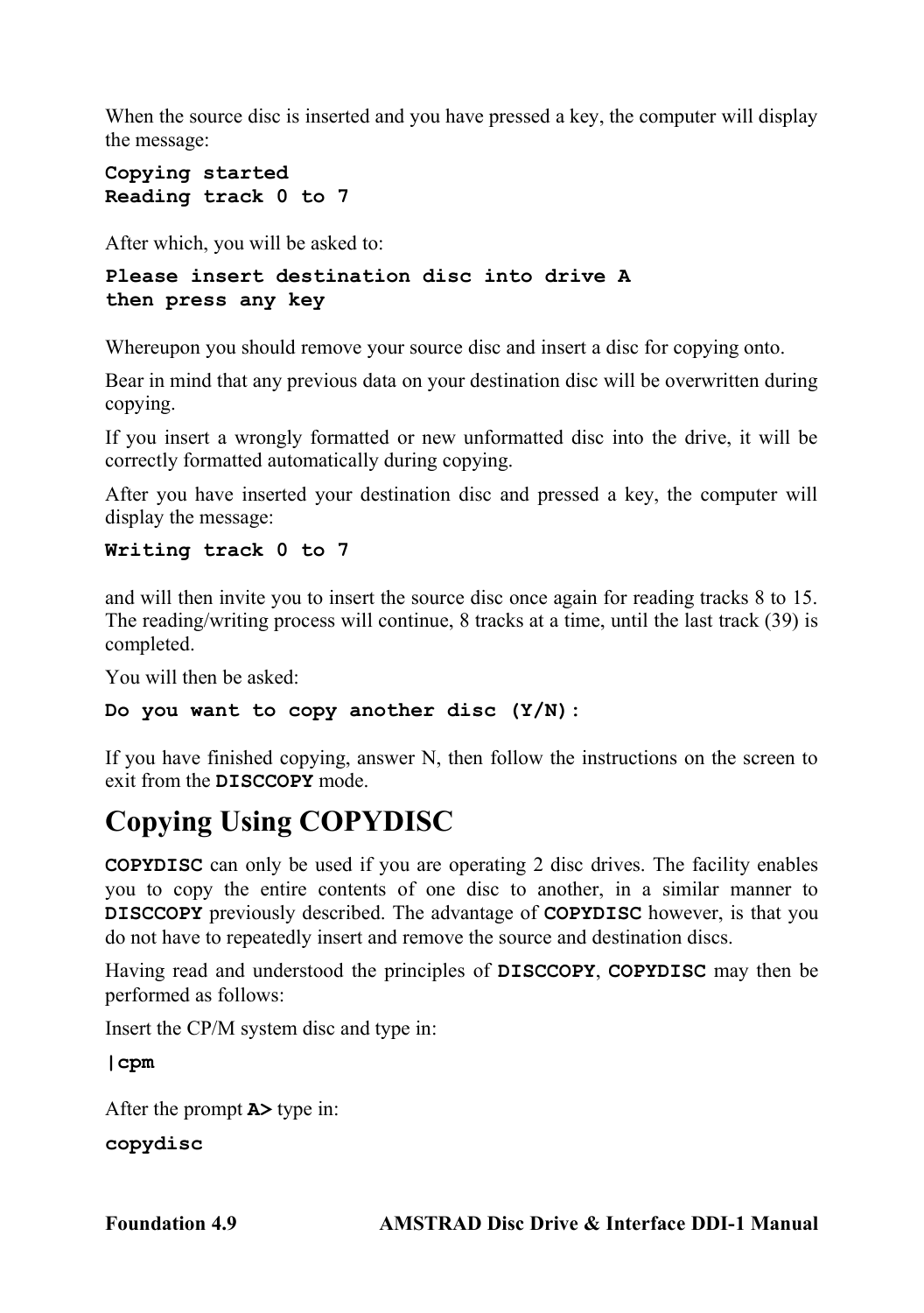Follow the instructions on the screen, and the contents of your source disc will be copied onto your destination disc 8 tracks at a time, until the last track (39) is completed. Like **DISCCOPY**, **COPYDISC** incorporates automatic formatting if required. **COPYDISC** can be used to produce a 'working copy' of the CP/M system disc itself.

# **Checking Discs**

The CP/M system disc provides facilities for comparing one disc against another to check for error free data copying.

If you have connected only one disc drive to the computer, select CP/M then type in:

#### **discchk**

Follow the instructions on the screen, and the destination disc will be checked against the source disc. If the computer detects a difference between the discs, it will display the message:

#### **Failed to verify destination disc correctly: track x sector y**

Otherwise, the computer will continue to check through the discs, 8 tracks at a time, until checking is completed. If an error was detected, a final **WARNING:** will be displayed on the screen, before asking whether you wish to check another disc.

If you are operating 2 disc drives, disc checking may be carried out with more speed and ease, using the **CHKDISC** facility. This operates in a similar manner to **DISCCHK** previously described. The advantage of **CHKDISC** however, is that you do not have to repeatedly insert and remove the source and destination discs. To use **CHKDISC**, select CP/M then type in:

#### **chkdisc**

and follow the instructions on the screen.

# **Aborting**

Note that functions performed using the CP/M system disc can be aborted by holding down [CTRL] and pressing the C key. Doing so will return you to CP/M console mode.

As an example, select CP/M and type in:

#### **disccopy**

When the computer invites you to insert a disc, press **[CTRL]C**. The function will then be aborted.

Further information on **DISCCOPY**, **COPYDISC**, **DISCCHK** and **CHKDISC** together with **FORMAT** and other CP/M commands will be found later in this manual under the section concerning CP/M.

**AMSTRAD Disc Drive & Interface DDI-1 Manual Foundation 4.10**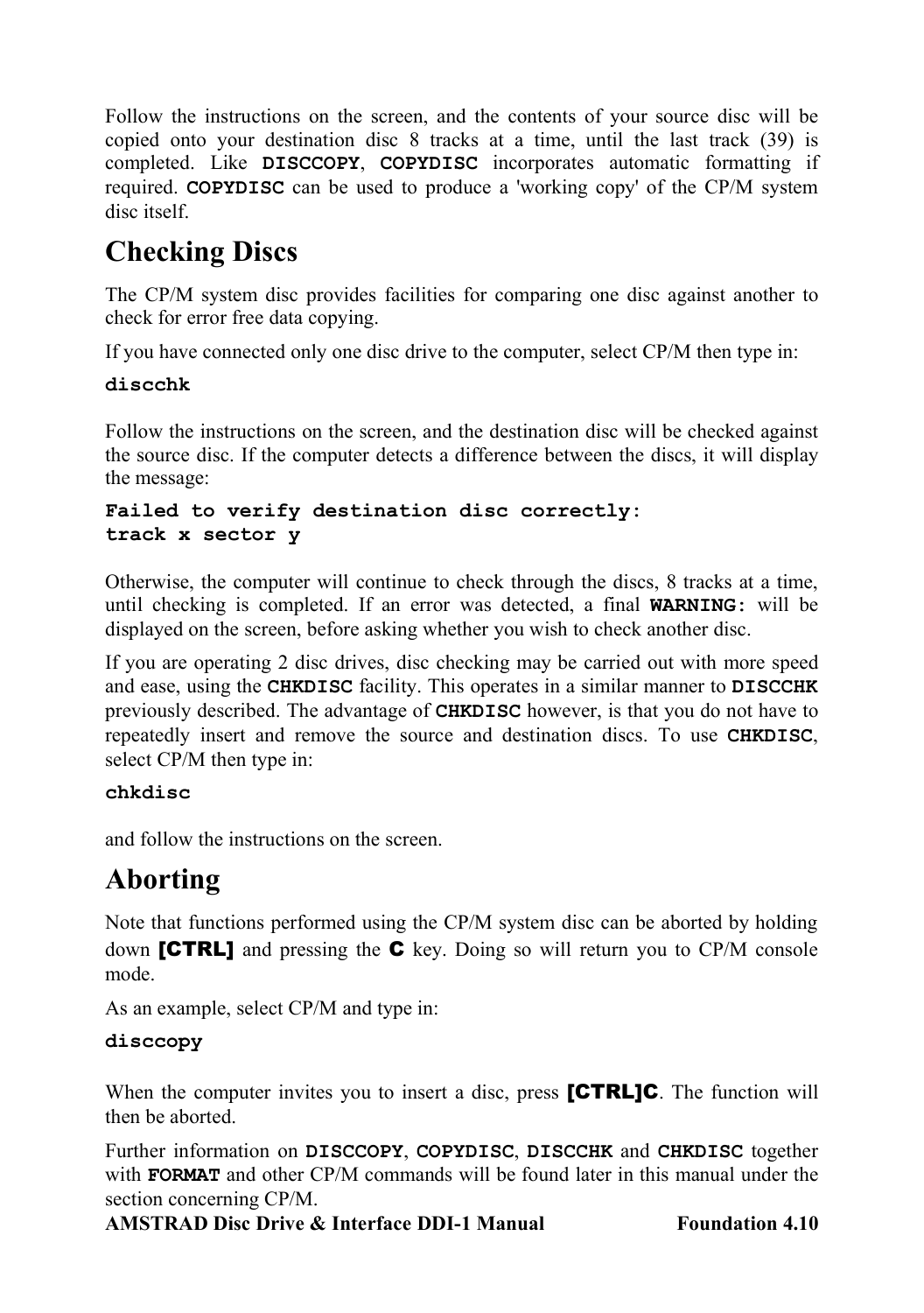### *To conclude this 4-part Foundation course, here is a brief summary of the Important points covered so far:*

# **INSTALLATION**

- 1. Always connect the Mains Lead to a 3 pin plug following the instructions contained in the first section entitled, 'Setting Up'.
- 2. Never connect the disc drive(s) to any Mains Supply other than  $220-240V \sim 50Hz$ .
- 3. There are no user serviceable parts inside the unit(s). Do not attempt to gain access into the equipment. Refer all servicing to qualified service personnel.
- 4. Do not position your disc drives closer than 20cm (8 inches) to your monitor, nor close to any source of electrical interference.
- 5. Keep disc drives and discs away from magnetic fields.
- 6. Keep the ribbon cable away from Mains Leads.
- 7. Do not block or cover any ventilation holes.
- 8. Do not use or store the equipment in excessively hot, cold, damp, or dusty areas.

## **OPERATION**

- 1. Always remove any disc from the drive(s) before switching the system on or off.
- 2. Always switch the disc drives' POWER switch ON before switching the computer's POWER switch ON.
- 3. Do not press the Eject button while reading or writing is being performed on a disc.
- 4. Ensure that you do not lose or accidentally overwrite your CP/M system disc. You are advised to make a 'working copy' of the disc, and to ensure that its Write Protect holes are open.
- 5. Never touch the floppy disc itself, inside its protective casing.
- 6. If you are using cassette based software while the DDI-1 system is connected to the computer, observe the Memory Usage Warning on page F3.2 of this Foundation Course.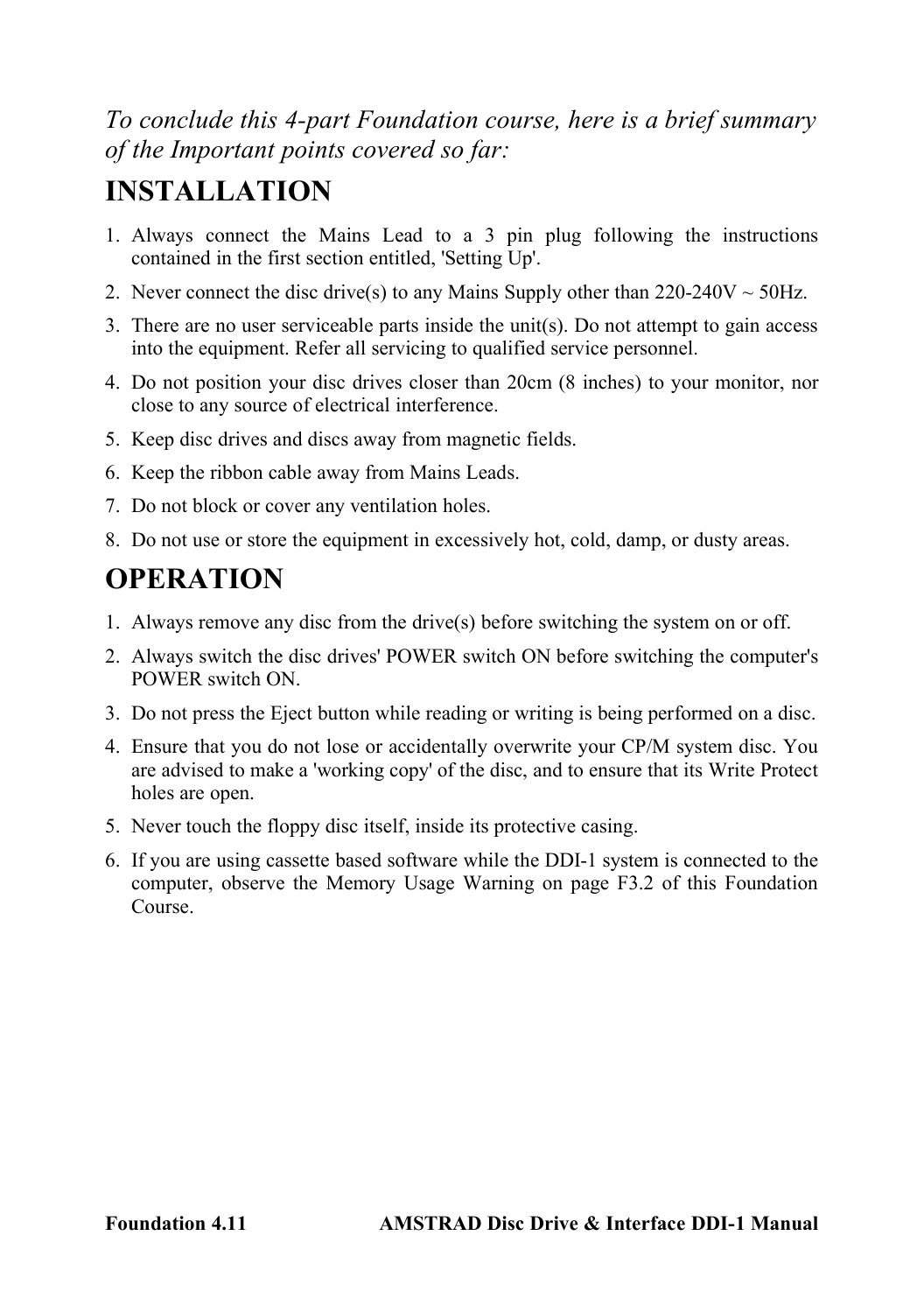**AMSTRAD Disc Drive & Interface DDI-1 Manual Foundation 4.12**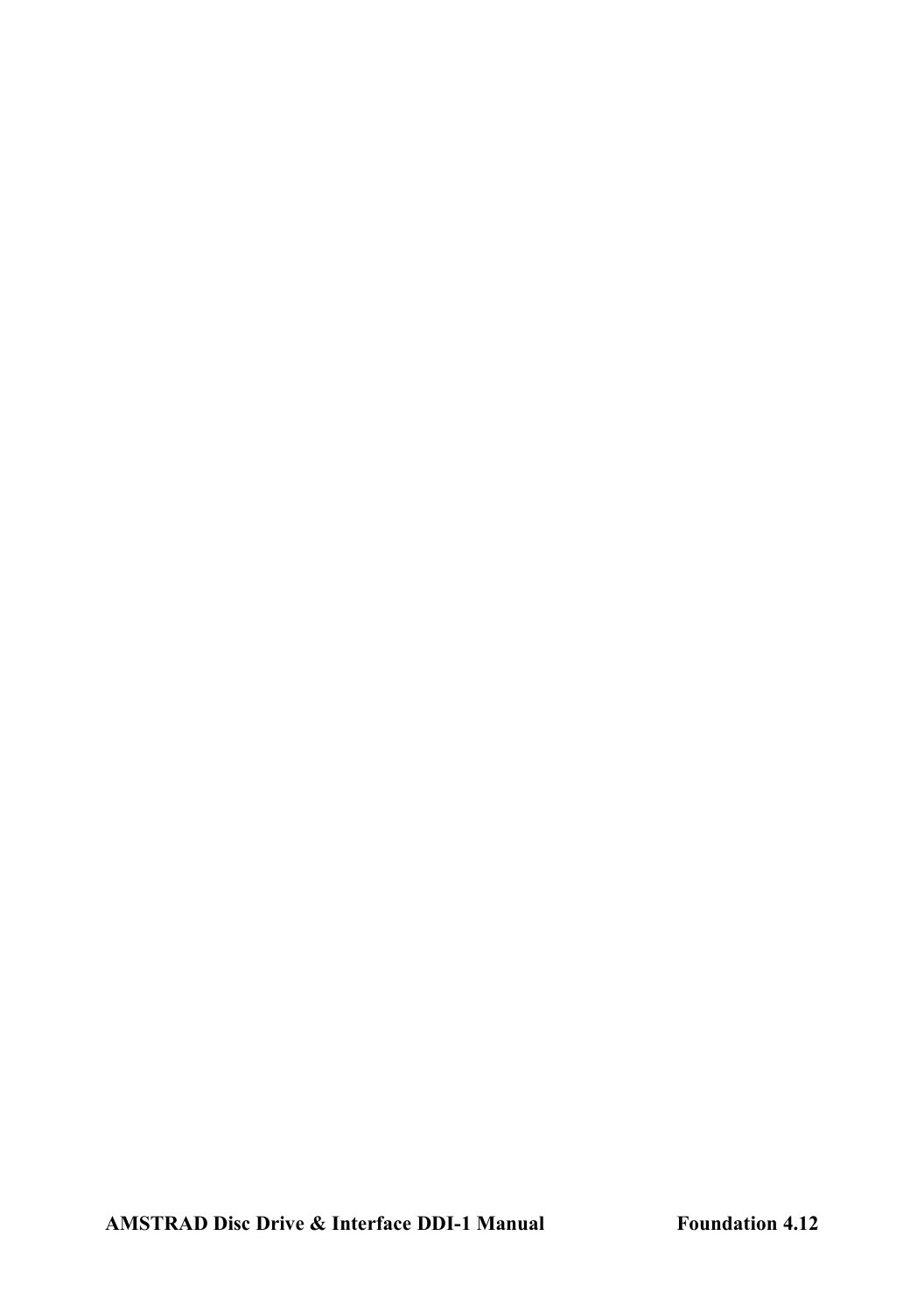# **CHAPTER 1 Making Working Discs.**

*This chapter discusses how to make discs to use from day to day, and introduces some facilities of CP/M and its Utility programs.*

Subjects covered are:

- Making a backup Master System/Utilites disc
- Constructing a Working Systems/Utility disc.
- Operating with a BASIC only disc.
- Installing a Turnkey AMSTRAD BASIC application.
- Installing a Turnkey CP/M application.

The foundation course has described how to format a blank system disc, which you can use for BASIC and games as well as CP/M, and how to make exact copies of discs with the **DISCCOPY** (one drive) or **COPYDISC** (two drive) programs. This chapter considers how to make discs with the programs that you want on them.

## **1.1 Backup Master Disc**

It is most important to make a copy of the Master System/Utility disc provided with your DDI-1 and keep the original safe - it will be very costly to replace if damaged! Remember that the disc supplied has two sides, the System/Utilities side and the Dr LOGO side. Every disc, in fact, has two sides and you are free to use either side for any purposes.

Remember that if you are using a fresh disc to copy onto, the **DISCCOPY** and **COPYDISC** programs will format for you as well as doing the copying.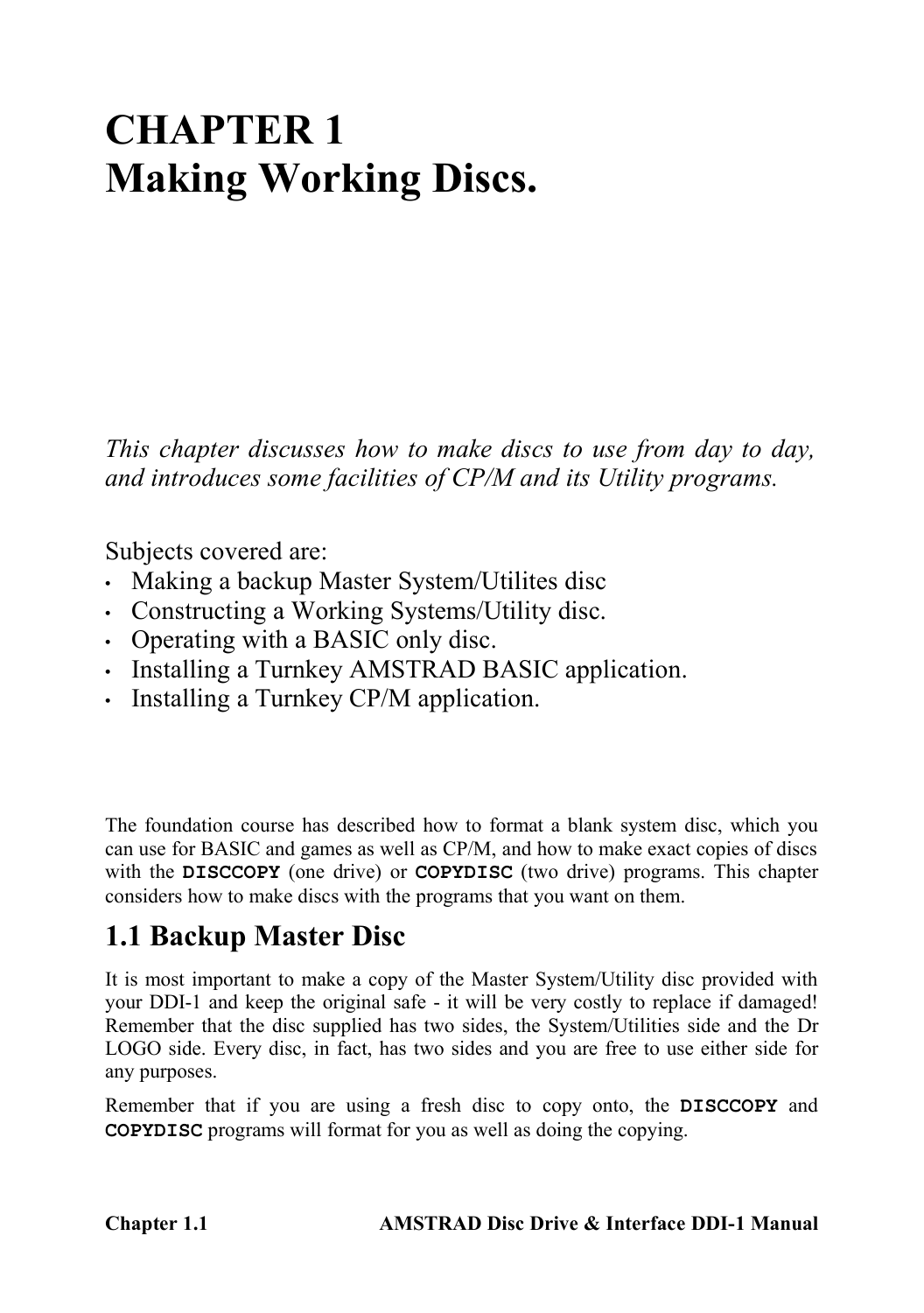# **1.2 A working SYSTEM/UTILITY disc.**

You will find that, as well as making a day-to-day copy of your Master System/Utility disc and Dr LOGO disc, it is most convenient if you make a 'working utility disc' containing a few of the programs from the Master System/Utility disc that you use the most. This will still leave plenty of room for your programs. Should you require to run any other utility programs then you can always obtain them from your copy of the Master System/Utility disc. All the more commonly used programs will, however, be at your fingertips.

First use CP/M and the **FORMAT** program to create a new blank disc. Then use the CP/M program **FILECOPY** to copy each program that you want, onto the new disc. Experience will tell you which programs you'll want to have handy. In this example we have chosen **AMSDOS.COM**, **FILECOPY.COM** and **DISCCOPY.COM.**

Using your copy of the Master System/Utilities disc as the CP/M system disc, select CP/M, and at the **A>** prompt type **FILECOPY FILECOPY.COM** and follow the displayed instructions. (The SOURCE disc is the one initially in the drive and the DESTINATION disc is the new disc you are creating). When it has finished, copy the other two programs by the commands **FILECOPY AMSDOS.COM** and **FILECOPY DISCCOPY.COM**

Once you have made one working system/utilities disc with your selection upon it, you can prepare the second side of that disc or both sides of other discs simply by using the **DISCCOPY** or **COPYDISC** programs. Take note however of the copying restrictions laid down in the End User Licence Agreement, in Appendix 2 of this manual.

# **1.3 A BASIC only disc.**

Tracks 0 and 1 of a system disc are reserved by CP/M and cannot be used by you. If you want to use all the space on a disc for games, programs or data in BASIC, and NEVER intend to use CP/M or ANY of the CP/M utilities on that disc, it can be formatted without the CP/M system tracks. It is then called a data disc.

The disc must be formatted using an option of the format program: type **FORMAT D** instead of **FORMAT**. To copy programs onto this disc you must use **FILECOPY** (loaded from a system disc) or **LOAD** and **SAVE** them from BASIC. In a two drive system it is possible to use the CP/M utility **PIP**. The programs **COPYDISC** and **DISCCOPY** will format the destination disc to the same as the source.

# **1.4 Turnkey AMSTRAD BASIC discs**

If you buy an application program written in AMSTRAD BASIC for the CPC464 it should be ready to operate when you switch on. (The expression "Turnkey" comes from the days when all small computers had a key-operated power switch). All you have to do is install it on a suitable working disc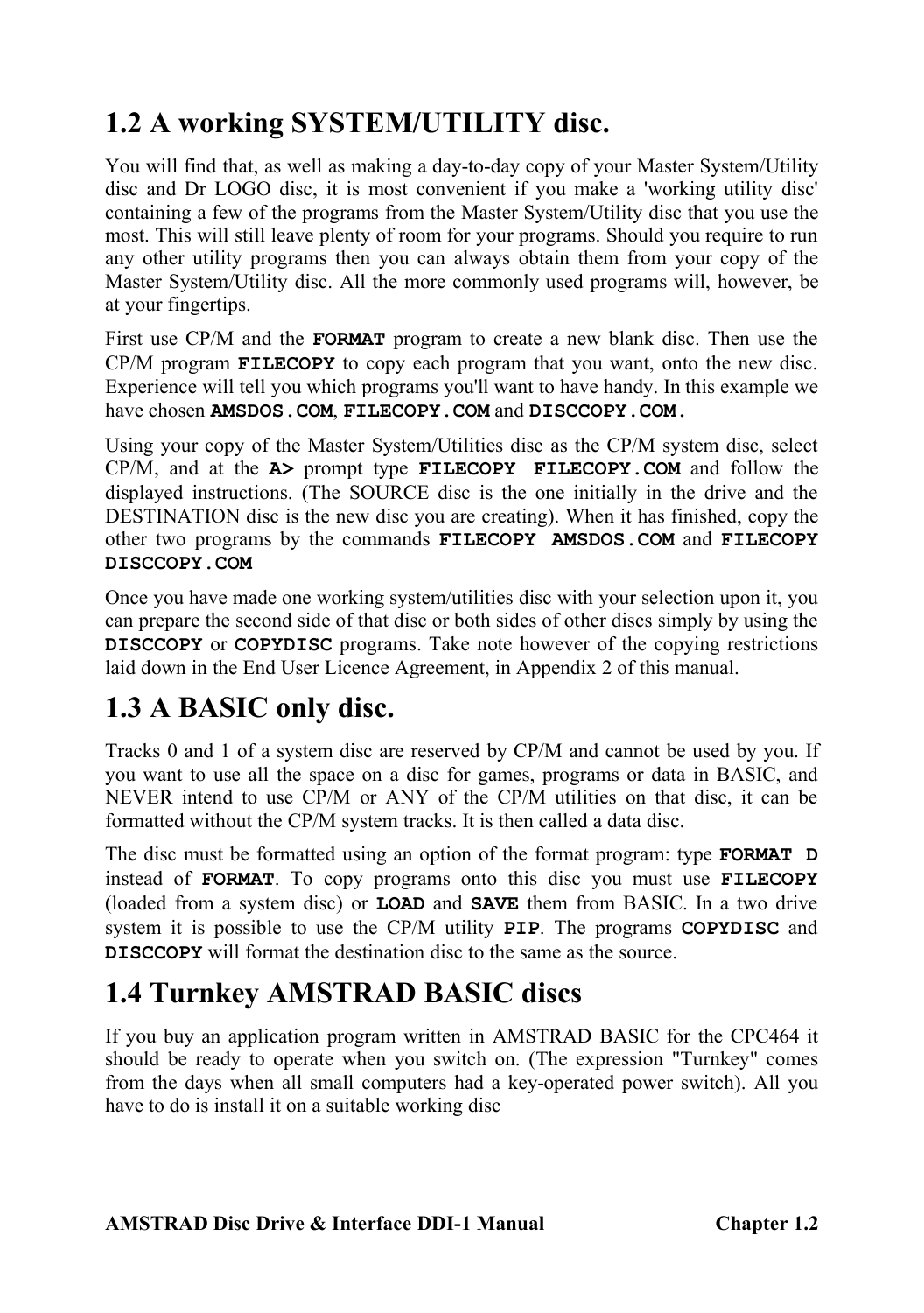### **1.4.1 Turnkey BASIC using disc supplied.**

Simply copy the master disc, with **COPYDISC** or **DISCCOPY**, preserve the master disc and use the copy. Follow the instructions provided to run the program. If you require any additional programs from your Master System/Utility disc, use **FILECOPY** to transfer them.

### **1.4.2 Turnkey BASIC onto your Working disc.**

In this case, copy the supplied programs onto your existing disc. Type **FILECOPY** and follow the instructions. In particular answer N to the question:

**Ambiguous file name: Confirm individual files (Y/N)?**

The **FILECOPY** program will inform you of the filenames as they are copied. You can then run the new application program from your upgraded working disc.

### **1.5 Turnkey CP/M Discs**

The CP/M operating system allows you to load and run an immense library of software which has already been written for personal computers that support CP/M. The fundamental 'logic' of these programs has already been devised; all that is required to use them on your CPC464 is to establish them on a suitable diskette and maybe to inform them of the particular method that the CPC464 uses to operate the screen.

A set of programs on one disc designed to fulfil a specific application is called a 'package'. These packages are normally designed to work on a large range of different computers, each of which has its own size of screen and way of moving the cursor around. Sometimes the package you buy will have already been 'installed' for the CPC464 or cater for it in a menu of alternative installations. In these cases, simply follow the instructions provided with the software. If the package does not have a CPC464 variant built in then section 1.5.2 ahead indicates the commands that can be sent to the CPC464 screen to produce the sorts of effects that packages require. Normally the installation, or customisation procedure will involve typing in the relevant codes when requested to. Again, follow the instructions provided with the package.

The software you have purchased must be on a disc suitable for use in the CPC464. Almost every different computer uses a different form of disc. Although many have the same size of disc this does not necessarily mean that there is any compatability between one and another in the information contained on them. Ask your supplier for a 3"' AMSTRAD CPC464 version.

### **1.5.1 Creating a Turnkey CP/M System disc.**

It is wise to preserve the original master disc containing the new software package and transport the programs to another disc.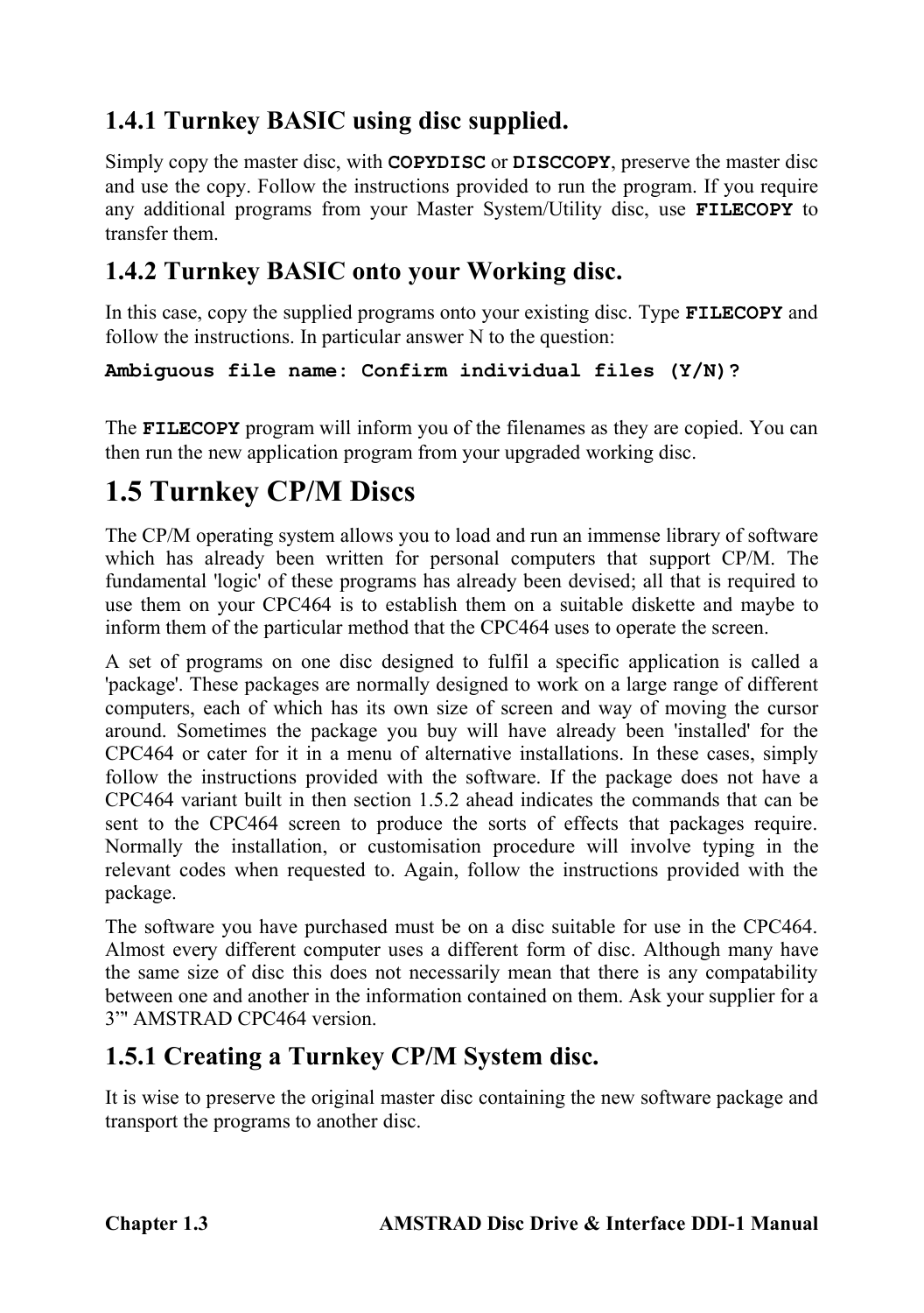Although the instructions below are for a single drive disc system, it is in general, simplest to follow them also if you have a twin disc system (by ignoring the second drive).

Firstly format a new system disc. Then copy all the programs from your master package disc using **FILECOPY** from your System/Utility disc.

Type **FILECOPY \*.\*** and follow the instructions on the screen. In particular answer N to the question:

#### **Ambiguous filename: Confirm individual files (Y/N) ?**

The **FILECOPY** program will inform you of the filenames as they are copied.

When the **FILECOPY** program has finished you will have a working copy of the turnkey disc. If you require any utilities, copy them from your System/Utilities disc using **FILECOPY**.

### **1.5.2 Configuring a CP/M Program**

The CPC464 supports a wide range of control codes suitable for customising a software package to run with CP/M. Most data-processing any many other packages require to be able to print messages at any part of the screen, accept input from any part of the screen and generally understand cursor controls.

If your package has already been customised for the CPC464 then you need not concern yourself further.

### **1.5.2.1 Configuring the Output from the package.**

The installation procedure for a package will normally consist of running a special program (often called INSTAL) which will ask a number of questions about the parameters of the CPC464 screen. The answers should be derived from the table below, which is an extract from the Amstrad BASIC reference Manual SOFT157:

Value Hex Value Decimal Operation

| &07 |    | Sound Bleeper                                           |
|-----|----|---------------------------------------------------------|
| &08 | 8  | Move cursor back one position.                          |
| &09 | 9  | Move cursor forward one position.                       |
| &10 | 10 | Move cursor down one line.                              |
| &0B | 11 | Move cursor up one line.                                |
| &0C | 12 | Home cursor and clear screen.                           |
| &0D | 13 | Move cursor to left edge of window on current line.     |
| &10 | 16 | Delete character at cursor position.                    |
| &11 |    | Clear from left edge of window to and including the     |
|     | 17 | cursor position.                                        |
| &12 |    | Clear from and including the current cursor position to |
|     | 18 | right edge of window.                                   |
| &13 |    | Clear from start of window to and including the         |
|     | 19 | current cursor position.                                |

#### **AMSTRAD Disc Drive & Interface DDI-1 Manual Chapter 1.4**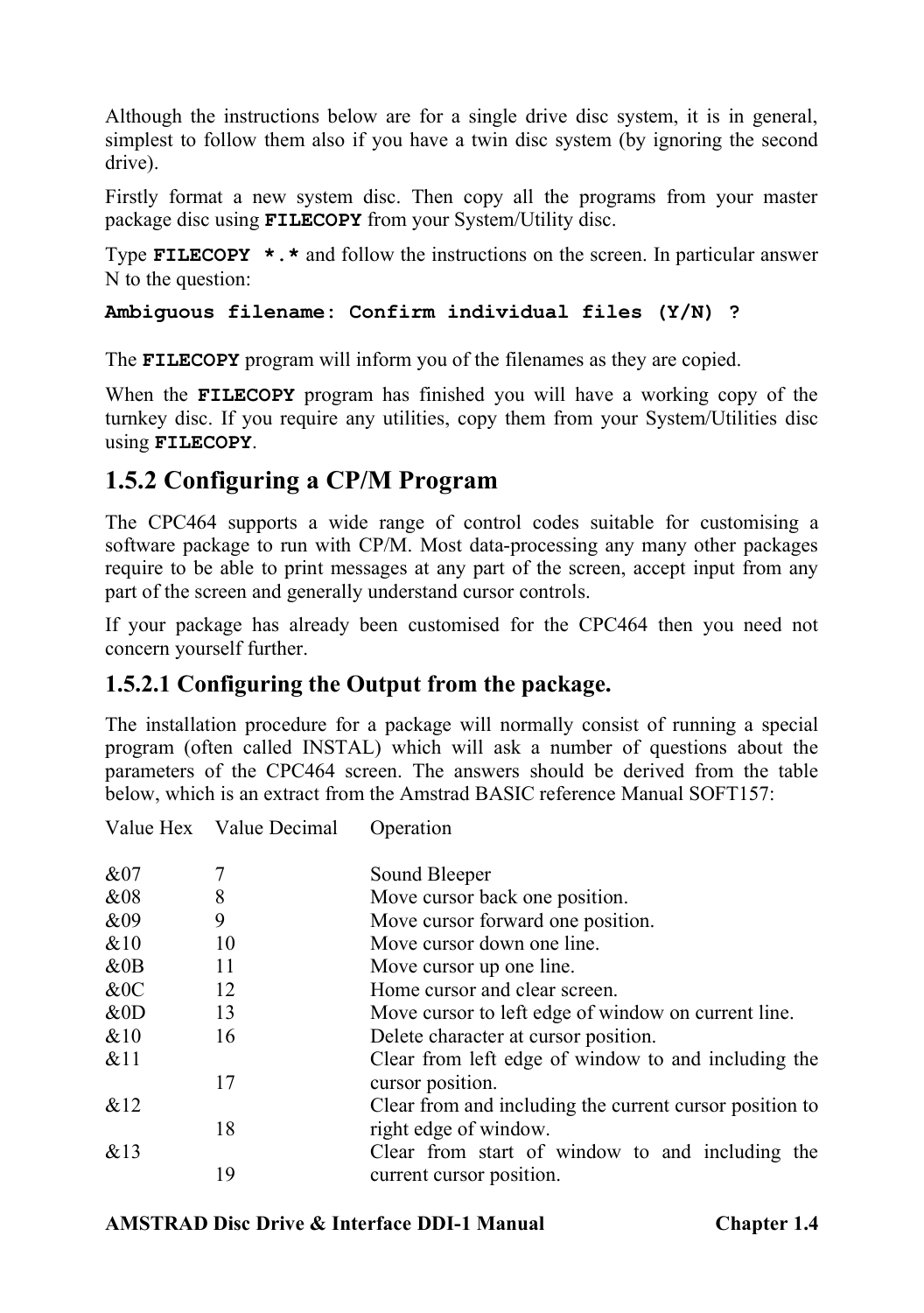|                                                                                    | Value Hex Value Decimal Operation |                                                                                                                                  |
|------------------------------------------------------------------------------------|-----------------------------------|----------------------------------------------------------------------------------------------------------------------------------|
| &14                                                                                |                                   | Clear from and including the current cursor position to                                                                          |
|                                                                                    | 20                                | end of window.                                                                                                                   |
| &18                                                                                | 24                                | Toggle into/out of Inverse video.                                                                                                |
| $&$ 1 E                                                                            | 30                                | Home cursor.                                                                                                                     |
| &IF $\langle c \rangle \langle r \rangle$ 31 $\langle c \rangle \langle r \rangle$ |                                   | Move cursor to given position in current window. $\leq c$<br>is column, normally 180, $\langle r \rangle$ is row, normally 1-25. |

### **1.5.2.2 Configuring the Input to the package.**

The programs in the package will expect to be able to interrogate the keyboard. Most of the keys on the CPC464 keyboard return standard values except for the cursor keys. It is possible to use the SETUP utility (see CP/M primer) to re-define the codes produced by the keyboard, although, where possible, it is preferable for each different package to be configured to accept the standard default values.

The column marked 'WP Value' in the table below indicates typical values which might be set into the keyboard via the SETUP utility in a word processing environment if, for example, cursor codes are required from both the cursor key cluster and a portion of the keyboard, and the Word Processing package is only capable of recognising one unique code for each operation.

The installation procedure for a package will normally consist of asking a number of questions about the parameters of the CPC464 keyboard. The answers should be derived from the table below, which is an extract from the Amstrad BASIC reference Manual SOFT157:

| Key Name     | Value Hex | Value<br>Decimal | [Key number if required]<br>to use SETUP utility] | WP Value<br>(Decimal) |
|--------------|-----------|------------------|---------------------------------------------------|-----------------------|
| Cursor up    | &F0       | 240              | $\theta$                                          | 5                     |
| Cursor right | &F3       | 243              |                                                   | 4                     |
| Cursor down  | $&$ Fl    | 241              | 2                                                 | 24                    |
| Cursor left  | &E2       | 242              | 8                                                 | 19                    |
| C1r          | &10       | 16               | 16                                                | 7                     |
| Return       | $&0$ D    | 13               | 18                                                | 13                    |
| Space        | &20       | 32               | 47                                                | 32                    |
| Escape       | &FC       | 252              | 66                                                | 27                    |
| Tab          | &09       | 9                | 68                                                | 9                     |
| Del          | &7F       | 127              | 79                                                | 127                   |

### **1.5.3 Starting a Turnkey CP/M Package.**

Normally all that is required is to type the package's main program name at the **A>** prompt. For example, to run a wages program called **PAYROLL.COM** simply type **PAYROLL** 

#### **Chapter 1.5 AMSTRAD Disc Drive & Interface DDI-1 Manual**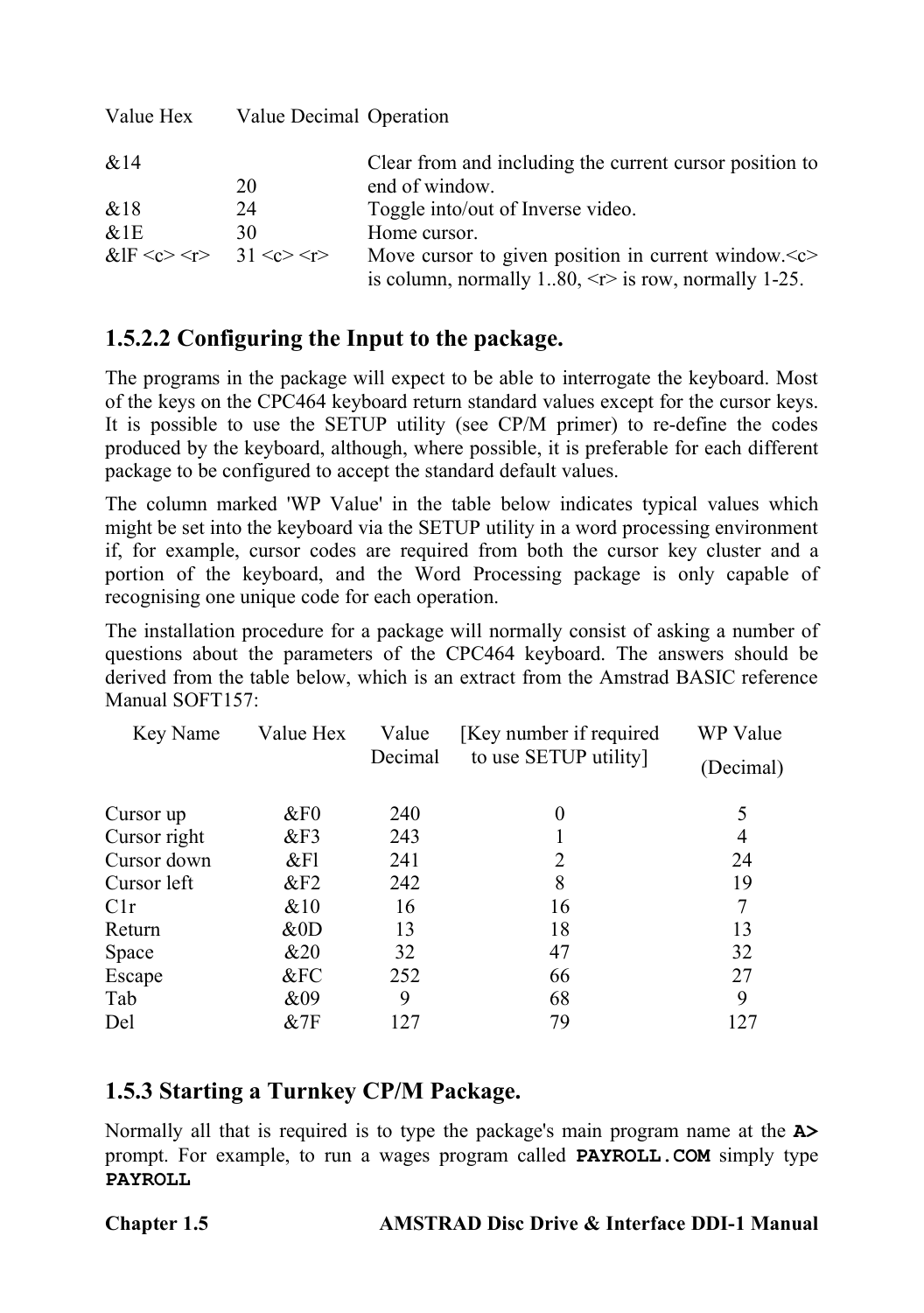### **1.5.4 Autostarting a Turnkey CP/M Package.**

It is possible to arrange for the CP/M operating system to automatically run a particular program every time CP/M is entered using a particular diskette. This is performed by one of the options in the **SETUP** program. (See CP/M primer for details).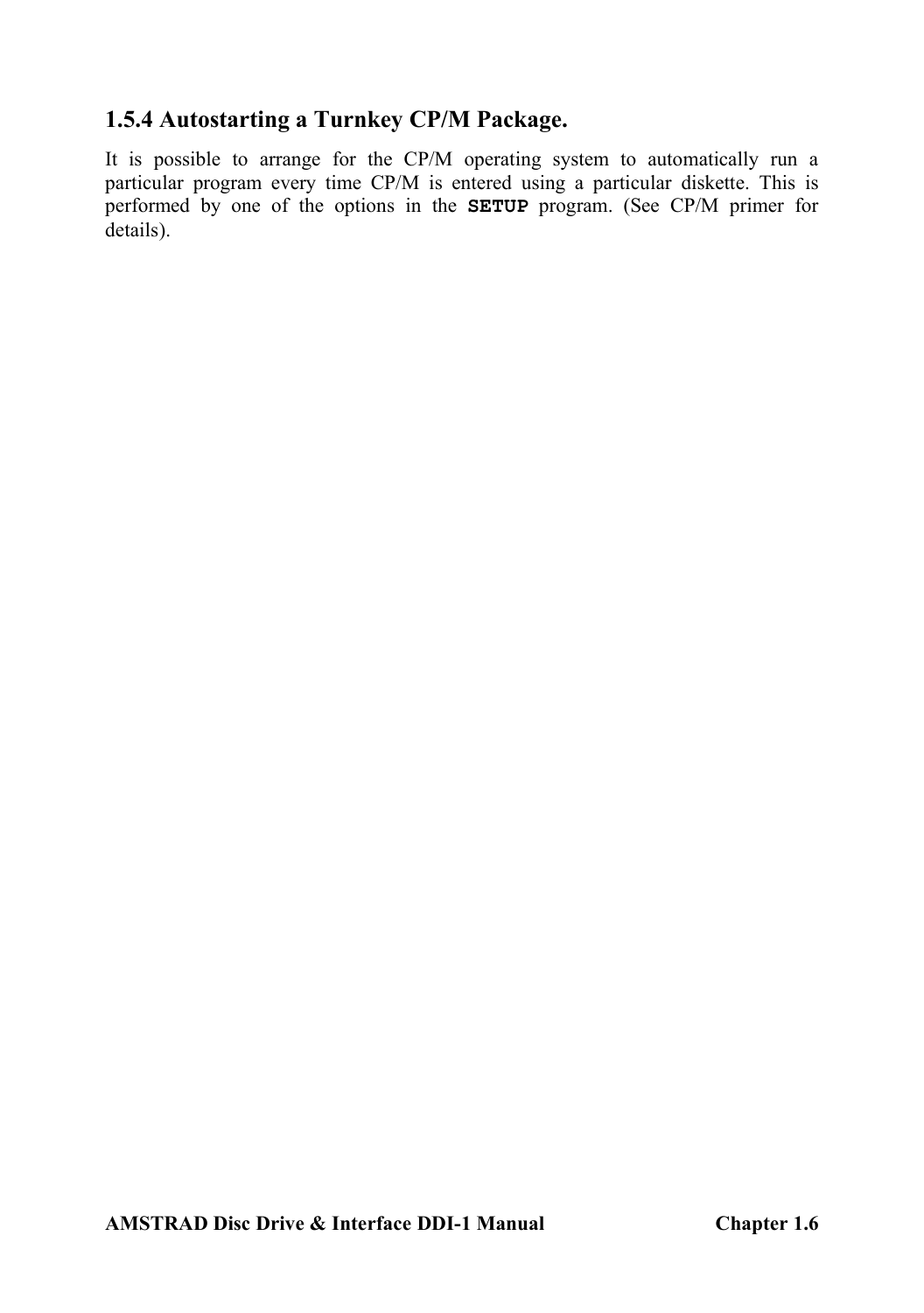# **CHAPTER 2 AMSDOS Primer**

*This chapter describes AMSDOS, covering all the available commands and their uses. It details the format of filenames and provides a reference guide to the commands. Each step is illustrated by the use of examples.*

Subjects covered in this chapter:

- Introduction to AMSDOS
- Disc Directory
- The format of file names
- AMSDOS file headers
- Wild cards
- An example program using AMSDOS Commands
- Reference Guide to AMSDOS Commands
- Manipulating files
- Reference guide to Error Messages

## **2.1 Introduction.**

AMSDOS extends the AMSTRAD BASIC supplied with your CPC464 by the addition of a number of external commands and by re-defining some of the existing BASIC commands. The additional external commands are identified by the | (bar) symbol and are automatically available from ROM when the DDI-1 disc interface is plugged onto the CPC464.

NOTE that where a string expression is required by an external command it must be passed a string variable address. See ERA as an example. Note also that it is not permitted to include the | (bar) symbol in a REM statement.

AMSDOS allows the user to change discs freely, as long as no files are in use -in which case an error message will be displayed and there could be a loss of data if the open file was being written to.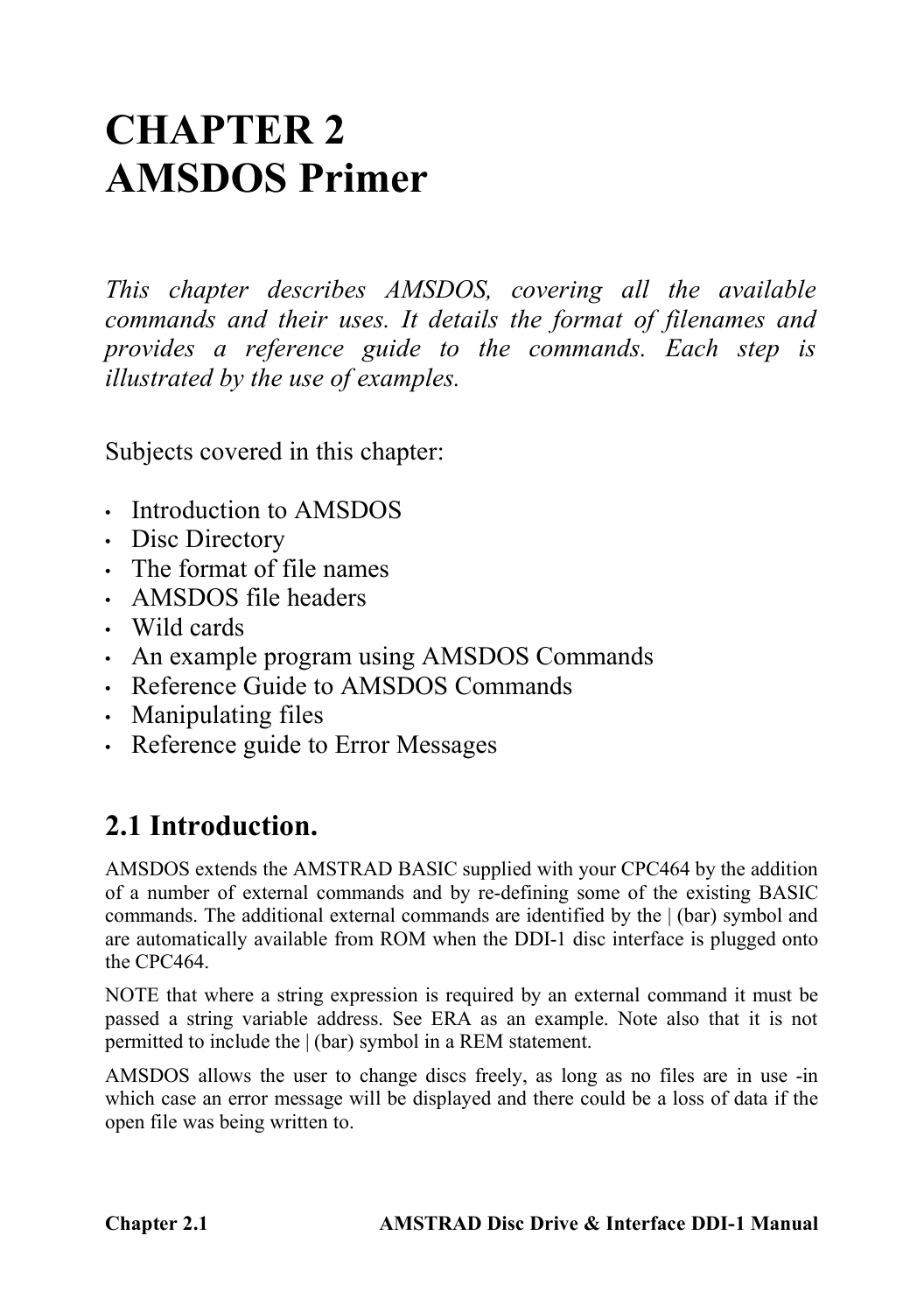# **2.2 Disc Directory**

Every disc has two sections, the directory and the data area. The directory contains a list of all the filenames and a 'map' of whereabouts on the disc each file is to be found. AMSDOS or CP/M can calculate the size of a particular file by inspecting its directory entry. Calculation of the amount of space left on a disc is made by adding up all the files in the directory and seeing how much remains unused.

Whenever a file is read its directory entry is examined, giving the disc location. When a new file is created free space is allocated to it and when a file is erased the space is relinquished. The directory works in units of 1K and can have up to 64 different entries. Large files will have one entry for every 16K although normally this fact is hidden from the user.

### **2.3 AMSDOS filenames and filetypes.**

When using the CPC464 datacorder, filenames are permitted up to 16 characters and do not normally contain any information about the type of file (eg BASIC, Binary etc. ) This information is contained in a small record at the beginning of the file, called the header, and can be displayed by using the CAT command. When using disc systems it is standard practice to name disc files in such a way that there is an indication of which type they are. This naming convention DOES NOT 'force' the computer to use the file in any particular way, but some programs will only accept a file when it has the correct type of name. BASIC will accept any type of name, but will search in preference for certain file types if not otherwise specified. (See section 2.3.2)

### **2.3.1 Construction of Filenames**

The filename is constructed from two parts with a . separating them. The first part can be up to 8 characters long, and the second up to 3 characters long. Thus, for example, "SCREEN.BIN", "WELCOMED. BAS" and "FORMAT.COM" are all legal filenames. The second part of the filename is called the filetype. Filenames and filetypes and can be composed of a mixture of letters and numbers, but cannot have embedded spaces. Some common conventional filetypes are:

| $\leq$ space> | Unspecified type. May be a data file created by an OPENOUT<br>"RESULTS" or BASIC program saved by AMSDOS using SAVE "<br>PROGRAM", A style.                                                        |
|---------------|----------------------------------------------------------------------------------------------------------------------------------------------------------------------------------------------------|
| .BAS          | BASIC program saved by AMSDOS using SAVE "PROGRAM" or<br>SAVE "PROGRAM",P or SAVE "PROGRAM.BAS",A styles.                                                                                          |
| .BIN          | Program or area of memory saved by AMSDOS using SAVE<br>"MEMORY", B, < binary parameters>, style.                                                                                                  |
| .BAK          | Old version of a file, where AMSDOS or a utility program has saved<br>a newer version of a file using an existing name. This allows the user<br>to back-track to the previous version if required. |
| <b>COM</b>    | Command file. CP/M utility programs are all of this filetype.                                                                                                                                      |

#### **AMSTRAD Disc Drive & Interface DDI-1 Manual Chapter 2. 2**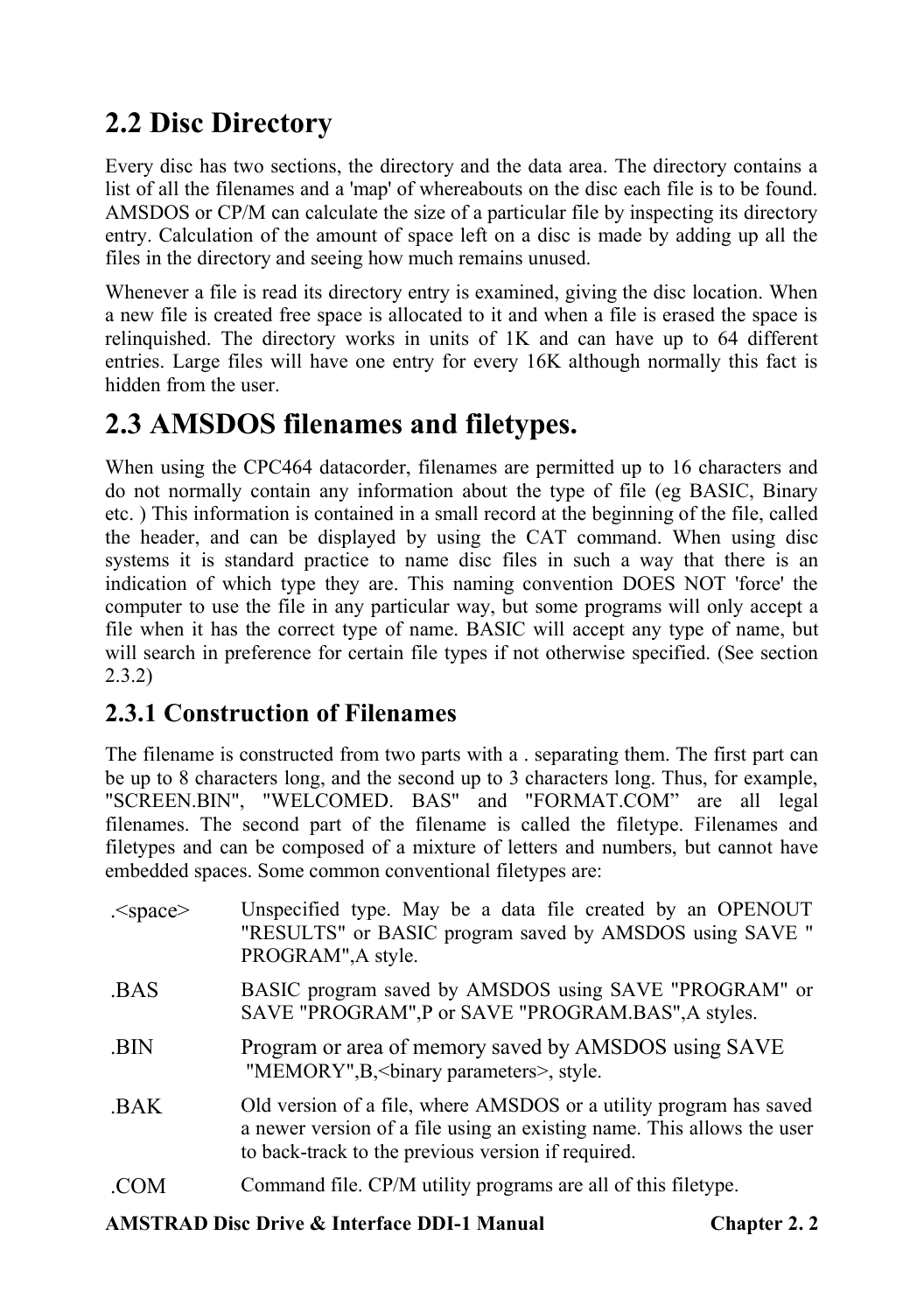## **2.3.2 AMSDOS headers**

AMSDOS automatically SAVEs files with a suitable type identifier so it is not normally necessary to specify one, unless you wish to override the defaults described previously. AMSDOS BASIC program files, protected BASIC program files and binary files are saved to the disc with a header record (similar to that recorded to cassette) so that the AMSDOS **LOAD** command can recognise them and take the appropriate action. (As on Tape, the **LOAD** command does not need to be told by the programmer whether the file to be LOADed is BASIC, Protected BASIC, Binary or an ASCII program - it works this out from the header). If the AMSDOS LOADer cannot find a header it assumes that the file is a program in ASCII, ie plain text.

Notwithstanding the contents of the header, when the AMSDOS loader is asked to **LOAD** a file where no filetype is specified, it first looks for a file of type  $\leq$  space>, then if that does not exist on the disc, one of type .BAS then one of type .BIN.

This allows the user to abbreviate the filename, ie not needing to specify the file type, in most instances.

A disc data file started with the command **OPENOUT** and subsequently written to will have no header and the contents will be in ASCII, ie plain text, from the BASIC **WRITE**, **PRINT** or **LIST** commands. The disc command **OPENIN** will search for files in the same order as **LOAD** if no file type is specified.

### **2.3.3 Filenames on two drives**

On a two drive system, files can exist on either drive. The computer will not automatically look for a file on both drives so the user must specify which drive to use. You can either employ the **|A** or **|B** or **|DRIVE** commands (full description section 2.5.2) to select one or other drive, and then use a normal file name, or alternatively you can override the default drive assignment by specifying the drive as a A: or B: prefix to the filename. Thus, for example

**|B SAVE "PROG.BAS" |A** 

and

**|A SAVE "B:PROG .BAS"**

both save the program on the second drive, Drive B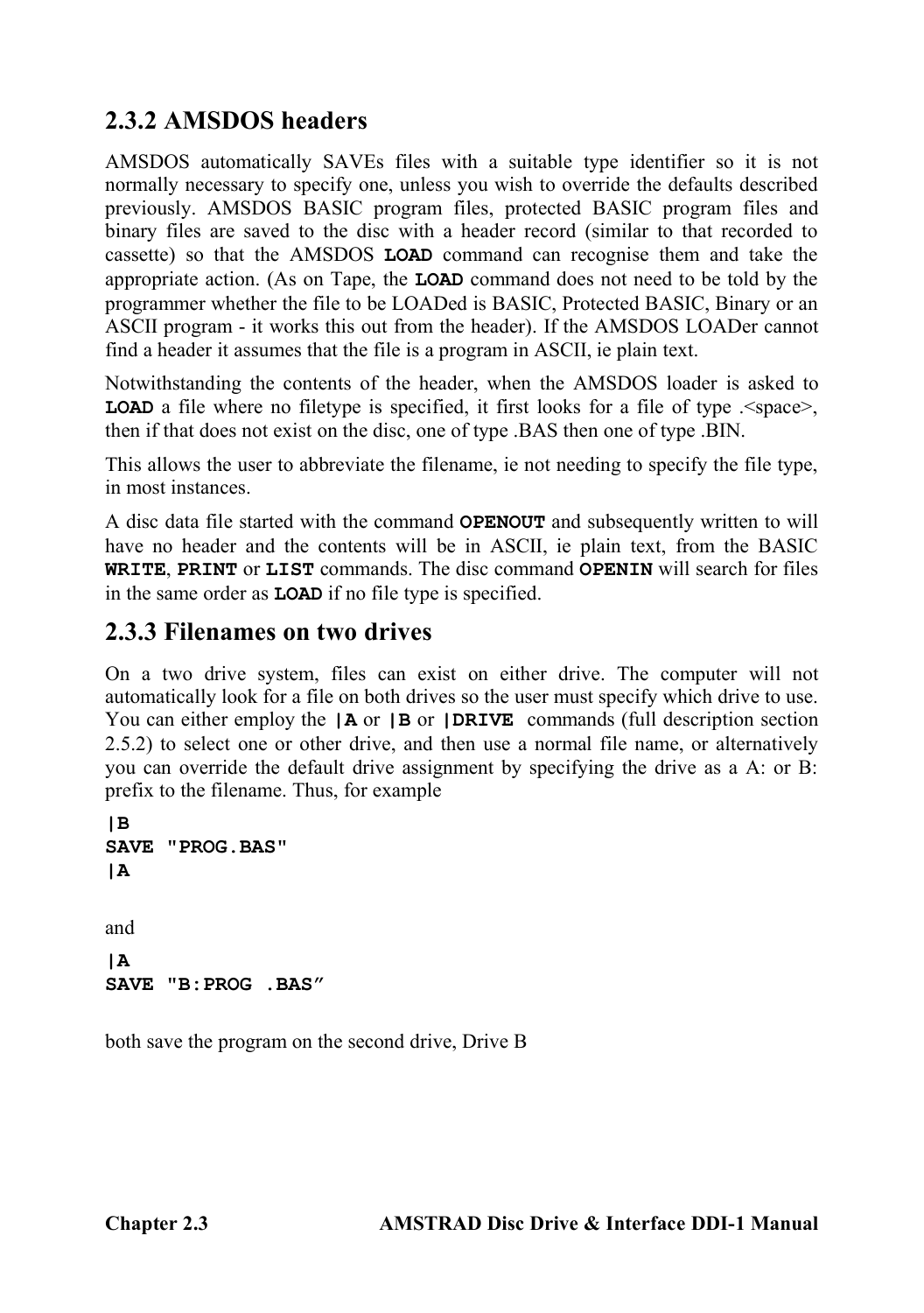## **2.3.3 Wild cards**

It is often required to perform some disc operation (Cataloguing, copying, erasing etc) on a number of disc files. When a filename is specified for a particular operation, the software scans the disc directory looking for a name which exactly matches. It is possible, where the command allows, to perform the operation on a set of files where some of the characters can be 'don't care'. This is shown by using the character ? in the don't care position. If the whole block of the filename or type specifier is 'don't care' then the block of ?'s can be abbreviated to the symbol \* . Thus, for example, FRED.\* is shorthand for FRED.??? and F\*.BAS is shorthand for F???????.BAS . Finally the expression \*.\* means 'all files'.

example:

| <b>DIRECTORY</b>                                                                             | Match *.BAS                                                                     | Match FRED? BAS                       | Match $F^*$ BA?                                                           |
|----------------------------------------------------------------------------------------------|---------------------------------------------------------------------------------|---------------------------------------|---------------------------------------------------------------------------|
| <b>BERT.BAS</b><br>FRED1. BAS<br>FRED2. BAS<br>FRED3. BAK<br>FRED3. BAS<br><b>FINISH.BAS</b> | <b>BERT.BAS</b><br>FRED1. BAS<br>FRED2. BAS<br>FRED3. BAS<br><b>FINISH. BAS</b> | FRED1. BAS<br>FRED2.BAS<br>FRED3. BAS | FRED1. BAS<br>FRED2. BAS<br>FRED3. BAK<br>FRED3. BAS<br><b>FINISH.BAS</b> |

## **2.4 Examples of Using AMSDOS Commands in a program.**

To give you a good understanding of the AMSDOS commands, we recommend that you work through the examples, referring to the relevant sections in the rest of this chapter as you go. DO NOT operate these programs with your original Master System/Utility disc installed - the program writes to the disc and you should NEVER risk writing to the master disc. Use a working disc or copy instead.

## **2.4.1 Saving variables and performing a Screen Dump**

NOTE: the use of .DAT and .SRN filetypes. These filetypes are used to remind us of what is in the file, rather than because they have any inherent significance. The file PARAM.DAT will be an ASCII data file without a header, whilst FLAGDUMP.SRN is an AMSDOS Binary file with a header. The programs have been provided on your Master System/Utility disc in unprotected ASCII form.

The first example (EX1.BAS) draws a Union Jack flag and then saves the whole screen to disc. To run it type RUN"EX1". As we discussed, AMSDOS will search automatically adding the .BAS filetype for you. The particulars of the screen dump, namely the screen mode, palette colours and name of file containing the actual information are saved into a parameter file. This illustrates the use of a data file to WRITE program variables (dumpfiles) and constants (1), saving them for use by another program.

#### **AMSTRAD Disc Drive & Interface DDI-1 Manual Chapter 2. 4**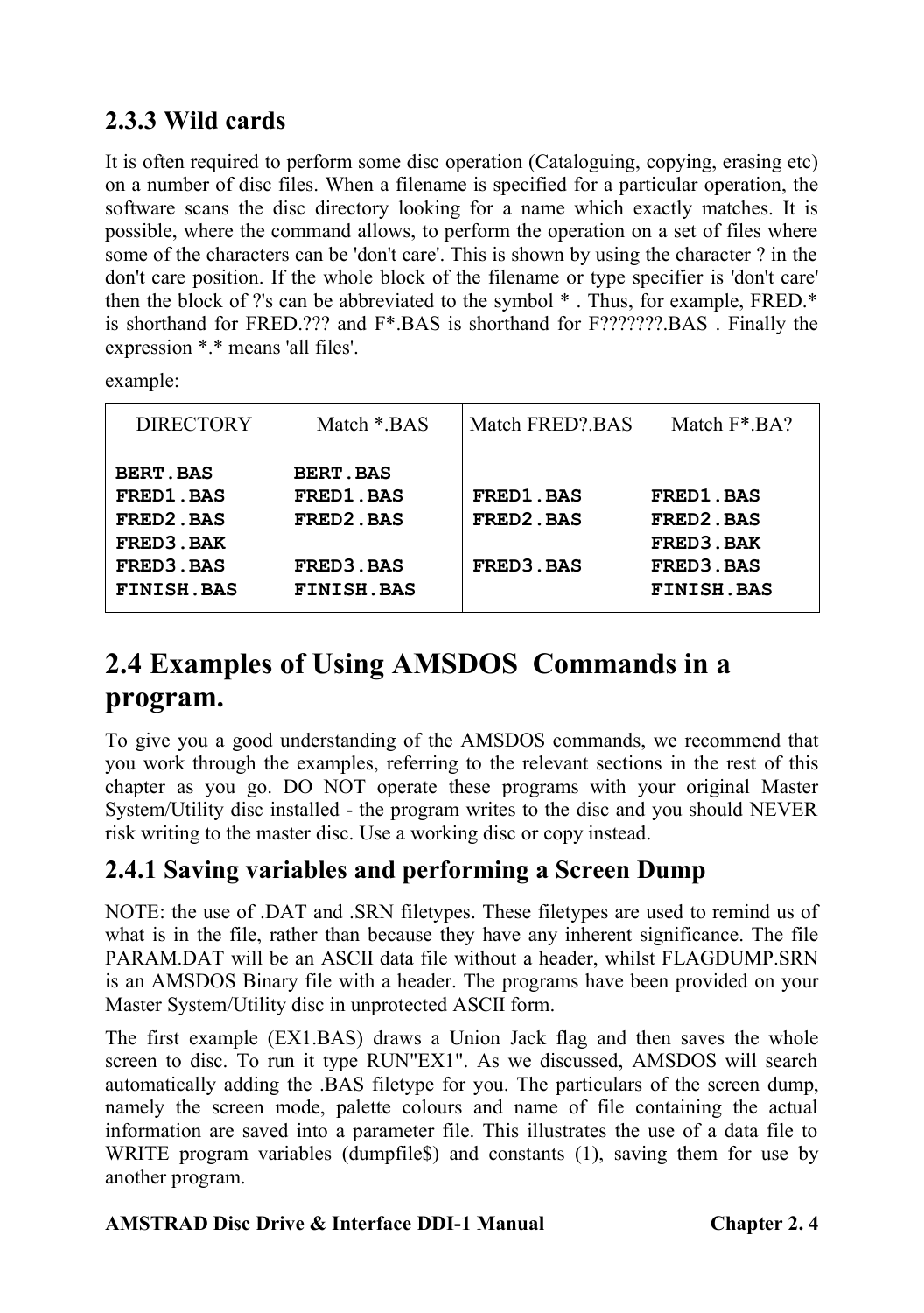```
10 DIM colour(2)
20 MODE 1:ORIGIN 0,0,0,640,0,400 : REM reset screen 
30 dumpfile$="flagdump.srn" 
40 FOR i=0 TO 2 
50 READ colour(i): REM Get colours from DATA statement 
60 INK i,colour(i) 
70 NEAT 
80 OPENOUT "Param.dat" 
90 WRITE #9,dumpfile$,1: REM save filename and mode 
100 FOR i=0 TO 2 
110 WRITE #9,colour(i): REM save colours 
120 NEXT i 
130 CLOSEOUT 
140 BORDER 0 
150 FOR x=-65 TO 60 STEP 2 
160 MOVE x,400:DRAWR 24,-150,1 
170 MOVE x,O:DRAWR 240,150 
180 NEXT x 
190 FOR x=575 TO 700 STEP 2 
200 MOVE x,400:DRAWR -240,-150 
210 MOVE x,O:DRAWR -240,150 
220 NEXT x 
230 FOR x=-40 TO 0 STEP 2 
240 MOVE x,400:DRAWR 240,-150,2 
250 NEXT x 
260 FOR x=0 TO 40 STEP 2 
270 MOVE x,O:DRAWR 240,150 
280 NEXT x 
290 FOR x=640 TO 680 STEP 2 
300 MOVE x,O:DRAWR -240,150 
310 NEXT x 
320 FOR x=600 TO 640 STEP 2 
330 MOVE x,400:DRAWR -240,-150 
340 NEXT x 
350 ORIGIN 0,0,260,372,0,400:CLG 1
360 ORIGIN 0,0,0,640,150,250:CLG 1
370 ORIGIN 0,0,284,348,0,400:CLG 2
380 ORIGIN 0,0,0,640,169,231:CLG 2 
390 SAVE dumpfile$,b,&C000,&4000 
400 DATA 2,26,6
```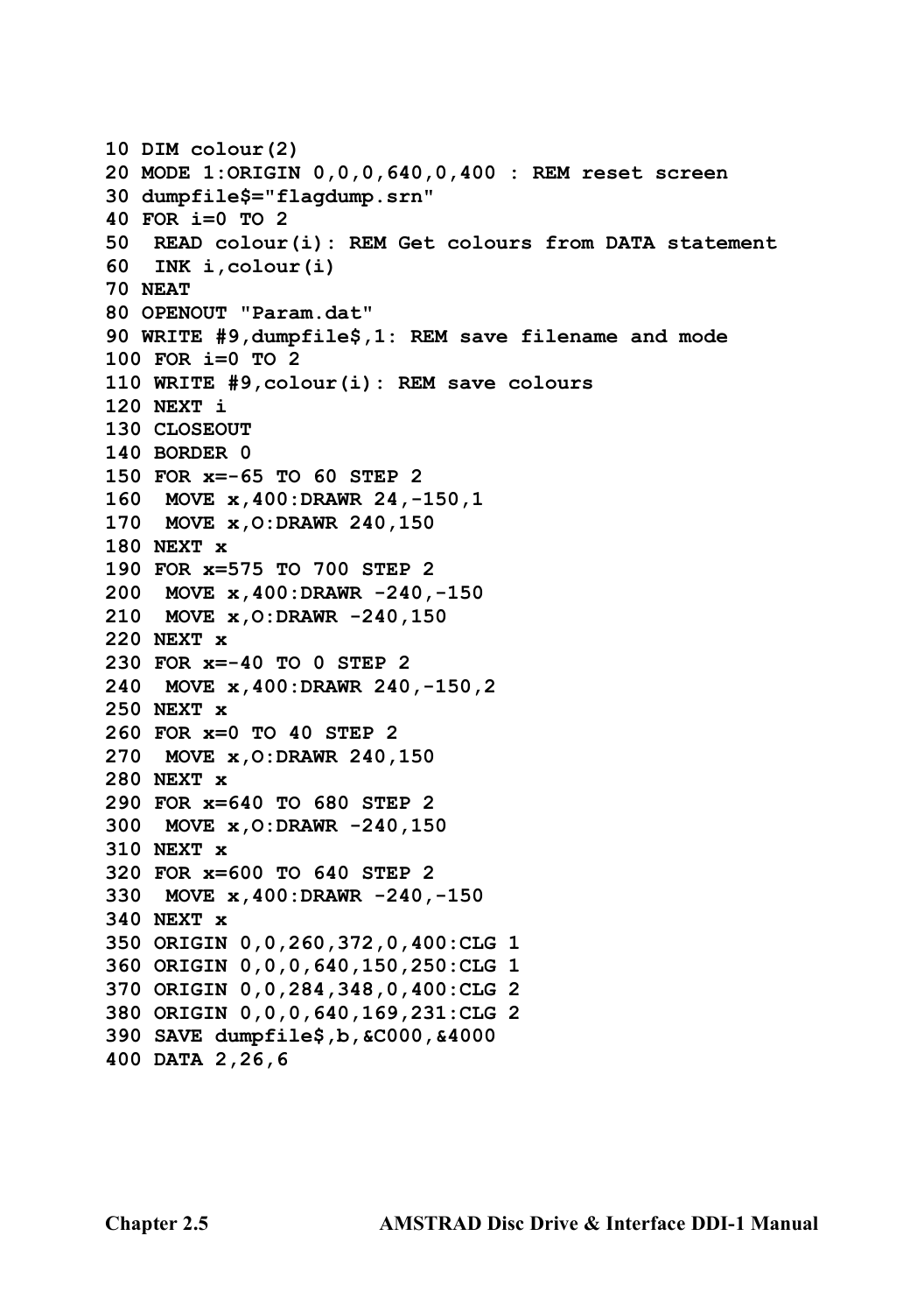The second example (EX2.BAS) is a general purpose screen dump displaying program, using a parameter file to control its action. Note how variables are INPUT from the data file, with the EOF function allowing automatic variation in the size of the file. It is important that the screen dump displayed by this program was saved with the screen in a known position in memory, otherwise the result will be 'skewed'. This is ensured by the saving program executing a MODE command and thereafter being careful not to cause the screen to scroll.

```
10 DIM colour(15) : REM Provision for 16 colours
20 OPENIN "param.dat"
30 INPUT #9,filename$,screenmode
40 i=0
50 WHILE NOT EOF
60 INPUT #9, colour(i)
70 INK i, colour(i)
80 i=i+1
90 WEND
100 CLOSEIN
110 MODE screenmode:BORDER 0 
120 LOAD filename$
```
### **2.4.2 Pre-empting a Garbage Collection.**

If the program performing data file transactions has a number of string variables, particularly string arrays, it will speed the OPENing of files if the computer is persuaded not to perform a garbage collection at that time. Garbage collection is the process by which the BASIC clears away and tidies up the memory space used for strings in order to dynamically allocate a buffer for the file transfer.

If a program does indeed operate a number of string variables and arrays, incorporate the lines below into the program, and a file buffer will be permanently allocated, which will prevent garbage collection when subsequent files are opened. Note that the lines below should be incorporated after any **SYMBOL AFTER** commands in the program.

```
OPENOUT "DUMMY"
MEMORY HIMEM-1 
CLOSEOUT
```
## **2.5 Reference guide to AMSDOS commands.**

Refer to Chapter 8 in your CPC464 User Instruction manual if you are in any doubt about the notation used, or the effect of particular commands when used with cassette.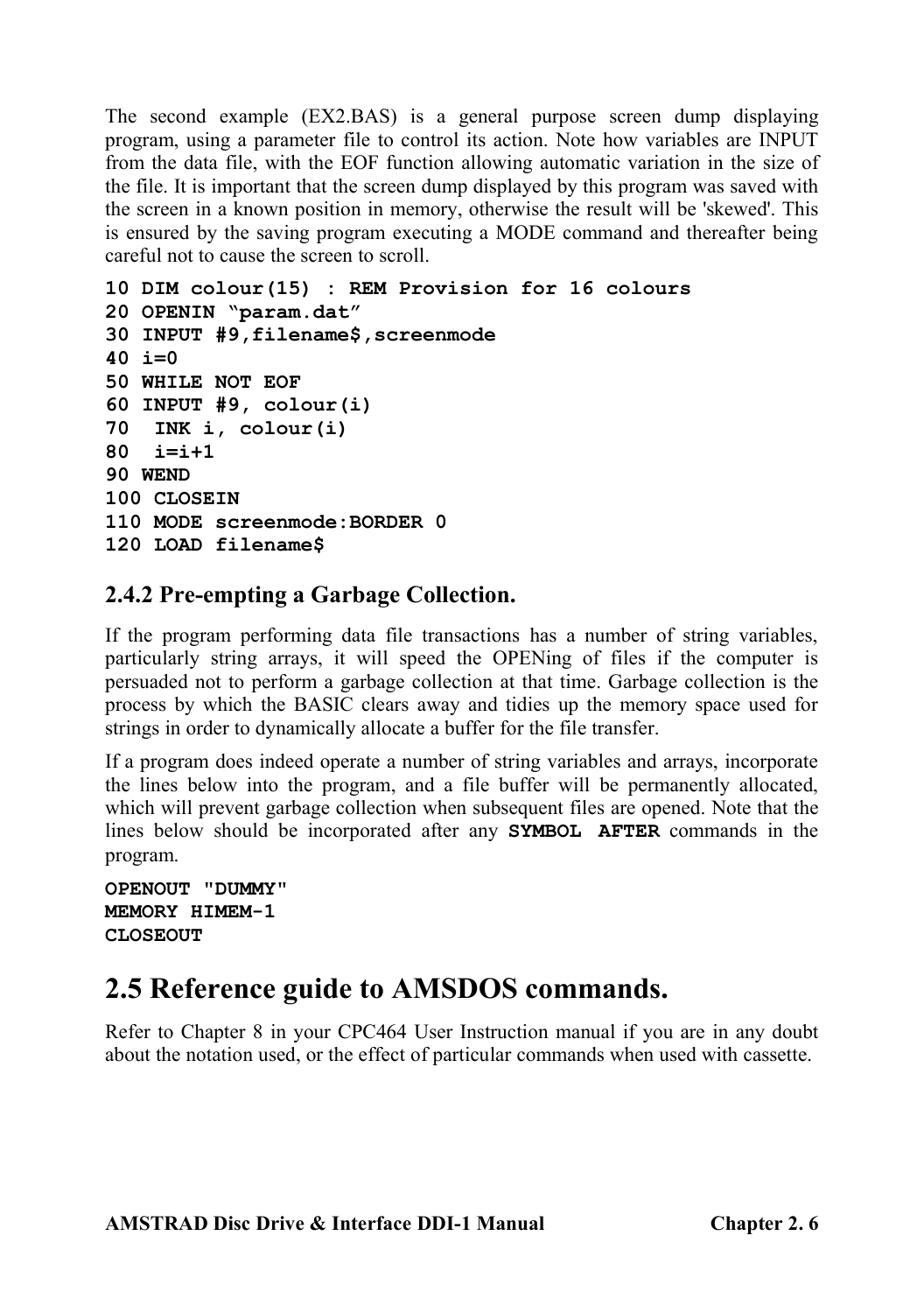## **2.5.1 Summary of BASIC commands**

The following AMSTRAD BASIC commands are intercepted to operate on the disc system rather than the datacorder. Apart from the **CAT** command, whose action is substantially different, the effect of these commands is very similar to the cassette versions as described in the CPC464 User Instruction Manual

File reading commands:

**LOAD, RUN, CHAIN, MERGE, CHAIN MERGE, OPENIN, EOF, INPUT #9, LINE INPUT #9, CLOSEIN**

File writing commands:

**SAVE OPENOUT, PRINT #9, WRITE #9, LIST #9, CLOSEOUT**

Cataloguing command:

**CAT**

The disc directory is sorted into alpha-numeric order and displayed in columns along with each individual file size. The amount of free space is also shown.

## **2.5.2 Summary of AMSDOS external commands.**

The following commands are contained in a ROM within the disc drive interface. They are available as soon as the DDI- 1 is installed and powered up.

**|A**

**|A**

COMMAND: Set default drive to drive A. Equivalent to **|DRIVE** with parameter A.

**|B**

**|B**

COMMAND: Set default drive to drive B. Equivalent to **|DRIVE** with parameter B .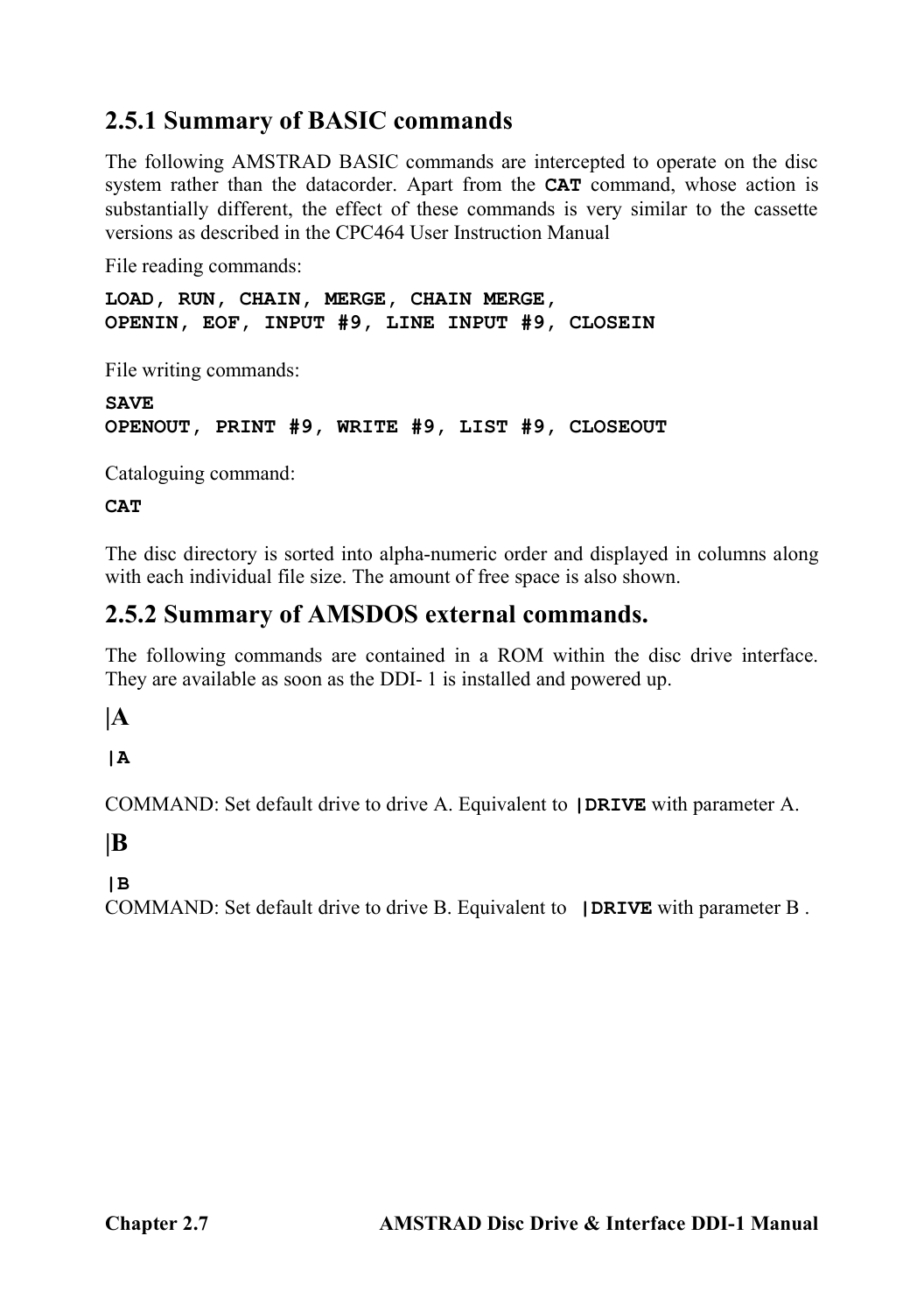## **|CPM**

### **|CPM**

COMMAND: Switch to alternative disc environment by loading operating system from a system disc. The operating system supplied with the DDI-1 is CP/M 2.2 This will fail if drive A does not contain a system disc with CP/M

### **|DIR**

**|DIR** [,<string expression>]

```
f$="*.BAS"
|DIR,@f$
```
COMMAND: Display the disc directory (In CP/M style) and free space. If the  $\le$ string expression> is omitted, the wild-card is assumed.

### **|DISC**

### **|DISC**

COMMAND: Equivalent to the two commands **|DISC.IN** and **|DISC.OUT.**

### **|DISC.IN**

**|DISC.IN**

COMMAND: Use disc as file input medium.

## **|DISC.OUT**

**|DISC.OUT**

COMMAND: Use disc as file output medium.

## **|DRIVE**

**|DRIVE**, <string expression>

### **a\$="A" |DRIVE,@a\$**

COMMAND: Set the default drive. This will fail if AMSDOS is unable to read the disc in the requested drive.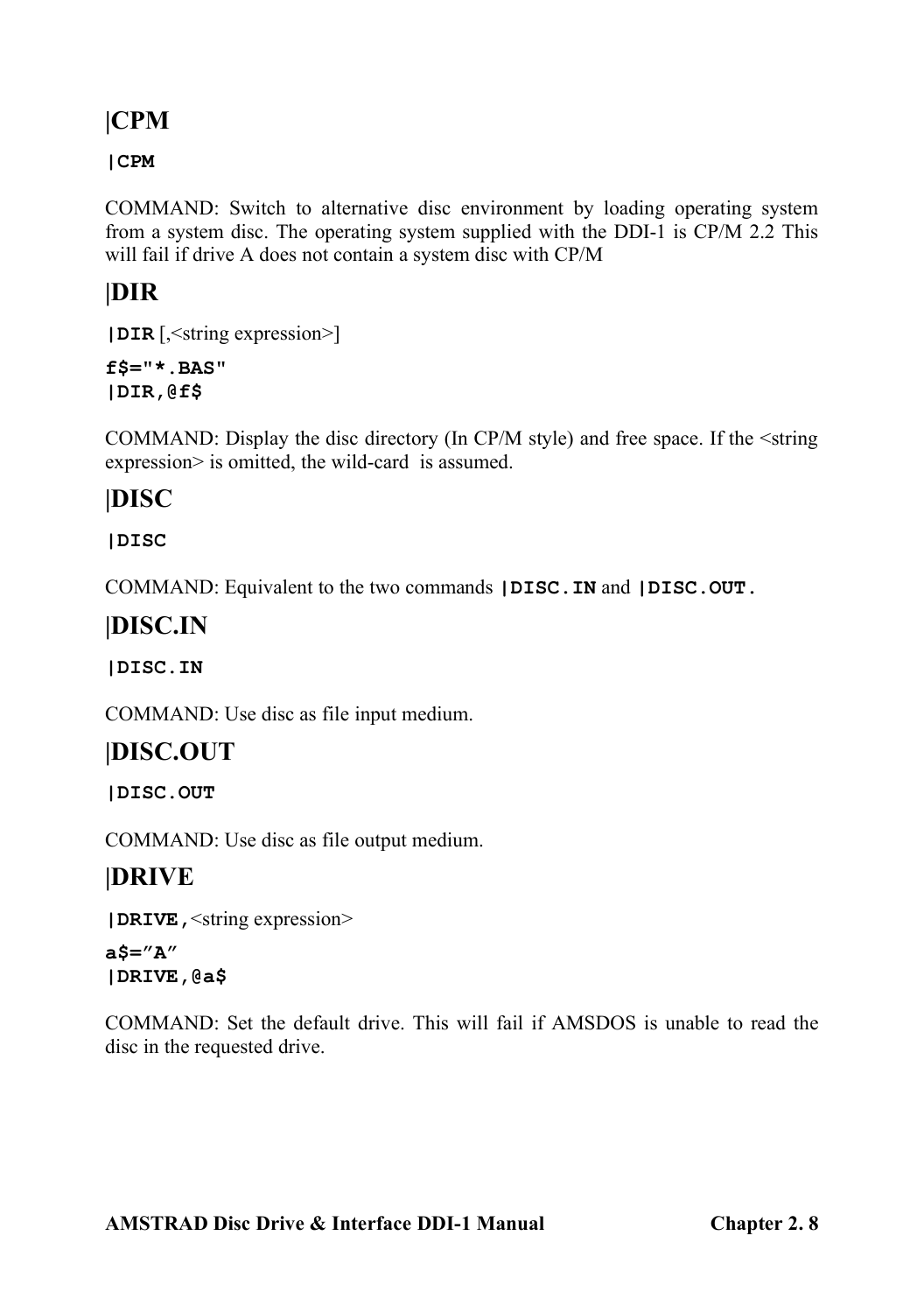**|ERA**

**|ERA**, <string expression>

**a\$="FRED.BAK" |ERA,@a\$**

COMMAND: All files which match the filename and are not read-only are erased. Wild cards are permitted.

**|REN**

**|REN**, <string expression>, <string expression>

**O\$="OLDNAME.BAS" N\$="NEWNAME.BAS" |REN,@N\$,@O\$**

COMMAND: Give a file a new name. A file with the new name must not already exist.

### **|TAPE**

### **|TAPE**

COMMAND: Equivalent to the two commands **|TAPE.IN** and **|TAPE.OUT**.

### **|TAPE.IN**

### **|TAPE.IN**

COMMAND: Use cassette as file input medium.

## **|TAPE.OUT**

**|TAPE.OUT**

COMMAND: Use cassette as file output medium.

### **|USER**

**|USER**, <integer expression>

**|USER,3** 

COMMAND: For specialist use only. Consult CP/M reference manual.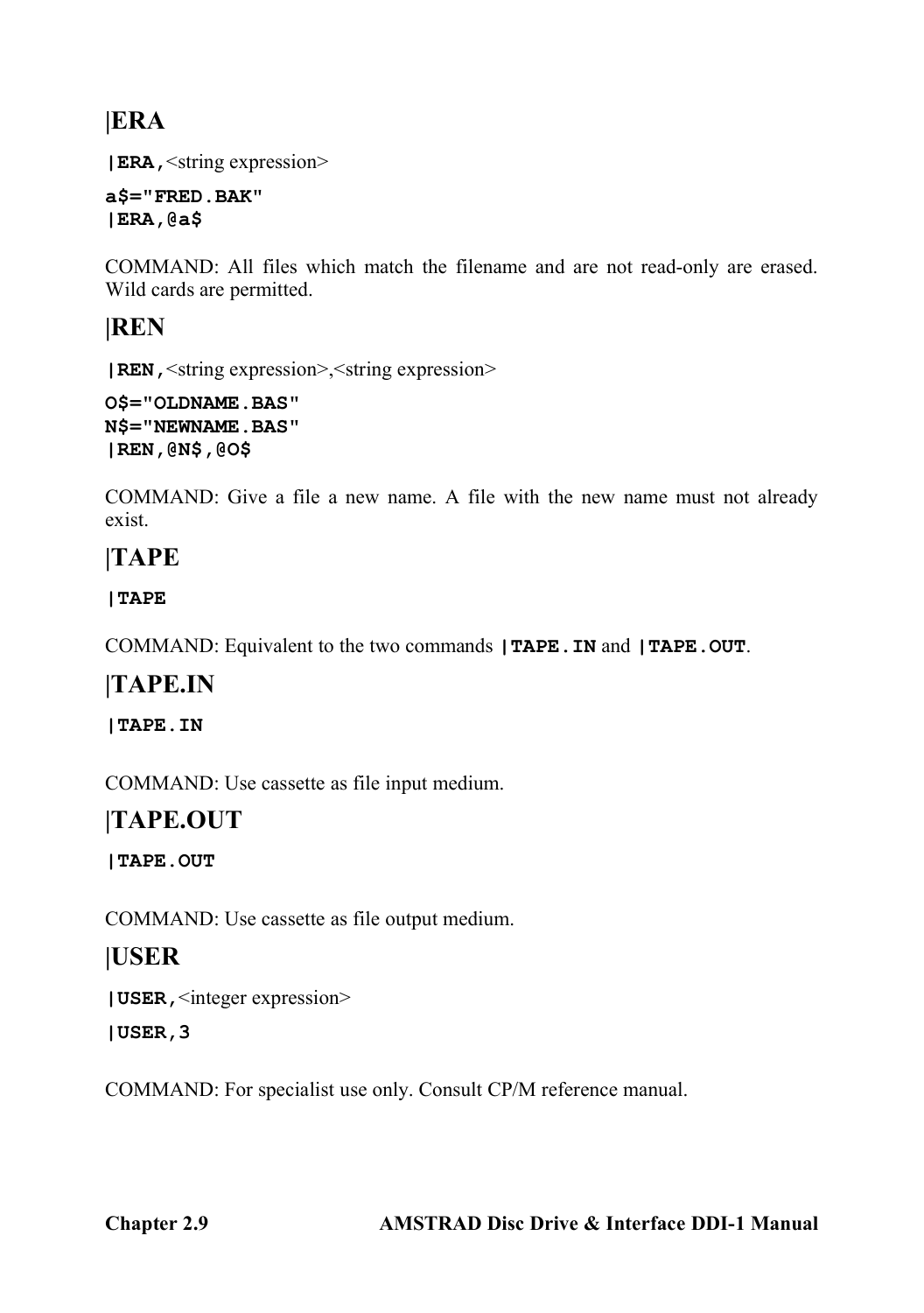## **2.6 Copying Files**

We have already described the use of the CP/M program FILECOPY to make working utility discs and package discs. This section describes how to copy all types of file, from disc to disc, and between disc and tape.

### **2.6.1 AMSDOS files with headers**

It is possible to copy these files in the CP/M environment using **PIP** or **FILECOPY** (See CP/M primer). Any file created by AMSDOS which has a header record (see 2.3.2) will be copyable as a whole, from disc to disc, disc to tape, tape to disc, but in general the contents of the file will not be understandable by any CP/M programs.

## **2.6.2 ASCII files**

Files created by AMSDOS without headers are generally in ASCII and are both copyable and understandable by CP/M programs. In particular it should be possible to exchange ASCII program files, ASCII data files and ASCII text files freely between AMSDOS and CP/M programs.

### **2.6.3 Read only files**

It is possible, using CP/M, to set any file to be read-only and/or invisible to directory cataloguing operations. Such attributes can only be set or reset in the CP/M environment, but are honoured by AMSDOS. For further details see CP/M primer, **STAT** utility.

## **2.6.4 File Copying procedures**

The tables ahead cover copying files of all sorts between tape and disc. They assume a single drive disc system. It is not possible to copy a protected BASIC program at all, nor to copy a binary file (such as a machine code video game) unless the load addresses are known. Further details of the programs **FILECOPY**, **CLOAD** and **CSAVE** are given in the CP/M primer.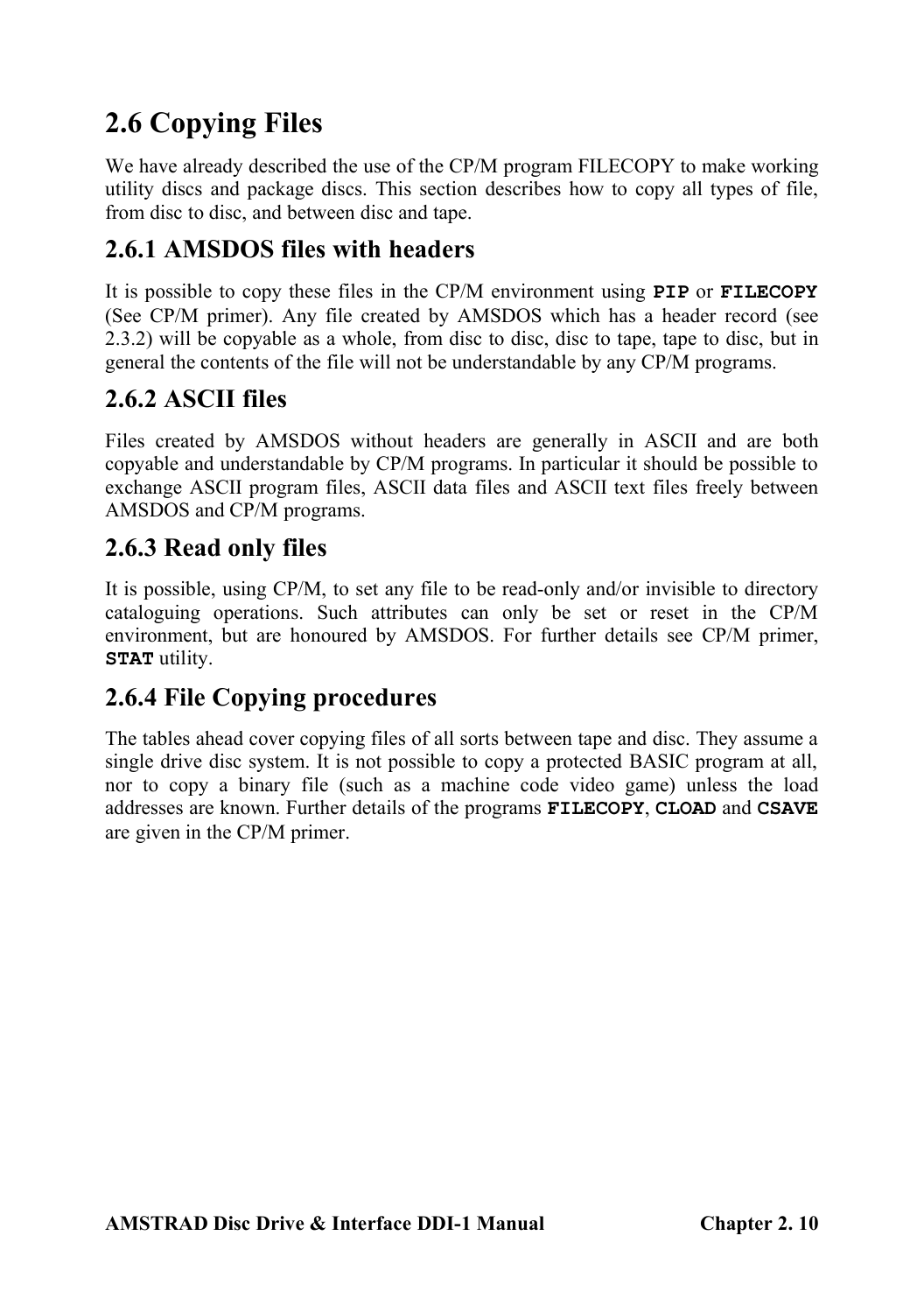|                                     | <b>COPY FROM:</b>                                                            |                                                                                                                                            |                                                                                                                                                                                                                          |
|-------------------------------------|------------------------------------------------------------------------------|--------------------------------------------------------------------------------------------------------------------------------------------|--------------------------------------------------------------------------------------------------------------------------------------------------------------------------------------------------------------------------|
| <b>COPY TO:</b>                     | <b>AMSTRAD BASIC</b><br>on tape *                                            | <b>ASCII</b> data<br>on tape *                                                                                                             | <b>Binary</b><br>on tape *                                                                                                                                                                                               |
| <b>AMSTRAD BASIC on</b><br>tape $*$ | TAPE<br>LOAD"FILE"<br><change tapes=""><br/>SAVE "FILE"<br/> DISC</change>   |                                                                                                                                            |                                                                                                                                                                                                                          |
| Binary on tape *                    |                                                                              |                                                                                                                                            | $H = HIMEM$<br>  TAPE<br>MEMORY <s>-1<br/>LOAD"FILE"<br/><math>\leq</math>change tapes<math>\geq</math><br/>SAVE "FILE"<br/>,B,<s>,&lt;1&gt;[,<r>]<br/><b>IDISC</b><br/>MEMORY H<br/><math>note</math> 2&gt;</r></s></s> |
| ASCII                               | <b>ITAPE</b>                                                                 | CPM                                                                                                                                        |                                                                                                                                                                                                                          |
| on tape *                           | LOAD"FILE"<br><change tapes=""><br/>SAVE "FILE", A<br/><b>IDISC</b></change> | CLOAD "FILE",<br>TEMP<br>$\leq$ change tapes $\geq$<br><b>CSAVE TEMP</b><br>, "FILE"<br><b>ERA TEMP</b><br><b>AMSDOS</b><br>$\leq$ note 1> |                                                                                                                                                                                                                          |
| <b>AMSTRAD BASIC on</b><br>$disc *$ | TAPE<br>LOAD"FILE"<br> DISC<br>SAVE"FILE"                                    |                                                                                                                                            |                                                                                                                                                                                                                          |
| <b>ASCII</b> on disc                | TAPE<br>LOAD"FILE"<br> DISC<br>LOAD"FILE", A                                 | CPM<br>CLOAD"FILE"<br><b>AMSDOS</b>                                                                                                        |                                                                                                                                                                                                                          |
| Binary on disc *                    |                                                                              |                                                                                                                                            | $H = HIMEM$<br>  TAPE<br>MEMORY <s>-1<br/>LOAD"FILE"<br/> DISC<br/>SAVE "FILE"<br/>,B,<s>,&lt;1&gt;[,<r>]<br/><b>MEMORY H</b><br/><math>\leq</math>note 2&gt;</r></s></s>                                                |

Copying files from one disc to another in a two drive system is normally easier with the CP/M utility **PIP**, see CP/M primer.

\* File has a header

<note 1> Requires free disc space for temporary file "TEMP"  $\langle$ note 2> $\langle$ s> is start address of file,  $\langle$ l> is length,  $\langle$ r> is optional run address.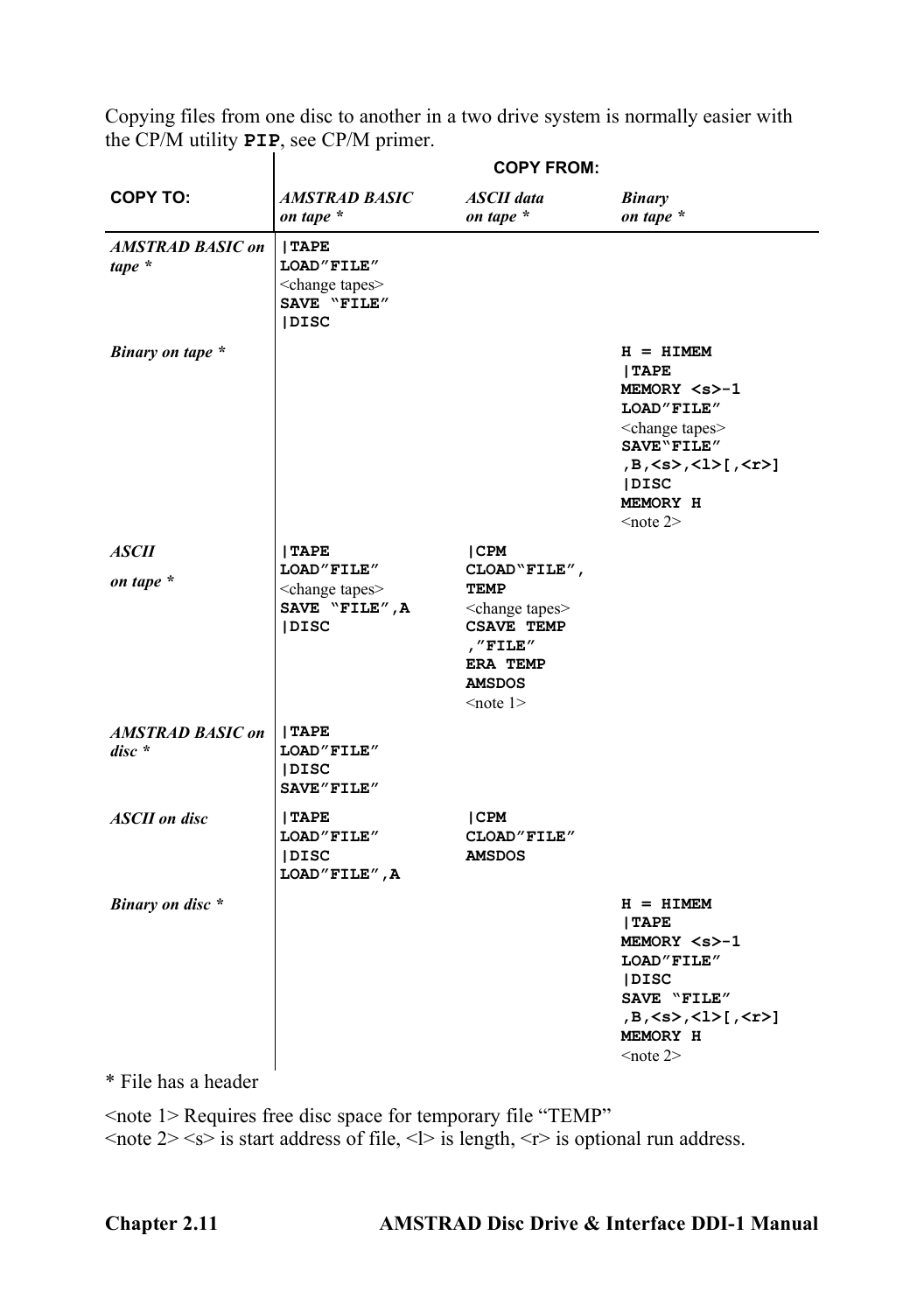|                                               |                                                                                                                                                                                               |                                                                                          | <b>COPY FROM:</b>                                                                                                                                                            |                                                                             |
|-----------------------------------------------|-----------------------------------------------------------------------------------------------------------------------------------------------------------------------------------------------|------------------------------------------------------------------------------------------|------------------------------------------------------------------------------------------------------------------------------------------------------------------------------|-----------------------------------------------------------------------------|
| COPY TO:                                      | AMSTRAD BASIC<br>on disc *                                                                                                                                                                    | ASCII data<br>on disc *                                                                  | <b>AMSOS Binary</b><br>on disc *                                                                                                                                             | All other disc                                                              |
| <b>AMSTRAD</b><br><b>BASIC</b> on<br>tape $*$ | LOAD"FILE"<br>  TAPE<br>SAVE "FILE"<br><b>IDISC</b>                                                                                                                                           |                                                                                          |                                                                                                                                                                              |                                                                             |
| <b>Binary</b> on<br>tape *                    |                                                                                                                                                                                               |                                                                                          | $H = HIMEM$<br>MEMORY <s>-1<br/>LOAD"FILE"<br/><b>ITAPE</b><br/>SAVE "FILE"<br/>,B,<s>,&lt;1&gt;[,<r>]<br/> DISC<br/><b>MEMORY H</b><br/><math>note</math> 2&gt;</r></s></s> |                                                                             |
| <b>ASCII</b><br>on tape *                     | LOAD"FILE"<br>  TAPE<br>SAVE "FILE", A<br><b>IDISC</b><br>I CPM<br><b>CSAVE FILE</b><br><b>AMSDOS</b>                                                                                         | CPM<br><b>CSAVE</b><br>FILE<br><b>AMSDOS</b>                                             |                                                                                                                                                                              | CPM<br><b>CSAVE FILE</b><br><b>AMSDOS</b><br>$note$ 3>                      |
| <b>AMSTRAD</b><br><b>BASIC</b> on<br>$disc$ * | LOAD"FILE"<br><change discs=""><br/>SAVE"FILE"<br/><math>-</math> or <math>-</math><br/><math> </math> CPM<br/>FILECOPY FILE<br/><follow instructions=""><br/><b>AMSDOS</b></follow></change> |                                                                                          |                                                                                                                                                                              |                                                                             |
| <b>ASCII</b> on<br>disc                       | LOAD"FILE"<br>$\texttt{LOAD}''\texttt{FILE}''$ , $\texttt{A}$                                                                                                                                 | CPM<br><b>FILECOPY</b><br><b>FILE</b><br>$\leq$ follow<br>instructions><br><b>AMSDOS</b> |                                                                                                                                                                              |                                                                             |
| <b>AMSDOS</b><br><b>Binary on</b><br>$disc$ * |                                                                                                                                                                                               |                                                                                          | ICPM<br>FILECOPY FILE<br><follow instructions=""><br/><b>AMSDOS</b></follow>                                                                                                 |                                                                             |
| All other disc                                |                                                                                                                                                                                               |                                                                                          |                                                                                                                                                                              | CPM<br>FILECOPY FILE<br><follow instructions=""><br/><b>AMSDOS</b></follow> |

\* File has a header

 $\langle$  <note 2> $\langle$ s> is start address of file,  $\langle$ l> is length,  $\langle$ r> is optional run address.  $\leq$  note 3 > Destination file cannot be used directly by BASIC. However this option is useful as a low cost transportation or backup medium. The file can be copied back to a disc by **CLOAD "FILE"**.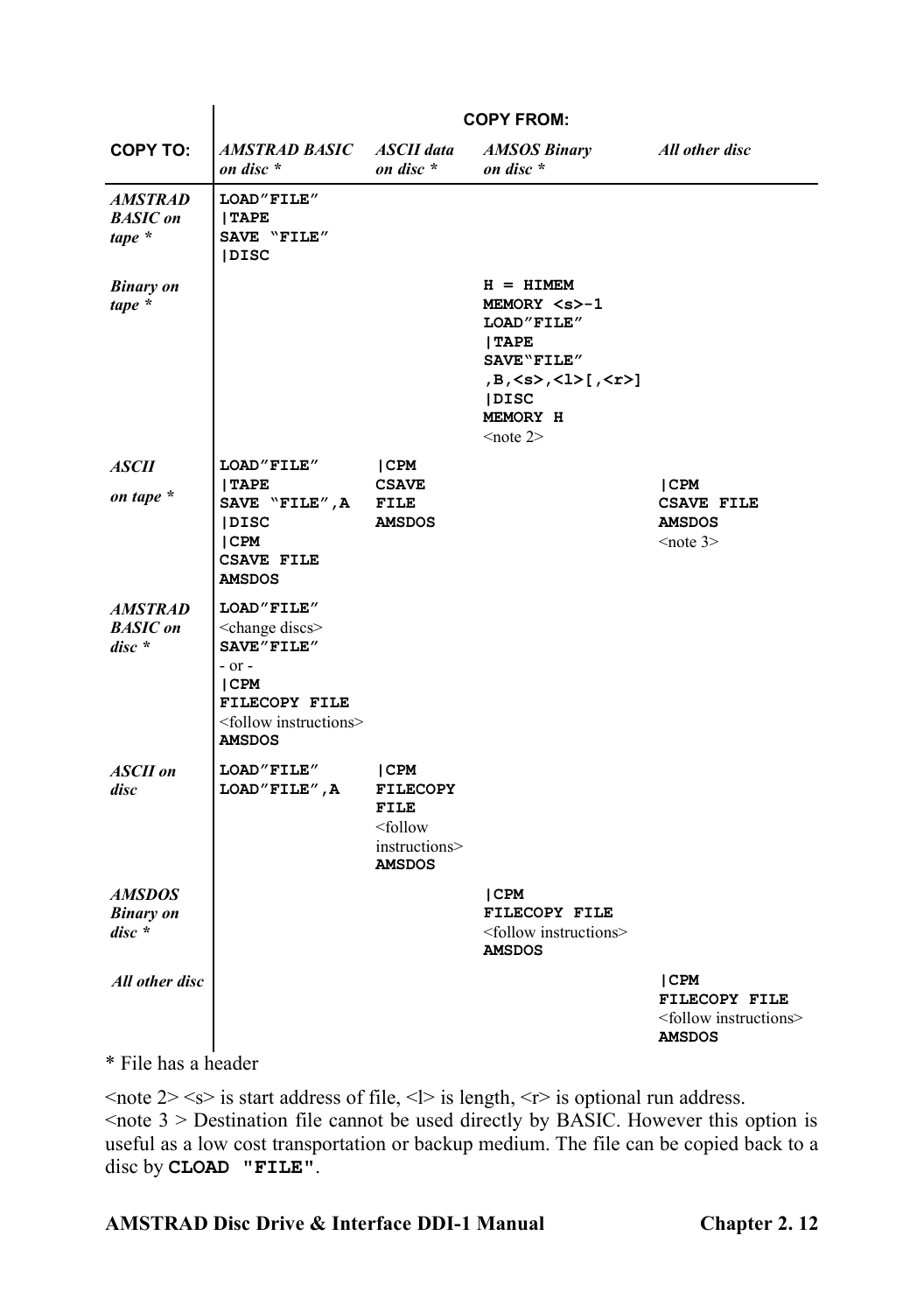## **2.7 Reference guide to AMSDOS Error Messages.**

When AMSDOS cannot carry out a command for some reason, it will display an error message. If there is a problem with the hardware, an error message is followed by the question **Retry, Ignore or Cancel?**

**R** causes the operation be be repeated, possibly after the user has taken some preventive action.

**I** causes the computer to continue as if the problem had not occurred, which will often lead to unexpected and possibly inconvenient results.

**C** causes the operation to be cancelled, which will often lead to a further error message. For further information see Chapter 5.

#### **Unknown command**

The command is not spelt correctly, or the disc interface is either not installed correctly or not powered up.

#### **Bad command**

The command cannot be carried out for some reason. Syntax error or hardware failure.

#### **<FILENAME> already exists**

User is trying to rename a file with a name already in use.

#### **<FILENAME> not found**

File does not exist.

#### **Drive <DRIVE>: directory full**

No more room in the disc directory for a new entry.

#### **Drive DRIVE>: disc full**

No more room on the disc for new data.

#### **Drive <DRIVE>: disc changed, closing <FILENAME>**

disc has been changed with files still open on it.

#### **<FILENAME> is read only**

File cannot be operated on because it is read only. Files can only be set read-only or read-write in the CP/M environment.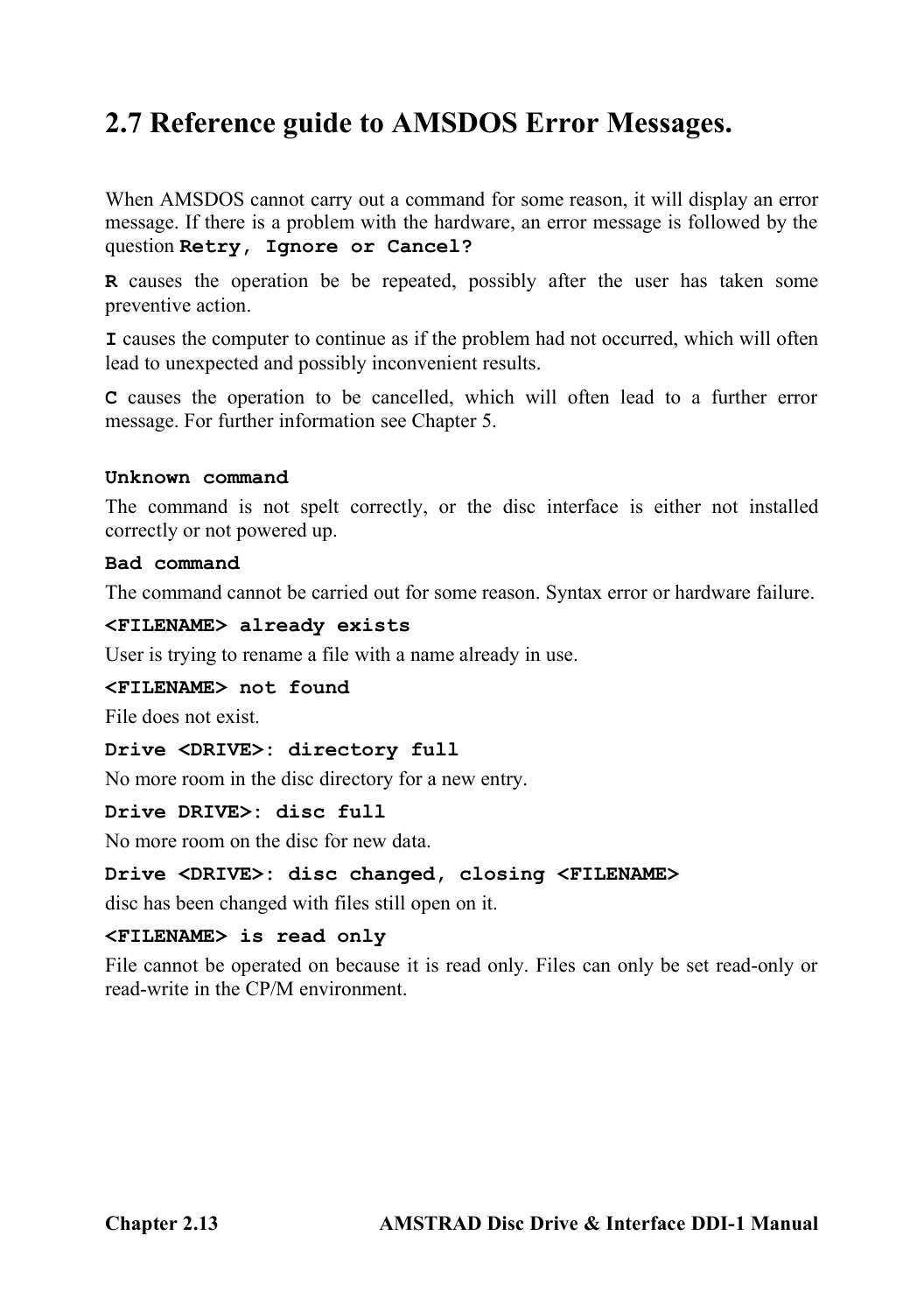#### **Drive <DRIVE>: disc missing**

No disc in drive, or disc is not seated and spinning properly. Recommended action is to eject and re-insert the disc and type R

#### **Drive <DRIVE>: disc is write protected**

Attempt has been made to write on a disc with the Write Protect hole open. To use the disc, eject, close the Write Protect hole, re-insert the disc and type R

#### **Drive <DRIVE>: read fail**

Hardware error reading disc. Recommended action is to eject and re-insert the disc and type R

#### **Drive <DRIVE>: write fail**

Hardware error writing disc. Recommended action is to eject and re-insert the disc and type R

#### **Failed to load CP/M**

Read error loading CP/M during |CPM command, or you are not using a valid system disc containing CP/M.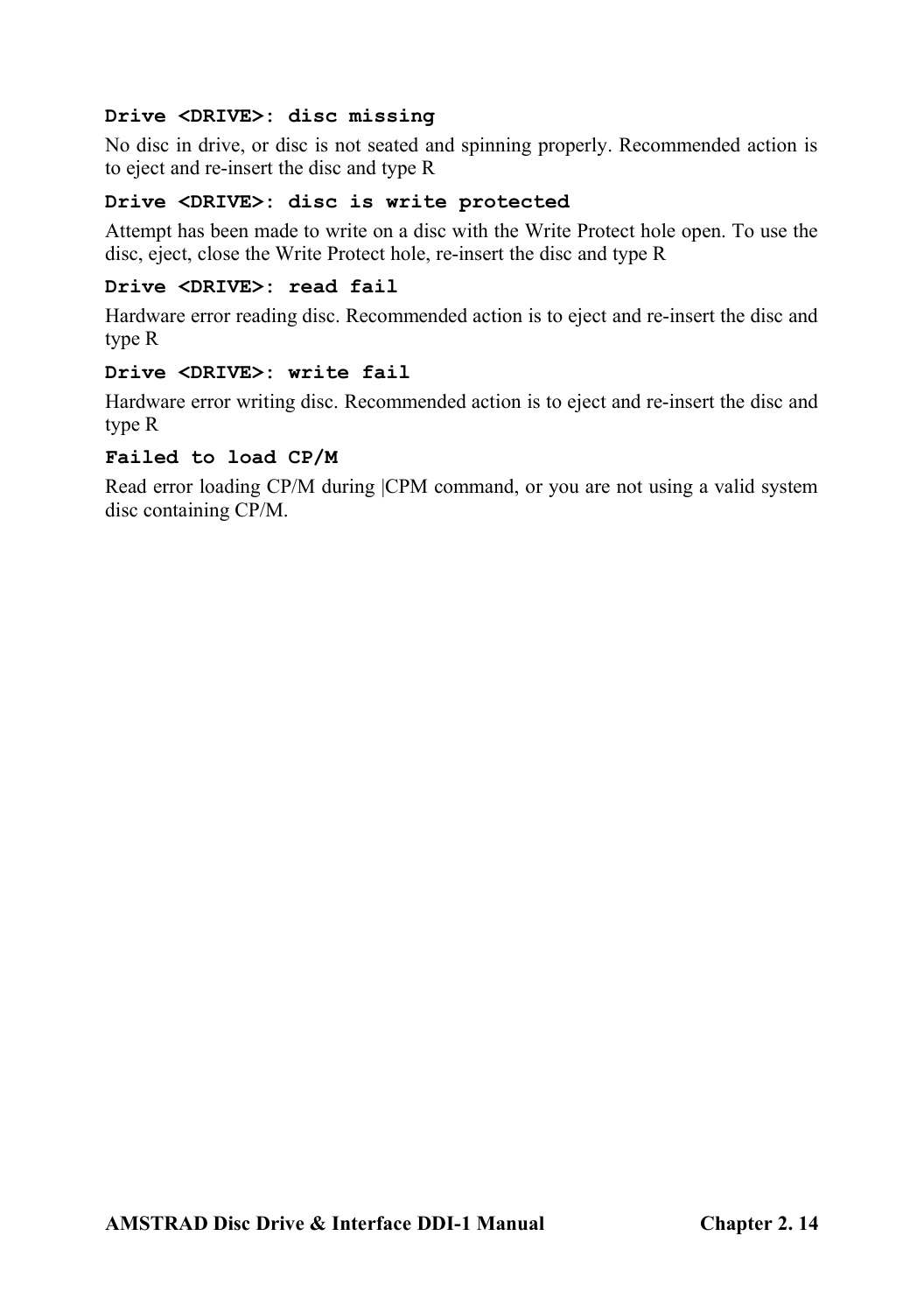# **Chapter 3 CP/M Primer**

## **Operating with CP/M**

Subjects covered in this chapter:

- Booting CP/M
- Configuration sector
- Direct console mode
- Transient programs
- Managing peripherals

CP/M is a disc operating system. It is a special program which gives you access to the full power of your CPC464 disc system. Because CP/M is available for so many different computers it means that there are thousands of applications packages available for you to choose from and a whole wealth of knowledge and experience for you to draw upon.

Full details of CP/M including information on how to write your own programs and the information for the CPC464 implementation are contained in SOFT159 A Guide to CP/M.

## **3.1 Introduction.**

The CP/M operating system provides a user interface for disc hardware - a way for you to communicate with the computer and manipulate files and peripherals.

The fundamental interface that is available is called the Direct Console Mode and is identified by the **A>** or **B>** prompt. Certain built-in commands are available but the majority of the functionality is obtained by loading and running 'Transient Programs'. They are called 'transient' because they are only in the computer (rather than on the disc) whilst you are using them, as opposed to being built-in.

As well as standard CP/M error messages the AMSTRAD disc system also generates a number of specialised hardware error messages. Refer to section 2.7 of the AMSDOS primer.

## **3.2 CP/M system tracks**

The major part of CP/M resides on the outermost two tracks of the disc. The DDI-1 disc interface loads CP/M from these tracks into the CPC464 memory using a two stage process.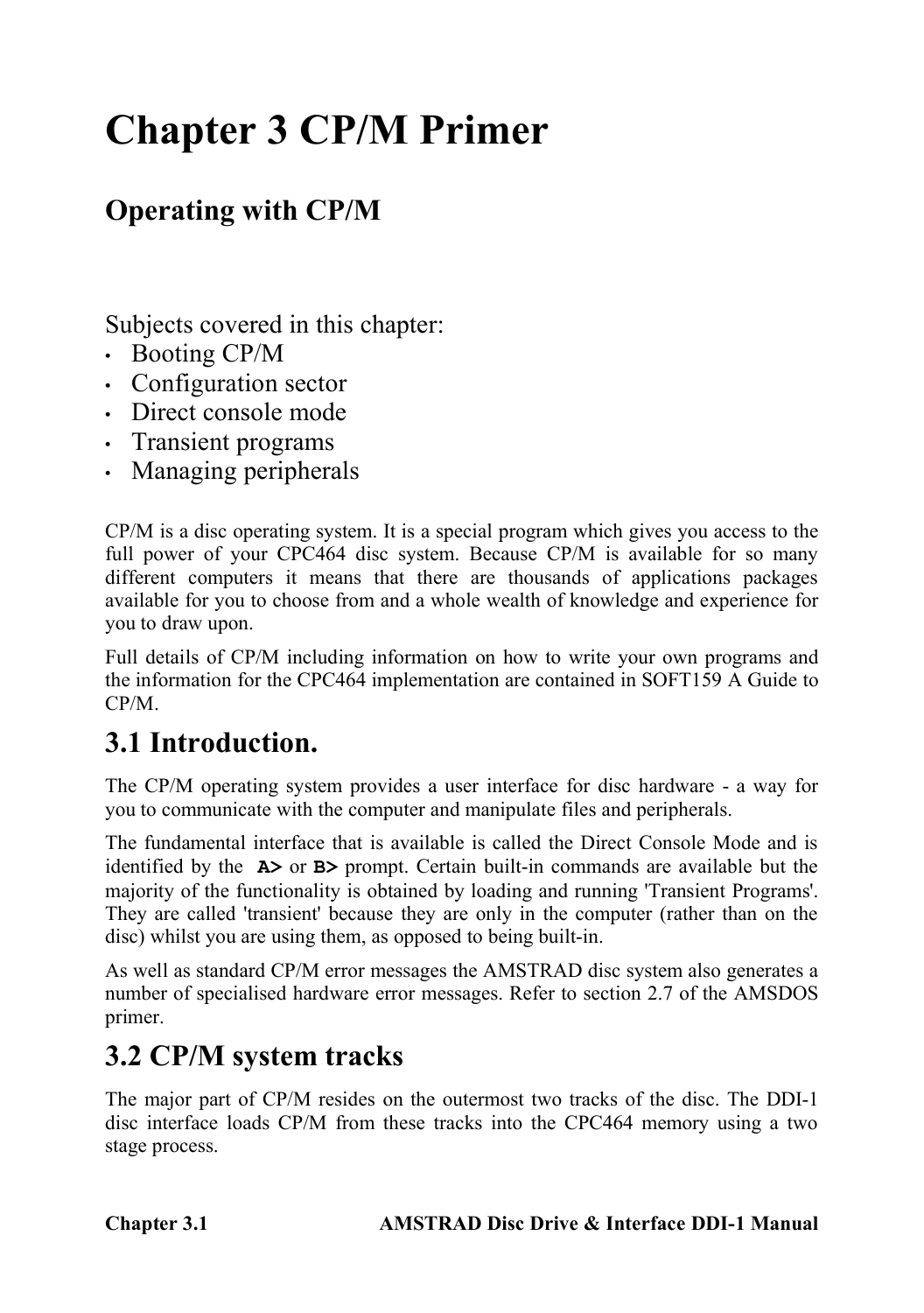Firstly the AMSDOS command |CPM loads the first sector of track 0 into the CPC464. On a system disc this sector has been arranged to be a program which then loads the rest of the system tracks into memory. Various checks are performed to determine that the system tracks contain valid CP/M software and to calculate where in memory to load them.

Part of CP/M is permanently in ROM inside the DDI-1 disc interface, the rest is loaded into RAM. In the standard configuration 39.75k of RAM is left for transient programs, with 2k of that used by the Console Command Processor which is loaded from the system tracks whenever the Direct Console Mode is re-entered.

## **3.3 Configuration Sector.**

During the loading process, when CP/M is first activated, various system parameters are loaded from a special sector within the system tracks. These parameters include the Sign-On (wake-up) message, special keyboard codes required etc. The **SETUP** utility is provided to customise the configuration sector to your requirements.

## **3.4 Console control codes.**

In the CP/M environment a variety of special key operations are used to control program flow. These keystrokes replace the action of the [ESC]ape key used in AMSTRAD BASIC, although some applications packages may re-instate the **[ESC]** ape key with some of its former power.

**ICTRLIS** halts the screen output from CP/M. Type any character to resume. **ICTRLIC** typed at the start of a line returns control to the Direct Console Mode. Many utilities and applications programs will also recognise this as a request to abandon the program. **ICTRLIP** hardcopy toggle. Turn on/off log of all screen output to printer. [CTRL]Z end of text.

## **3.5 Logging in a disc**

Unless special action is taken by the CP/M program (as **FILECOPY** does for example) then CP/M will not allow you to write to a disc unless it has been 'logged in'. Furthermore the type of disc format (SYSTEM, DATA OR IBM) is only redetermined when a disc is logged in. For drive A this takes place whenever CP/M returns to the Direct Console Mode, or when [CTRL]C is typed at the **A>** or **B>** prompt. For Drive B this takes place the first time that the disc in drive B is accessed after drive A has been logged in.

Should you try writing to a disc that has not been logged in, the error message **Bdos Err on <DRIVE> : R/O** will be displayed. Press any key to continue. If the changed disc was also of a different format then A read or write error will occur. Type C to continue.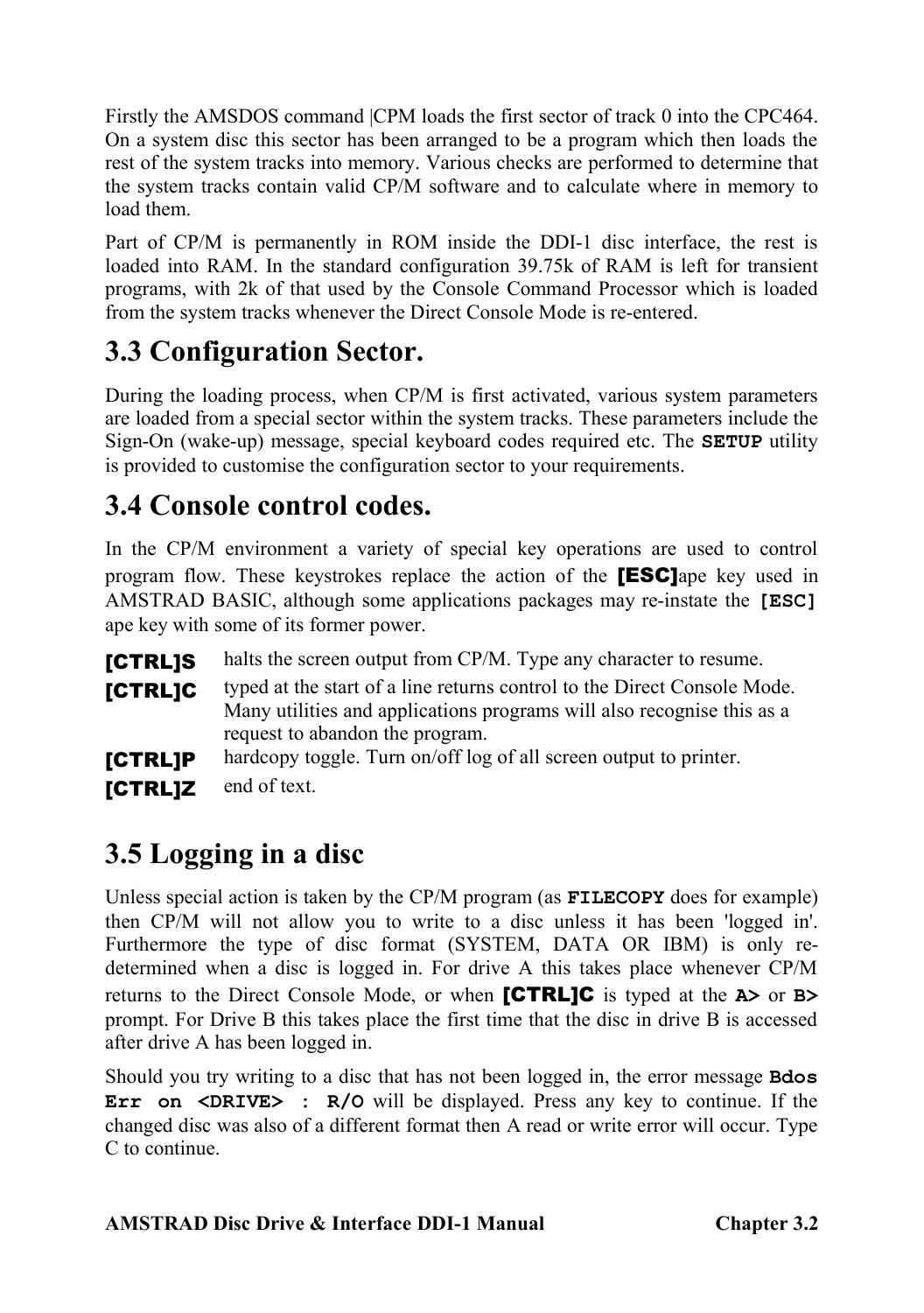## **3.6 Direct Console Commands**

There are five direct console commands which can be typed at the **A>** or **B>** prompt. The first of these; **SAVE**, is for specialist use only.

CP/M Error messages tend to be economical and normally consist of repeating the offending command or filename followed by a ?. Repeat the command with the mistake corrected.

## **3.6.1 Filenames**

Many of the commands take filenames as parameters, and where specified the filename may contain wild-cards. (See sections 2.3.1 and 2.3.3 of the AMSDOS primer). All filenames will be forced to upper case.

Direct Console Commands and most utility programs do not require that filenames are contained in double quotes "". The **CLOAD** and **CSAVE** utilities (see section 3.7.2.3) do however require that double quotes be placed around the cassette filename only.

Remember that filenames can have an **A:** or **B:** prefix to force CP/M to use the appropriate drive if you have a two drive system.

## **3.6.2 Switching default drives**

If you have two disc drives then it is possible to switch the default drive selection between drive A and drive B by typing **A:** or **B:** at the **B>** or **A>** prompt. That prompt, of course, tells you the current default drive. Adding the A: and B: prefix to filenames overrides, but does not reset, the default drive setting.

## **3.6.3 DIR command**

**DIR** lists the DIRectory of the disc. The filenames are not sorted into any particular order, but the position of the filename in the **DIR** display indicates the position of that file's entry in the disc directory. Wild cards are permitted.

| DIR    |               | will list all files                            |
|--------|---------------|------------------------------------------------|
| DIR B: |               | will list all files on Drive B                 |
|        | DIR *. BAS    | will list all files of type .BAS               |
|        | DIR B: *. BAS | will list all files of type .BAS on drive B    |
|        | DIR PIP.COM   | will list only the file PIP.COM, if it exists. |

## **3.6.4 ERA command**

**ERA** is used to ERAse files from the directory. Only the Directory Entry is erased so the data is still in the data section of the disc until the space is re-used by another file, but the information is nevertheless not recoverable. Wild card filenames are permitted. If the filename \*.\* is specified then ERA will ask for confirmation that all files should be erased. ERA does not list the filenames that are deleted. If any file about to be erased is found to be read-only (see **STAT**) then the command will abort.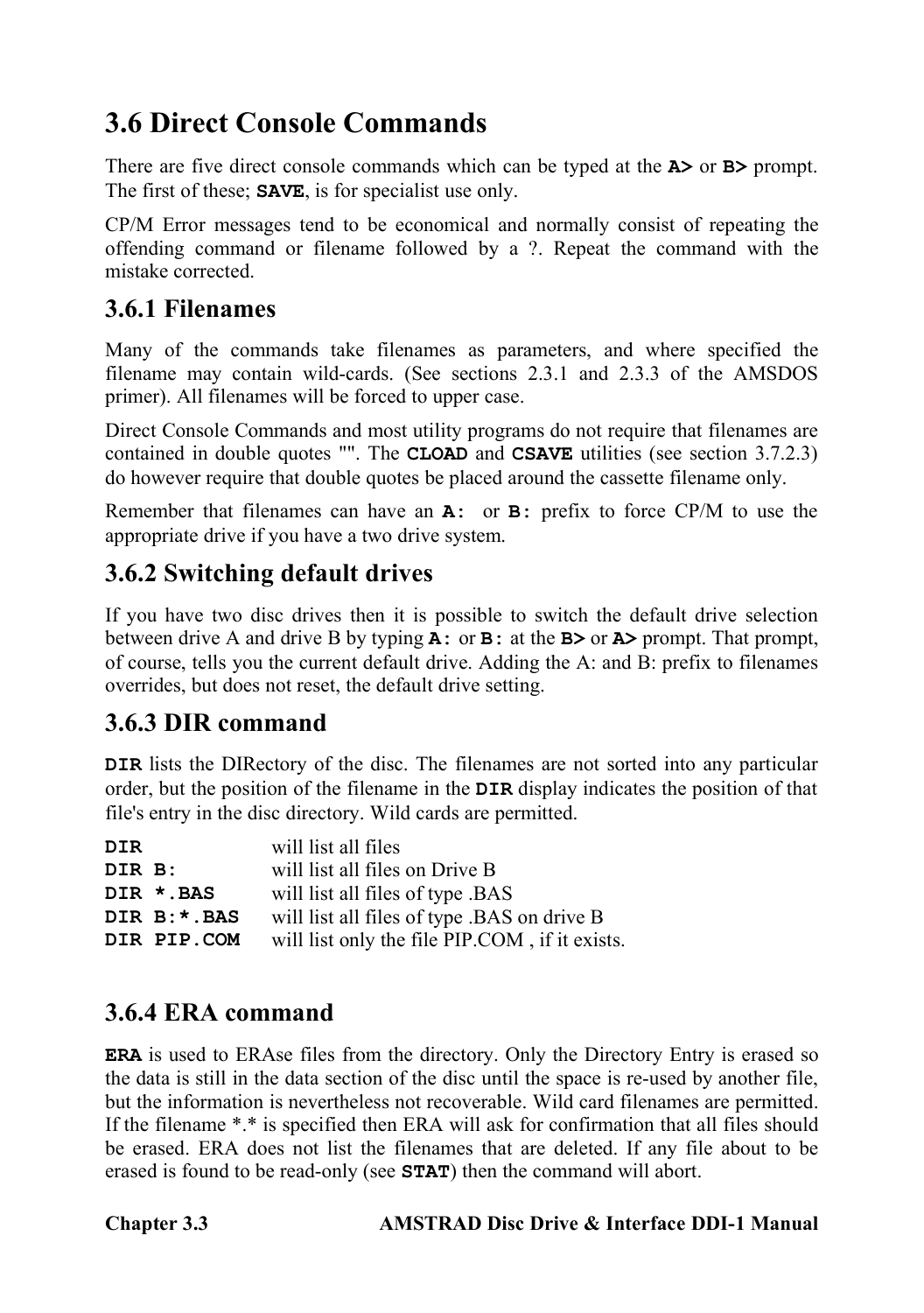**ERA PIP.COM** will erase the file PIP.COM **ERA B: PIP. COM** will erase the file PIP COM on drive B **ERA \*. BAS** will erase all RAS files

### **3.6.5 REN command**

**REN** allows you to REName an existing file. The new filename is specified first followed by = then the existing filename. If the new filename already exists, an error message will be displayed. Wild cards are not permitted in the filenames.

**REN HELLO.BAS=HALLO.BAS** Change the name of a file from **REN B:HELLO.BAS=HALLO.BAS** HALLO.BAS to HELLO. BAS

## **3.6.6 TYPE command**

TYPE asks for the specified file to be TYPEd onto the screen. If the file is not an ASCII text file, unpredictable and possibly undesirable side-effects may occur.

**TYPE EX1.BAS** Display the program file EX1.BAS

## **3.7 Transient commands.**

To perform more sophisticated file management than permitted by the Direct Console Mode you must employ one of the various utility programs provided. These are invoked merely by typing the program name; possibly followed by some parameters. You will probably already have used **FORMAT** and **DISCCOPY**.

The commands fall into a number of categories as indicated below. Full documentation of these programs is extensive and is contained in A Guide to CP/M (SOFT 159).

The **SYSGEN**, **BOOTGEN**, **FILECOPY**, **COPYDISC**, **DISCCOPY**, **CHKDISC**, **DISCCHK**, **FORMAT**, **SETUP**, **CSAVE**, **CLOAD** and **AMSDOS** commands are designed by AMSTRAD and work exclusively on the CPC464. They have no function on any other CP/M system, although other manufacturers may supply similar utilities (often with the same name) customised for their hardware.

## **3.7.1 Peripheral Management**

The **PIP** utility, (Peripheral Interchange Program), allows you to transfer information between the computer and its peripherals. In general the form of the command is PIP  $\le$  destination  $\ge$   $\le$   $\le$  source  $\ge$ 

The <source> and <destination> can be either a filename, with wild-cards allowed in the source, or a device token. The following device tokens may be used:

| <b>CON</b> : screen<br><b>PUN</b> : serial interface<br>LST: printer |
|----------------------------------------------------------------------|
|                                                                      |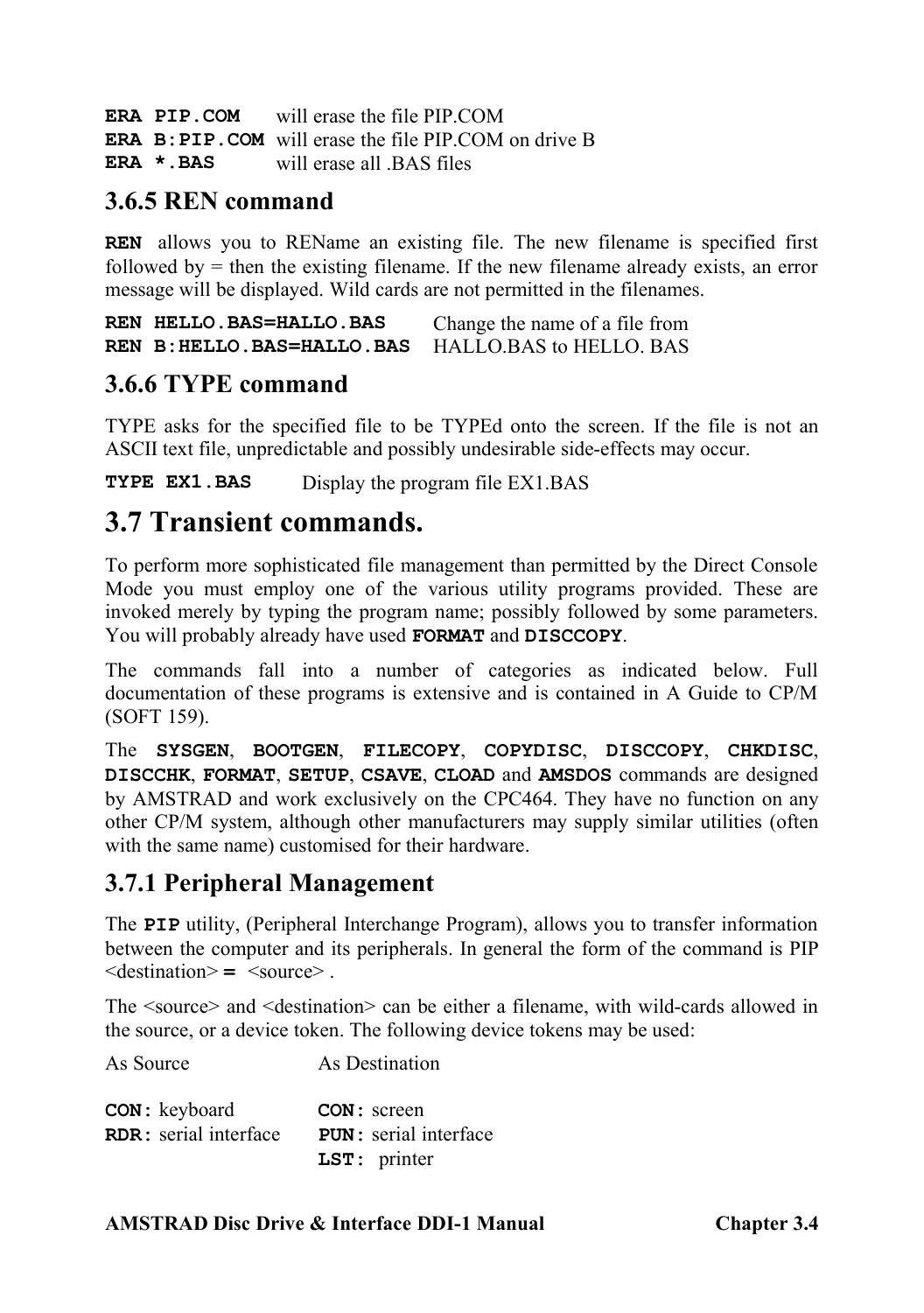examples:

```
PIP B:=A: *. COM copy all . COM files from drive A: to drive B:
PIP SAV.BAS=EX1.BAS make a copy of EX1.BAS, calling it SAV.BAS
PIP CON:=EX1.BAS send file EX1.BAS to screen. (Similar effect to TYPE
                         EX1.BAS)
PIP LST:=EX1.BAS send file EX1.BAS to printer
PIP TYPEIN.TXT=CON: accept keyboard input and put into a file called
                         TYPEIN.TXT. Note that this operation is terminated
                         by the [CTRL]Z control code, and that in order to get
                         a newline you must type [CTRL]J after [ENTER]
                         every time. [CTRL]J is the ASCII for linefeed.
```
Note that **PIP** cannot be used to copy files from one disc to another on a single drive system. Use **FILECOPY** instead.

## **3.7.2 File and disc copying**

### **3.7.2.1 Single file copying**

The utility **FILECOPY** allows you to copy files from one disc to another on a single drive system. It copes with the disc changing and gives full instructions on the screen. If a wild-card filename is specified then **FILECOPY** asks you to confirm that you indeed wish to copy each file on an individual basis. The program informs you of each filename as each file is copied.

**FILECOPY \*.BAS** Copy all the files of type .BAS **FILECOPY EX1.BAS** Copy the file EX1.BAS

### **3.7.2.2 Whole disc copiers and checkers**

**DISCCOPY** (for single drive systems) and **COPYDISC** (for two drive systems) allow you to make a backup copy of the entire disc. They give full instructions on the screen. If the Destination disc is not formatted, or not of the same format as the source disc then these utilities will automatically format the disc correctly as they copy. The companion utilities **DISCCHK** and **CHKDISC** allow you to compare two discs and verify that they have exactly the same contents.

### **3.7.2.3 Cassette files.**

Two utilities are available which transfer files between tape and disc. Except for specialist use, it is unlikely that anything other than ASCII, ie plain text, files can usefully be transferred.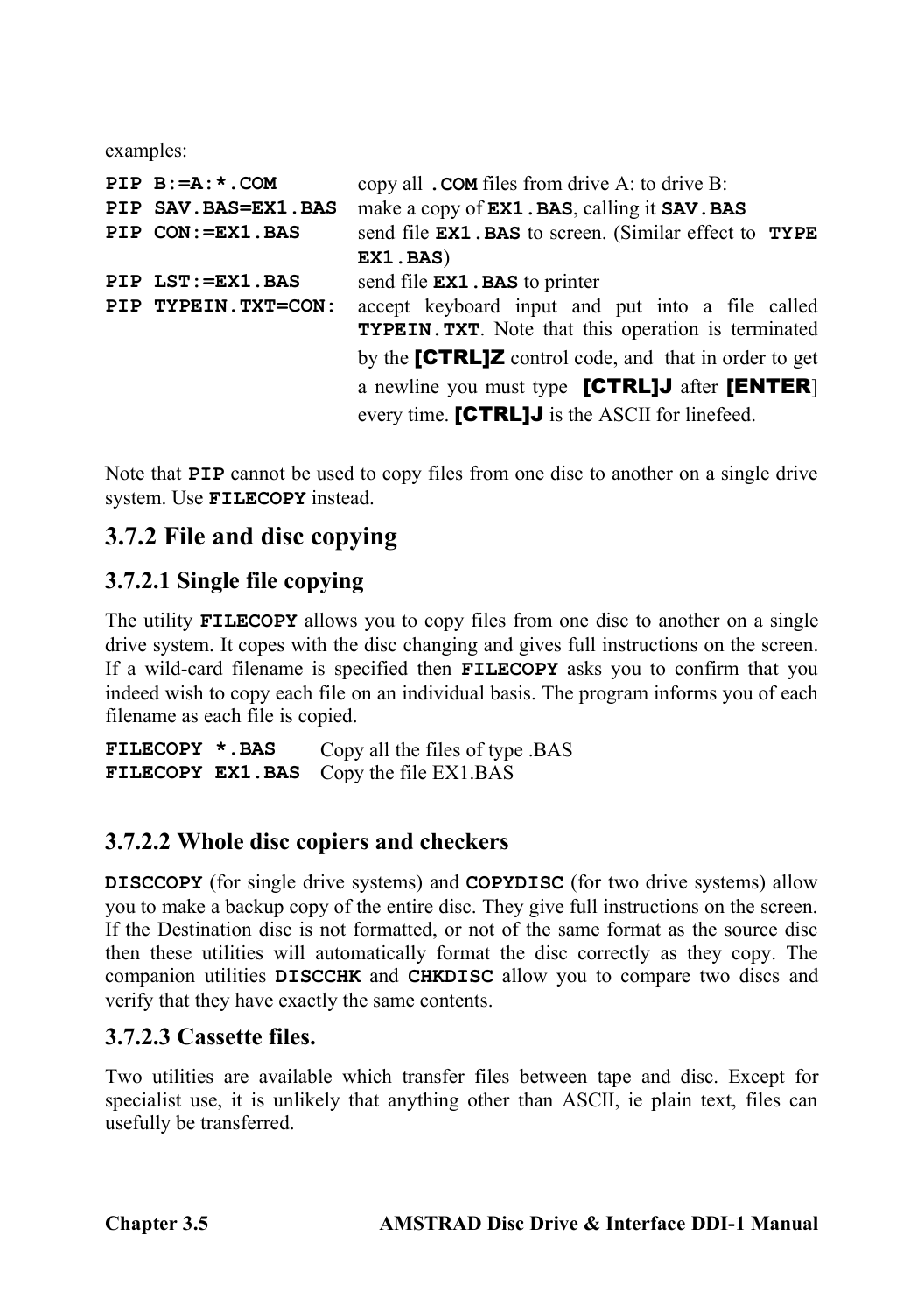**CLOAD** can take two parameters, the first is the source (Cassette) filename, enclosed in double quotes, and the second the destination (disc) filename. If the destination filename is omitted, the disc file will have the same name as the cassette file. If the source filename is omitted then **CLOAD** reads the first file encountered on the tape. If the first character of the cassette filename is ! then the normal cassette messages will be suppressed. Example command:

#### **CLOAD "MYLETTER" MYLETTER.TXT**

**CSAVE** can take three parameters. The first is the source (disc) filename and the second the destination (cassette) filename, enclosed in double quotes. If the destination filename is omitted, the cassette file will have the same name as the disc file. If the first character of the cassette filename is ! then the normal cassette messages will be suppressed. If both filenames are specified then a third parameter may be used to specify the tape write speed; 0 for nominal 1000 baud, 1 for nominal 2000 baud. Example commands:

#### CSAVE OUTPUT TXT "OUTPUT TEXT" 1 **CSAVE DATAFILE**

### **3.7.3 System Management**

### **3.7.3.1 STAT**

**STAT** provides more sophisticated directory (and peripheral) management. All the normal rules apply to the filenames, including the use of wild-cards. Facilities are provided to:

Display disc status and free space:

#### **STAT STAT A:**

### **STAT B:**

Display extended directory information about a particular file:

#### **STAT \*.COM STAT EX1.BAS**

Set a file to Read-only status , so that it cannot be accidentally erased or overwritten:

### **STAT \*.COM \$R/O STAT EX1.BAS \$R/O**

Set a file to Read-write status, reversing the Read-only assignment:

#### **STAT \*.COM \$R/W STAT EX1.BAS \$R/W**

Set a file to 'System' status so that it is invisible to directory listings and file copying programs. The file will still be available for all other purposes:

**STAT \*.COM \$SYS STAT SECRET.BAS \$SYS**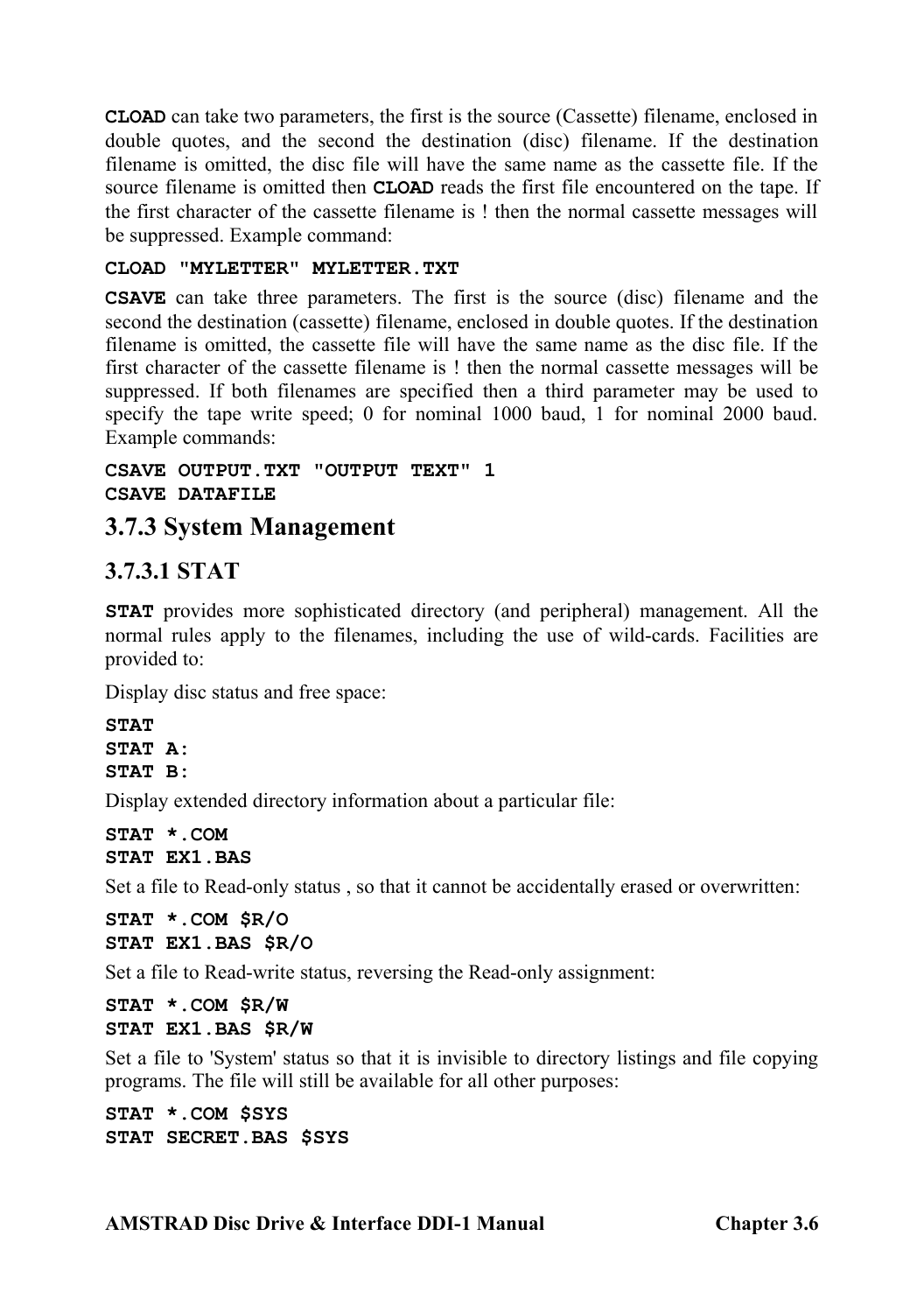Set a file to 'Directory' status, reversing the 'System' assignment:

### **STAT \*.COM \$DIR STAT SECRET.BAS \$DIR 3.7.3.2 SETUP**

This utility allows you to re-define the characteristics of the CPC464 keyboard, disc drive and serial interface, and to invoke various actions when CP/M is first loaded. When finished it updates the configuration sector. The program is menu driven and when a particular screen is correct, or requires no modification, move on to the next by answering Y to the question

#### **Is this correct (Y/N):**

The program can be aborted by **[CTRL]C** keys. When all the changes have been made it will prompt

### **Do you want to update your system disc (Y/N):**

giving you the opportunity to retain the existing configuration sector (by typing N), and;

### **Do you want to restart CP/M (Y/N):**

allowing you to load and try the new configuration by typing Y.

To copy a configuration sector from one disc to another, either use **BOOTGEN** (see ahead) or load **SETUP** from the source disc, answer Y to every question, inserting the destination disc at some time before answering the penultimate question.

Characters with an ASCII value less than decimal 32 can be typed into strings by typing a  $\land$  followed by a suitable character from the set  $\omega$ , A-Z, [, \, ],

The following options are those more commonly requiring attention:

**\*\* Initial command buffer** Any characters entered here will appear as if they had been typed into the direct console mode when CP/M is first loaded. This has the effect of auto-running a particular program at that time. Remember to include the equivalent of the [ENTER] key which is represented by the two characters ^M. For example to auto-run STAT, the initial command buffer should be STAT^M.

**Sign-on String** This is the message displayed at the top of the screen when CP/M is first loaded. Note the use of  $\gamma$ <sup> $\wedge$ </sup>M to give a carriage return - line feed effect. The early part of the standard message sets suitable screen and border colours for working in 80 column mode (See CPC464 User Instructions Chapter 9) and should be copied exactly if they are to be preserved.

**Keyboard translations** This allows new ASCII values to be set into keys, effectively simulating the AMSTRAD BASIC 'KEYDEF' command. The parameters required are the key number and ASCII values to set into them. Refer to the CPC464 User instructions for a map of key numbers.

**Keyboard expansions** Effectively simulates the BASIC 'KEY' command.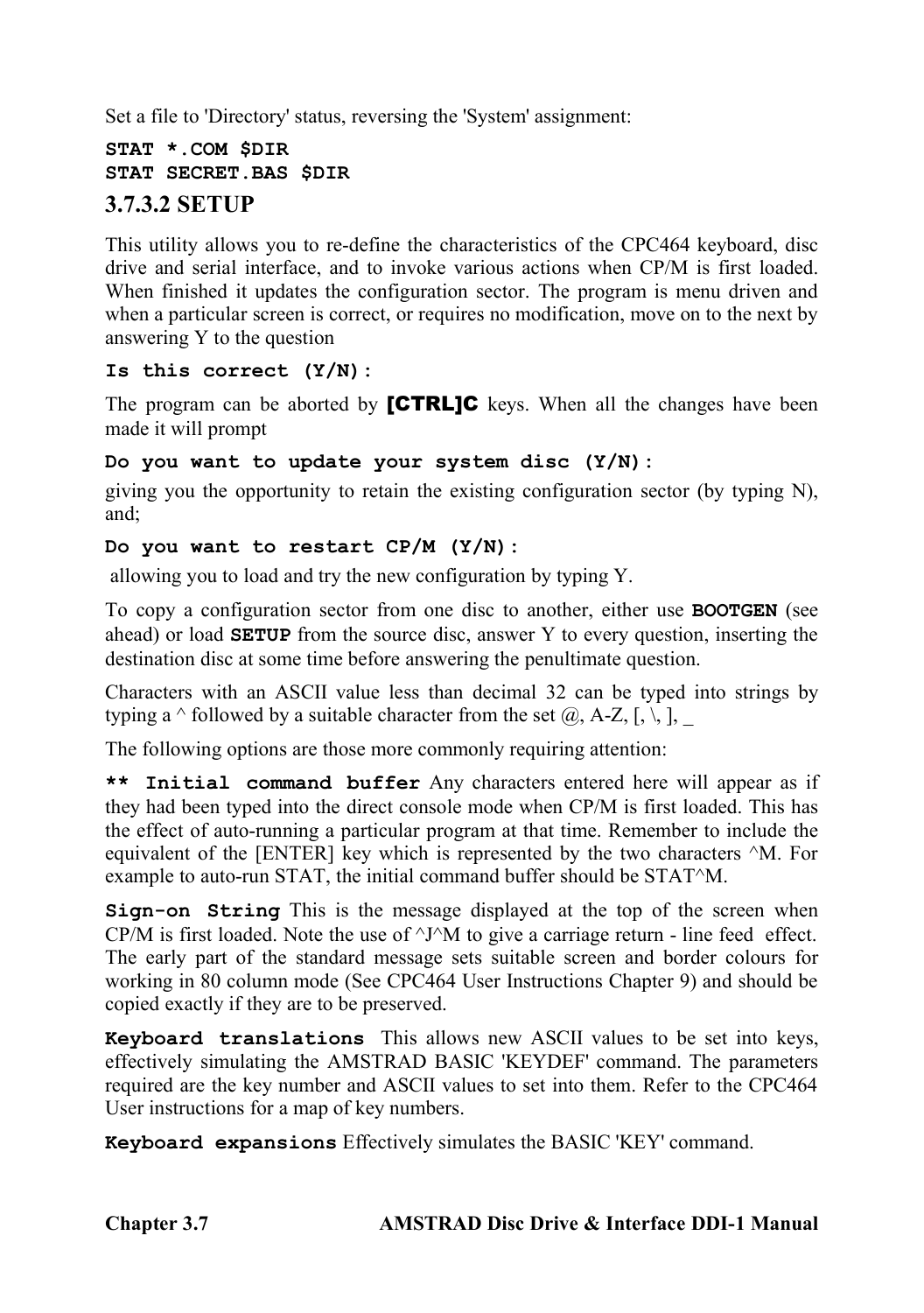### **3.7.3.3 AMSDOS**

This program relinquishes control from CP/M and returns to the built-in AMSTRAD BASIC, from which the AMSDOS disc commands will be available.

### **3.7.4 Disc Generation**

### **3.7.4.1 FORMAT**

The AMSTRAD DDI-1 disc system supports three disc formats, one of which has two variants.

The usual format is System format, obtained by using the standard **FORMAT** command. The system tracks are read from the disc containing the **FORMAT.COM** program and are automatically written to the destination disc.

The other formats are obtained by adding a single letter as a parameter to the command, separated by a single space:

| For Data Format type:   | FORMAT D |
|-------------------------|----------|
| For IBM Format type:    | FORMAT I |
| For Vendor Format type: | FORMAT V |

**\*\* WARNING \*\*** The licence agreement for your CP/M disc, (which is electronically serial number encoded) permits its use on a single computer system only. In particular this means that you are prohibited from giving any other person a disc with YOUR serial-numbered copy of CP/M on it. Because every system disc you make has your CP/M on it you must be careful, therefore, not to sell, exchange or in any other way part with, any system format disc. Instead you must format a disk in Vendor format, which is identical to System format except that the system tracks are blank, and then copy the relevant software onto that disc using FILECOPY or PIP. Be careful that the software you copy in this way is not itself copyright or subject to a licence agreement.

If you receive software on a disc in Vendor format, in order to use it conveniently you may either copy it to a system disc by using FILECOPY or PIP or alternatively convert the disc to a System disc by adding your CP/M to it. This is acheived with the BOOTGEN and SYSGEN commands.

CAREFULLY READ THE END USER LICENCE AGREEMENT IN APPENDIX 2 OF THIS MANUAL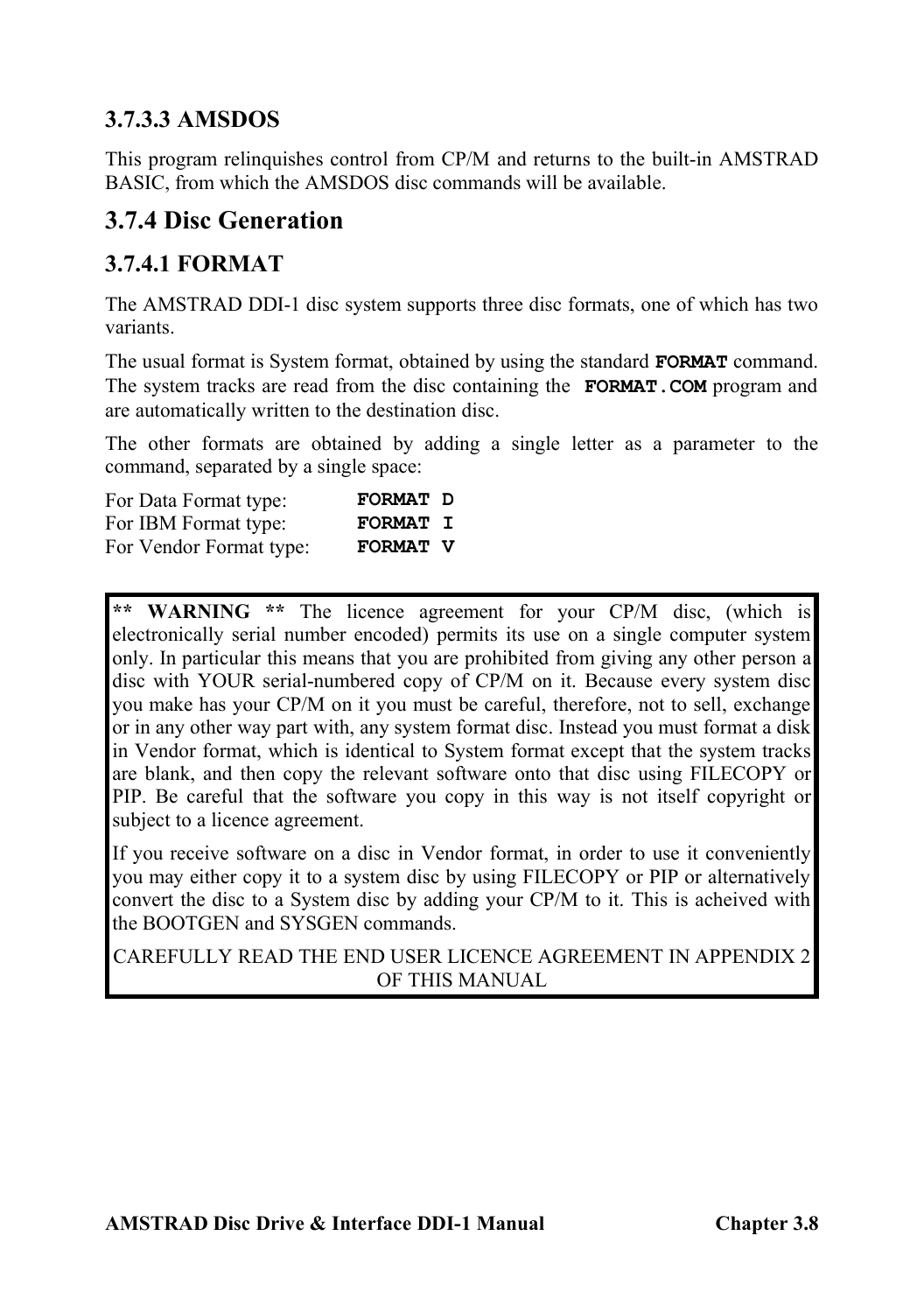### **3.7.4.2 MOVCPM**

Sometimes it is required to construct a version of CP/M which does not load into memory in the standard position. This may be because you wish to reserve some memory for other purposes, so CP/M itself must be moved to a lower portion of memory. It is possible to locate CP/M at any position in memory on a 256-byte boundary. The position is specified by a size parameter in the range 64 to 179. This parameter indicates the number of 256-byte areas available for CP/M and transient programs.

The resulting relocated CP/M can either be written to the system disc using **SYSGEN** or saved using a command prompted by the **MOVCPM** program.

The syntax of the command is **MOVCPM** <size> \*

eg **MOVCPM 178 \*** will make a CP/M 256 bytes lower in memory than the standard version (which is created with the maximum possible size of 179).

### **3.7.4.3 SYSGEN**

**SYSGEN** writes the result of a MOVCPM command onto the system tracks of a system or vendor disc. There are three options:

**SYSGEN \*** will write the CP/M generated by an immediately preceding **MOVCPM** command.

**SYSGEN** <filename> will read in the specified file, which will probably have been saved after a **MOVCPM** command, and write that to the system tracks. eg. **SYSGEN CPM44.COM**

**SYSGEN** with no parameters will prompt for a Source and Destination disc and therefore copy the system tracks from one disc to another. This is the option to use if upgrading a Vendor disc to a System disc.

### **3.7.4.4 BOOTGEN**

As discussed in section 3.2 and 3.3 there is more to the system tracks than just CP/M. **BOOTGEN**, which will prompt for source and destination discs, copies the Sector 1, track 0 (the loader) and the configuration sector from one disc onto another. Use **BOOTGEN** as part of the process of upgrading a Vendor disc to a system disc, or when you want to distribute a newly designed configuration sector around a number of discs.

### **3.7.5 Advanced programming**

The following programs are for specialist use and it is recommended that the user consults SOFT 159-A Guide to CP/M or other reference works.

| <b>Chapter 3.9</b> | <b>AMSTRAD Disc Drive &amp; Interface DDI-1 Manual</b> |
|--------------------|--------------------------------------------------------|
| <b>XSUB</b>        | Transient program batch processing.                    |
| <b>SUBMIT</b>      | Console command mode Batch processing                  |
| ED                 | A simple context editor.                               |
| <b>DUMP</b>        | Hexadecimal file dump utility.                         |
| DDT                | 8080 Assembly code debugging aid.                      |
| <b>ASM</b>         | 8080 Assembler.                                        |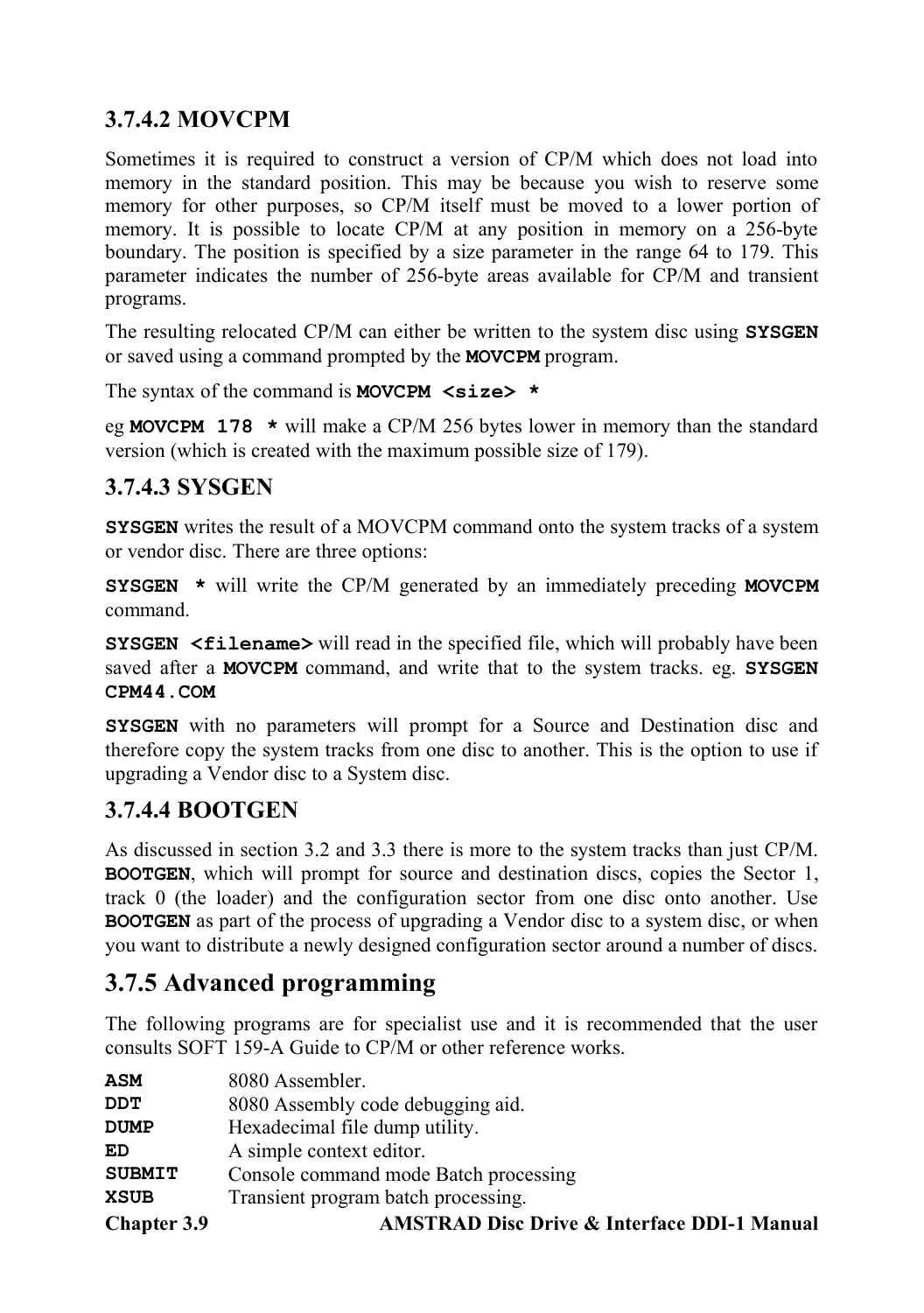**AMSTRAD Disc Drive & Interface DDI-1 Manual Chapter 3.10**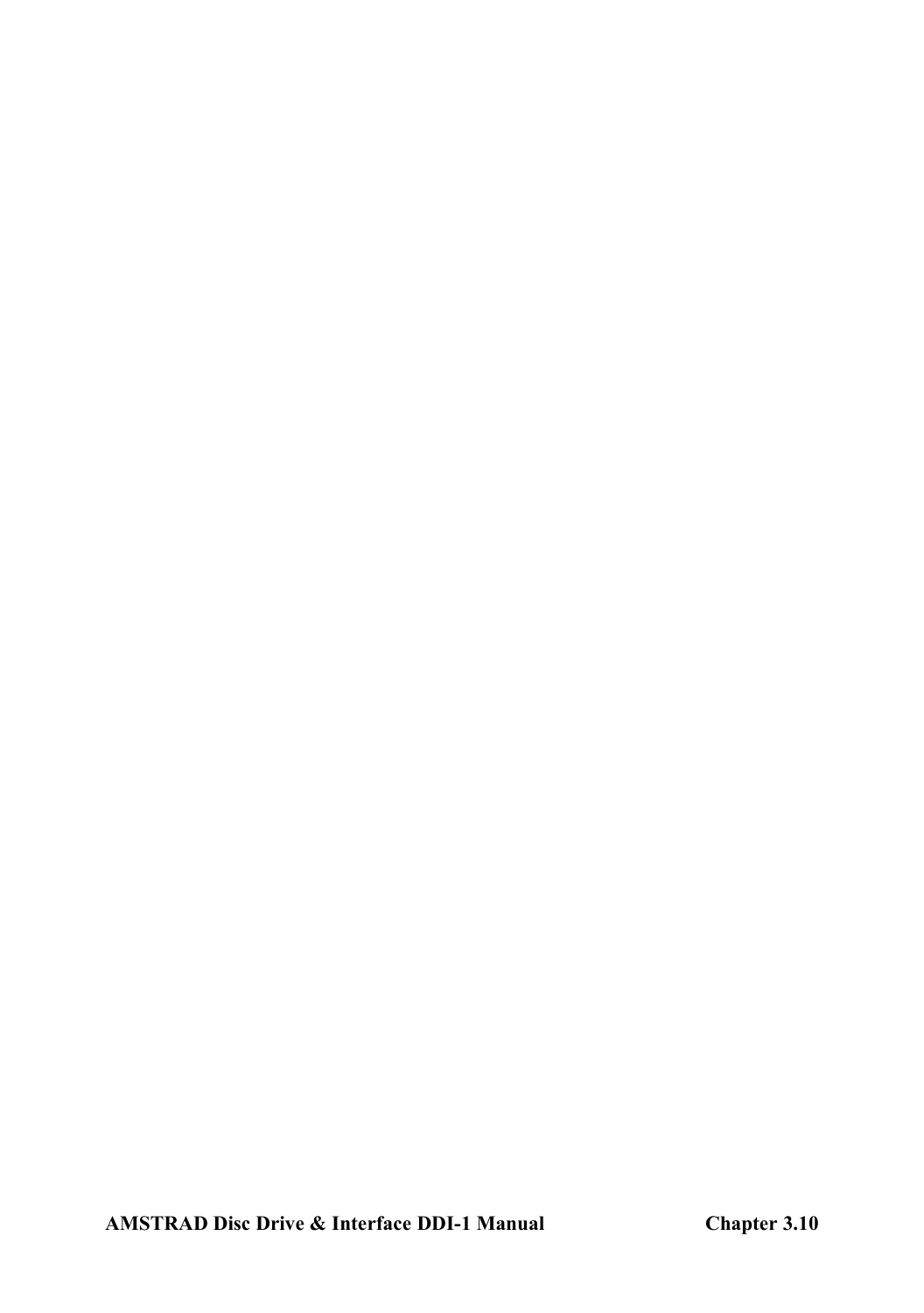# **CHAPTER 4 Introduction to LOGO**

*This Section is intended to introduce the subject of LOGO, with examples, and provide a guide to the commands available. It is not intended to be an exhaustive tutorial or reference guide. That will be provided by A GUIDE to LOGO (SOFT 160)*

Subjects covered are:

- Concept of LOGO
- Loading and Running Dr LOGO
- Turtle Graphics
- Writing your own procedures
- Editing your own procedures

## **4.1 What is LOGO**

Logo can help you grow as a programmer, whether or not you have ever programmed before.

Logo is a powerful programming language that is rapidly gaining popularity because it is so easy to learn and use.

You use procedures as building blocks to create Logo programs. Dr. Logo itself is a collection of procedures, called primitives, that you use to build your own programs.

During the 1970's, a team of computer scientists and educators under the direction of Seymour Papert, developed Logo with turtle graphics to allow very young children to program and use a computer.

They developed the turtle so that young learners could have, as Papert says, "an object to think with", a tool to help them learn in new ways.

In the form of an arrow head, the turtle can be directed across the screen by the use of simple commands.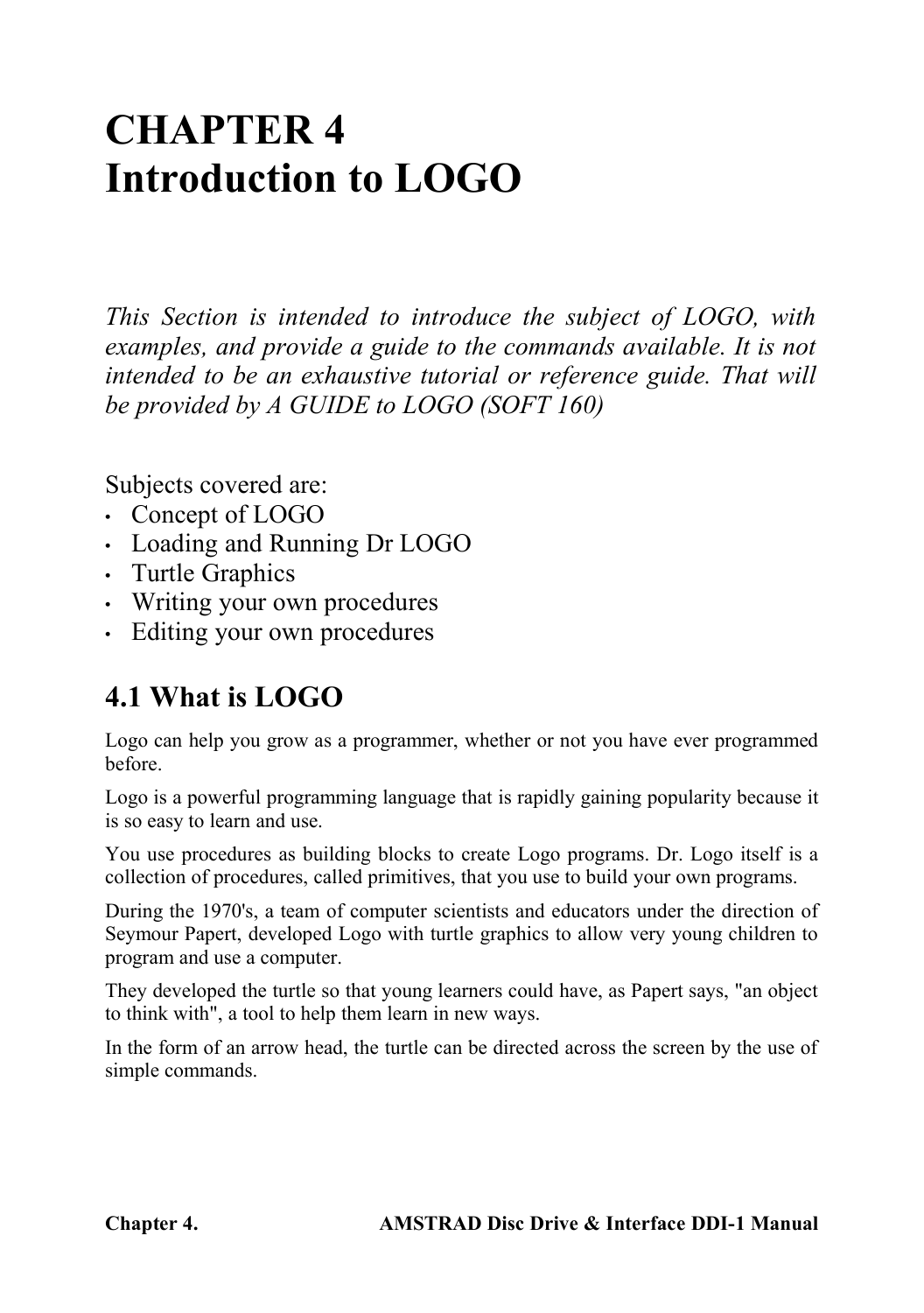## **4.2 Dr. LOGO**

Dr LOGO is a thoughtful implementation of Logo which has been specially customised for the AMSTRAD CPC464, to make it even easier to program. Extensions have been included to make available the powerful sound facilities of the CPC464 and program editing is made easy by the inclusion of the cursor key cluster.

## **4.3 Getting Started**

To operate Dr. Logo, insert a copy of SIDE 2 of your master disc into the disc drive. (The Foundation Course contains instructions on how to copy the master disc.)

Press the **[CTRL]. [SHIFT]** and **[ESC]** keys simultaneously to reset the computer. Type in **|CPM** [ENTER] and LOGO will load automatically.

The following Dr. Logo wake-up message will be displayed on your monitor:

Welcome to

**Amstrad LOGO V1.1 Copyright (c) 198314, Digital Research Pacific Grove, California Dr.Logo is a trademark of Digital Research**

#### **Please Wait**

This greeting will soon disappear and a question mark prompt ? will appear on your screen.

The question mark tells you that Dr.Logo is waiting for you to type something at your keyboard.

## **4.4 FIRST STEPS**

Try typing in (using lower case letters): **fd 60**[ENTER]

and you will see a turtle appear which then moves forward 60 units leaving a line behind it from where it started to where it finished. The screen will clear giving a large graphics area and a smaller text area with the **?** prompt near the bottom of the screen.

Dr. Logo will often decide to re-arrange the screen so as to give either a large text area or large graphics area, for your convenience.

Type in **rt 90**[ENTER] and the turtle will move 90 degrees to the right. (From now on we will assume that you press the [ENTER] key after every line of command.)

Now type in **fd 60** and another line will be drawn the same length and at right angles to the first line.

Experiment with the simple instructions **fd** , **bk** (short for back), **rt** and **lt** (short for left) to see what happens on the screen.

**AMSTRAD Disc Drive & Interface DDI-1 Manual Chapter 4.2**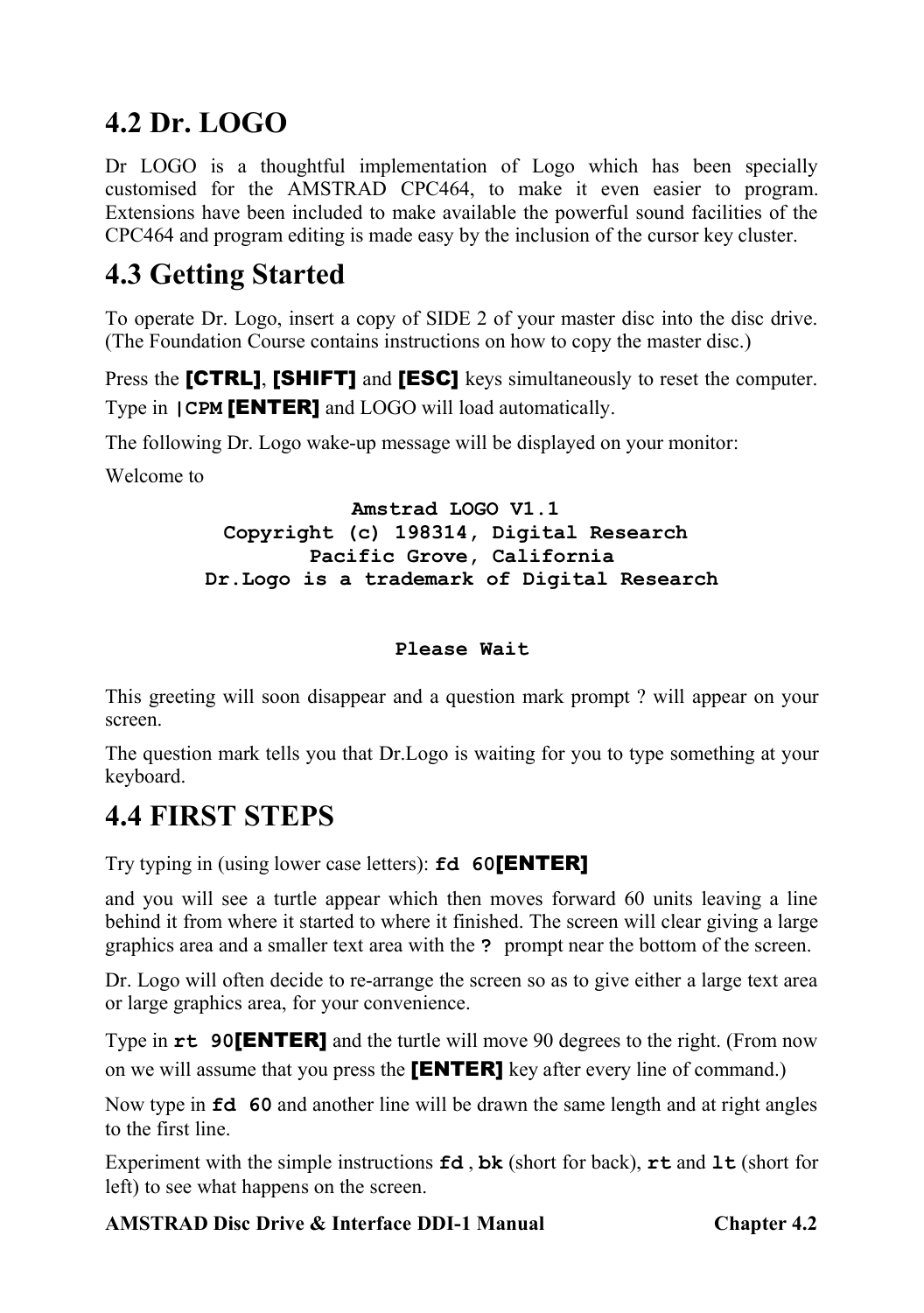## **4.5 DR. LOGO PROCEDURES**

A procedure is a list of instructions that tells Dr. Logo how to do a task.

You will probably write your first procedures by adding to those already built into Dr. Logo, these are called 'primitives'.

**fd**, **bk**, **rt** and **lt** are all built-in primitives which you may use at any time as building blocks to write your own procedures.

Another very useful built-in primitive is cs which clears the screen and sends the turtle to its starting position.

### **4.5.1 WRITING A SIMPLE PROCEDURE**

It is easy to visualise that if the movements **fd 60 rt 90** were to be repeated 4 times each, a square with sides of 60 units would be drawn.

The same effect can be achieved by writing a simple formula:

### **repeat 4 [fd 60 rt 90]**

Clear the screen and then try typing this in to check what happens.

To make this formula into a new procedure called, 'square', type:

```
to square 
repeat 4 [fd 60 rt 90]
end
```
Dr. Logo will now understand 'square' and each time it encounters the word 'square' it will draw a square on the screen. We could have given this procedure any name, but we chose 'square' to remind us what it does.

Dr. Logo allows us to type in a whole set of commands together so the instructions **square rt 45 square**, will draw two squares, the second at a 45 degrees angle to the first.

## **4.6 Procedures with parameters.**

It is possible. to make a procedure to which we can say 'how much' in the same way that we can say 'how much' to a built-in procedure.

To make a procedure that will draw squares of different sized sides, the definition of 'square' can be altered to:

```
to squareanysize :side 
repeat 4 [fd :side rt 90] 
end
```
This new procedure introduces the idea of a 'variable', which in this case is called **: side**

You will notice that the variable **: side**, is preceded by a colon, this indicates to Dr. Logo that **: side** is a variable rather than a command.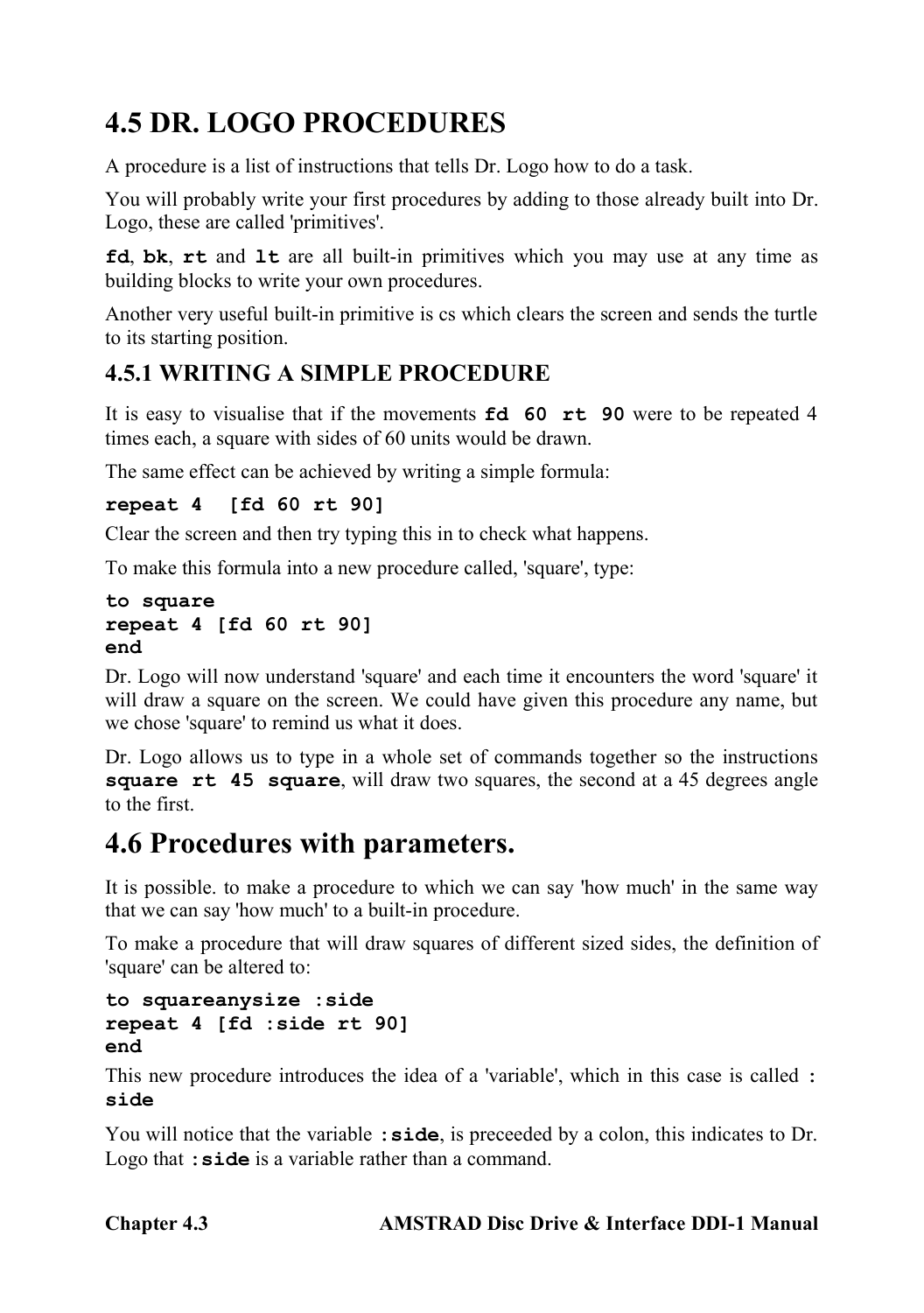When we use procedure **squareanysize :side** must have a value. Hence an instruction **squareanysize 150** would produce a square with sides of 150 units.

Try adding two procedures together and see what happens. For example, from an instruction.

### **cs squareanysize 100 rt 45 squareanysize 150**

the turtle will draw two squares of differing size sides and one will be at a 45 degrees angle to the other.

Notice how Dr. Logo reminds you that a line of commands has split across more than one line of screen.

## **4.7 Using Variables to remember values.**

Dr. Logo will also allow us to use variables to remember values as well as for passing values to a procedure. First define a new procedure called triangle:

```
to triangle 
repeat 3 [fd :edge rt 120] 
end
```
We can test this by typing:

#### **make "edge 100 triangle**

If we want to know the value remembered by edge we can just type edge after the **?** prompt and Dr. Logo will print the value.

Finally we can use our variable **:edge** in a new procedure to draw a pattern. Notice how the value of **:edge** is increased by adding to its previous value so that each time we draw the pattern it gets bigger.

```
to pattern 
triangle lt 60 triangle rt 60 
make "edge :edge+ 4 
pattern 
end 
make "edge 10 
cs pattern
```
When you have seen enough, press **[ESC]** to stop the program.

## **4.8 Editing programs and procedures**

Dr. Logo allows us to correct typing mistakes and to alter procedures that we have defined. The editing keys to use are:

The cursor Keys  $[\uparrow \uparrow \downarrow] [\uparrow \rightarrow \uparrow]$  which move the cursor by one character or line at a time.

The cursor Keys  $[\uparrow \uparrow] [\uparrow \rightarrow]$  pressed at the same time as holding down [CTRL] will move the cursor up and down a page and to the left and right of a line.

**AMSTRAD Disc Drive & Interface DDI-1 Manual Chapter 4.4**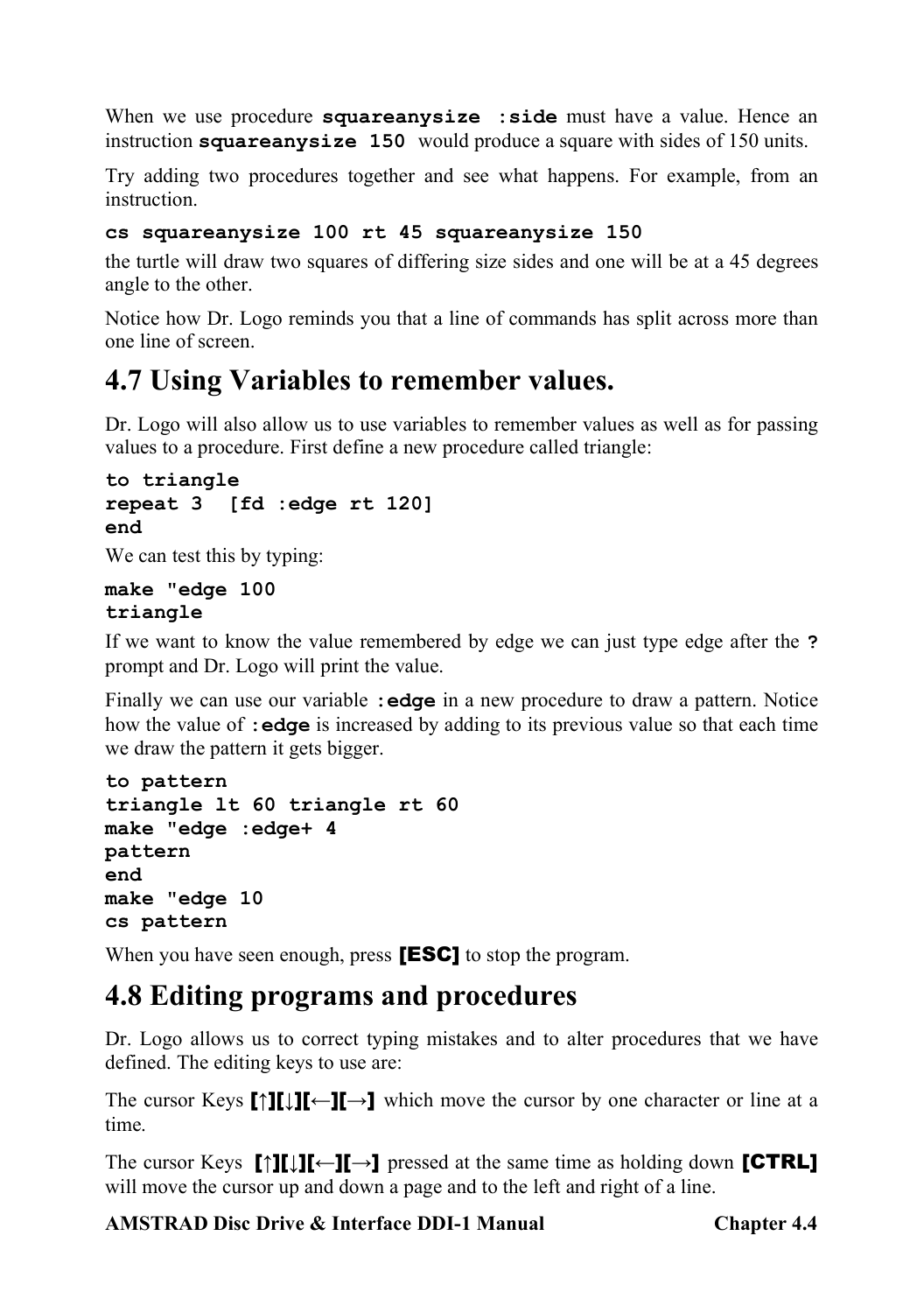[CLR] deletes the character under the cursor, [DEL] deletes the character to the left of the cursor.

[ENTER] tells Dr.Logo that you have finished editing a line of commands or makes a new line if you are editing a procedure.

[ESC] means abandon and [COPY] tells Dr.Logo that you have finished editing a procedure.

When typing in commands or new procedures simply edit the text in front of you on the screen. Any characters other than those mentioned above will be inserted into the text at the cursor position.

To edit an existing procedure use the command **ed** . Dr Logo will display the old version of the procedure on the screen for you, and you can use all the commands above to move the cursor around, and change what it says.

Try editing the procedure patterns by typing **ed "patterns**

Experiment with the editing keys. If when you have finished, you press [ESC], Dr. Logo will abandon what is on the screen and give you back the original unedited version.

Type **ed "patterns** again, and after changing the number 4 to 8, press **[COPY]** to exit, then re-run the procedure and see how the screen output has changed. Remember to set the initial value into **:edge**

## **4.9 Operating hints.**

The workspace used by Dr. LOGO is divided into nodes. You can see how many are left by typing **nodes**. Occasionally, when nearly all the nodes are used up, Dr. LOGO will tidy up the workspace and you may see the turtle pause while this happens. You can ask Dr. LOGO to tidy the workspace by typing using the command **recycle**. This will often allow you to continue after Dr. LOGO has complained of not having any more nodes left.

Make sure that there is plenty of disc space left before starting Dr. LOGO in case you decide to save your procedures on disc. You can use the **CAT** command in AMSDOS (see AMSDOS primer).

Glance through the final section below and try some of the examples - you won't understand everything the first time ! As you learn about Dr. LOGO you will be able to use more and more of the commands.

When you have finished with Dr. LOGO type **bye**.

## **4.10 Summary of Dr. Logo primitives.**

This section groups together alphabetical lists of Dr. Logo primitives showing the inputs to use, often with an example.

Primitive names can be entered in either upper or lower-case.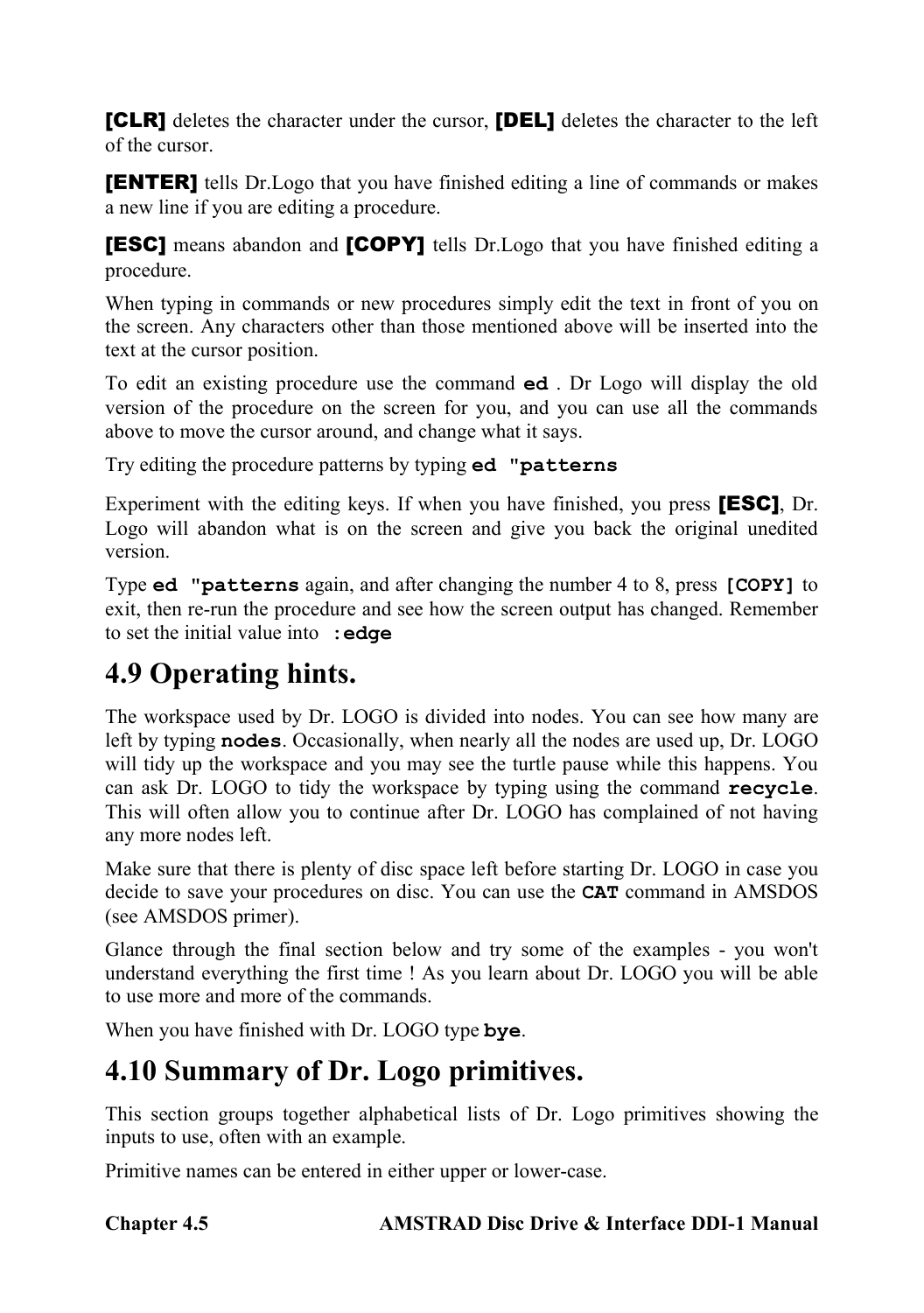## **4.10.1 WORD AND LIST PROCESSING:**

(Note that prompts **?** and **>** are shown in the following examples)

### **ascii**

Outputs the ASCII value of the first character in the input word.

```
?ascii "G 
71 
?ascii "g 
103
```
## **bf**

(but first) Outputs all but the first element in the input object.

```
?bf "smiles 
miles
?bf [l 2 3]
[2 3]
```
### **bl**

(but last) Outputs all but the last element in the input object.

```
?bl "smiles 
smile 
?bl [l 2 3 4]
[l 2 3]
```
### **char**

Outputs the character whose ASCII value is the input number.

```
?char 83 
S
```
### **count**

Outputs the number of elements in the input object.

```
?count "six 
3 
?count [0 1 2 3]
4
```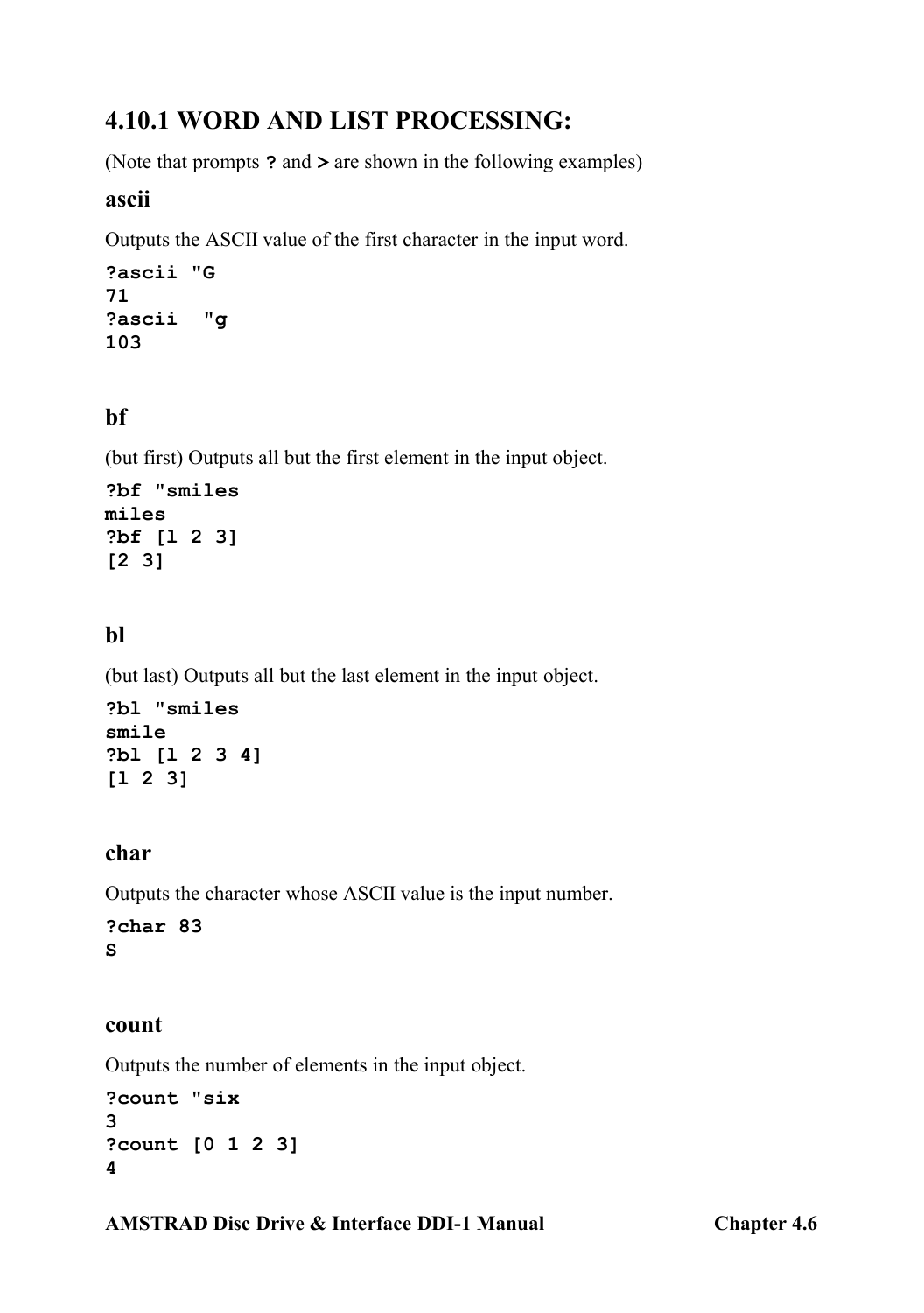### **emptyp**

Outputs TRUE if the input object is an empty word or an empty list; otherwise outputs **FALSE** 

```
?emptyp "
TRUE 
?emptyp [] 
TRUE 
?emptyp [x]
FALSE 
?make "x []
?emptyp :x 
TRUE
```
### **first**

Outputs the first element of the input object.

```
?first "zebra
z
?first [1 2 3] 
1
```
### **fput**

(firstput) Outputs a new object formed by making the first input object the first element in the second object.

```
?fput "s "milessmiles
smilessmiles
?fput 1 [2 3]
[1 2 3]
```
### **item**

Outputs the specified element of the input object.

```
?item 4 "dwarf 
r
```
### **list**

Outputs a list made up of the input objects, retains lists' outer brackets (compare with s e).

```
?(list 1 2 3 4)
[l 2 3 4]
?List "big [feet] 
[big [feet]] 
?(list)
[]
```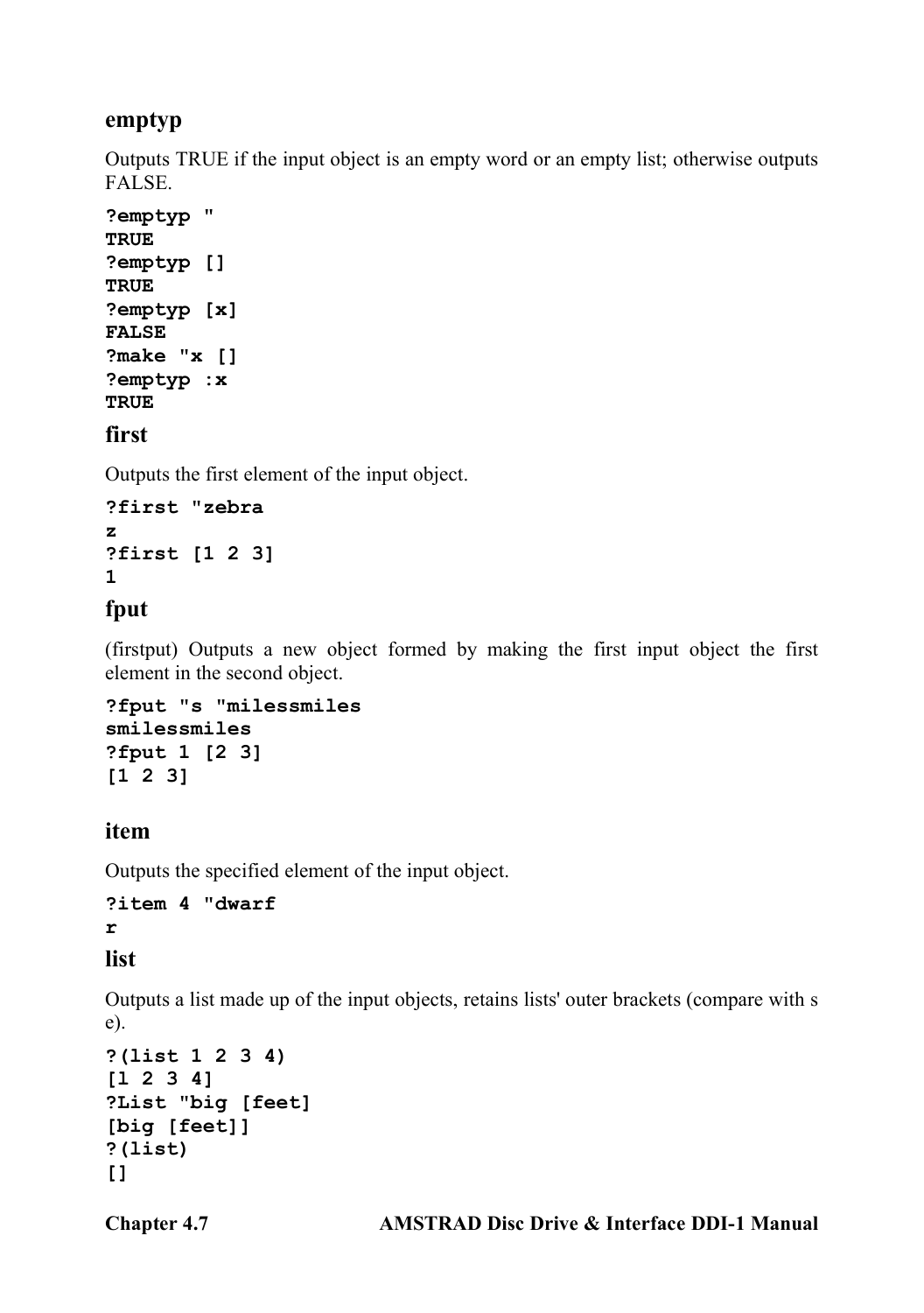**se**

(sentence) Outputs a list made up of the input objects, removes list's outer brackets (compare with **list**).

**?make "instr\_list rl repeat 4 [fd 50 rt 90] ?run (se "cs : instr\_list "ht**

Note that the underline character between **instr** and **list** is obtained by pressing

## [SHIFT]0

### **word**

Outputs a word made up of the input words.

**?word "sun "shine sunshine**

### **wordp**

Outputs TRUE if the input object is a word or a number.

```
?wordp "hello
TRUE 
?wordp []
FALSE
```
## **4.10.2 ARITHMETIC OPERATIONS**

### **cos**

Outputs the cosine of the input number of degrees.

**?cos 60** 

**0.5**

### **int**

Outputs the integer portion of the input number.

**?int 4/3 1**

### **random**

Outputs a random non-negative integer less than the input number.

**?random 20**

### **sin**

Outputs the sine of the input number of degrees.

**?sin 30 0.5**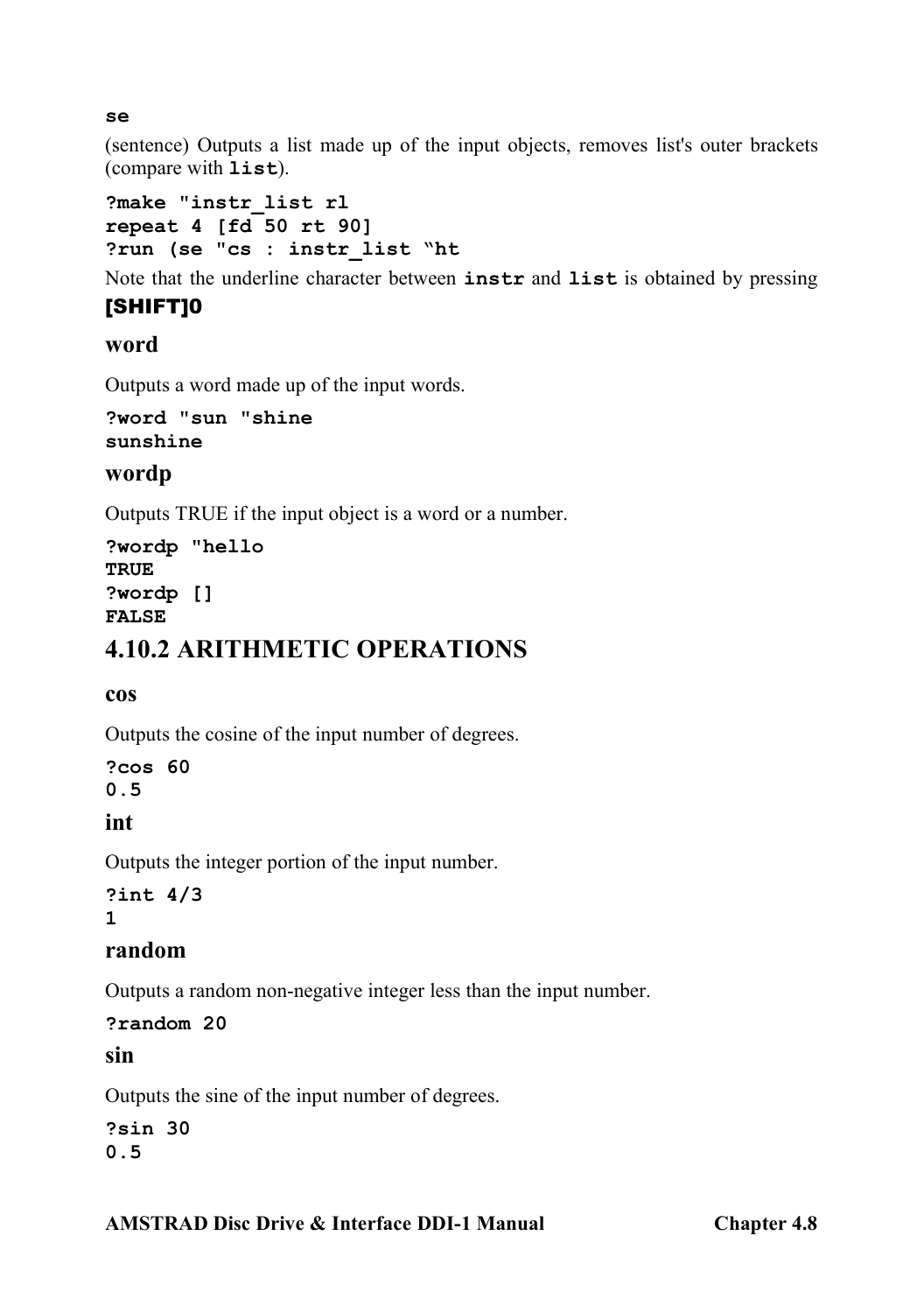**+**

Outputs the sum of the input numbers.

**?+ 2 2 4 ?2+2 4 -** 

Outputs the difference of the two input numbers.

**?- 10 5 5 ?10-5 5 \***

Outputs the product of input numbers.

**?\* 4 6 24 ?4\*6 24 /**

Outputs the decimal quotient of the two input numbers.

**?/ 25 5 5 ? 25/5 5**

## **4.10.3 LOGICAL OPERATIONS:**

### **and**

Outputs TRUE if the result of all input expressions are true.

### **?and(3<4)(7>4) TRUE**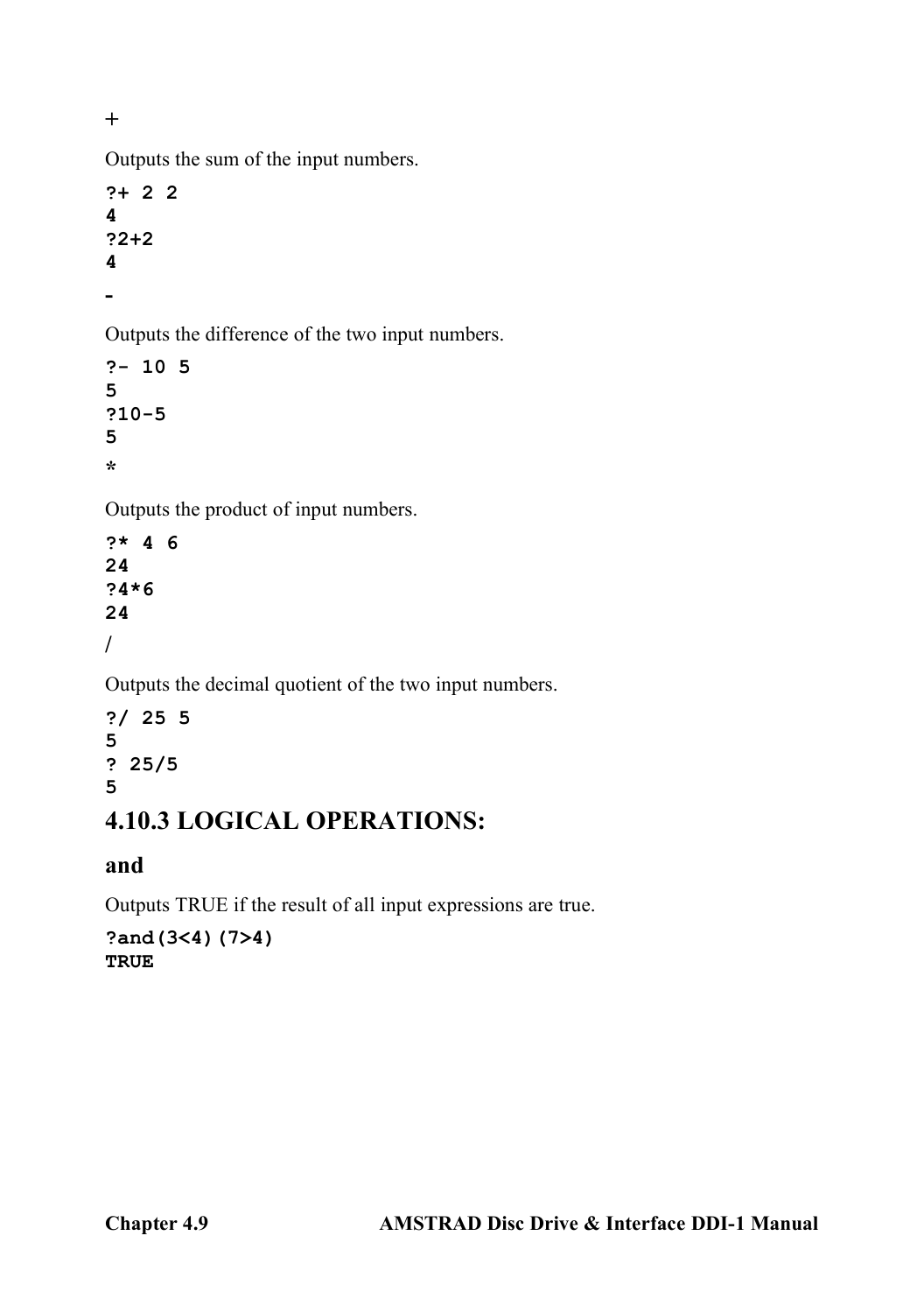#### **not**

Outputs TRUE if the input expression is FALSE; FALSE if the input expression is TRUE.

```
?not (3=4)
TRUE 
?not (3=3) 
FALSE
```
#### **or**

Outputs FALSE if all input expressions are FALSE.

```
?or "TRUE "FALSE 
TRUE 
?or (3=4)(1=1) 
TRUE
```
**=**

Outputs TRUE if the two input objects are equal; otherwise outputs FALSE.

```
?= "LOGO "LOGO 
TRUE 
?1=2 
FALSE
```
#### **>**

Outputs TRUE if the first input word is greater than the second; otherwise outputs FALSE.

**?> 19 20 FALSE ?20>19 TRUE**

```
<
```
Outputs TRUE if the first word is less than the second; otherwise outputs FALSE.

**?< 27 13 FALSE ?13<27 TRUE**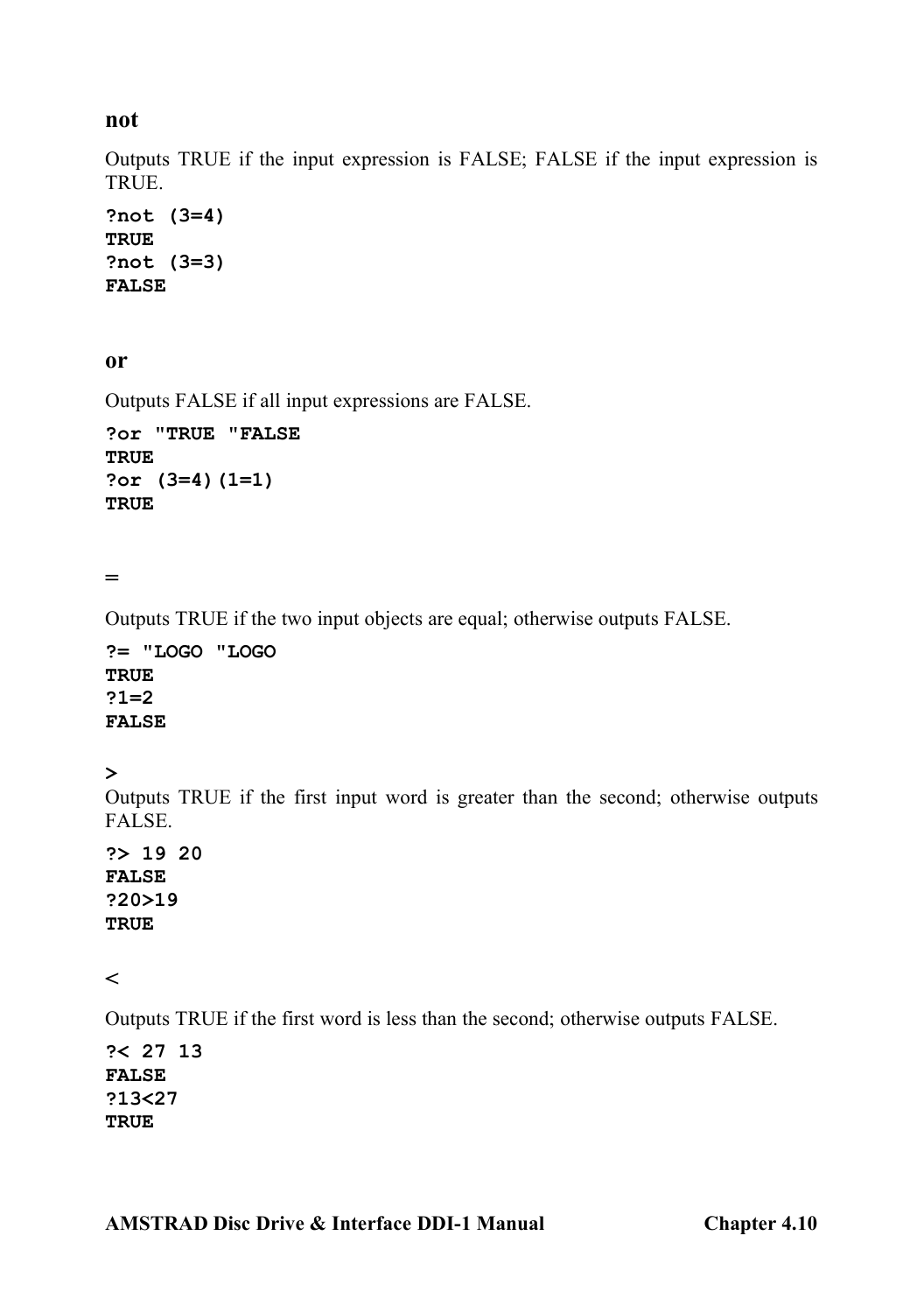## **4.10.4 VARIABLES:**

### **local**

Makes the input-named variable(s) accessible only to the current procedure and the procedures it calls.

**>(local "x "y "z)**

### **make**

Makes the input-named variable the value of the input object.

```
?make "side 50 
?:side 
50
```
## **4.10.5 PROCEDURES:**

### **end**

Indicates the end of a procedure definition; must stand alone at the beginning of the last line.

```
?to square 
>repeat 4[fd 50 rt 90]
>end 
square defined 
?square
```
### **po**

(print out) Displays the definition(s) of the specified procedure(s) or variable(s).

```
?po "square 
to square 
repeat 4[fd 50 rt 90]
end 
?po "X 
x is 3
```
### **pots**

(print out titles) Displays the names and titles of all procedures in the workspace.

**?pots**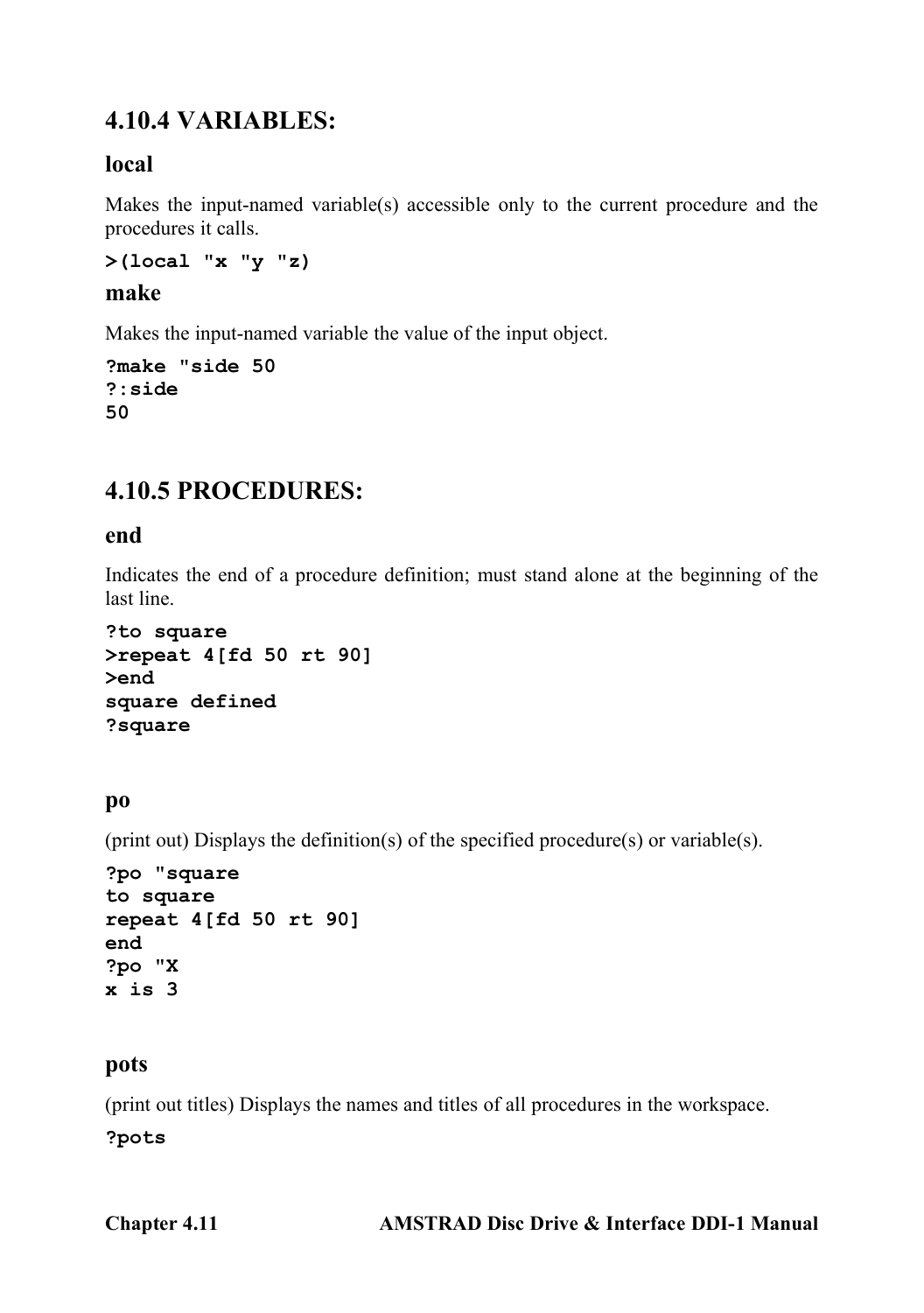**to**

Indicates the beginning of a procedure definition.

```
?to square 
>repeat 4[fd 50 rt 90] 
>end 
square defined
```
## **4.10.6 EDITING:**

**ed**

(edit) Loads the specified procedure(s) and/or variable(s) into the screen editor's buffer.

**?ed "square**

### **4.10.7 TEXT SCREEN:**

### **ct**

(clear text) Erases all text in the window that currently contains the cursor then positions the cursor in the upper-left corner of the window.

### **?ct**

### **pr**

(print) Displays the input object(s) on the text screen, removes list's outer brackets, follows last input with a carriage return (compare with **show** and **type**).

## **?pr [a b c]**

## **a b c**

### **setsplit**

Sets the number of lines in the split screen.

### **?ss 10**

### **show**

Displays the input object on the text screen, retains list's outer brackets, follows input with a carriage return. (compare with **pr** and **type**).

```
?show [a b c] 
[a b c]
```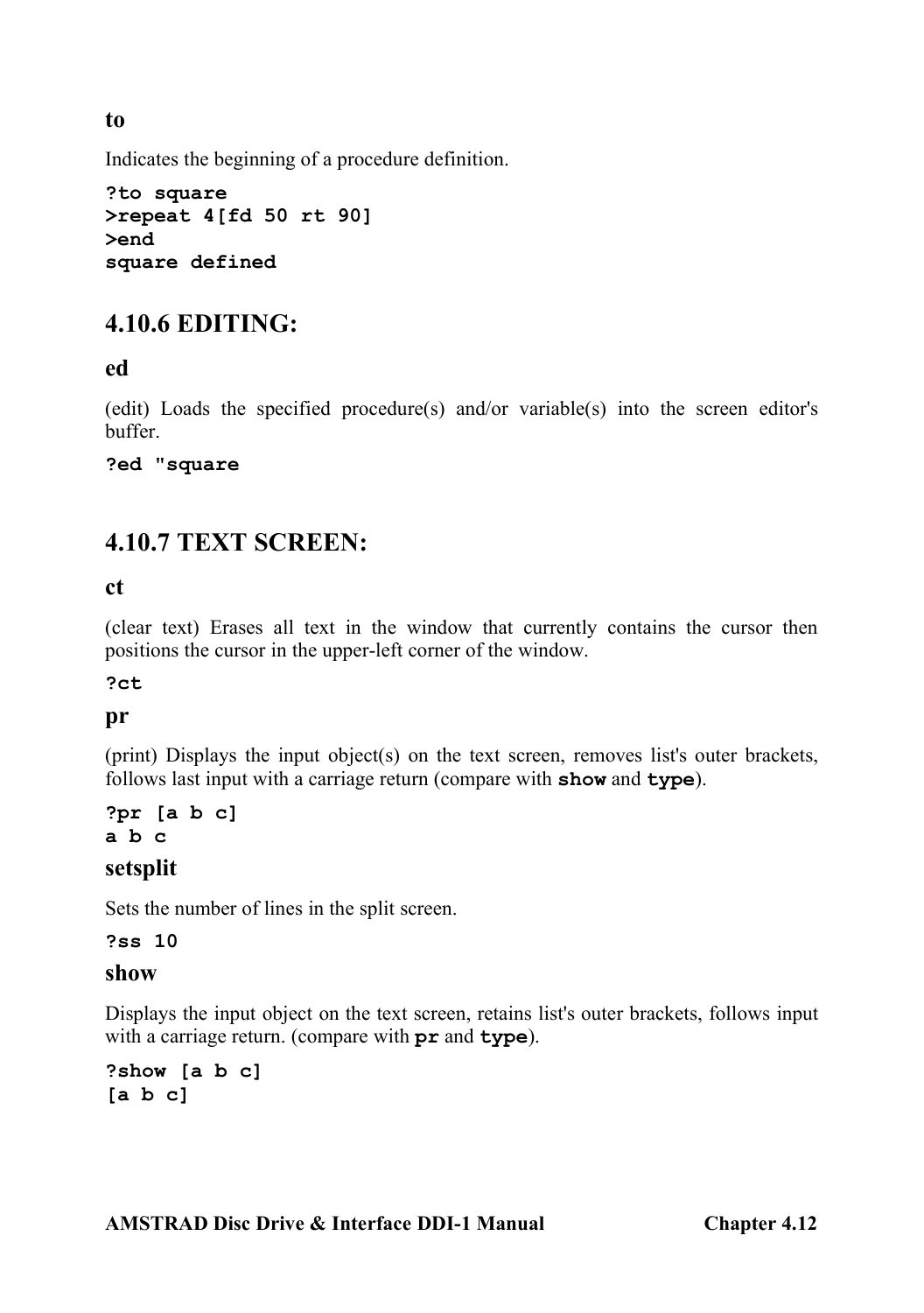### **ts**

(text screen) Selects a full text screen.

**?ts**

### **type**

Displays the input object(s) on the text screen, removes list's outer brackets, does not follow last input with a carriage return (compare with **pr** and **show**).

```
?type [a b c] 
a b c
```
## **4.10.8 GRAPHIC SCREEN:**

Note that the screen is in Mode 1, giving four colours, and that the same co-ordinate system is used as in AMSTRAD BASIC. In other words all screen positions will be rounded to the nearest even-numbered screen dot. Red, green, and blue colours can have amounts of 0,1,or 2.

### **clean**

Erases the graphic screen without affecting the turtle.

```
?fd 50 
?clean
```
### **cs**

(clear screen) Erases the graphic screen and puts the turtle at [0,0] heading 0 (north) with the pen down.

**?rt 90 fd 50 ?cs**

### **dot**

Plots a dot at the position specified by the input coordinate list in the current pen colour.

### **?dot [50 10]**

### **fence**

Establishes a boundary that limits the turtle to the visible graphics screen. **window** removes the boundary.

**?fence ?fd 300 Turtle out of bounds**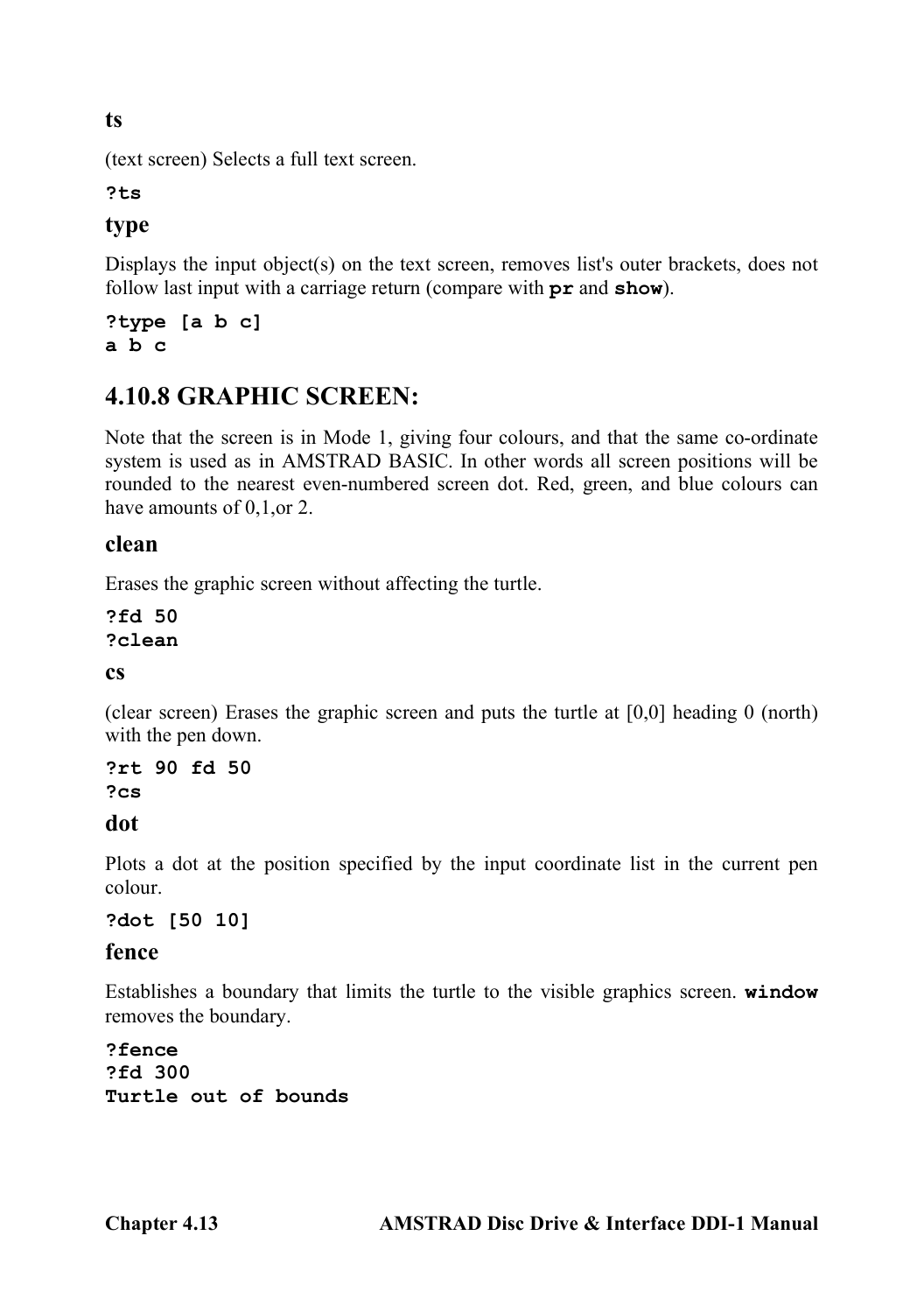### **fs**

(full screen) Selects a full graphic screen.

 $2f_S$ 

### **pal**

(palette) Outputs numbers representing the amount of red, green, and blue colour assigned to a pen.

## **?pal 2**

```
[0 2 2]
```
### **setpal**

(set palette) Sets the pen colour palette. Assign an amount of red, green, and blue to a pen.

```
?setpal 3 [1 1 2] 
?pal 3 
[1 1 2]
```
**sf**

(screen facts) Outputs information about the graphic screen. The <format> is [<br/>bgcolour> <screen-state> <split-size> <window-state> <scrunch>] where  $\leq$ bgcolour $\geq$  is the background pen number, always 0.  $\leq$ screen-state $\geq$  indicates **ss** (Split screen),  $\mathbf{fs}$  (Full screen) or  $\mathbf{ts}$  (Text screen).  $\leq$ split-size $\geq$  is the number of text lines displayed on the split screen's text window and  $\leq$  window-state indicates **window, wrap** or **fence** mode.  $\leq$  scrunch is permanently set to 1

#### **?sf [0 SS 5 FENCE 1]**

**ss**

(split screen) Displays a window of text on the graphic screen.

 $9ss$ 

### **window**

Allows the turtle to plot outside the visible graphic screen after a wrap or fence expression.

```
?fence fd 300 
Turtle out of bounds 
?window 
?fd 300
```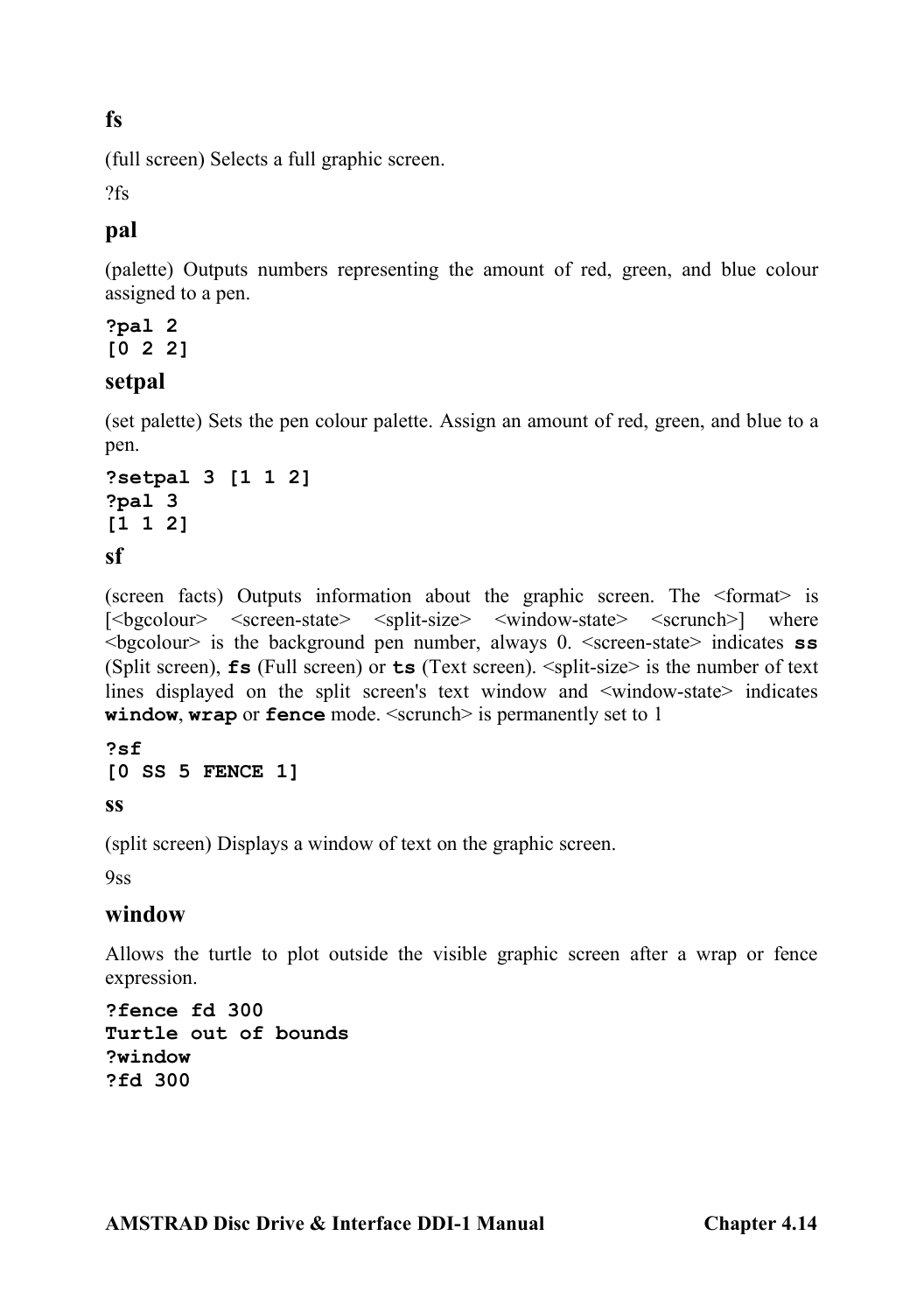#### **wrap**

Makes the turtle reappear on the opposite side of the graphic screen when it exceeds the boundary.

```
?cs wrap 
?rt 5 fd 1000 
?cs window 
?rt 5 fd 1000
```
# **4.10.9 TURTLE GRAPHICS:**

# **bk**

(back) Moves the turtle the input number of steps in the opposite direction of its heading.

**?cs fd 150 ?bk 50**

# **fd**

(forward) Moves the turtle the input number of steps in the direction of its current heading.

#### **?fd 80**

# **ht**

(hide turtle) Makes the turtle invisible; speeds and clarifies drawing.

**?ht ?cs fd 50 ?st**

# **lt**

(left) Rotates the turtle the input number of degrees to the left.

```
?lt 90
```
# **pd**

(pen down) Puts the turtle's pen down; the turtle resumes drawing.

**?fd 20 pu fd 20 ?pd ?fd 20**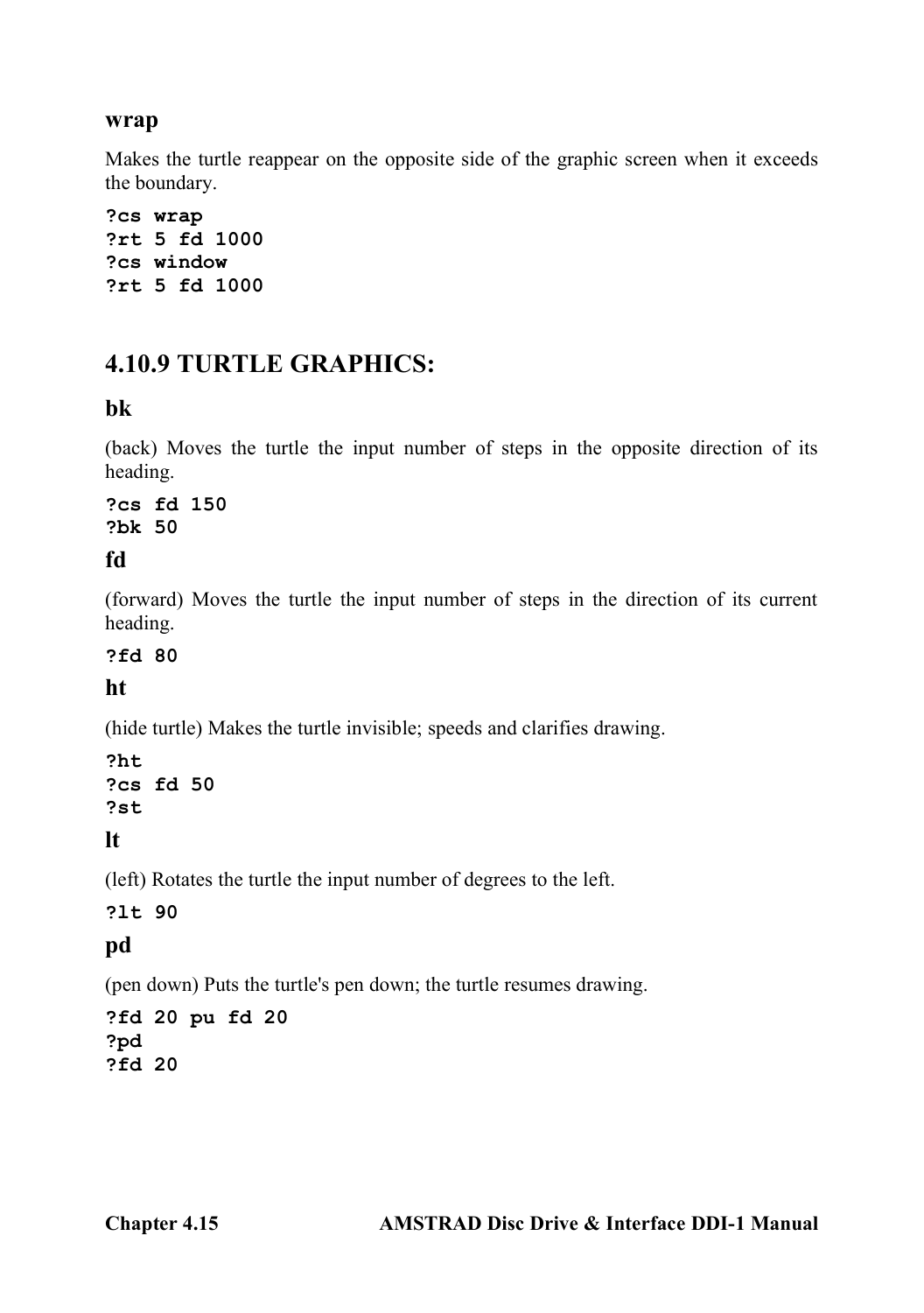### **pe**

(pen erase) Changes the turtle's pen colour to 0, the background colour; the turtle erases drawn lines.

**?fd 50 ?pe ?bk 25 ?fd 50 ?pd fd 25**

#### **pu**

(pen up) Picks the turtle's pen up; the turtle stops drawing.

**?fd 30 ?pu ?fd 30 ?pd fd 30**

# **px**

(pen reverse) Makes the turtle change the colour of any previously coloured pixel in its trail to the reverse or logical colour compliment.

```
?fd 20 pu fd 20 
?pd setpc 3 fd 20 
?px 
?bk 80 
?fd 80 
?pd bk 100
```
### **rt**

Rotates the turtle the input number of degrees to the right.

**?rt 90**

### **seth**

(set heading) Turns the turtle to the absolute heading specified by the input number of degrees; positive numbers turn the turtle clockwise; negative numbers turn the turtle counter-clockwise.

#### **?seth 90**

#### **setpc**

(set pen colour) Sets the turtle's pen to that specified by the input number. 0 is the background colour.

#### **? setpc 1**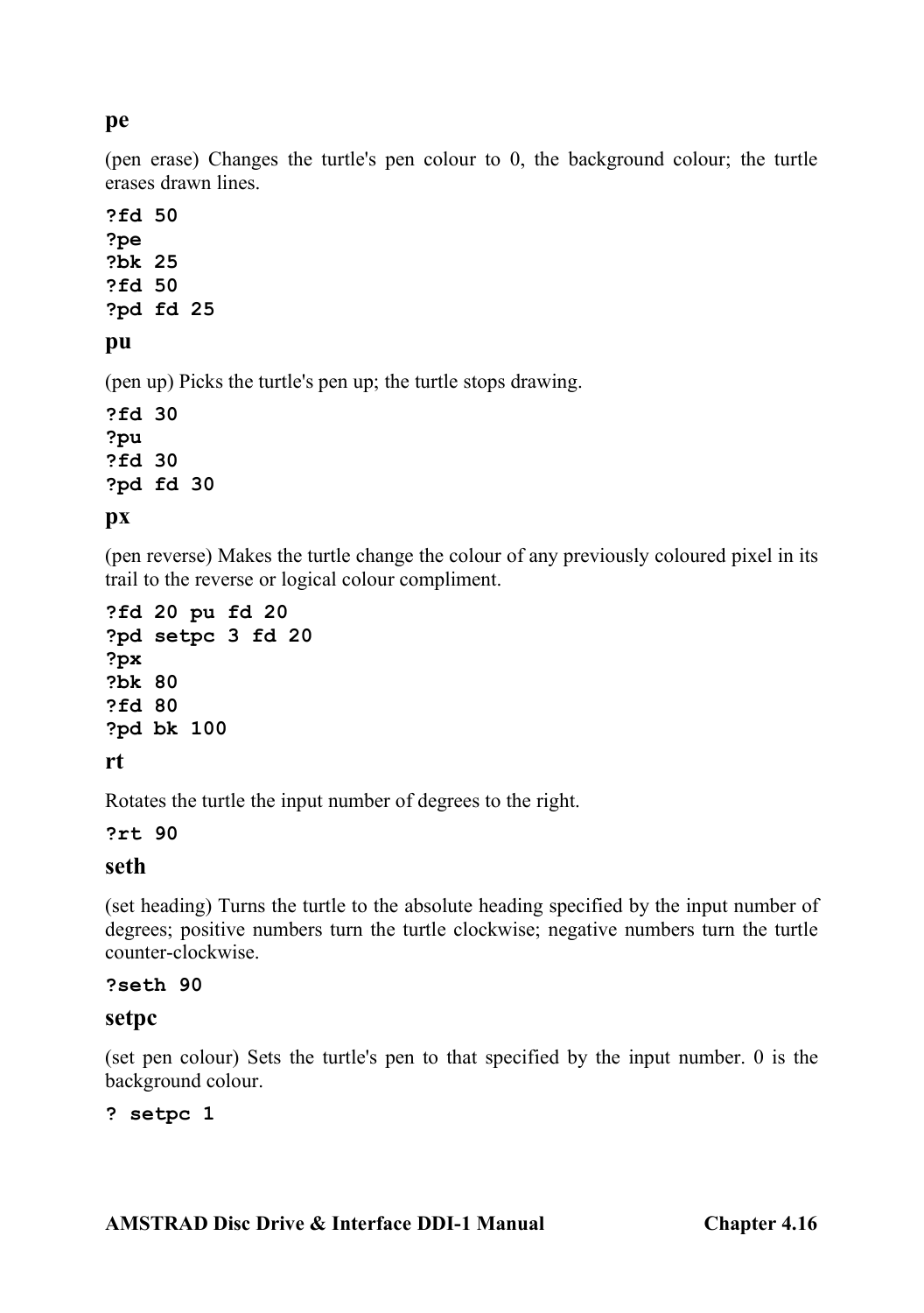### **setpos**

(set position) Moves the turtle to the position specified in the input coordinate list. **?setpos [30 20]**

**st**

(show turtle) Makes the turtle visible if hidden. **?ht ?fd 50 ?st**

**tf**

(turtle facts) Outputs information about the turtle. The format is:  $\langle \times \text{cor} \rangle \langle \times \text{cor} \rangle$  $\leq$ heading>  $\leq$ penstate>  $\leq$ pencolour#n>  $\leq$ shownp>] where  $\leq$ xcor> is the turtle's x coordinate.  $\langle v \rangle$  is the turtle's y coordinate.  $\langle \rangle$  heading indicates the compass direction the turtle is facing.  $\langle$ shownp> is TRUE if the turtle is visible.  $\langle$  penstate> indicates **PD** (pen down), **PE** (pen erase), **PX** (pen reverse), or **PU** (pen up). <pencolour#n> identifies the pen's number.

```
?setpos[15 30] 
?rt 60 
?setpc 3 
?pe 
?ht 
?tf 
[15 30 60 PE 3 FALSE]
```
# **4.10.10 WORKSPACE MANAGEMENT:**

### **er**

(erase) Erases the specified procedure(s) from the workspace. **?er "square**

#### **ern**

(erase name) Erases the specified variable(s) from the workspace.

```
?make "side[100]
?make "angle[45] 
?:side :angle 
[100]
[45]
?ern[side angle] 
?:side 
side has no value
```
#### **nodes**

Outputs the number of free nodes in the workspace.

**?nodes**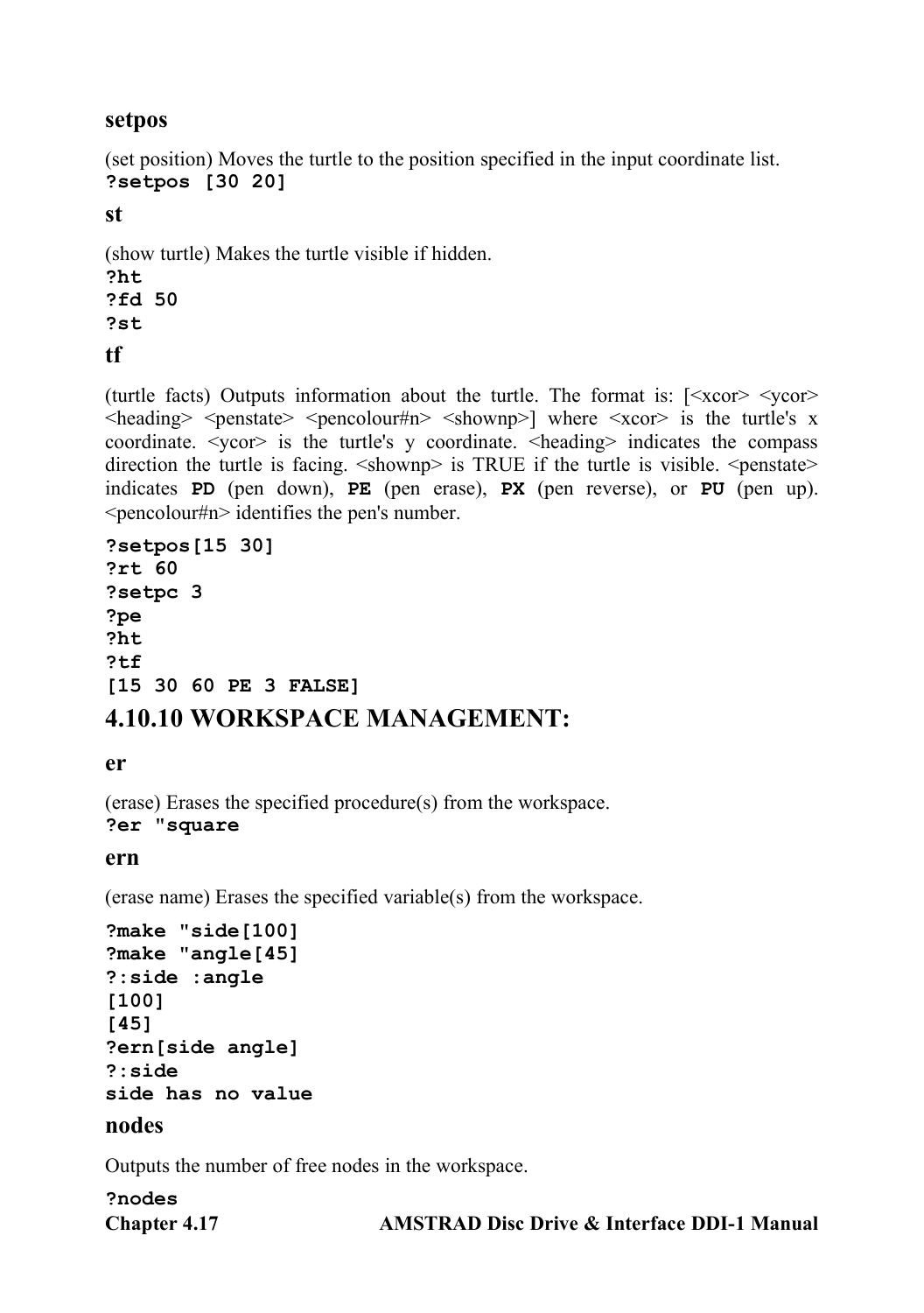### **recycle**

Frees as many nodes as possible and reorganizes the workspace.

**?recycle ?nodes**

# **4.9.11 PROPERTY LISTS:**

### **glist**

(get list) Outputs a list of all the objects in the workspace that have the input property name in their property lists.

#### **?glist ".DEF**

#### **gprop**

(get property) Outputs the property value of the input property name of the inputnamed object.

```
?make "height "72" 
?gprop "height ".APV 
72"
```
### **plist**

(property list) Outputs the property list of the input-named object.

```
?plist "height 
[.APV 72"]
```
#### **pprop**

(put property) Puts the input property pair into the input-named object's property list.

```
?pprop "master ".APV "Scott 
?:master 
Scott
```
#### **remprop**

(remove property) Removes the specified property from the input-named object's property list.

```
?remprop "master ".APV
```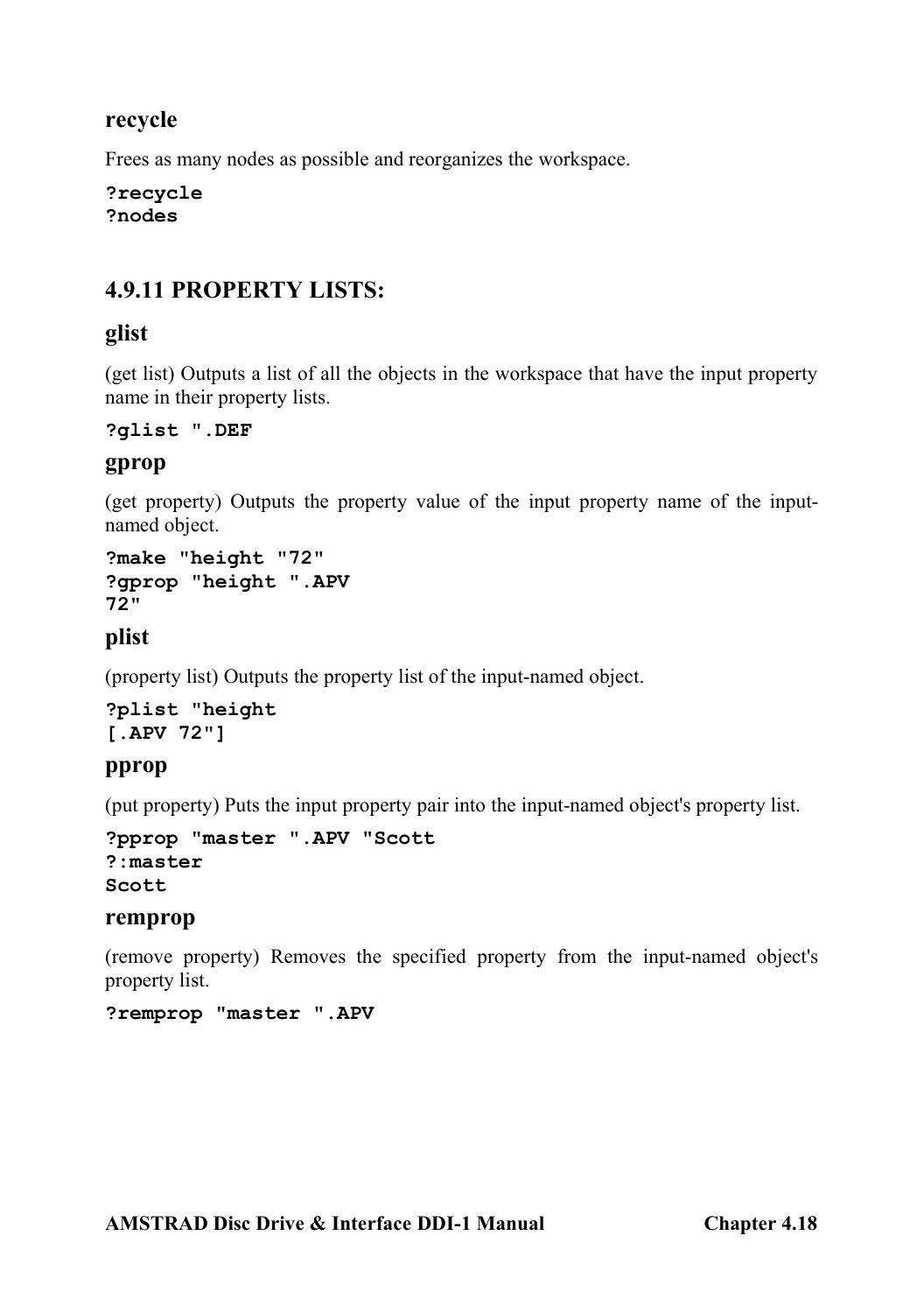# **4.10.12 DISC FILES:**

# **dir**

(directory) Outputs a list of Dr. Logo file names on the default or specified disc; accepts wild-cards.

```
?dir 
[STARTUP STARS PATTERNS] 
?dir "b: 
[AVERAGE TOOLS ADDRESSES] 
?dir "??AR???? 
[STARTUP STARS]
```
### **load**

Reads the input-named file from the disc into the workspace.

```
?Load "myfile 
?Load "b:shapes
```
#### **save**

Writes the contents of the workspace to the input-named disc file.

```
?save "shapes
```
# **4.10.13 KEYBOARD, JOYSTICK:**

# **buttonp**

(button pressed) Outputs TRUE if the button on the specified joystick is down; numbers 0 or 1 identify the two possible paddles.

```
?to fire 
>Label "loop 
>if (buttonp 0)[pr[fire 0!]] 
>if (buttonp 1)[pr[fire 1!]] 
>go "Loop 
>end
```
The position of the joystick is tested by paddle.

# **keyp**

Outputs TRUE if a character has been typed at the keyboard and is waiting to be read.

```
?to inkey 
>if keyp [op rc][op "]
>end
```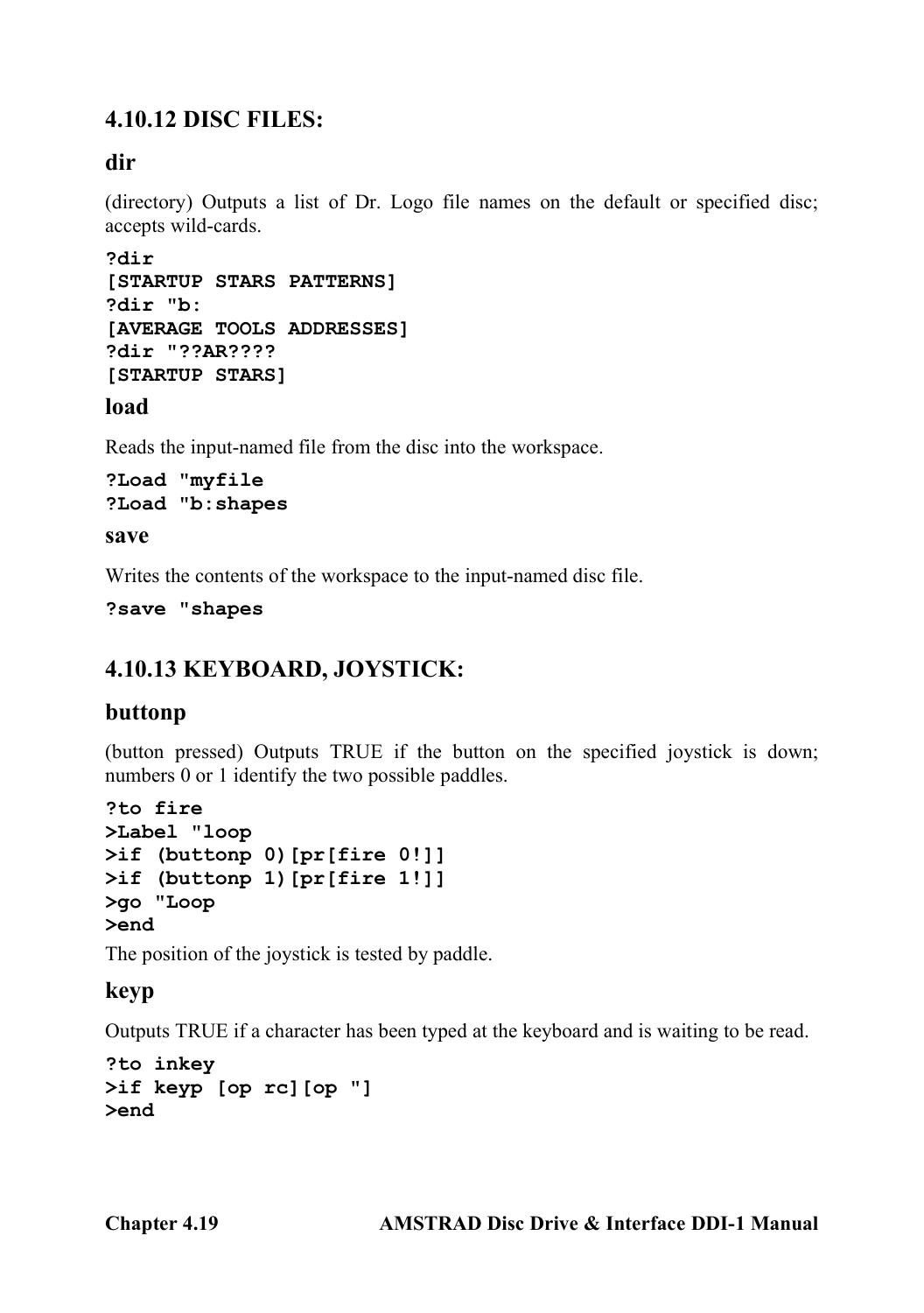# **paddle**

Returns the state of either joystick 0 or 1. The positions of the joystick are indicated as follows:

#### **Value returned Meaning**

| 255      | Nothing pressed |
|----------|-----------------|
| $\Omega$ | Up              |
|          | Up and right    |
| 2        | Right           |
| 3        | Down and right  |
|          | Down            |
| 5        | Down and left   |
| 6        | Left            |
|          | Up and left     |

#### **?paddle 0 255**

The fire buttons are tested by **buttonp**.

#### **rc**

(read character) Outputs the first character typed at the keyboard.

```
?make "key rc 
(then press \mathbf{\mathsf{X}} key)
```
**?:key X**

#### **rl**

(read list) Outputs a list that contains a line typed at the keyboard; input must be followed by a carriage return.

```
?make "instr_list rl 
repeat 4[fd 50 rt 90] 
?:instr_list
[repeat 4[fd 50 rt 90]]
```
#### **rq**

(read quote) Outputs a word that contains a line typed at the keyboard; input must be followed by a carriage return.

```
?make "command rq 
repeat 3[fd 60 rt 120] 
?:command 
repeat 3[fd 60 rt 120]
```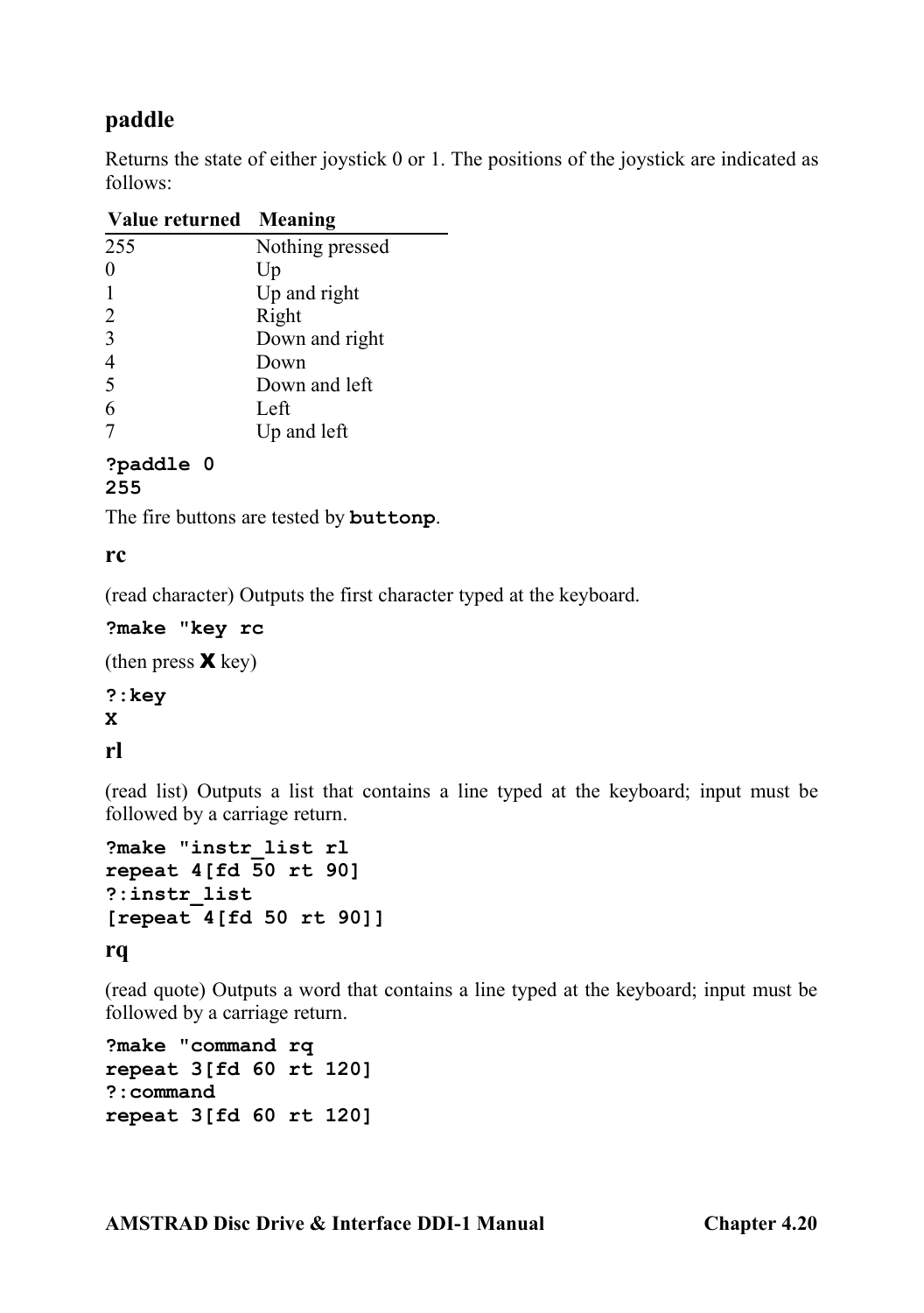# **4.10.14 SOUND:**

The sound commands are unique to the AMSTRAD implementation of Dr. LOGO and are similar to their AMSTRAD BASIC counterparts.

Refer to Chapter 6 of the CPC464 User Instructions for further information.

sound puts a sound into the sound queue. The format is : [<channel-status> <toneperiod> <duration> <volume> <volume-envelope> <tone-envelope> <noise-period>] The parameters after duration are optional.

**?sound [1 20 50]**

**env** 

Set up a volume envelope. The format is:  $\leq$  envelope-number  $\geq$  envelope-section(s) $\geq$  l

**?env[l 100 2 20] ?sound[l 200 300 5 1]**

#### **ent**

Set up a tone envelope. The format is:  $\leq$  envelope-number>  $\leq$  envelope-section(s)> $\geq$ 

**?ent [l 100 2 20] ?sound [1 200 300 5 1 1]**

### **Release**

Releases sound channels that have been set to a hold state in a sound command. The channels to release are indicated as follows:

#### **Input value Channels released.**

| 0              | None          |
|----------------|---------------|
| $\mathbf{1}$   | A             |
| $\overline{2}$ | B             |
| $\overline{3}$ | B and A       |
|                | C             |
| $\frac{4}{5}$  | C and A       |
| $\overline{6}$ | $C$ and $B$   |
|                | C and B and A |
|                |               |

**?release 1 4.10.15 FLOW OF CONTROL:**

# **bye**

Exits the current session of Dr. Logo.

#### **?bye**

**co**

Ends a pause caused by pause,a [CTRL]Z or ERRACT

**?co**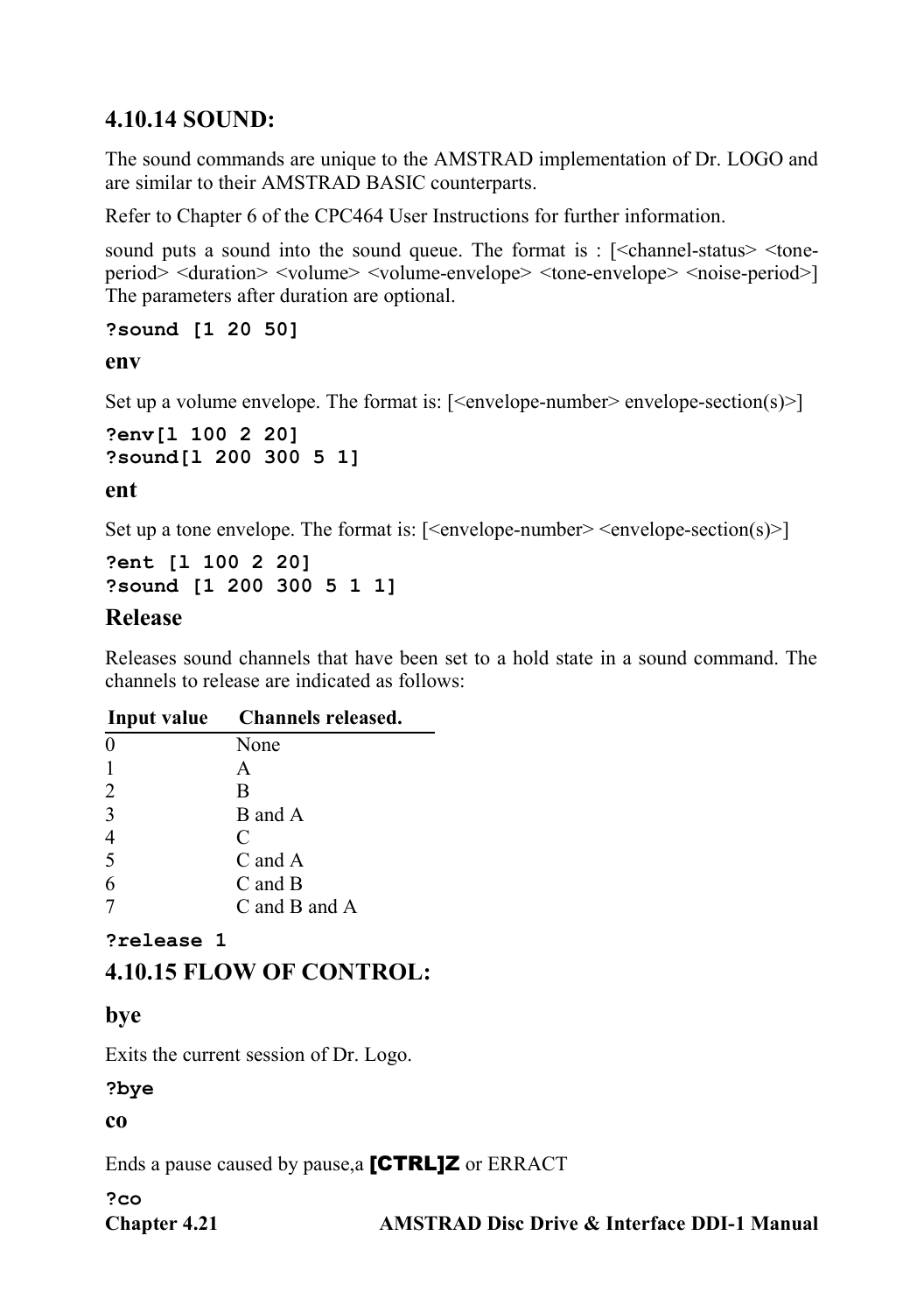#### **go**

Executes the line within the current procedure following a label expression with the same input word.

### **>go "Loop**

### **if**

Executes one of two instruction lists depending on the value of the input expression; input instructions must be literal lists enclosed in brackets.

#### **>if (a>b)[pr [a is bigger]] >[pr [b is bigger]] label**

Identifies the line to be executed after a go expression with the input word.

#### **>label "Loop**

#### **op**

(output) Makes the input object the output of the procedure and exits the procedure at that point.

#### **repeat**

Executes the input instruction list the input number of times.

**?repeat 4[fd 50 rt 90]**

#### **run**

Executes the input instruction list.

```
?make "instr_list[fd 40 rt 90] 
?run :instr_list
```
#### **stop**

Stops the execution of the current procedure and returns to TOPLEVEL (the ? prompt) or the calling procedure.

#### **?stop**

#### **wait**

Stops procedure execution for the amount of time specified by the input number. The amount of time  $=$  input number  $*$  0.22 seconds.

#### **?wait 20**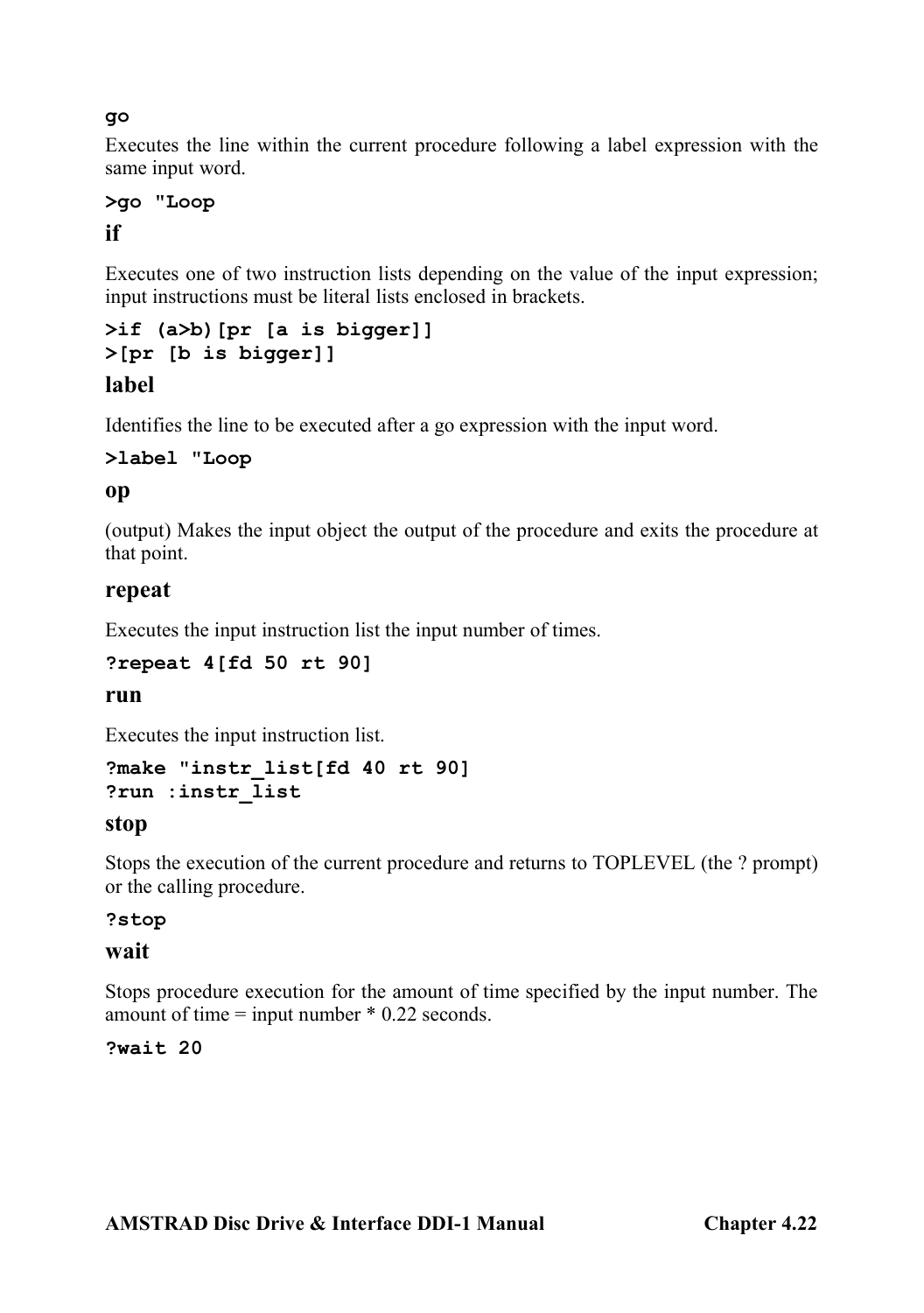# **4.10.16 EXCEPTION HANDLING:**

### **catch**

Traps errors and special conditions that occur during the execution of the input instruction list.

```
>catch "error[+[][]] 
>pr [I am here]
I am here
```
#### **error**

Outputs a list whose elements describe the most recent error.

```
>catch "error[do.until.error]
>show error
```
#### **pause**

Suspends the execution of the current procedure to allow interaction with the interpreter or editor.

#### **>if :size>5 [pause]**

#### **throw**

Executes the line identified by the input name in a previous catch expression.

```
?throw "TOPLEVEL
```
# **4.10.17 SYSTEM PRIMITIVES**

- **.contents** Displays the contents of Dr. LOGO symbol space
- **.deposit** Puts second input number into the absolute memory location specified by the first input number
- **.examine** Displays the contents of the absolute memory location specified.

# **4.10.18 SYSTEM VARIABLES**

# **ERRACT**

When TRUE causes a pause when an error occurs, then returns to TOPLEVEL.

# **FALSE**

System value

# **REDEFP**

When TRUE allows redefinition of primitives.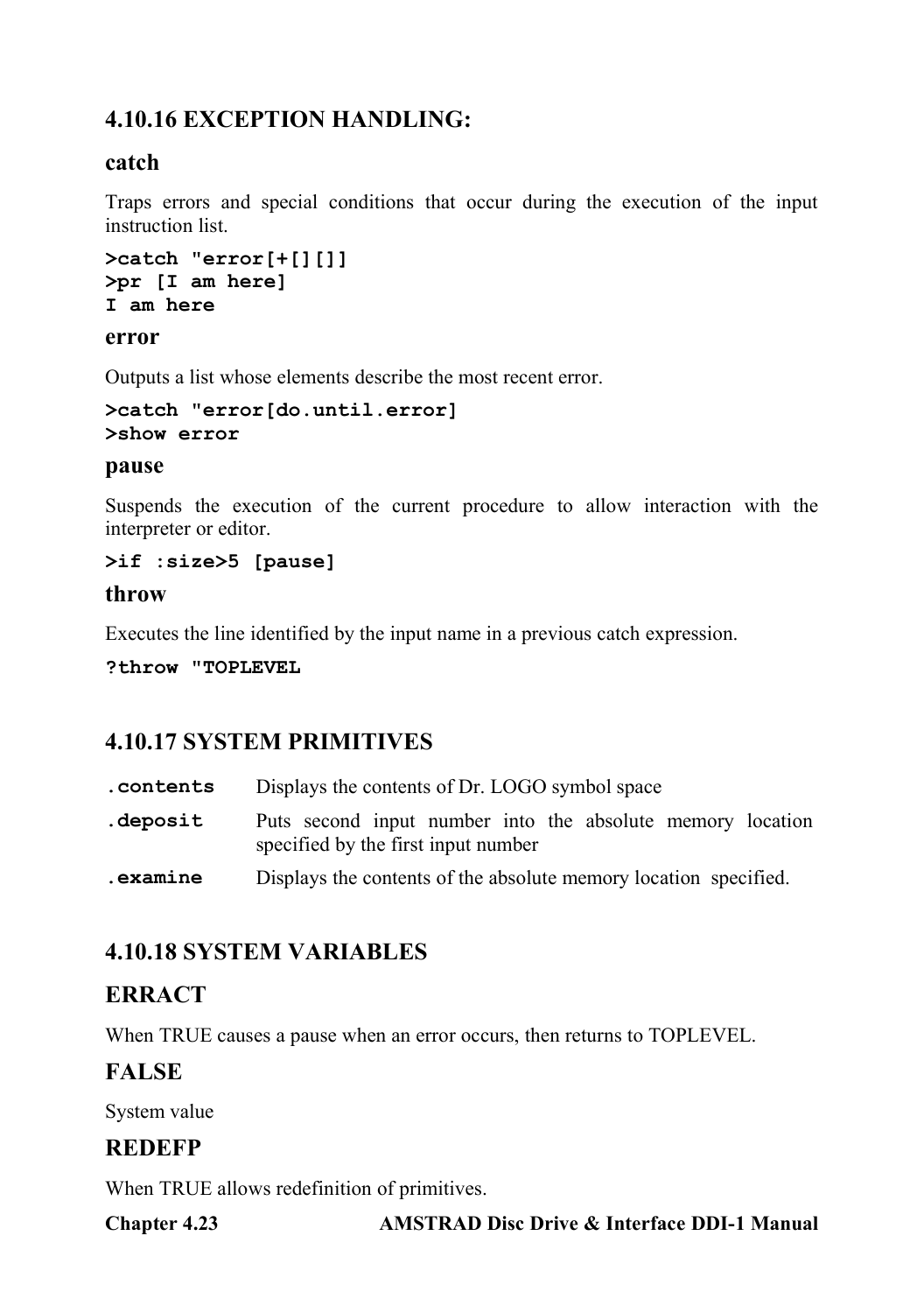# **TOPLEVEL**

**throw "TOPLEVEL** will exit all pending procedures.

# **TRUE**

System value

# **4.10.19 SYSTEM PROPERTIES**

# **.APV**

Associated property value; the value of a global variable.

# **.DEF**

Definition of a procedure.

# **.PRM**

Identifies a primitive.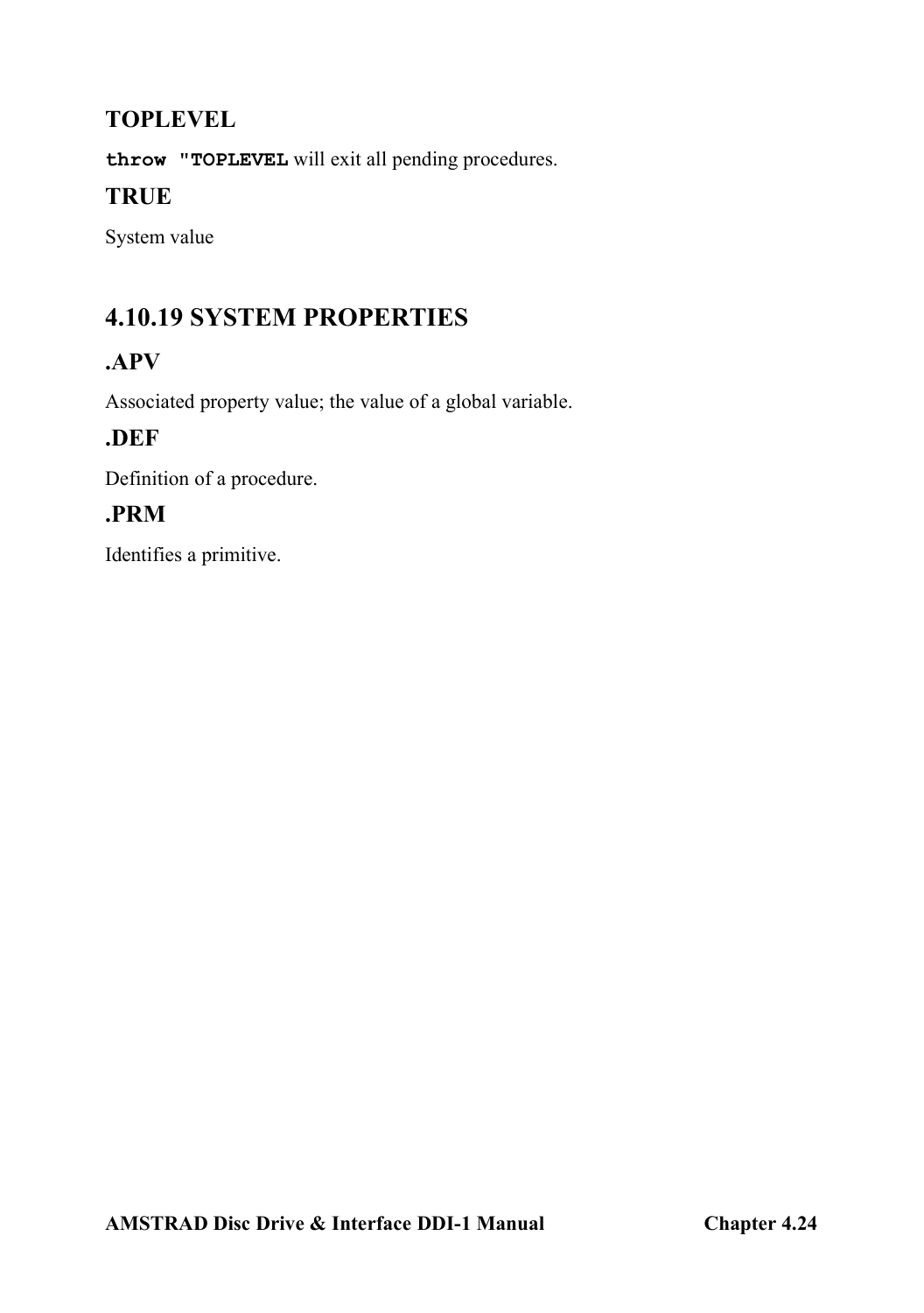# **CHAPTER 5 Technical information for the user – Firmware**

*This chapter assumes prior knowledge of the CPC464 firmware.*

Some knowledge of the fundamentals of CP/M is also assumed. This chapter does not however attempt to discuss the facilities available in the CP/M environment. Complete information concerning CP/M, the CPC464 CP/M environment and the technical specification of the BIOS is contained in SOFT159 A Guide to CP/M. The Complete Firmware Specification of the Amstrad DDI-1 is contained in SOFT 158A, available as an Appendix to the Concise Firmware Specification SOFT158.

# **5.0 Introduction**

AMSDOS is a disc operating system for the AMSTRAD CPC464 fitted with the DDI-1 floppy disc interface. AMSDOS enables BASIC programs to access disc files in a similar manner to cassette files, indeed existing programs which currently use the cassette should be able to use disc files with little, or no, modification. The main source of incompatability will be file names in that, for AMSDOS, files names must conform to CP/M standards whereas cassette file names are far less restricted.

AMSDOS has been designed to complement CP/M, not to compete with it. They share the same file structure and can read and write each other's files. AMSDOS resides in the same ROM as the CP/M BIOS.

AMSDOS switches the cassette input and output streams (#9) to and from disc. Thus all the facilities available on cassette become available on disc. In addition displaying the disc directory, erasing disc files, renaming disc files, and selecting the default drive and user are also facilitated.

These facilities are implemented either by intercepting the cassette firmware calls or by external commands.

# **5.1 Headers**

Cassette files are subdivided into 2k blocks, each of which is preceded by a header. CP/M files do not have headers. AMSDOS files may, or may not, have a header depending on the contents of the file. This will not cause problems for programs written in BASIC but is an important difference between cassette and disc files. This could perhaps be exploited for a protection scheme.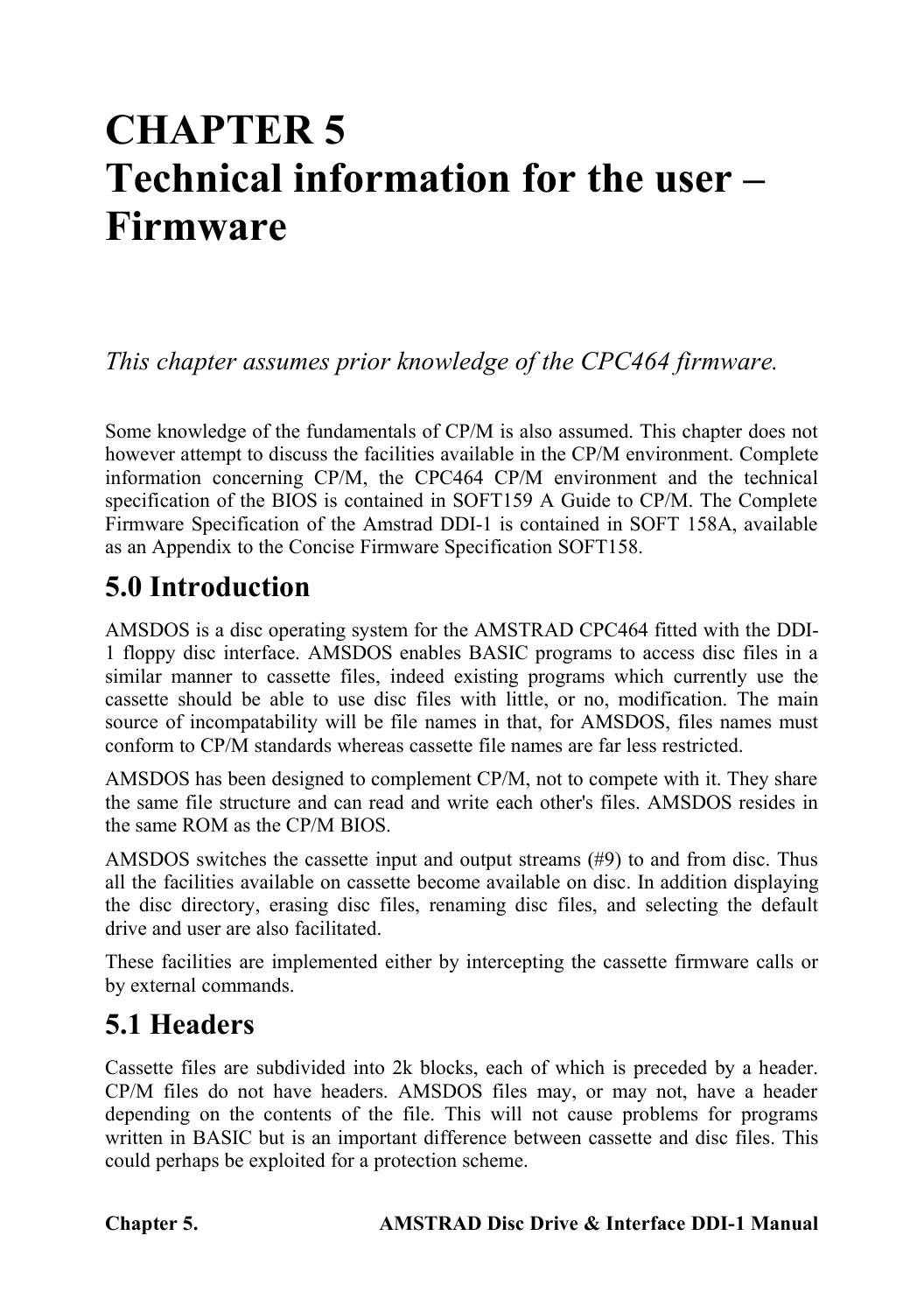Unprotected ASCII files do not have headers. All other AMSDOS files have a single header in the first 128 bytes of the file, the header record. These headers are detected by checksumming the first 67 bytes of the record. If the checksum is as expected then a header is present, if not, there is no header. Thus it is unlikely, but possible, that a file without a header could be mistaken for one with a header.

# **5.2 Changing Discs**

Under AMSDOS a disc may be changed, or removed, whenever the drive is not being accessed and neither the input nor output files are open on that drive. Unlike CP/M there is no need to 'log in' a disc.

Changing a disc while it is still being written to may corrupt the data on the disc. If a disc is changed while there are still files open on it then, as soon as AMSDOS detects this, all the open files on the drive will be abandoned and an error message produced. Any data yet to be written will be lost and the latest directory entry will not be written to disc. However, AMSDOS can only detect this change when it reads the directory, which it does every 16k of the file and whenever a file is opened or closed. Thus, potentially, 16k of data could be corrupted by changing a disc while there are still files open on it.

# **5.3 Store requirements**

When initialised, AMSDOS reserves #500 bytes of memory from the memory pool. No change in this value is envisaged.

When loading a machine code program from disc into store using AMSDOS's CAS IN DIRECT routine it is important that AMSDOS's variables are not overwritten. This presents a problem since in general it is not possible to discover where these variables are! This is because variables for external ROMs are allocated dynamically. Note that this problem does not arise when loading from the cassette since the cassette manager's variables are in the firmware variable area.

AMSDOS reserves store from the top of the memory pool so the simplest solution is to always load machine code programs into the bottom of store. The program can then relocate itself to a higher address if required.

Alternatively the machine code program could be loaded in two stages: first load and run a small loader in the bottom of store. The action of MC BOOT PROGRAM will have shut down all RSXs and extension ROMS. The loader program should now initialise AMSDOS using KL INIT BACK thus forcing the AMSDOS variables to be wherever you so wish. The loader can now load the machine code program using the AMSDOS routines CAS OPEN IN, CAS IN DIRECT and CAS IN CLOSE together with MC START PROGRAM.

In order to initialise AMSDOS using KL INIT BACK, AMSDOS's ROM number is required. To determine AMSDOS's ROM number look at any of the intercepted cassette jumpblock entries with the DISC routines selected. Each entry is a far call, the address part of which points at a three byte far address, the third byte of the far address is the ROM number. This must obviously be done before AMSDOS is shut down.

#### **AMSTRAD Disc Drive & Interface DDI-1 Manual Chapter 5.2**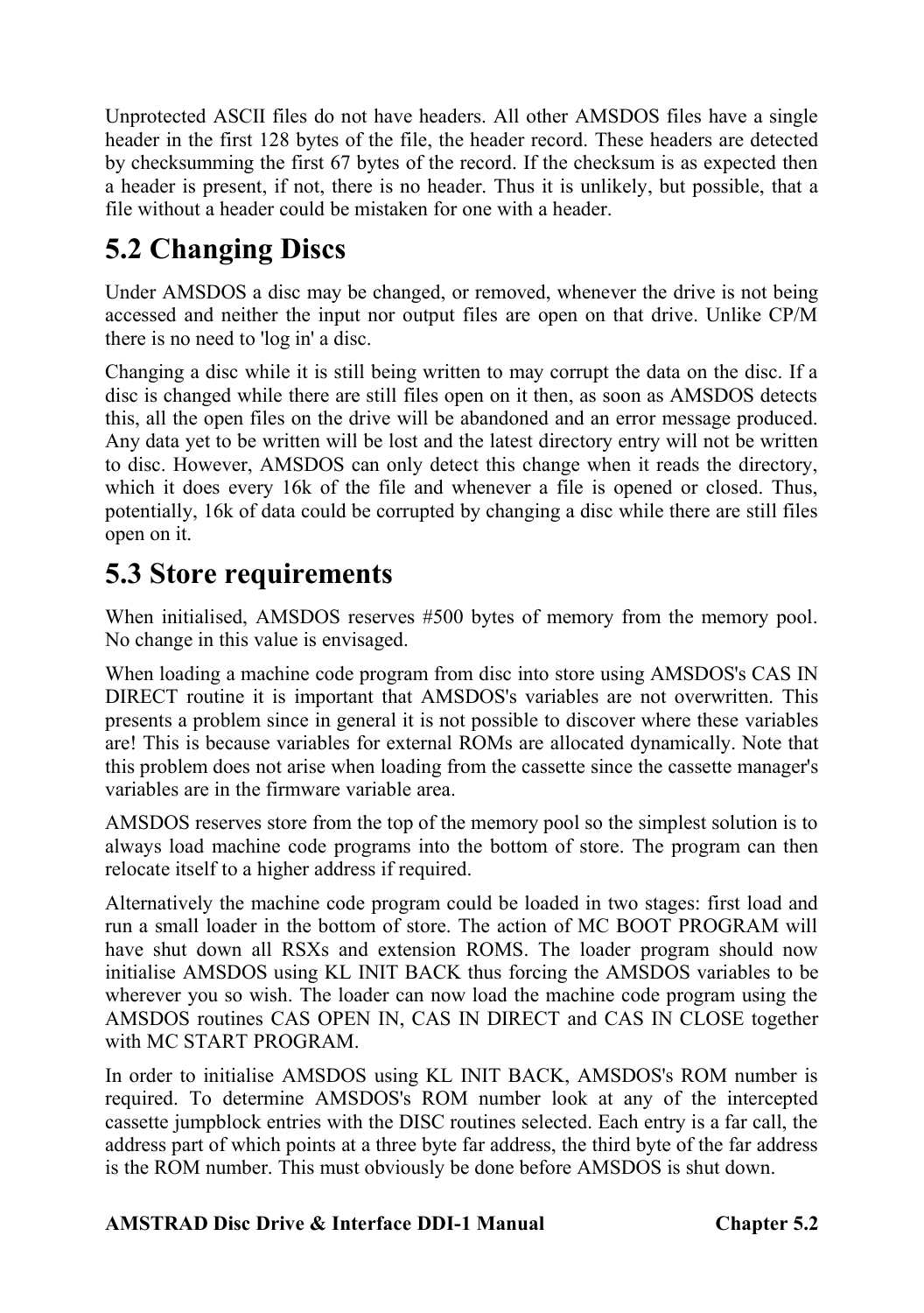# **5.4 Error Messages**

AMSDOS uses the CP/M BIOS in order to access the disc. Thus BIOS messages will be displayed in the event of a disc hardware error.

In the following <DRIVE> means A or B. <FILENAME> means an AMSDOS filename.

# **5.4.1 AMSDOS messages.**

#### **Bad command**

The command has failed in some way. There is a syntax error in a command or filename, or a BIOS error has been exited with a C cancel option.

#### <FILENAME> **already exists**

The user is trying to rename a file with a name that is already in use.

#### <FILENAME> **not found**

The user is trying to open for input, erase or rename a file that does not exist.

#### **Drive** <DRIVE>**: directory full**

There are no more free directory entries (there are 64 directory entries per disc).

#### **Drive** <DRIVE>**: disc full**

There are no more free disc blocks.

#### **Drive** <DRIVE>**: disc changed, closing** <FILENAME>

The user has changed the disc while files were still open on it.

#### <FILENAME> **is read only**

The user is trying to erase or rename a file which is marked R/O. May also be caused by closing a file when the existing version of the file is R/O.

# **5.4.2 BIOS messages.**

BIOS messages are followed by the question **Retry, Ignore or Cancel?**. The system then discards any outstanding characters, turns on the cursor and waits for the user to type **R**, **I** or **C**. Anything else typed in will cause a bleep.

#### **Chapter 5. 3 AMSTRAD Disc Drive & Interface DDI-1 Manual**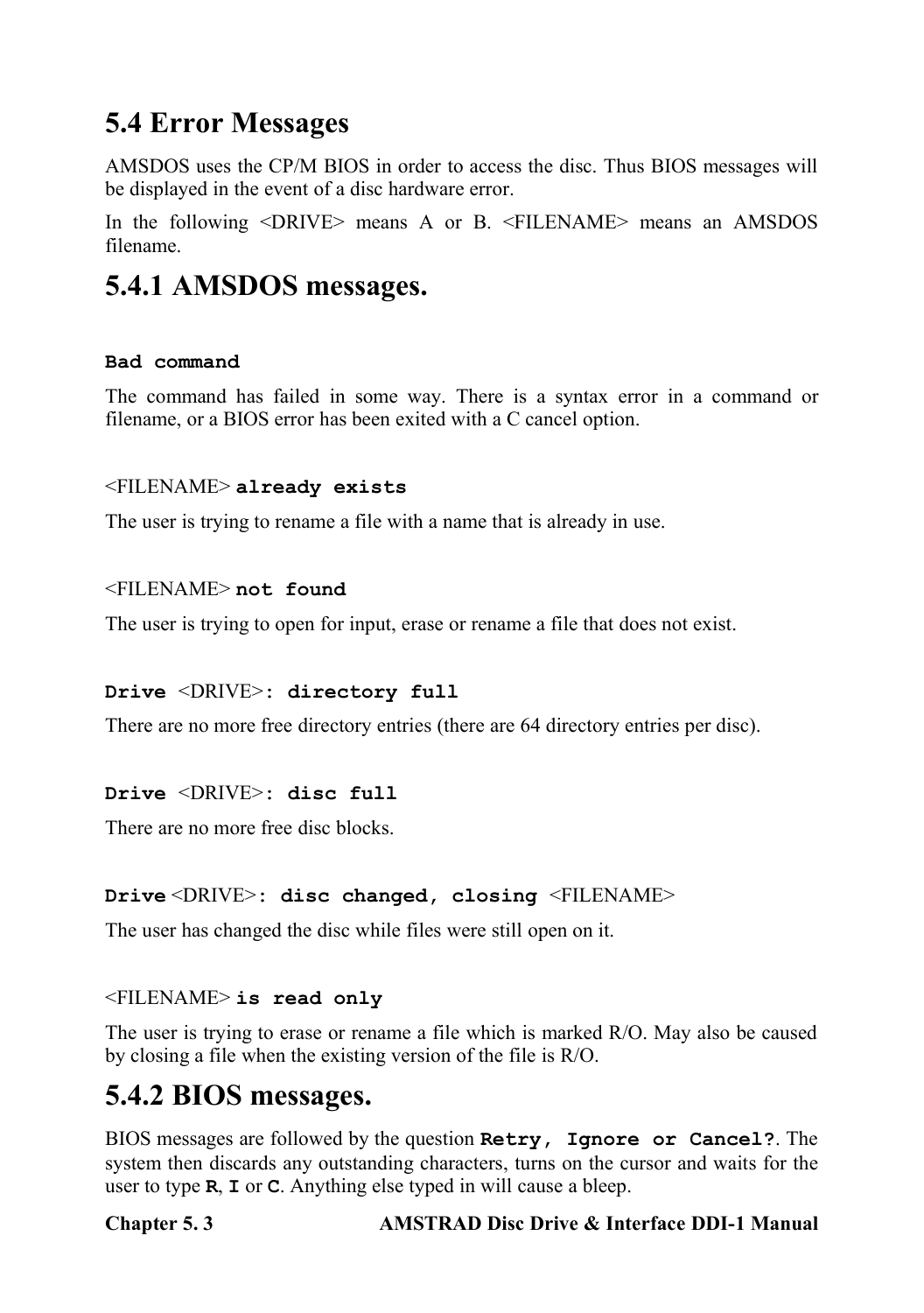Typing **R** for retry causes the BIOS to repeat the operation.

Typing **I** for ignore causes the BIOS to continue as if the problem had not occured.

Typing **C** for cancel causes the BIOS to abandon the operation. This will often result in a BDOS error message.

After the user has typed **R**, **I** or **C** the cursor is turned off.

The AMSTRAD BIOS messages are as follows:

#### **Drive** <DRIVE>**: disc missing**

This message is produced when the BIOS attempts to access a drive that does not, or does not appear to, have a disc inserted.

#### **Failed to load boot sector**

This message is produced during a cold boot (invoked by 1 C PM) when the boot sector is not read correctly or if all the bytes in the boot sector have the same value.

#### **Failed to load CP/M**

This message is produced during a warm boot when a sector of the CCP or BDOS is not read correctly or if all the bytes in the first CCP sector have the same value.

#### **Drive** <DRIVE>**: disc is write protected**

This message is produced when the BIOS attempts to write to a disc that is writeprotected. If the user wishes to write on this disc then the user should remove the disc, write enable it, re-insert it into the drive and then type R for retry.

#### **Drive** <DRIVE>**: read fail**

This message is produced when a hardware error has been reported whilst reading from the disc. It may also be caused by trying to read from a disc with the wrong format, for example: trying to boot from a DATA ONLY format disc.

#### **Drive** <DRIVE>**: write fail**

This message is produced when a hardware error has been reported whilst writing to the disc.

In the event of a read or write fail the user is recommended to remove and re-insert the disc then type R This may help in case the disc was badly positioned or may shift any fluff or what-not adhering to the head. The importance of back-ups cannot be overstressed.

#### **AMSTRAD Disc Drive & Interface DDI-1 Manual Chapter 5.4**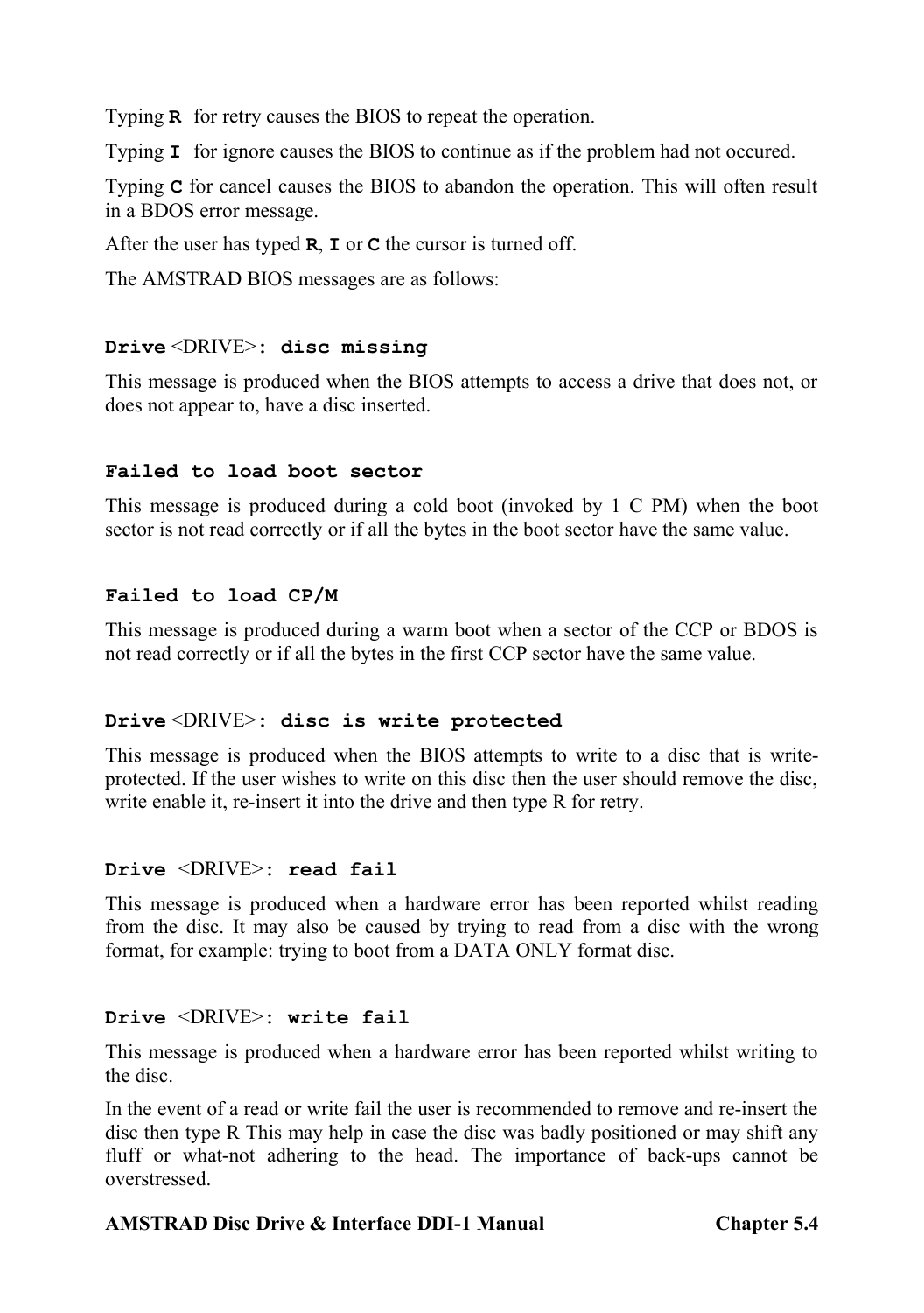# **5.5 Disc Organisation**

The BIOS supports three different disc formats: SYSTEM format, DATA ONLY format and IBM format. Under AMSDOS the format of a disc is automatically detected each time a disc with no open files is accessed. To permit this automatic detection each format has unique sector numbers.

3 inch discs are double sided, but only one side may be accessed at a time depending on which way round the user inserts the disc. There may be different formats on the two sides.

# COMMON TO ALL FORMATS

Single sided (the two sides of a 3 inch disc are treated separately).

512 byte physical sector size. 40 tracks numbered 0 to 39. 1024 byte CP/M block size. 64 directory entries.

# SYSTEM FORMAT

9 sectors per track numbered #41 to #49. 2 reserved tracks.

The system format is the main format supported, since CP/M can only be loaded (cold and warm boot) from a system format disc. The reserved tracks are used as follows:

Track 0 sector #41: boot sector. Track 0 sector #42: configuration sector. Track 0 sectors  $#43$ ...  $#47$  unused. Track 0 sectors #48.. #49 and track 1 sectors #41.. #49: CCP and BDOS.

Note: 'VENDOR' format is a special version of system format which does not contain any software on the two reserved tracks. It is intended for use in software distribution.

# DATA ONLY FORMAT

9 sectors per track numbered #Cl.. # C9. 0 reserved tracks.

This format is intended for future enhancement, it is not recommended for use with CP/M since it is not possible to 'warm boot' from it. However, if only AMSDOS is to be used then there is a little more disc space available.

### IBM FORMAT

8 sectors per track numbered 1..8. 1 reserved track.

This format is logically the same as the single-sided format used by CP/M on the IBM PC. It is intended for specialist use and is not otherwise recommended.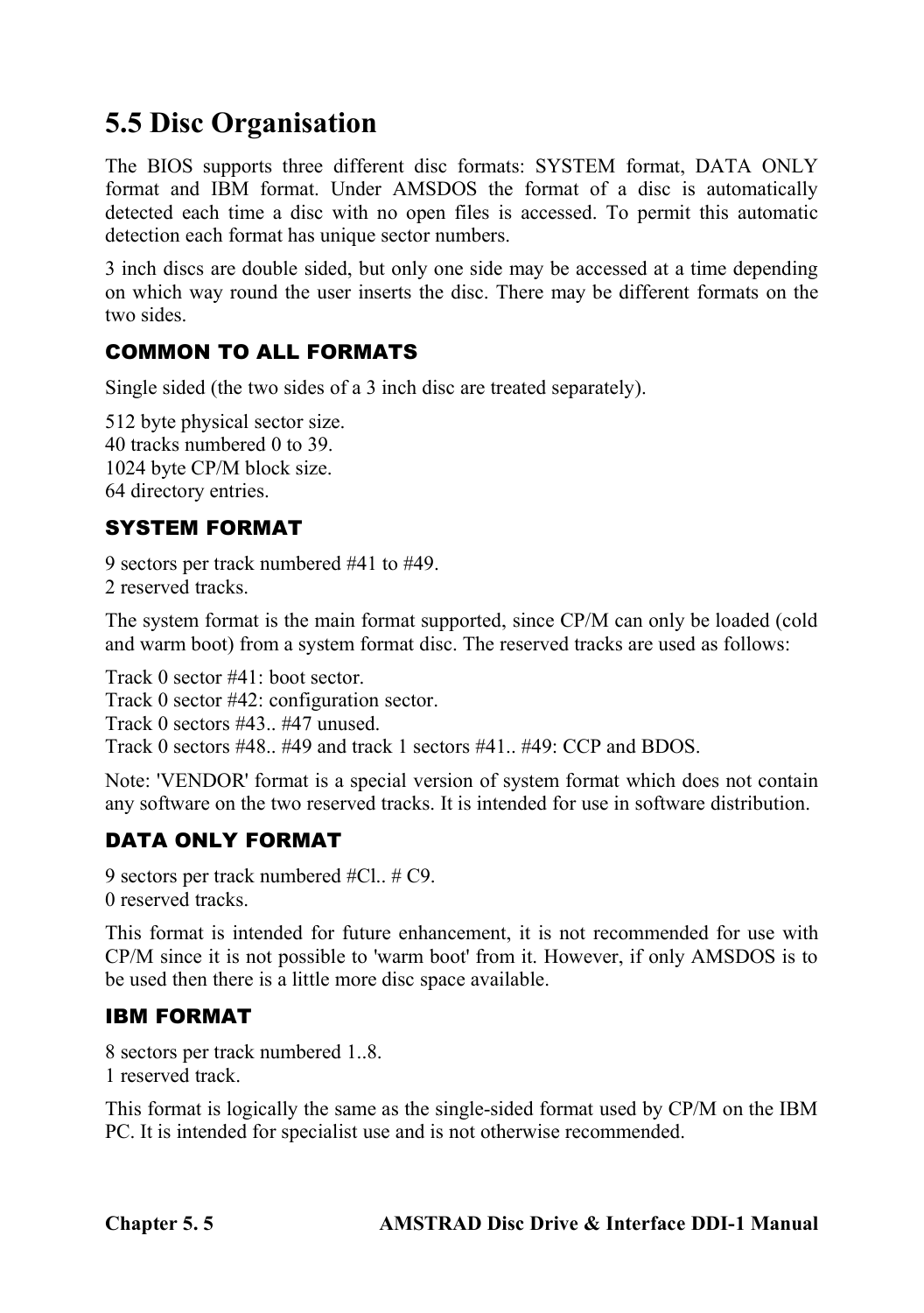# **5.6 Jump Block Interception - by AMSDOS**

When AMSDOS is initialised it copies the relevant cassette jumpblock entries into its own data area. When DISC is selected the cassette jumpblock entries are overwritten by AMSDOS entries, when TAPE is selected the original cassette entries are restored.

Initially the disc routines are selected.

# **5.7 Jump Block Re-Interception - by the User**

In order to intercept the jumpblock entries the following procedure should be observed: copy the three bytes from the required jumpblock entry into your own data area - do not make any assumption as to what these three bytes are. Replace the jumpblock entry with your own JMP, RST or whatever. When you receive control restore the jumpblock entry, and CALL it. When you receive control once again save the jumpblock entry and replace it with your own. This procedure will work no matter what the jumpblock entry contains.

Note: when intercepting AMSDOS routines the above procedure must be followed. Merely executing a copy of the jumpblock entry will not work; it must be restored toits original place in the jumpblock

# **5.8 Return Parameters**

So far as it is possible the AMSDOS routines all have the same interface as their cassette counterparts, although in some cases tile interpretation of tile return parameters is different. Errors which are detected by both the cassette and disc routines are returned carry false, zero false. Errors which are only detected by the disc routines are returned carry false, zero true. This latter case corresponds to the cassette routine BREAK condition. In both cases register A contains an error number.

When a routine fails (carry false) it returns a six bit error number in the A register. Bit 7 is set it the error has already been reported to the user. The error numbers are as follows:

- #0E the file is not open as expected.
- #0F hard end of file.
- $#1A$  soft end of file.
- #20 bad command, usually caused by an incorrect filename.
- #21 file already exists.
- #22 file doesn't exist.
- #23 directory is full
- $#24$  disc is full.
- #25 disc has been changed with files open on it.
- $#26$  file is read-only.

#### **AMSTRAD Disc Drive & Interface DDI-1 Manual Chapter 5.6**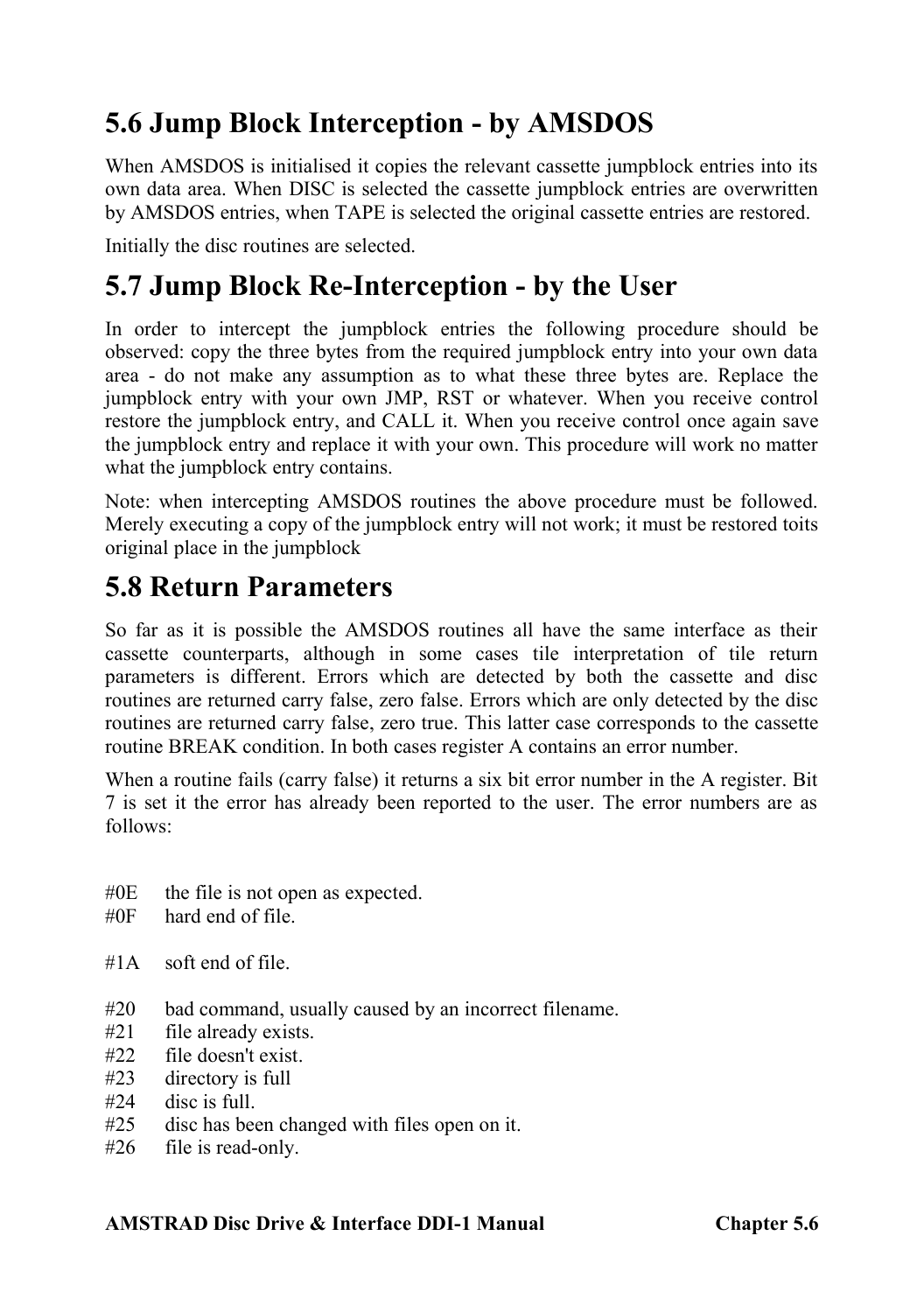Errors detected by the floppy disc controller are reported as a bit significant value between #40..#7F, i.e. bit 6 is always set. The other bits are returned as follows:

- bit 5 data error CRC error on data or ID field.
- 
- bit 4 overrun error.<br>bit 3 drive not ready drive not ready - there is no disc in the drive.
- bit 2 no data can't find the sector.
- bit 1 not writable disc is write protected.
- bit 0 address mark missing.

# **5.9 Intercepted Firmware Calls**

The intercepted firmware calls are:

#### Reading Files

| 125                  | #BC77        | <b>CAS IN OPEN</b>     | Open a file for input                             |
|----------------------|--------------|------------------------|---------------------------------------------------|
| 126                  | #BC7A        | CAS IN CLOSE           | Close the input file properly                     |
| 127                  | #BC7D        | <b>CAS IN ABANDON</b>  | Close the input file immediately.                 |
| 128                  | #BC80        | <b>CAS IN CHAR</b>     | Read a character from the input file.             |
| 129                  | <b>#BC83</b> | <b>CAS IN DIRECT</b>   | Read the input file into store.                   |
| 130                  | #BC86        | <b>CAS RETURN</b>      | Put the last character read back.                 |
| 131                  | <b>#BC89</b> | <b>CAS TEST EOF</b>    | Have we reached the end of the<br>input file yet? |
|                      |              |                        |                                                   |
| <b>Writing Files</b> |              |                        |                                                   |
| 132                  | #BC8C        | <b>CAS OUT OPEN</b>    | Open a file for output.                           |
| 133                  | #BC8F        | CAS OUT CLOSE          | Close the output file properly.                   |
| 134                  | #BC92        | <b>CAS OUT ABANDON</b> | Close the output file immediately                 |
| 135                  | <b>#BC95</b> | <b>CAS OUT CHAR</b>    | Write a character to the output file.             |
|                      | <b>#BC98</b> | <b>CAS OUT DIRECT</b>  | Write the output file directly from               |
| 136                  |              |                        | disc.                                             |
| Cataloguing          |              |                        |                                                   |
| 137                  | #BC9B        | <b>CAS CATALOG</b>     | Generate a catalogue from disc                    |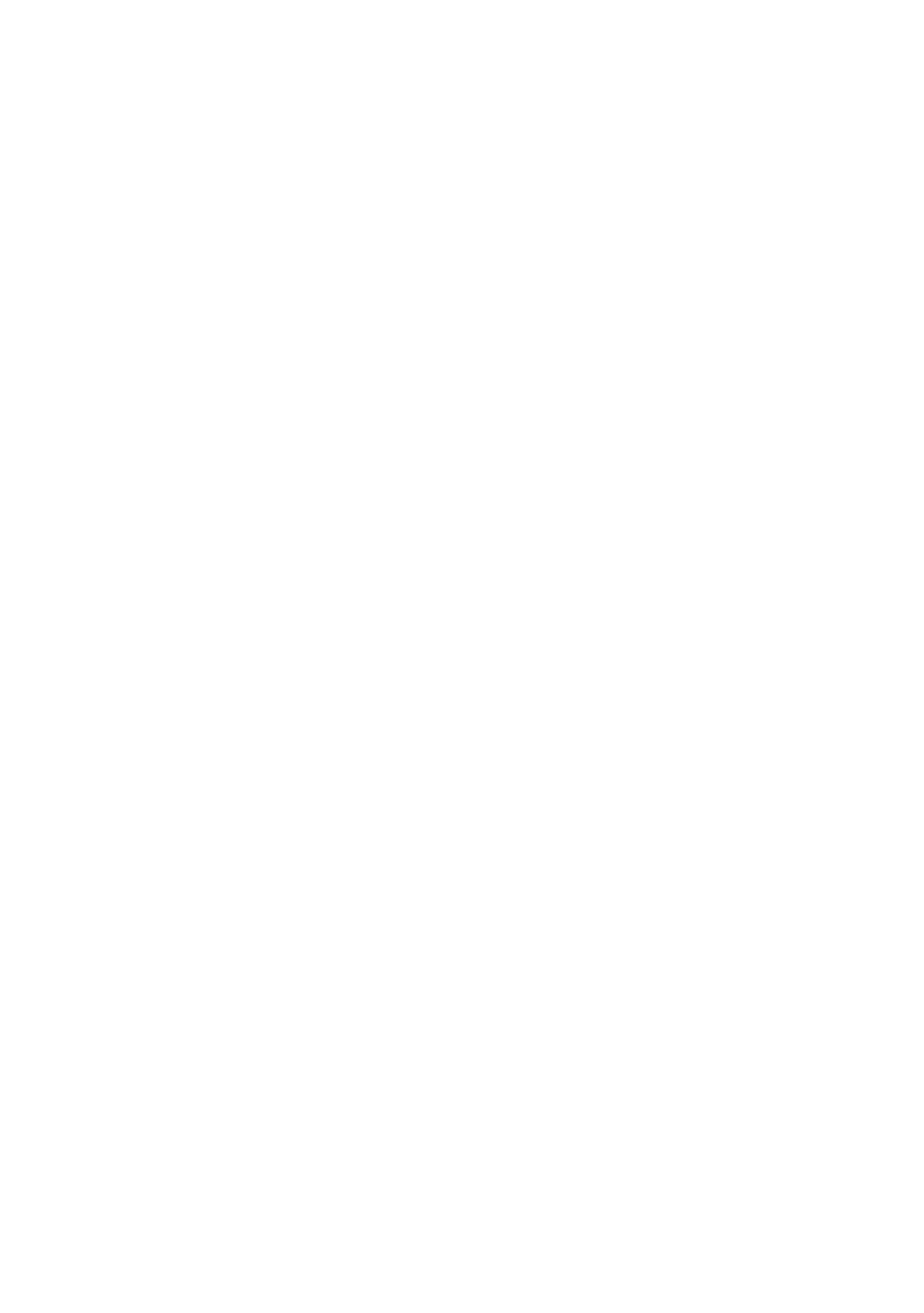# **APPENDIX 1 GLOSSARY OF TERMS**

#### **Ambiguous File Name:**

A file name containing one or more wildcard characters. Ambiguous filenames refer to more than one specific file name and are used to refer to one or more files at a time.

#### **AMSDOS:**

AMStrad Disc Operating System. The program that allows Locomotive BASIC to access disc files.

#### **Backup:**

A duplicate copy of information used as a safeguard in case the original is lost or accidentally damaged. Making a backup refers to the process of duplicating a disc or disc file.

#### **BDOS:**

Basic Disc Operating System. This is the part of the CP/M operating system which provides an interface for a user program to use the functions of CP/M.

#### **BIOS:**

Basic Input/Output System. This is the hardware dependent part of CP/M that is written specifically for one type of computer. All the input and output to the screen, keyboard, disc and so on is performed through the BIOS.

#### **Boot:**

The process of loading an operating system into memory. When CP/M is started from BASIC a small boot program is loaded automatically from the disc, which then loads the rest of the operating system into memory.

#### **Buffer:**

An area of memory reserved for temporarily storing, or buffering, information during an information transfer.

#### **Built-in commands:**

Commands that are part of an operating system. They are always quicker than transient commands because they are not accessed from disc.

#### **CCP:**

Console Command Processor. This is a module of CP/M that interprets and executes user input from the keyboard. Usually commands are input which the CCP loads and executes.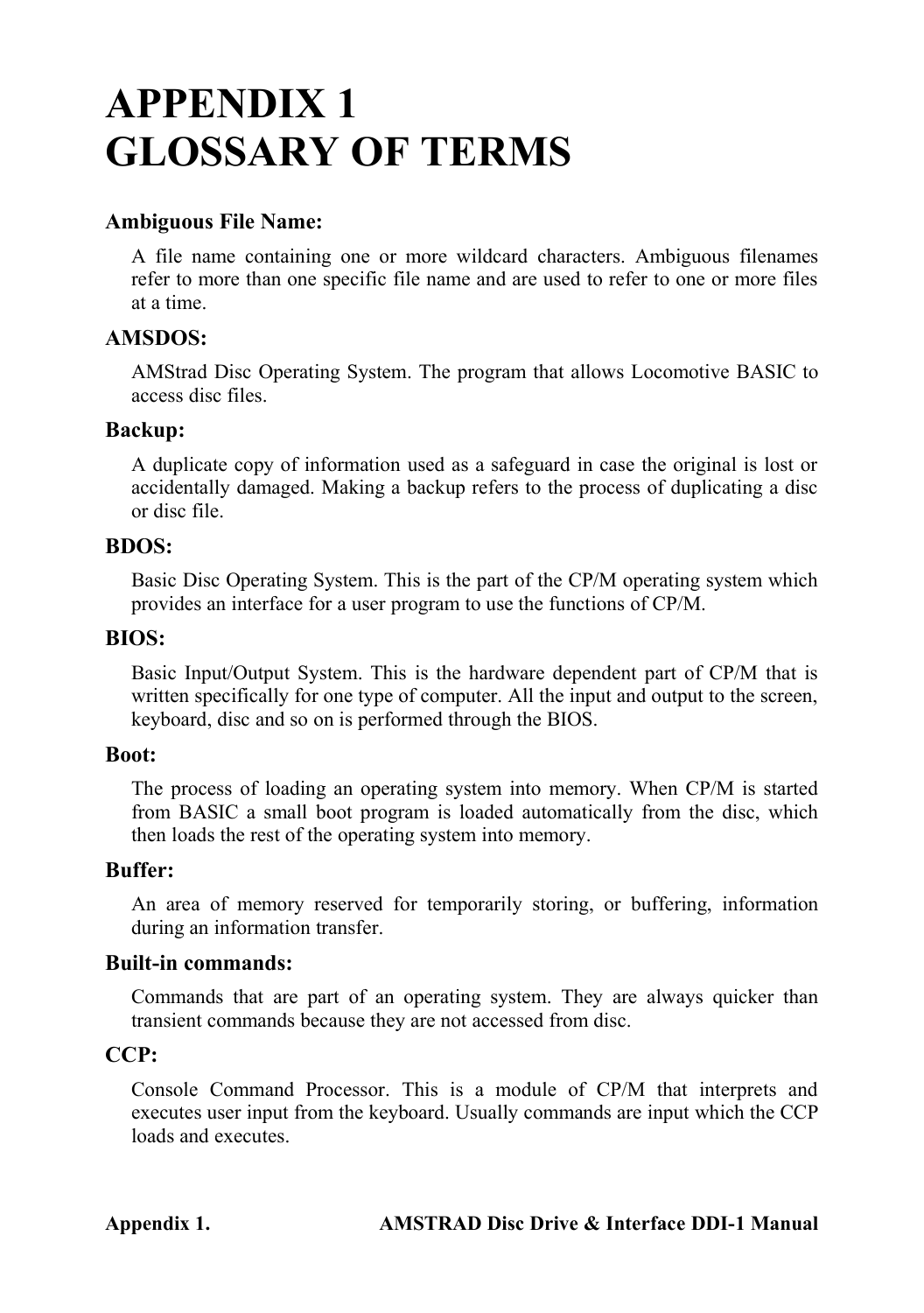#### **Cold start:**

The process of booting and initialising an operating system. A cold start of CP/M is performed when the |**CPM** command is used.

#### **Console mode:**

CP/M direct mode; the **A>** appears on the screen, and the system awaits input of a CP/M or utility command.

#### **Corruption:**

The destruction or alteration of the contents of a disc file or memory, in an undesirable and potentially unrecoverable manner.

#### **CP/M:**

Control Program for Microcomputers. A disc based operating system by Digital Research that provides a standard systems interface to software written for a wide range of microprocessor based computer systems.

#### **Default:**

The value assumed in the absence of any user input. For example, when CP/M is started drive A: is assumed to be the default drive.

#### **Directory:**

A section of a disc containing entries for each file on the disc. A list of the contents of a disc.

#### **Disc (or disk):**

A flat, thin circular piece of plastic, coated on one or both sides with a magnetic oxide surface and used as a medium for storing data. The disc is housed in a protective envelope, with access for the reading head provided by a window. On a 3" disc the window is covered by a metallic shutter, which automatically slides across when the disc is out of the disc drive.

#### **Disc drive:**

The mechanics used to spin and access the data on the surface of a disc.

#### **Disc Interface:**

The electronic hardware necessary to allow a disc drive to communicate with both the software and internal operation of the attached computer.

#### **Double sided:**

A disc that can store information on both sides. A double sided disc drive can access both sides of a disc without the need to change the disc over.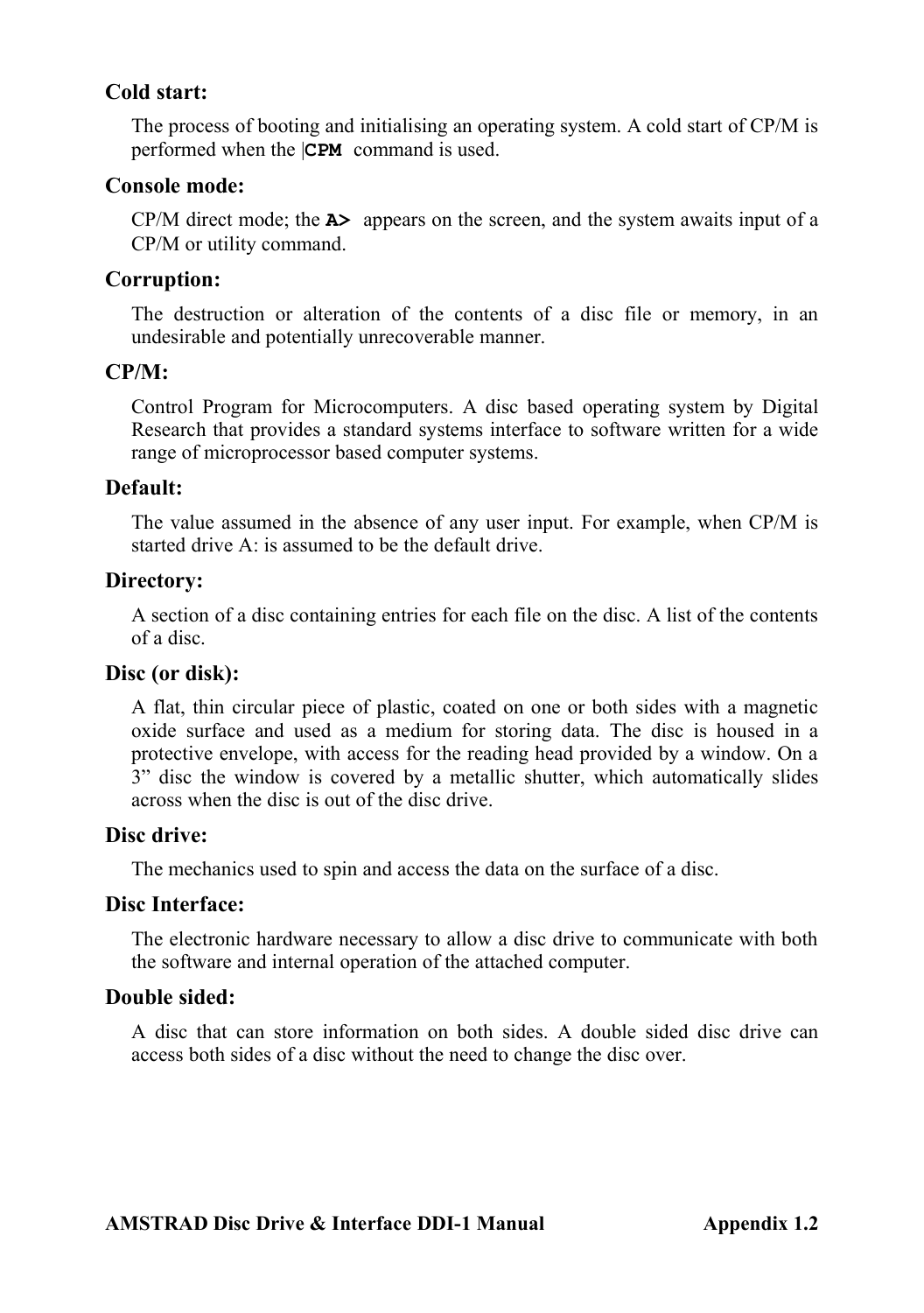#### **Dr.Logo:**

Digital Research's version of Logo, a programming language with a graphics turtle.

#### **Edit:**

To correct or make changes to data, a program or text.

#### **Expression:**

In Dr. Logo an expression consists of a procedure name followed by any necessary inputs to the procedure.

#### **File:**

A collection of data, generally stored on cassette or disc.

#### **Filename:**

The name of a file. In Dr. Logo a file name can consist of up to 8 alphabetic or numeric characters. In CP/M an additional three character file type, preceeded by a dot is allowed.

#### **Hexfile:**

An ASCII representation of a command or machine code file.

#### **Integer:**

A whole number with no decimal point.

#### **Interface:**

An object that allows two independent systems, such as a CPC464 and a disc drive, to communicate with each other.

#### **Logical device:**

The representation of a device that may be different to its physical form. For example the CP/M logical device LIST may be assigned to the Centronics port or perhaps the VDU.

#### **Logo:**

The name of a programming language derived from the Greek word logos, which means word. Logo is designed to teach the fundamentals of computer programming.

#### **Node:**

A unit of storage in the Logo workspace. Typically one node consumes 4 bytes of memory space.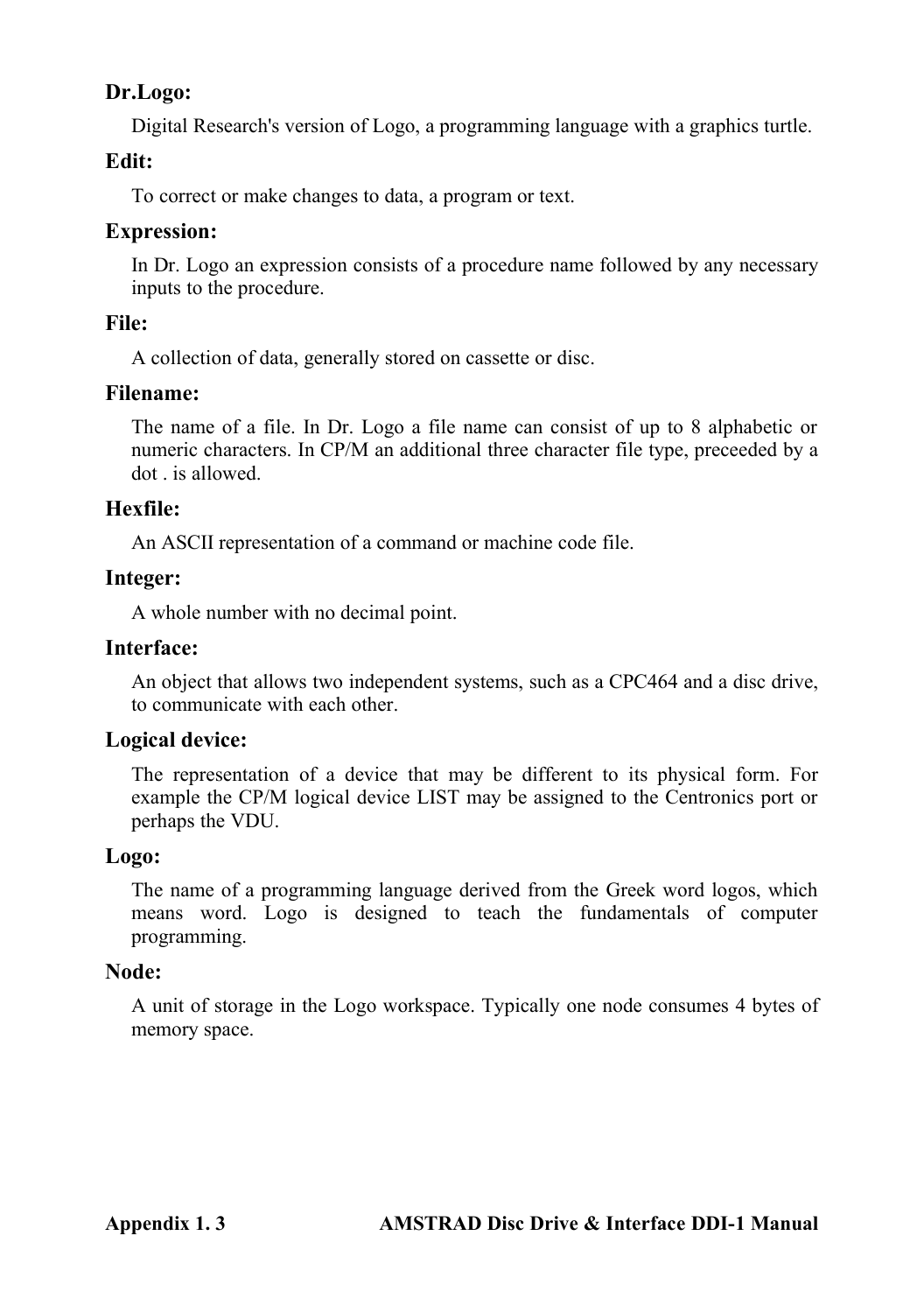#### **Page zero:**

This refers to the region of memory in a CP/M environment between 0000Hex and 0100Hex that is used to hold vital system parameters.

#### **Physical device:**

An actual device, consisting of hardware, that exists. Physical devices may be represented by logical devices.

#### **Primitives:**

Procedures, operations or commands that make up Dr. Logo; the built-in procedures.

#### **Procedure:**

A series of expressions or program statements that dictate how to perform a particular task.

#### **Prompt:**

A short message or character sequence reminding the user that some type of input is expected. For example, the CP/M prompt is the  $>$  and the Dr. Logo prompt is the ? character.

#### **Random access:**

The ability to read and write information in memory or on a disc in any desired order.

#### **Read only R/O:**

An attribute assigned to a disc, a disc file or a disc drive that prevents writing or changing of data.

#### **Read write R/W:**

An attribute assigned to a disc, a disc file or a disc drive that allows both reading and writing of data.

#### **Record:**

A group of bytes in a file. CP/M uses 128 byte records.

#### **Sector:**

A block of data on a disc. The AMSTRAD disc system uses a sector size of 512 bytes.

#### **Single sided:**

Refers to a disc which has only one side available for data storage.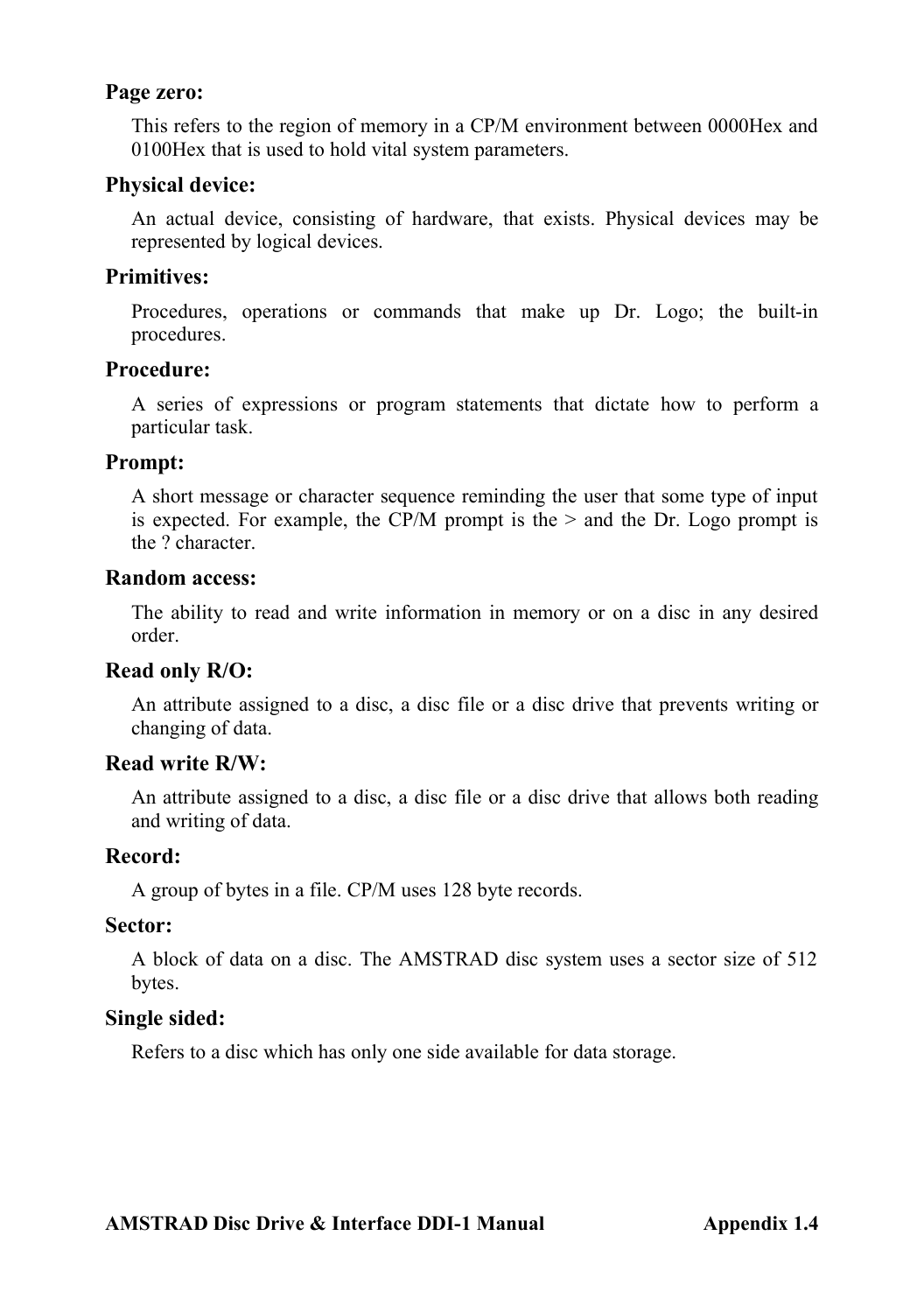#### **System tracks:**

Tracks reserved on the disc for the CP/M system.

#### **TPA:**

Transient Program Area. An area in memory commencing at 0100Hex where CP/M user programs run and store data.

#### **Track:**

Tracks are concentric rings on a disc. Each track holds a fixed number of sectors. The tracks and sectors are written to a specific area of a disc during formatting.

#### **Transient program:**

A CP/M utility program such as **FILECOPY** which can be loaded into the TPA and run by typing its name at the keyboard.

#### **Turnkey:**

A word used to describe a program which executes automatically when the system is booted. The Dr. Logo disc is an example of a turnkey program.

#### **Turtle:**

A graphic symbol, in the shape of an arrow head, that functions as a graphic cursor on the Dr. Logo graphic screen.

#### **Turtle graphics:**

The graphics image left on the screen by the movement of a turtle. As the turtle moves it leaves a trace of its path on the screen.

#### **Turtle step:**

The smallest distance a turtle can move. Normally one pixel.

#### **Utility program:**

A program on disc that enables the user to perform certain operations. See transient program.

#### **Warm start:**

This is performed when [CTRL]C is pressed during CP/M. A warm start reinitialises the disc subsystem and returns control to CP/M ready for commands to be entered.

#### **Wildcard character:**

Either of the characters \* or ?. Dr. Logo only supports the ? character. The \* wildcard simply means any number of ?s. When referencing files wildcard characters are used to make up an ambiguous file name. Any ? s in the file name refer to any numeric or alphabetic character.

#### **Write Protection:**

A safeguard used to prevent re-writing of a disc or disc file. A write protected disc or file is Read Only.

#### **Appendix 1. 5 AMSTRAD Disc Drive & Interface DDI-1 Manual**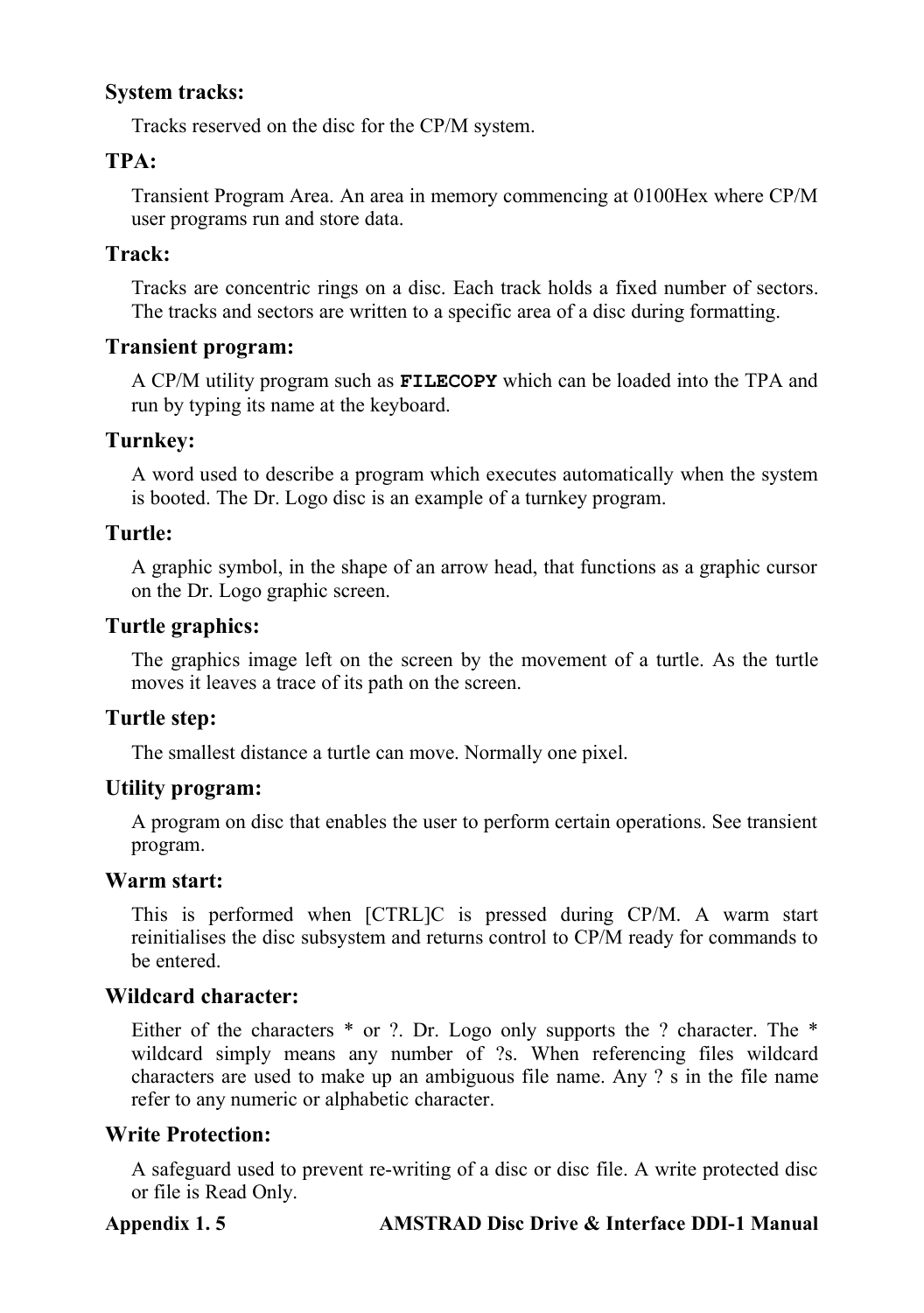**AMSTRAD Disc Drive & Interface DDI-1 Manual Appendix 1.6**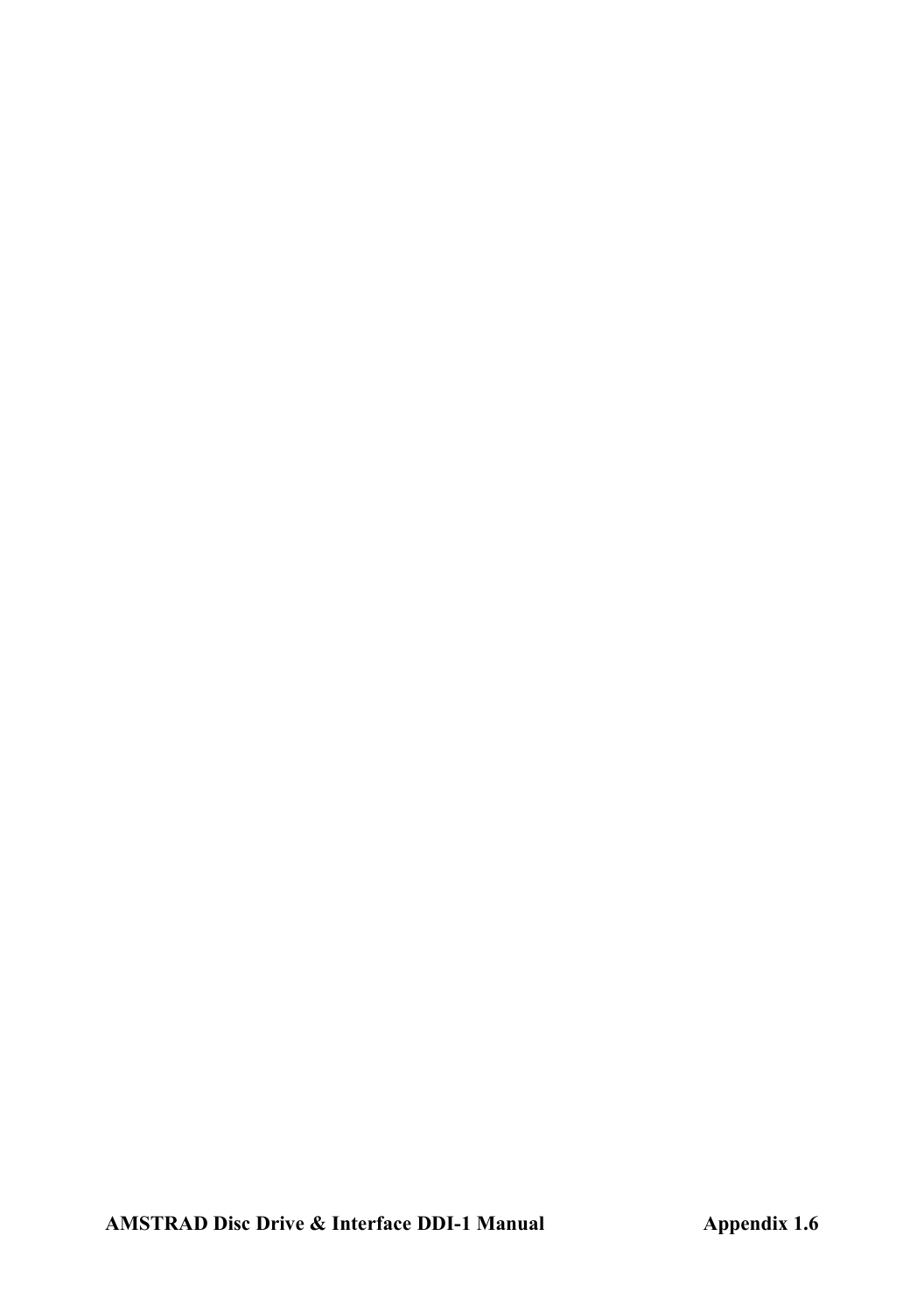# **APPENDIX 2 DIGITAL RESEARCH & AMSTRAD END USER PROGRAM LICENCE AGREEMENT**

*NOTICE TO USER - PLEASE READ THIS NOTICE CAREFULLY. DO NOT OPEN THE DISKETTE PACKAGE UNTIL YOU HAVE READ THIS LICENCE AGREEMENT.*

*OPENING THE DISKETTE PACKAGE INDICATES YOUR AGREEMENT TO BE BOUND BY THESE TERMS AND CONDITIONS.*

# **1. DEFINITIONS**

- In this Licence Agreement, the terms:

- 1. DRI means DIGITAL RESEARCH (CALIFORNIA) INC., P.O. Box 579, Pacific Grove, California 93950, owner of the copyright in, or authorised licensor of, the program.
- 2. Machine means the single microcomputer on which you use the program. Multiple CPU systems require additional licences.
- 3. Program means the set of programs, documentation and related materials in this package, together with all ancillary updates and enhancements supplied by DRI to you regardless of the form in which you may subsequently use it, and regardless of any modification which you make to it.
- 4. AMSTRAD means AMSTRAD CONSUMER ELECTRONICS PLC., Brentwood House, 169 Kings Road, Brentwood, Essex CM14 4EF.

You assume responsibility for the selection of the program to achieve your intended results, and for the installation, use and results obtained from the program.

# **2. LICENCE**

You may:

- 1. Use the program on a single machine.
- 2. Copy the program into any machine readable or printed form for backup or modification purposes in support of your use of the program on a single machine. You may make up to three (3) copies of the program for such purposes. (Certain programs, however, may include mechanisms to limit or inhibit copying. They are marked 'copy protected'). Copying of documentation and other printed materials is prohibited. Disassembly of code is prohibited.
- 3. Modify the program and/or merge it into another program for your use on the single machine. (Any portion of this program merged into another program will continue to be subject to the terms and conditions of this Agreement); and,

**Appendix 2. AMSTRAD Disc Drive & Interface DDI-1 Manual**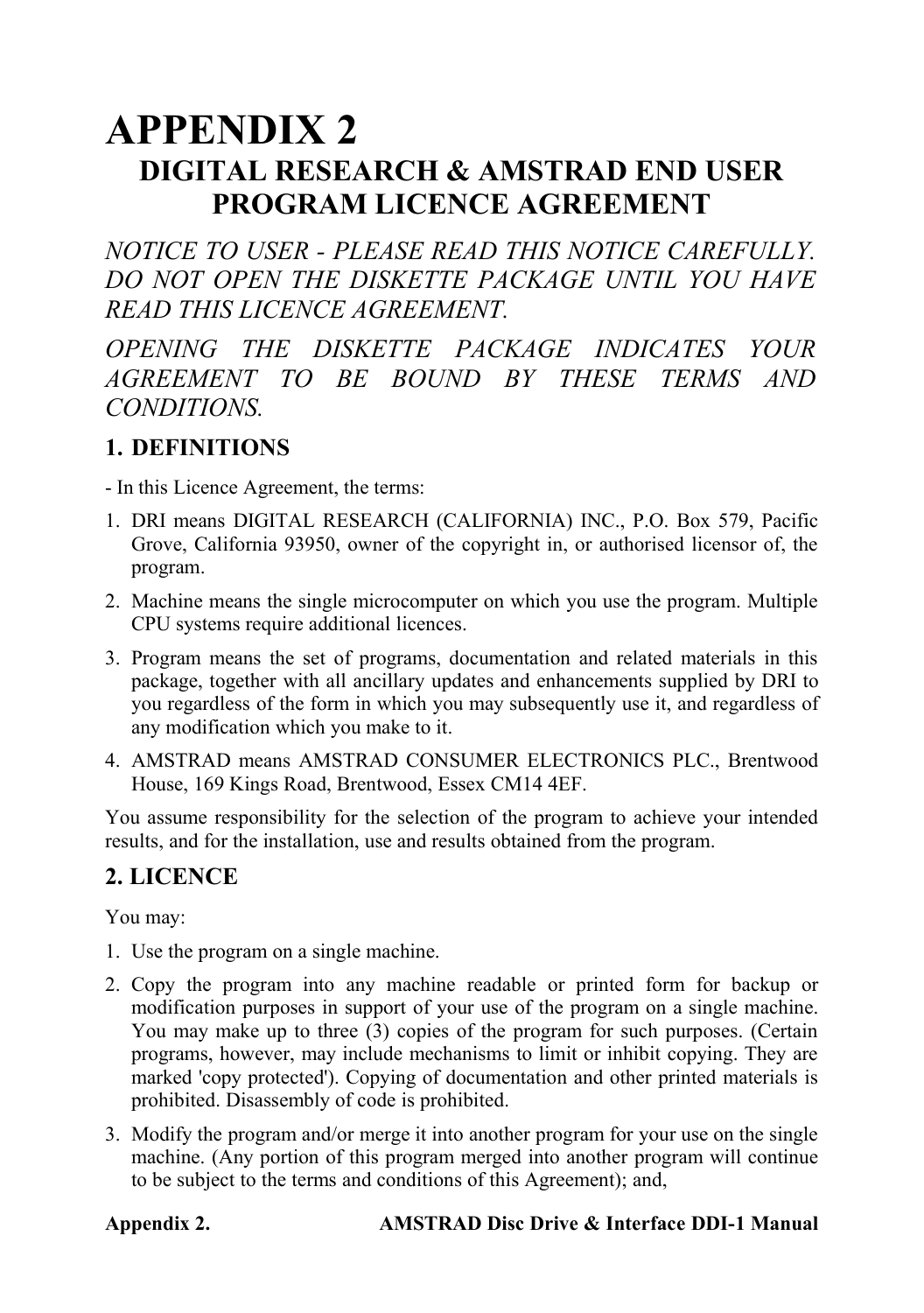4. Transfer the program and licence to another party if you notify DRI of name and address of the other party and the other party agrees to a) accept the terms and conditions of this Agreement, b) sign and forward to DRI a copy of the registration card and c) pay the then current transfer fee. If you transfer the program, you must at the same time either transfer all copies, including the original, whether in printed or machine readable form to the same party or destroy any copies not transferred; this includes all modifications and portions of the program contained or merged into other programs.

You must reproduce and include the copyright notice on any copy, modification or portion merged into another program.

EACH DISKETTE IS SERIALISED, AND YOU MAY NOT USE, COPY, MODIFY, TRANSFER, OR OTHERWISE MAKE AVAILABLE TO ANY THIRD PARTY, THE PROGRAM, OR ANY COPY, MODIFICATION OR MERGED PORTION, IN WHOLE OR IN PART, EXCEPT AS EXPRESSLY PROVIDED FOR IN THIS LICENCE AGREEMENT.

IF YOU TRANSFER POSSESSION OF ANY COPY, MODIFICATION OR MERGED PORTION OF THE PROGRAM TO ANOTHER PARTY, YOUR LICENCE IS AUTOMATICALLY TERMINATED.

# **3. TERM**

The licence is effective until terminated. You may terminate it at any other time by destroying the program together with all copies, modifications and merged portions in any form. It will also terminate upon conditions set forth elsewhere in this Agreement or if you fail to comply with any term or condition of this Agreement. You agree upon such termination to destroy the program together with all copies, modifications and merged portions in any form.

# **4. LIMITED WARRANTY**

THE PROGRAM IS PROVIDED "AS IS". NEITHER DRI NOR AMSTRAD MAKE ANY WARRANTY OF ANY KIND, EITHER EXPRESSED OR IMPLIED, INCLUDING, BUT NOT LIMITED TO THE IMPLIED WARRANTIES OF MERCHANTABILITY AND FITNESS FOR A PARTICULAR PURPOSE. THE ENTIRE RISK AS TO THE QUALITY AND PERFORMANCE OF THE PROGRAM IS WITH YOU. SHOULD THE PROGRAM PROVE DEFECTIVE, YOU (AND DRI OR AMSTRAD) ASSUME THE ENTIRE COST OF ALL NECESSARY SERVICING, REPAIR OR CORRECTION.

Neither DRI nor AMSTRAD warrant that the functions contained in the program will meet your requirements or that the operation of the program will be uninterrupted or error free.

However, AMSTRAD warrants the diskette on which the program is furnished, to be free from defects in materials and workmanship under normal use for a period of ninety (90) days from the date of delivery to you as evidenced by a copy of your receipt.

**AMSTRAD Disc Drive & Interface DDI-1 Manual Appendix 2.2**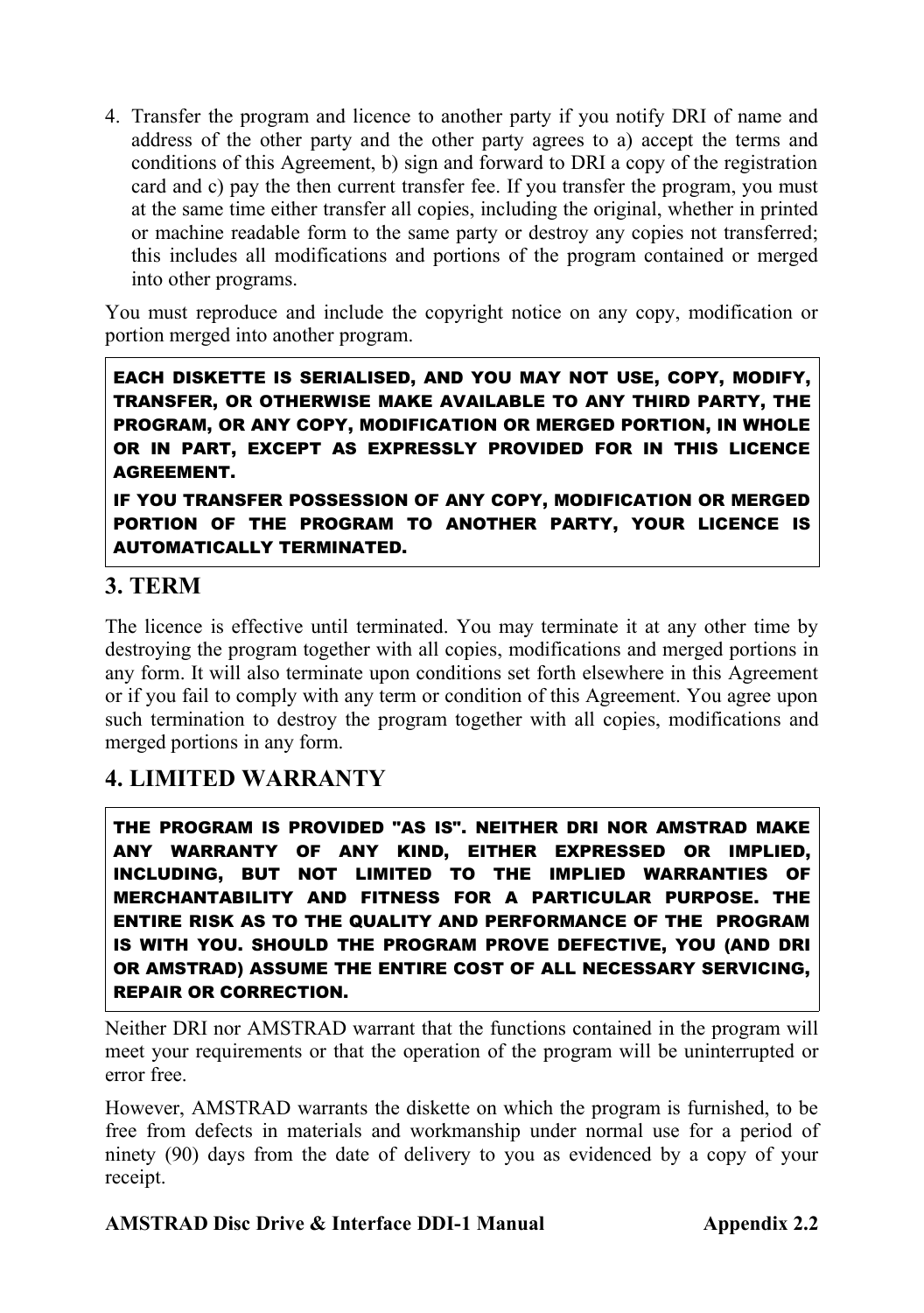# **5. LIMITATIONS OF REMEDIES**

AMSTRAD's entire liability and your exclusive remedy shall be the replacement of any diskette not meeting this "Limited Warranty" and which is returned to AMSOFT with a copy of your receipt.

IN NO EVENT SHALL DRI OR AMSTRAD BE LIABLE FOR ANY DAMAGES, INCLUDING ANY LOST PROFITS, LOST SAVINGS, OR OTHER SPECIAL INDIRECT OR CONSEQUENTIAL DAMAGES, EVEN IF DRI OR AMSTRAD HAS BEEN ADVISED OF THE POSSIBILITY OF SUCH DAMAGES, OR FOR ANY CLAIM BY ANY OTHER PARTY.

# **6. REGISTRATION CARD**

DRI may from time to time update its programs. Updates will be provided to you only if a properly signed registration card is on file at DRI's main office or an authorised registration card recipient. DRI is not obligated to make any program updates, or to supply any such updates to you.

# **7. GENERAL**

You may not sublicence, assign or transfer the licence or the program except as expressly provided in this Agreement. Any attempt otherwise to sublicence, assign or transfer any of the rights, duties or obligations hereunder is void.

This agreement shall be governed by and construed in accordance with the laws of England.

Should you have any Questions concerning this Agreement. you may contact DRI by writing to Digital Research Inc., P.O. Box 579, Pacific Grove, California 93950.

THIS AGREEMENT CANNOT AND SHALL NOT BE MODIFIED BY PURCHASE ORDERS, ADVERTISING OR OTHER REPRESENTATIONS BY ANYONE, AND MAY ONLY BE MODIFIED BY A WRITTEN AMENDMENT EXECUTED BY YOU AND AN AUTHORISED OFFICER OF DRI AND AMSTRAD.

YOU ACKNOWLEDGE THAT YOU HAVE READ THIS AGREEMENT, UNDERSTAND IT AND AGREE TO BE BOUND BY ITS TERMS AND CONDITIONS. YOU FURTHER AGREE THAT IT IS THE COMPLETE AND EXCLUSIVE STATEMENT OF THE AGREEMENT BETWEEN YOU AND DRI AND AMSTRAD WHICH SUPERSEDES ANY PROPOSAL OR PRIOR AGREEMENT, ORAL OR WRITTEN, AND ANY COMMUNICATIONS BETWEEN YOU AND DRI OR AMSTRAD RELATING TO THE SUBJECT MATTER OF THIS AGREEMENT.

THIS AGREEMENT DOES NOT AFFECT YOUR STATUTORY RIGHTS.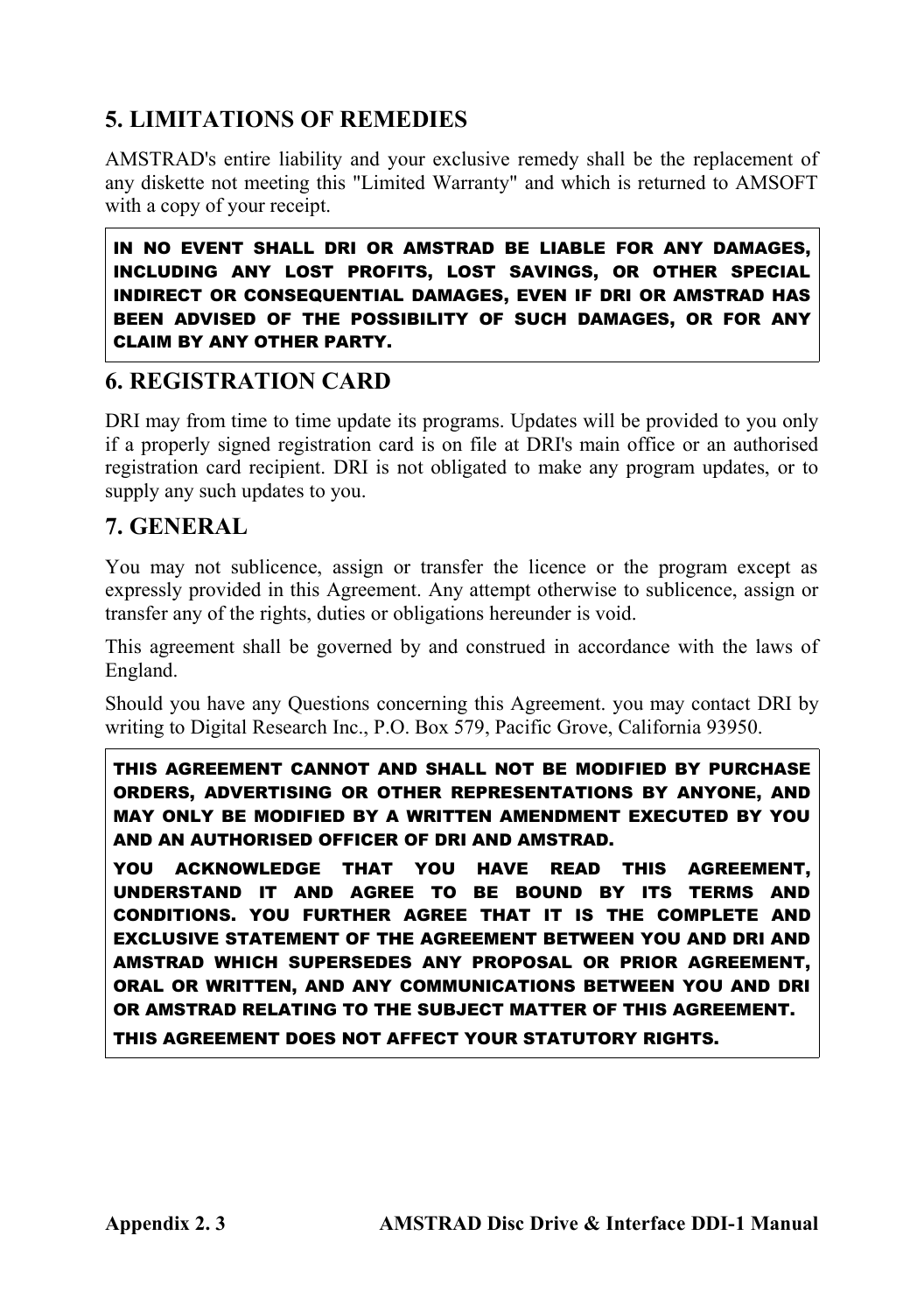**AMSTRAD Disc Drive & Interface DDI-1 Manual Appendix 2.4**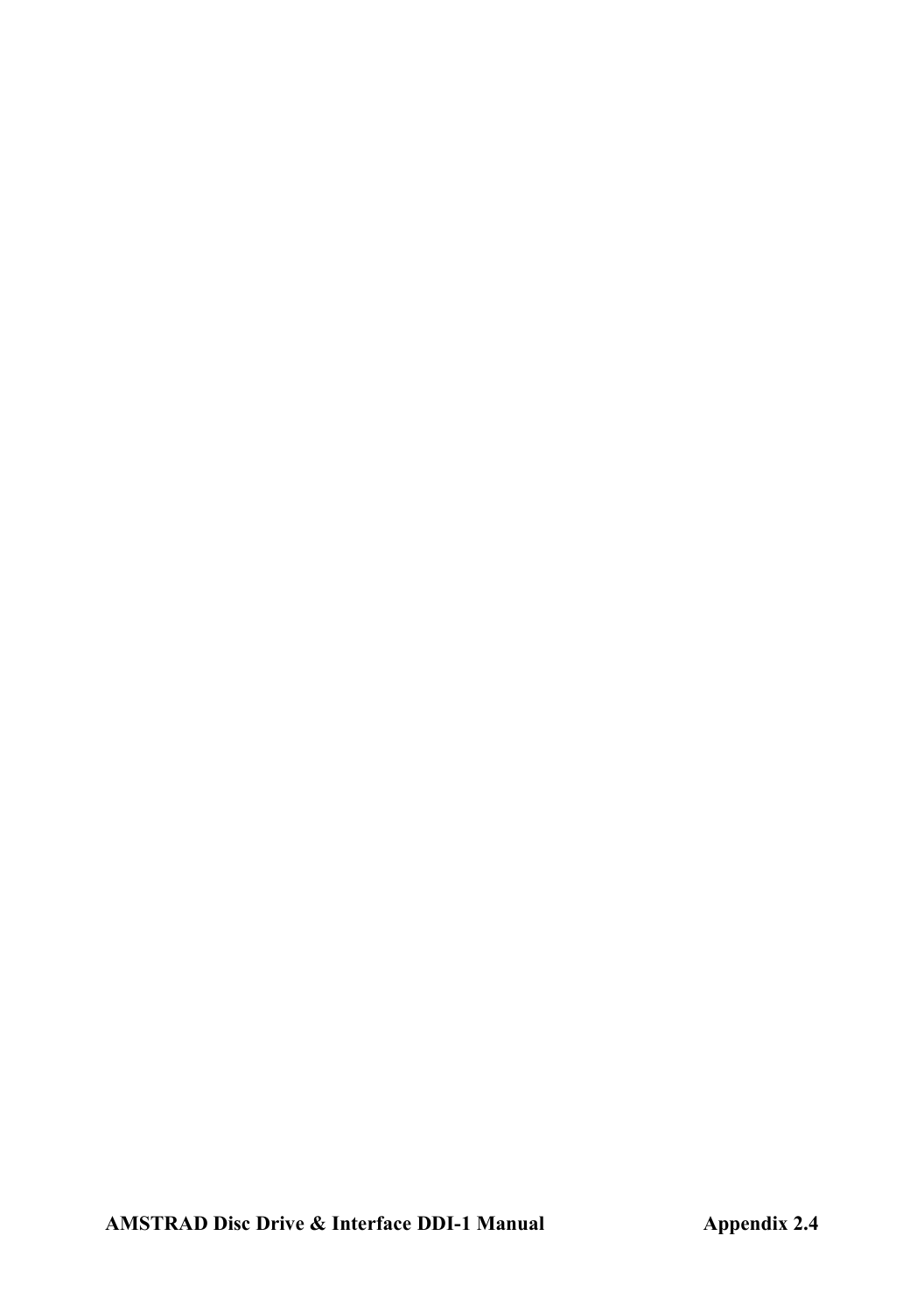# **APPENDIX 3 INDEX**

| A                               | F4.1 Ch <sub>2.7</sub>               | <b>Copying files</b>              | F4.7 Ch <sub>2.10</sub> Ch <sub>3.5</sub> |
|---------------------------------|--------------------------------------|-----------------------------------|-------------------------------------------|
| <b>Aborting CP/M functions</b>  | F4.10                                | $\cos$                            | Ch4.8                                     |
| <b>AMSDOS</b>                   | F4.1 Ch2.1                           | <b>COUNT</b>                      | Ch4.6                                     |
| <b>AMSDOS</b> command summary   | Ch2.6                                | CP/M                              | Ch3.1                                     |
| <b>AMSDOS</b> error messages    | Ch <sub>2.13</sub> Ch <sub>5.3</sub> | CPM                               | F4.3 Ch2.8                                |
| <b>AMSDOS</b> filenames         | Ch2.2                                | <b>CP/M</b> filenames             | Ch3.3                                     |
| <b>AMSDOS</b> headers           | Ch <sub>2.3</sub> Ch <sub>5.1</sub>  | <b>CP/M System Tracks</b>         | Ch3.1                                     |
| <b>AMSDOS</b> wildcards         | Ch2.4                                | $\overline{\text{CS}}$            | Ch4.13                                    |
| <b>AND</b>                      | Ch4.9                                | <b>CSAVE</b>                      | Ch3.6                                     |
| .APV                            | Ch4.24                               | CT                                | Ch4.12                                    |
| <b>Arithmetic operations</b>    | Ch4.8                                | Data only format                  | Ch5.5                                     |
| Arithmetic operators $(+ - *')$ | Ch4.9                                | <b>DDT</b>                        | Ch3.9                                     |
| <b>ASCII</b>                    | Ch <sub>2.10</sub> Ch <sub>4.6</sub> | .DEF                              | Ch4.24                                    |
| <b>ASM</b>                      | Ch3.9                                | .DEPOSIT                          | Ch4.23                                    |
| $ {\bf B} $                     | F4.1 Ch2.7                           | DIR (CP/M)                        | Ch3.3                                     |
| <b>BASIC</b> disc               | Chl.2                                | DIR (LOGO)                        | Ch4.19                                    |
| BF                              | Ch4.61                               | DIR                               | Ch2.8                                     |
| <b>BIOS</b> messages            | Ch5.3                                | <b>Direct console</b><br>commands | Ch3.3                                     |
| BK                              | Ch4.15                               | <b>Discs</b>                      | F2.1 Ch5.2                                |
| BL                              | Ch4.6                                | DISC                              | F4.1 Ch <sub>2.8</sub>                    |
| <b>BOOTGEN</b>                  | Ch3.9                                | <b>DISCCHK</b>                    | <b>F4.10</b>                              |
| <b>BUTTONP</b>                  | Ch4.19                               | <b>DISCCOPY</b>                   | F4.8 Ch3.5                                |
| <b>BYE</b>                      | Ch4.21                               | Disc directory                    | Ch2.2                                     |
| <b>CAT</b>                      | F4.6                                 | Disc file commands                | Ch4.19                                    |
|                                 |                                      | (LOGO)                            |                                           |
| <b>CATCH</b>                    | Ch4.23                               | <b>DISC.IN</b>                    | F4.2 Ch <sub>2.8</sub>                    |
| <b>Changing discs</b>           | Ch5.2                                | Disc organisation                 | Ch5.5                                     |
| <b>CHAR</b>                     | Ch4.6                                | <b>DISC.OUT</b>                   | F4.2 Ch <sub>2.8</sub>                    |
| <b>CLEAN</b>                    | Ch4.13                               | <b>DOT</b>                        | Ch4.13                                    |
| <b>CLOAD</b>                    | Ch3.6                                | <b>DRIVE</b>                      | Ch2.8                                     |
| CO                              | Ch4.21                               | <b>DUMP</b>                       | Ch3.9                                     |
| <b>Configuration sector</b>     | Ch3.2                                | ED                                | Ch3.9                                     |
| Configuring a CP/M program      | Chl.4                                | Editing                           | Ch4.4 Ch4.12                              |
| <b>Connections</b>              | F1.2                                 | <b>Eject button</b>               | F2.4                                      |
| .CONTENTS                       | Ch4.23                               | <b>EMPTYP</b>                     | Ch4.7                                     |
| <b>Control codes</b>            | Ch3.2                                | <b>END</b>                        | Ch4.11                                    |
| <b>COPYDISC</b>                 | <b>F4.9 Chl.2</b>                    | <b>ENV</b>                        | Ch4.21                                    |
| <b>Copying discs</b>            | Ch3.5                                | <b>ENT</b>                        | Ch4.21                                    |
|                                 |                                      |                                   |                                           |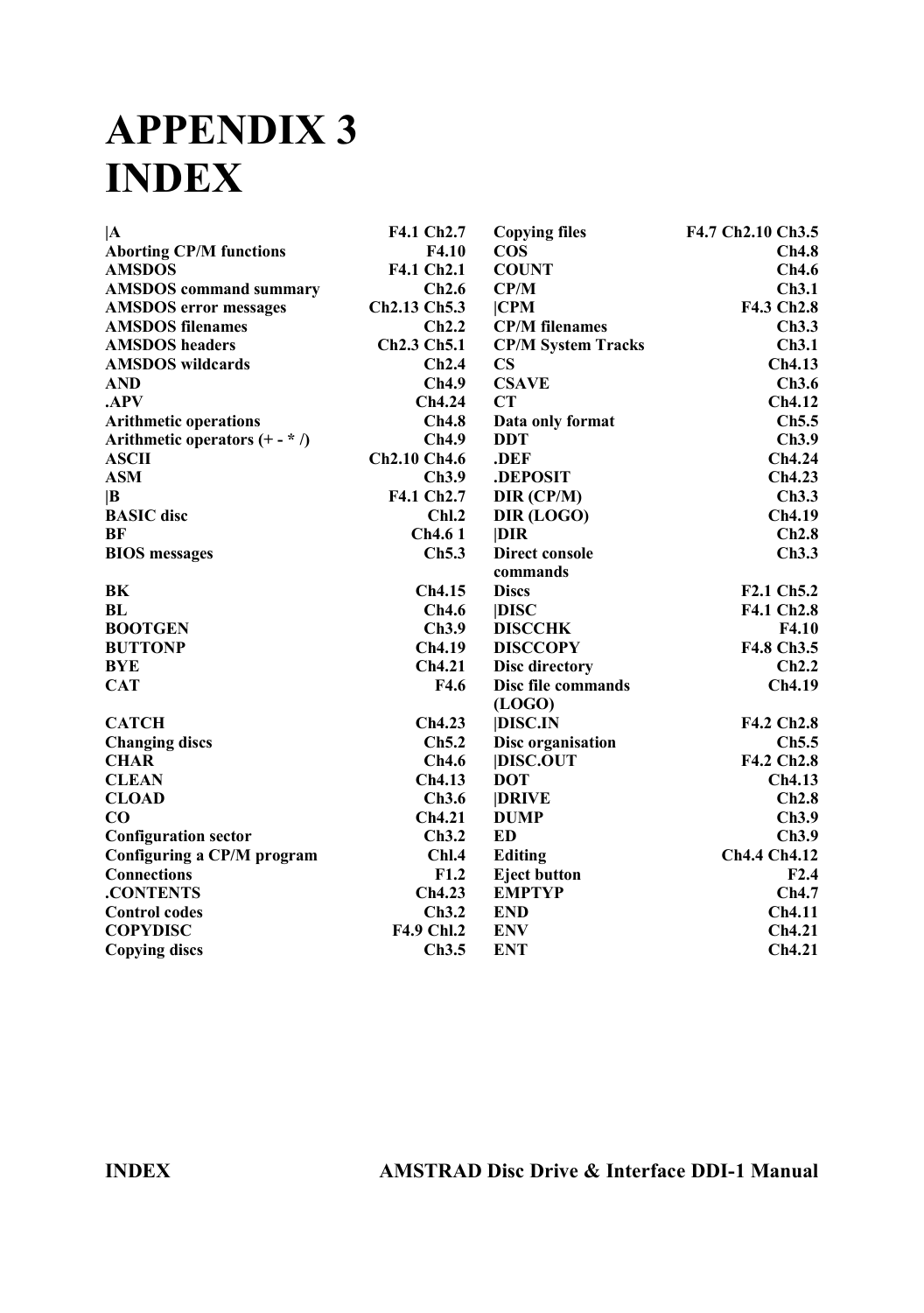| ER                               | Ch4.17                               | <b>Logical operations</b>     | Ch4.9            |
|----------------------------------|--------------------------------------|-------------------------------|------------------|
| <b>ERA</b>                       | Ch3.3                                | Logical operators $(=><)$     | Ch4.10           |
| ERA                              | Ch2.9                                | <b>LOGO</b>                   | Ch4.1            |
| ERN                              | Ch4.17                               | LT                            | Ch4.15           |
| <b>ERRACT</b>                    | Ch4.23                               | <b>MAKE</b>                   | Ch4.11           |
| <b>ERROR</b>                     | Ch4.23                               | <b>MOVCPM</b>                 | Ch3.9            |
| <b>Error messages (AMSDOS)</b>   | Ch <sub>2.13</sub> Ch <sub>5.3</sub> | <b>NODES</b>                  | Ch4.17           |
| Error messages (CP/M BIOS)       | Ch5.3                                | <b>NOT</b>                    | Ch4.10           |
| <b>.EXAMINE</b>                  | Ch4.23                               | <b>OP</b>                     | Ch4.22           |
| <b>Exception handling</b>        | Ch4.23                               | <b>OR</b>                     | Ch4.10           |
| FALSE                            | Ch4.23                               | <b>PADDLE</b>                 | Ch4.20           |
| FD                               | Ch4.15                               | PAL                           | Ch4.14           |
| <b>FENCE</b>                     | Ch4.13                               | <b>PAUSE</b>                  | Ch4.23           |
| <b>FILECOPY</b>                  | Ch1.2 Ch3.5                          | PD.                           | Ch4.15           |
| <b>Filenames</b>                 | Ch2.2 Ch2.3                          | PE                            | Ch4.16           |
| <b>Filetypes</b>                 | Ch2.2                                | Peripheral management         | Ch3.4            |
| <b>Flow of control</b>           | Ch4.21                               | <b>PIP</b>                    | Ch3.4            |
| Firmware                         | Ch5.1                                | <b>PLIST</b>                  | Ch4.18           |
| <b>FIRST</b>                     | Ch4.7                                | PO                            | Ch4.11           |
| <b>FORMAT</b>                    | F4.4 Ch3.8                           | <b>POTS</b>                   | Ch4.11           |
| <b>FPUT</b>                      | Ch4.7                                | <b>PPROP</b>                  | Ch4.18           |
| FS                               | Ch4.14                               | PR                            | Ch4.12           |
| <b>Games</b>                     | F3.1                                 | <b>Primitives</b>             | Ch4.5 Ch4.23     |
| <b>GLIST</b>                     | Ch4.10                               | .PRM                          | Ch4.24           |
| <b>Glossary of terms</b>         | App $1.1$                            | <b>Procedures</b>             | Ch4.3 Ch4.11     |
| GO                               | Ch4.22                               | <b>Property list commands</b> | Ch4.18           |
| Graphic screen commands          | Ch4.13                               | PU                            | Ch4.16           |
| <b>GPROP</b>                     | Ch4.10                               | <b>PX</b>                     | Ch4.16           |
| <b>Headers</b>                   | Ch <sub>2.3</sub> Ch <sub>5.1</sub>  | <b>RANDOM</b>                 | Ch4.8            |
| HТ                               | Ch4.15                               | RC                            | Ch4.20           |
| <b>IBM</b> format                | Ch5.5                                | <b>Read Only Files</b>        | Ch2.10           |
| IF                               | Ch4.22                               | <b>RECYCLE</b>                | Ch4.18           |
| <b>Indicator Lamp</b>            | F2.4                                 | <b>REDEFP</b>                 | Ch4.23           |
| <b>INT</b>                       | Ch4.8                                | <b>RELEASE</b>                | Ch4.21           |
| Intercepted firmware calls       | Ch5.7                                | <b>REMPROP</b>                | Ch4.18           |
| <b>ITEM</b>                      | Ch4.7                                | <b>REN</b>                    | Ch3.4            |
| Joystick commands (LOGO)         | Ch4.19                               |                               | Ch 2.9           |
|                                  |                                      | <b>REN</b><br><b>REPEAT</b>   | Ch4.22           |
| Jumpblock                        |                                      |                               |                  |
| interception and re-interception | Ch5.6                                | RL                            | Ch4.20<br>Ch4.20 |
| <b>Keyboard commands (LOGO)</b>  | Ch4.19                               | <b>RO</b>                     |                  |
| <b>KEYP</b>                      | Ch4.19                               | RT                            | Ch4.16           |
| <b>LABEL</b>                     | Ch4.22                               | <b>RUN (AMSDOS)</b>           | F4.6             |
| <b>Licence Agreement</b>         | App2.1                               | RUN (LOGO)                    | Ch4.22           |
| <b>LIST</b>                      | Ch4.7                                | <b>SAVE (AMSDOS)</b>          | . F4.5           |
| <b>List processing commands</b>  | Ch4.6                                | <b>SAVE (LOGO)</b>            | Ch4.19           |
| <b>LOAD (AMSDOS)</b>             | F4.6                                 | <b>Screen Dump</b>            | Ch2.4            |
| <b>LOAD</b> (LOGO)               | Ch4.19                               | SЕ                            | Ch4.8            |
| <b>Loading software</b>          | <b>F3.1</b>                          | <b>SETH</b>                   | Ch4.16           |
| <b>LOCAL</b>                     | Ch4.11                               | <b>SETPAL</b>                 | Ch4.14           |
| Logging in a disc                | Ch3.2                                | <b>SETPC</b>                  | Ch4.16           |

# **AMSTRAD Disc Drive & Interface DDI-1 Manual Page 2**